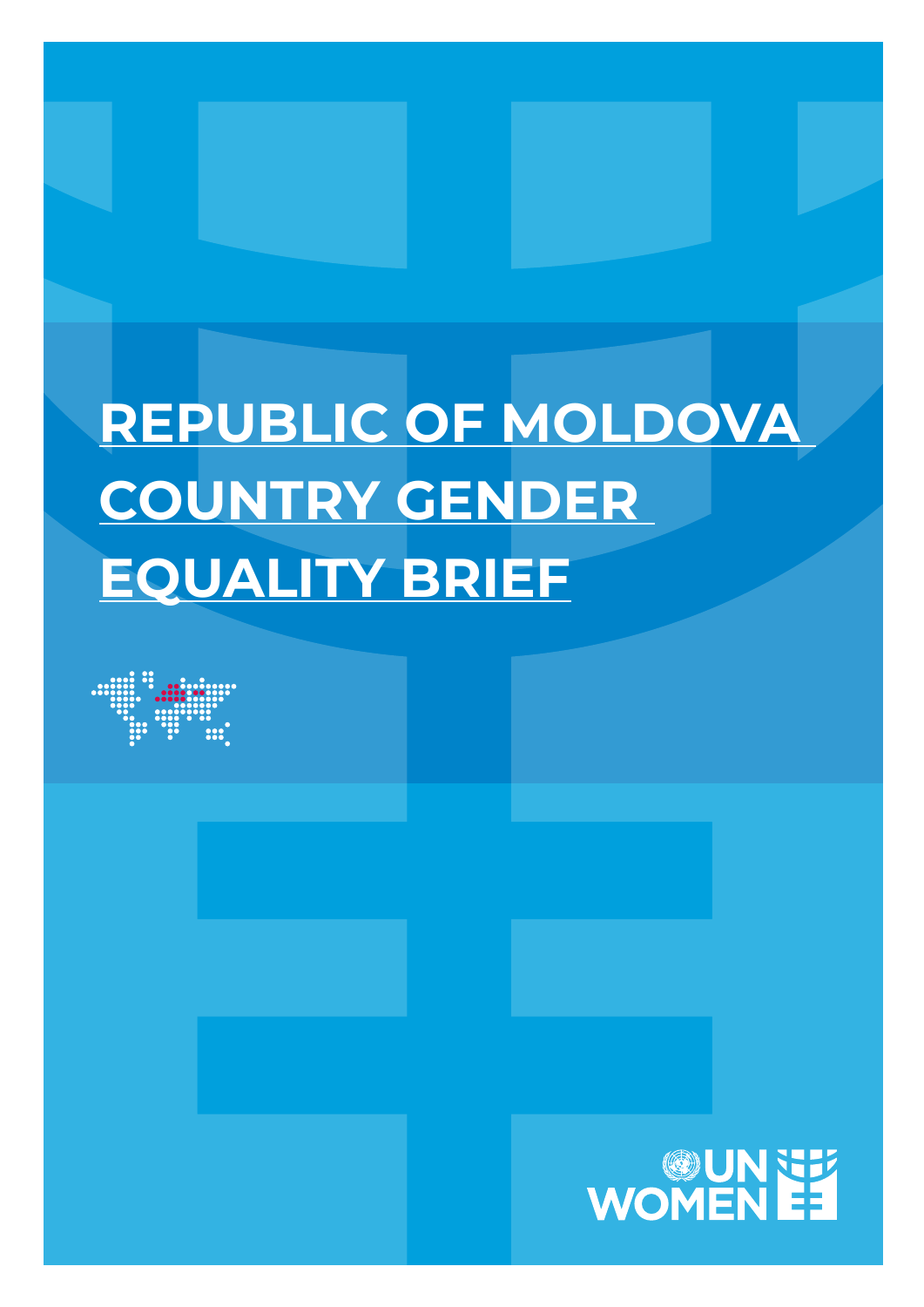#### © 2021 UN Women. All rights reserved.

UN Women would like to thank university professor and gender expert Valentina Bodrug-Lungu, PhD, the lead author of this brief. The authors would like to thank UN Women in Moldova and the Regional Office for their support in peer review, and the National Bureau of Statistics of the Republic of Moldova for providing data and technical input for this document.

The views expressed in this publication are those of the authors and do not necessarily represent the views of UN Women, the United Nations or any of its affiliated organizations.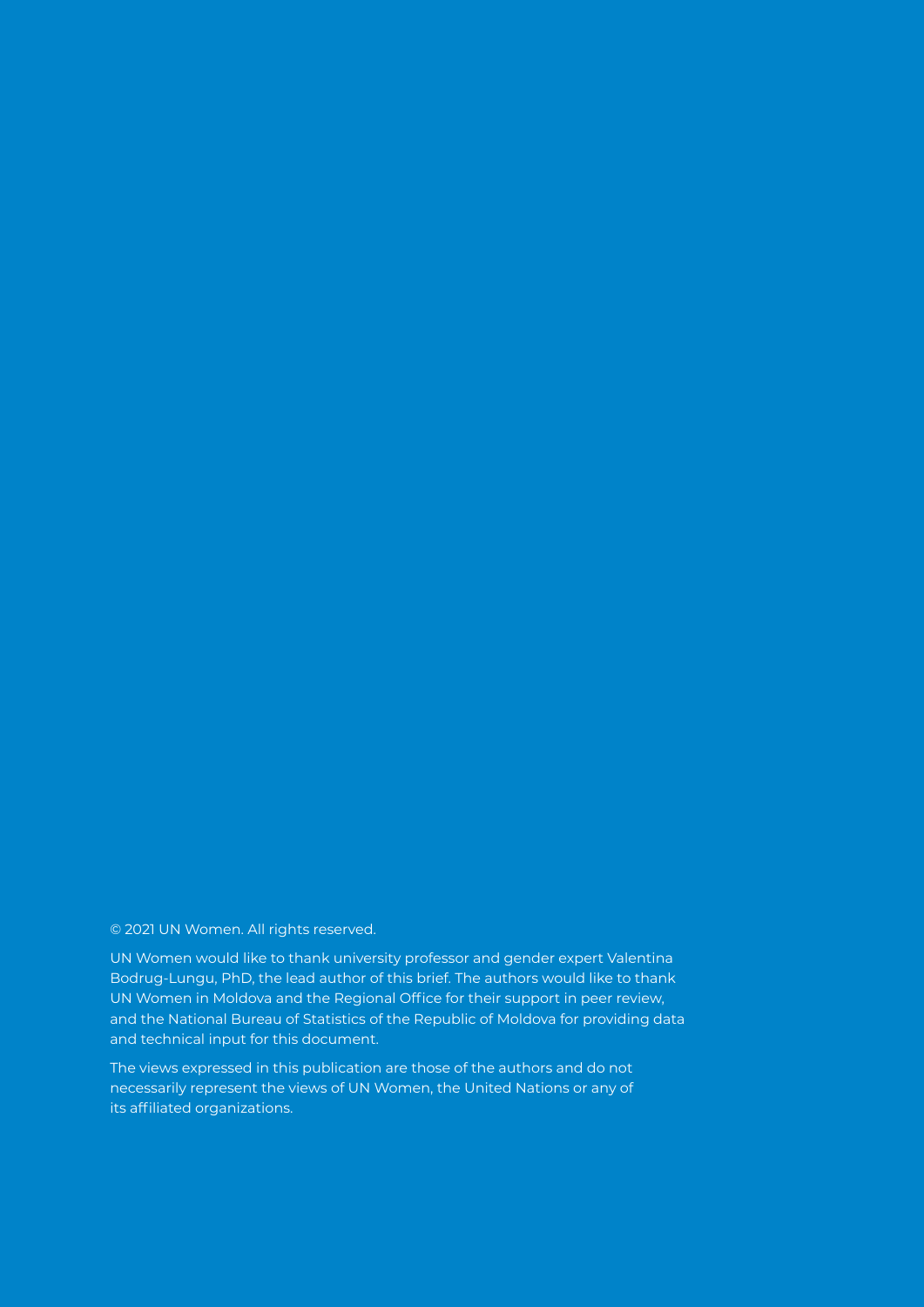# **REPUBLIC OF MOLDOVA COUNTRY GENDER EQUALITY BRIEF**



Chișinău, October 2021



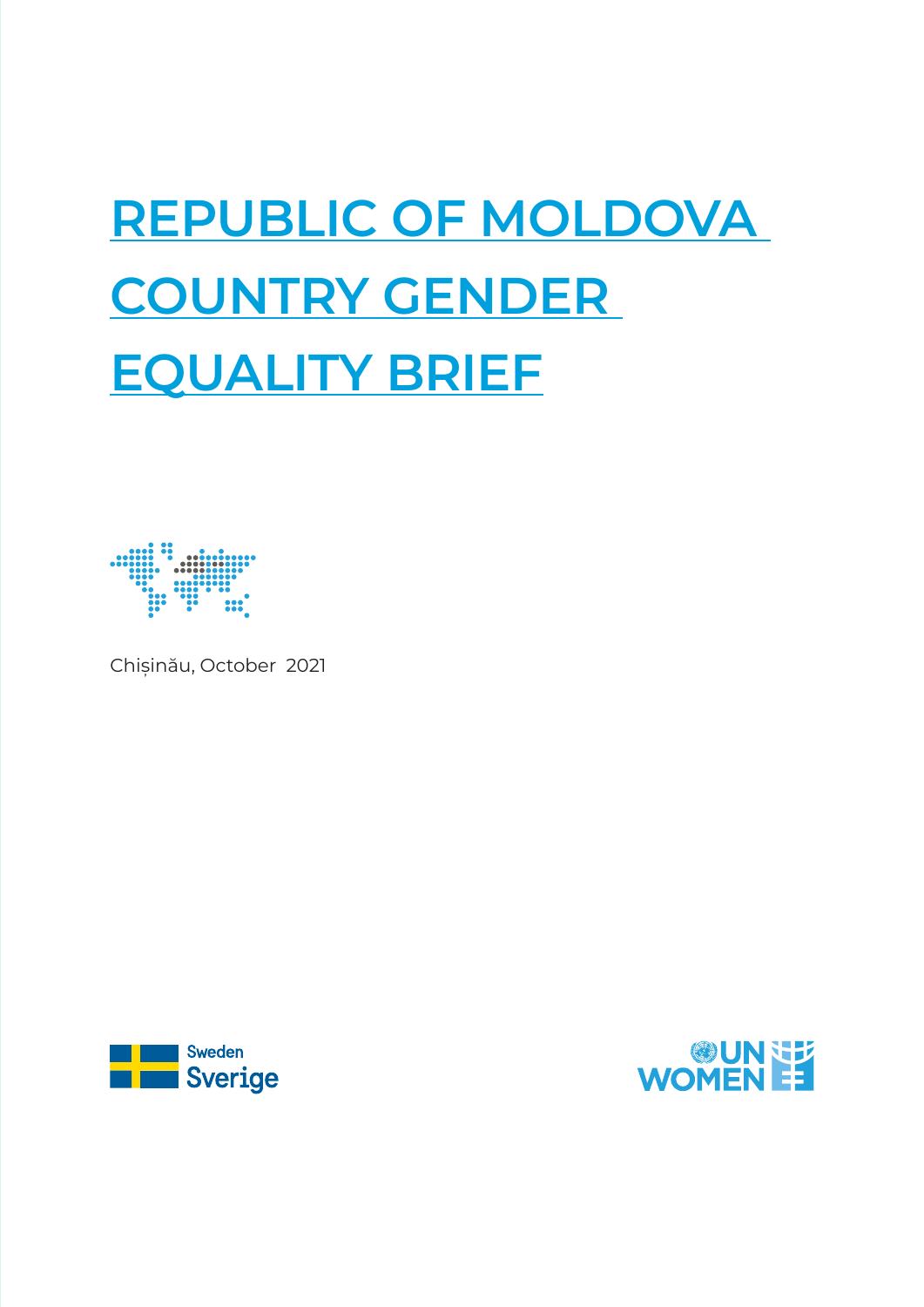# **ACRONYMS AND ABBREVIATIONS**

| <b>BPfA</b>  | Beijing Platform for Action                                                                                             |
|--------------|-------------------------------------------------------------------------------------------------------------------------|
| <b>CEDAW</b> | UN Convention on the Elimination of All Forms<br>of Discrimination Against Women                                        |
| <b>CoE</b>   | Council of Europe                                                                                                       |
| <b>CRC</b>   | UN Convention on the Rights of the Child                                                                                |
| <b>CRPD</b>  | UN Convention on the Rights of Persons with Disabilities                                                                |
| <b>CSOs</b>  | Civil Society Organisations                                                                                             |
| <b>CGEB</b>  | <b>Country Gender Equality Brief</b>                                                                                    |
| <b>DHS</b>   | Demographic and Health Survey                                                                                           |
| <b>DV</b>    | Domestic Violence                                                                                                       |
| <b>ECA</b>   | Europe and Central Asia                                                                                                 |
| <b>EVAWG</b> | Ending Violence Against Women and Girls                                                                                 |
| <b>GBV</b>   | <b>Gender-Based Violence</b>                                                                                            |
| <b>GDP</b>   | <b>Gross Domestic Product</b>                                                                                           |
| <b>GEEW</b>  | Gender Equality and the Empowerment of Women                                                                            |
| <b>GFP</b>   | <b>Gender Focal Point</b>                                                                                               |
| <b>GIWPS</b> | Georgetown Institute for Women, Peace and Security                                                                      |
| <b>GIP</b>   | General Inspectorate of Police                                                                                          |
| <b>GRB</b>   | Gender-Responsive Budgeting                                                                                             |
| <b>HDI</b>   | Human Development Index                                                                                                 |
| <b>ICPD</b>  | International Conference on Population and Development                                                                  |
| IC           | Istanbul Convention, Convention of the Council of Europe<br>on prevention of violence against women and family violence |
| <b>ILO</b>   | International Labour Organisation                                                                                       |
| <b>IPV</b>   | Intimate Partner Violence                                                                                               |
| <b>LFPR</b>  | Labour Force Participation Rate                                                                                         |
| <b>MHLSP</b> | Ministry of Health, Labour and Social Protection                                                                        |
| <b>MLSPF</b> | Ministry of Labour, Social Protection and Family                                                                        |
| <b>MLSP</b>  | Ministry of Labour and Social Protection                                                                                |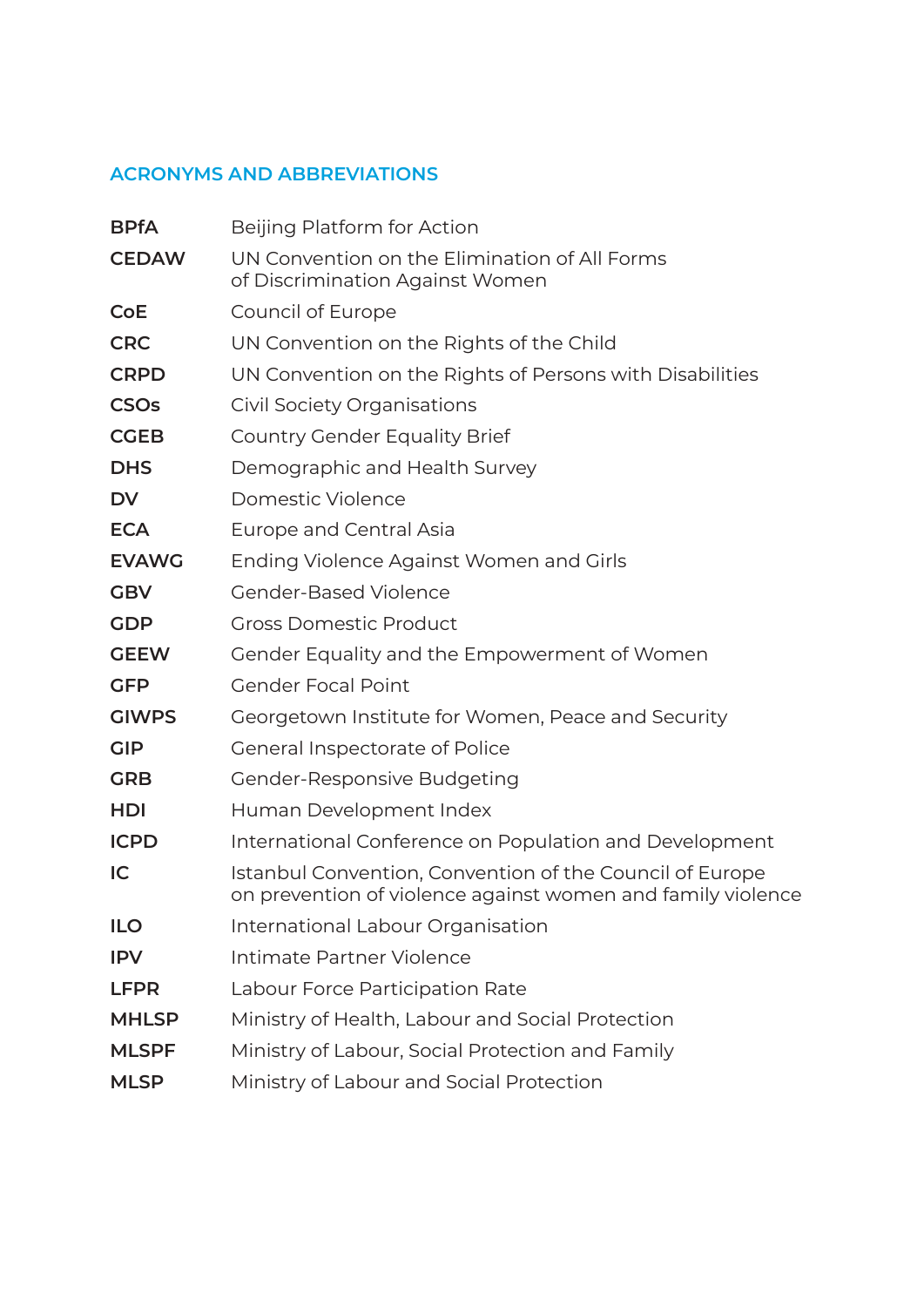| <b>NCDs</b>     | Non-Communicable Diseases                                                               |
|-----------------|-----------------------------------------------------------------------------------------|
| <b>NEET</b>     | Persons Not in Employment, Education or Training                                        |
| <b>NSIH</b>     | National Social Insurance House (CNAS)                                                  |
| <b>OP</b>       | <b>Optional Protocol</b>                                                                |
| <b>OSCE</b>     | Organisation for Security and Cooperation in Europe                                     |
| <b>PISA</b>     | Programme for International Student Assessment                                          |
| <b>SDGs</b>     | Sustainable Development Goals                                                           |
| <b>SRHR</b>     | Sexual and Reproductive Health and Rights                                               |
| <b>UNCT</b>     | United Nations Country Team                                                             |
| <b>UNDP</b>     | United Nations Development Programme                                                    |
| <b>UNDESA</b>   | United Nations Department of Economic and Social Affairs,<br><b>Population Division</b> |
| <b>UNFPA</b>    | United Nations Population Fund                                                          |
| <b>UNHCR</b>    | United Nations High Commission for Refugees                                             |
| <b>UNICEF</b>   | United Nations Children's Fund                                                          |
| <b>UPR</b>      | Universal Periodic Review                                                               |
| <b>UNRC</b>     | United Nations Resident Coordinator                                                     |
| <b>UNSDF</b>    | United Nations Sustainable Development Framework                                        |
| <b>UNSR</b>     | <b>UN Special Rapporteur</b>                                                            |
| <b>UN Women</b> | United Nations Entity for Gender Equality<br>and the Empowerment of Women               |
| <b>VAW</b>      | Violence Against Women                                                                  |
| <b>WB</b>       | <b>World Bank</b>                                                                       |
| <b>WHO</b>      | World Health Organisation                                                               |
| <b>WPS</b>      | Women, Peace and Security                                                               |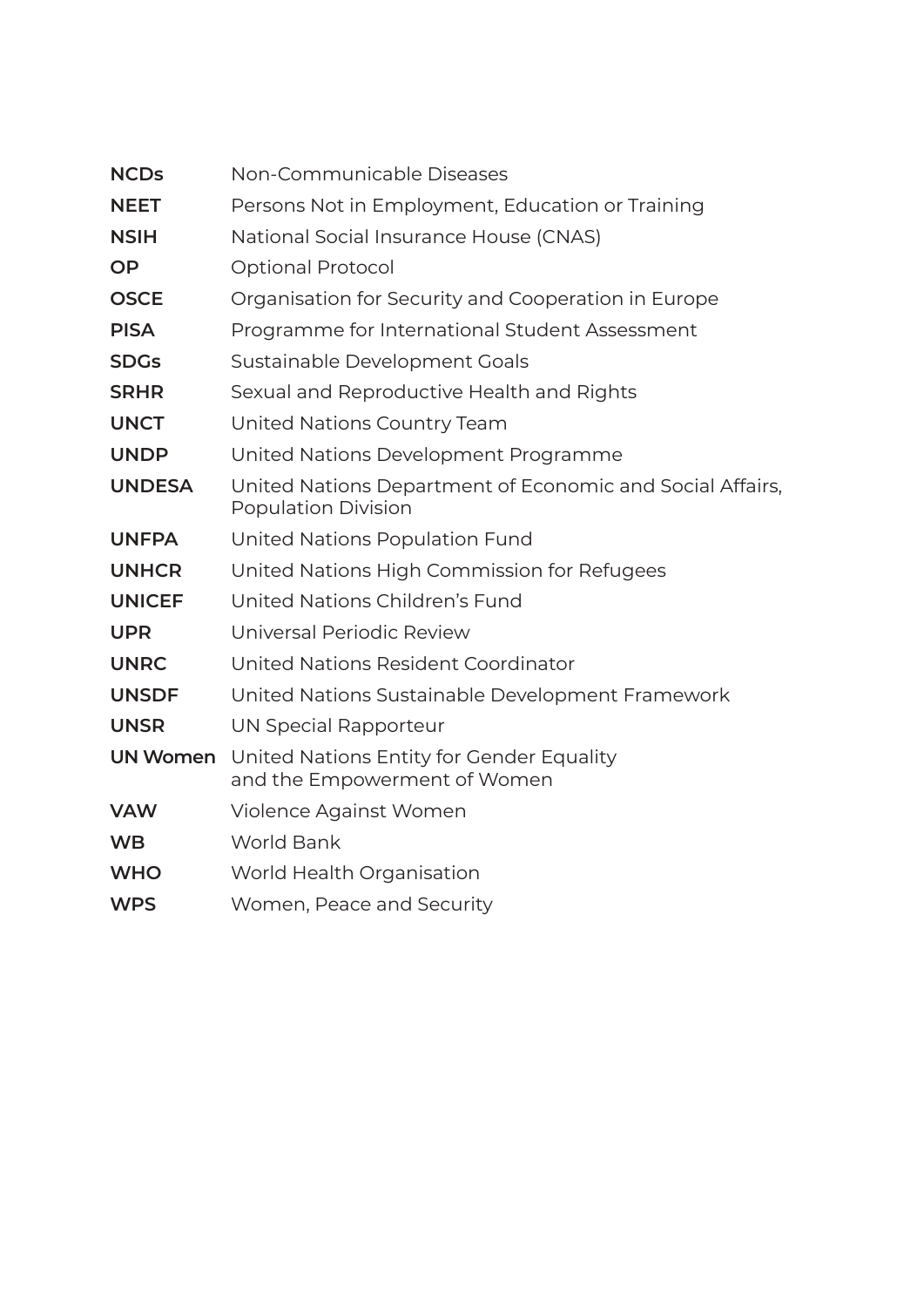# TABLE OF CONTENTS

|    | <b>EXECUTIVE SUMMARY</b>                                                                                                                                                         | 7  |
|----|----------------------------------------------------------------------------------------------------------------------------------------------------------------------------------|----|
|    |                                                                                                                                                                                  |    |
|    | <b>METHODOLOGY</b>                                                                                                                                                               | 10 |
| L. | <b>COUNTRY DEVELOPMENT CONTEXT THROUGH GENDER LENSES</b>                                                                                                                         | 12 |
| Ш. | <b>SUMMARY OF LEGAL FRAMEWORKS AND INTERNATIONAL</b><br><b>COMMITMENTS ON GEEW</b>                                                                                               | 28 |
| Ш. | <b>INSTITUTIONAL ARRANGEMENTS</b>                                                                                                                                                | 33 |
|    | <b>IV. PARTNERSHIPS</b>                                                                                                                                                          | 35 |
|    | VII. FINANCING FOR GENDER EQUALITY AND WOMEN'S<br><b>EMPOWERMENT</b>                                                                                                             | 37 |
|    | VIII. GENDER EQUALITY AND SUSTAINABLE DEVELOPMENT -<br><b>WHAT THE DATA TELL US</b>                                                                                              | 39 |
|    | - GENERAL REVIEW OF THE LEGAL AND NORMATIVE<br><b>ANNEX1</b><br><b>FRAMEWORK OF THE REPUBLIC OF MOLDOVA TO ADVANCE</b><br><b>GENDER EQUALITY AND THE EMPOWERMENT OF WOMEN 70</b> |    |
|    | <b>ANNEX II - BIBLIOGRAPHY</b>                                                                                                                                                   | 77 |
|    | Table 1. Moldova's Global Rankings                                                                                                                                               | 41 |
|    | Table 2. Gender Dimensions of Poverty                                                                                                                                            | 43 |
|    | Table 3. Demographic Overview                                                                                                                                                    | 47 |
|    | Table 4. Demographic Overview                                                                                                                                                    | 50 |
|    | Table 5. Gender Dimensions of Education                                                                                                                                          | 54 |
|    | Table 6. Women in Leadership                                                                                                                                                     | 59 |
|    | Table 7. Gender-Based Violence in Moldova                                                                                                                                        | 61 |
|    | Table 8. Gender Dimensions of Labour and Economic Empowerment                                                                                                                    | 65 |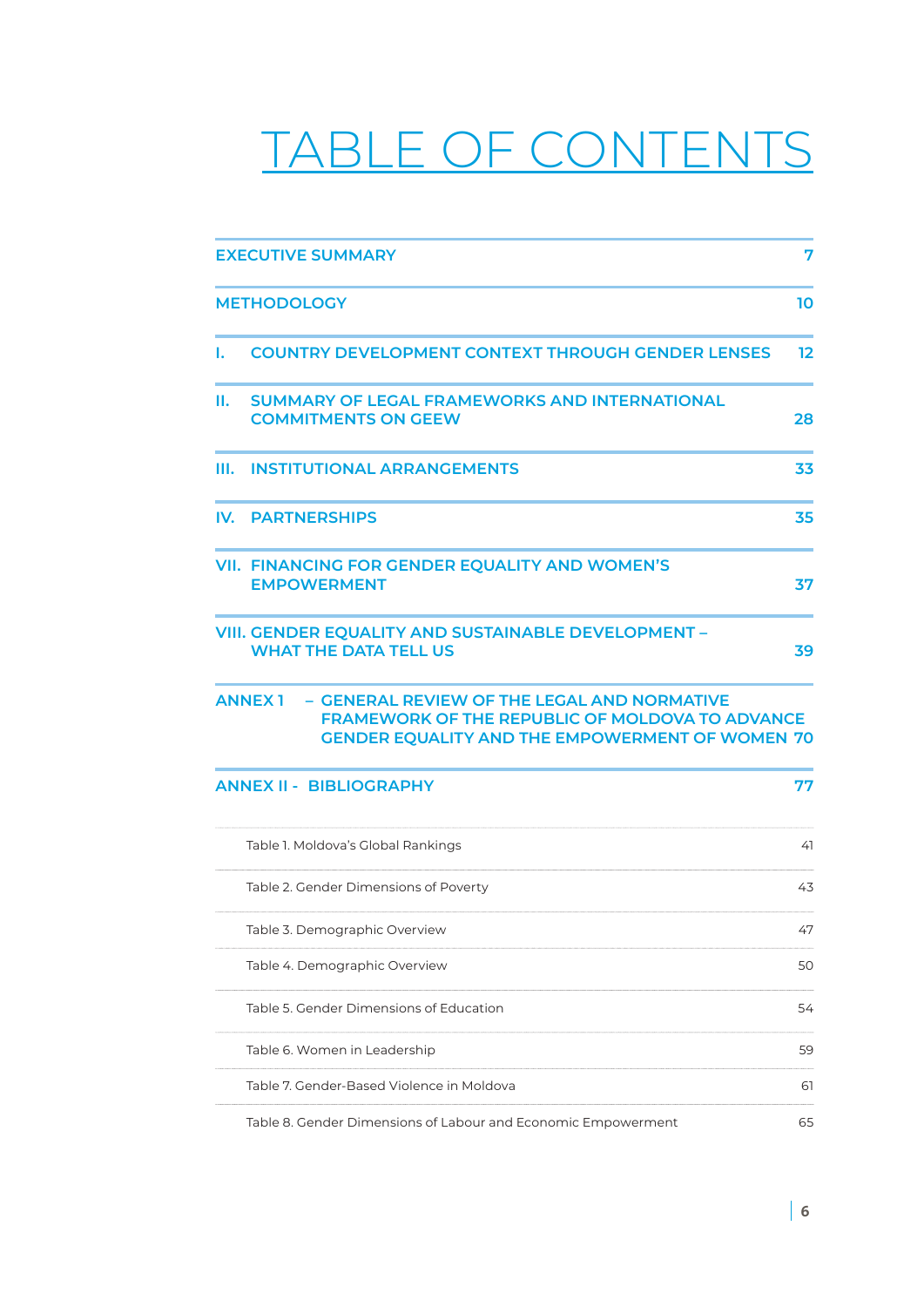# <span id="page-6-0"></span>EXECUTIVE SUMMARY

UN Women's Country Gender Equality Brief (CGEB) provides a snapshot of the status of gender equality and women's empowerment in the Republic of Moldova,<sup>1</sup> particularly as measured against the gender-related indicators of the Sustainable Development Goals (SDGs). Framed under Agenda 2030 and the SDGs, the CGEB also attempts to summarise if and how women from underrepresented groups may be doubly challenged in the types of discrimination they face. The CGEB closes with a country-specific Matrix of Gender-related SDG Indicators for Moldova.

Developed using a UN Women corporate methodology and template, through a document review completed in consultation with the UN Country Team (UNCT) in Moldova, the CGEB reflects current research and statistics. No primary research or analysis was carried out in developing the CGEB, nor did the document review process or interpret raw data.

#### **MAIN FINDINGS**

Moldova ranks 23rd of 153 countries in the 2020 World Economic Forum (WEF)'s Global Gender Gap Report, illustrating the important gains the country has made in terms of gender equality in recent years, particularly in the Health and Survival (ranking 1st) and Economic Participation and Opportunity (ranking 19th) sectors. However, according to the above-mentioned Global Gender Gap Index, the country shows positive, but uneven development: from the 17<sup>th</sup> rank (in 2006), to 34th (in 2010), to 52nd (in 2013), to 26th (in 2015, 2016), and finally, to 23<sup>rd</sup> (in 2020).<sup>i</sup>

The Republic of Moldova has signed and ratified all relevant international legal frameworks pertaining to gender equality and the empowerment of women. Moldova's legislative and normative frameworks in support of gender equality and advancing women's empowerment is relatively strong. Despite this progress, implementation of the legal framework remains a significant challenge.

According to official data, the absolute poverty rate<sup>2</sup> is gradually declining, dropping from 29.5 per cent in 2014 to 26.8 per cent in 2020. *Gender differences were noted regarding the poverty rate depending on the sex of the head of the household: the poverty rate is higher where the head of the household is female* (29.3 per cent) compared to where the head of the family is male (25.6 per cent).<sup>ii</sup>

According to official reports,<sup>iii</sup> Moldova has made progress in the areas of child and maternal health, and the fight against HIV and AIDs. At the same time, *there are several notable issues in the health sector*. Inequalities in accessing primary and specialised health care services are notable between urban and rural areas in Moldova, and there is a likelihood of growing inequalities in this respect. About 48 per cent of people in households with people with disabilities did not go to the doctor, even if they needed to. The same applies to lowincome households, the elderly, and women.

According to official statistics, the Republic of Moldova has made important progress in terms of advancing near *universal enrolment of both boys and girls in primary education and in secondary education.* At the same time, there is a need to improve the educational attainment of Roma girls, girls with disabilities, and girls from rural areas, while also improving equal and equitable access to quality education for all populations. Moreover, despite positive

<sup>1</sup> UN Women is currently a non-resident agency in Moldova, with programming and partnerships in the country led by the UN Women Regional Office for Europe and Central Asia based in Istanbul.

<sup>2</sup> In 2018, the National Bureau of Statistics (NBS) revised the calculation methodology by establishing a new absolute poverty line for 2016, [https://statistica.gov.md/newsview.](https://statistica.gov.md/newsview.php?l=ro&idc=168&id=6698) [php?l=ro&idc=168&id=6698.](https://statistica.gov.md/newsview.php?l=ro&idc=168&id=6698)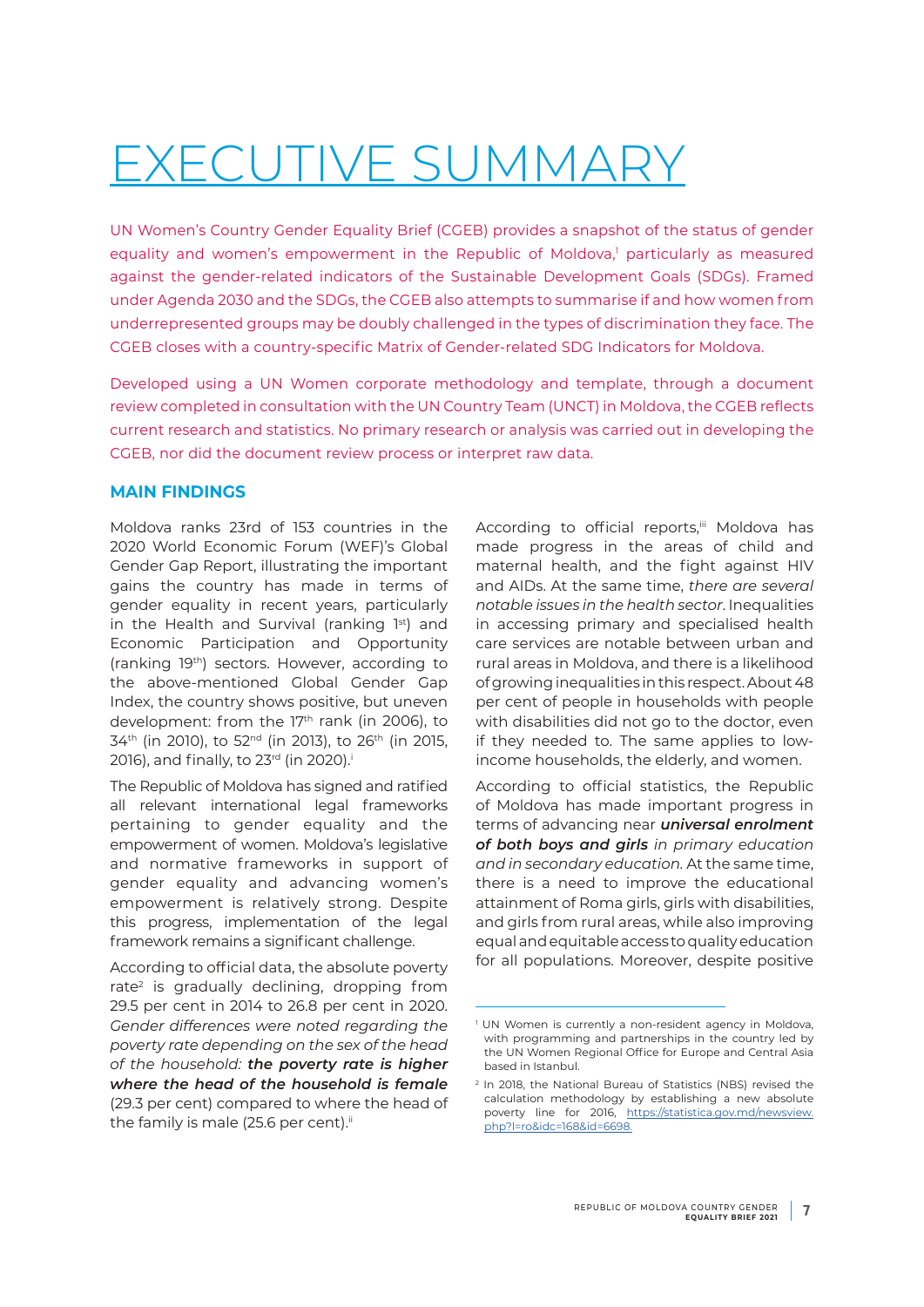trends of gender-balanced enrolment in some fields of study (law, medicine, economics), traditional gender differences are maintained, with women preferring the social fields, and men preferring the "real" or technical ones. *The situation is impacted by stereotypes within the career guidance process.* 

In Moldova, *women's political leadership has increased gradually*. Seats in Parliament held by women increased from 8.9 per cent in 1998-2000 to 25.7 per cent in 2019, to a further 39.6 per cent in July 2021. At the local level, the percentage of elected women mayors grew from 10.9 per cent (1999) to 18.0 per cent (2011) to 21.8 per cent (2019). iv Through gender quotas and NGO activism with the support of international organisations, following the results of local elections (October 2019), six women with disabilities and six Roma women were elected as local councillors for the first time.

These statistics show a gradual acceptance of the important role women can play in political life. At the same time, women engaging in politics face different forms of discrimination, a particular violence and sexual harassment in election.<sup>v</sup> Nonetheless, despite the adoption of a 40 per cent gender quota, this does not apply in relation to the Government. *The proportion of leading men at all levels is higher than that of women.*

According to the Gender Gap Report, WEF Sub-Index: *Moldova ranks 19th of 153 countries in Economic Participation and Opportunity*,  $(2020)$ ,<sup>vi</sup> illustrating some progress based on official data. However, *the labour market faces multiple challenges*, including low wages, poor quality of employment, informal employment, and labour migration processes. In 2020, the overall LFPR amongst women (36.1 per cent) was lower than that of men (45.1 per cent). The employment rate amongst women is lower than that of men (by 8.1 percentage points in 2020). The unemployment rate for men (4.3 per cent) is higher than that of women (3.2 per cent) (2020).vii The share of women employed in the ICT sector increased by four per cent during the last few years to 35.9 per cent in 2019.<sup>vii</sup> There are two times fewer women amongst entrepreneurs compared to men (33.9 per cent versus 66.1 per cent).<sup>ix</sup>

### *Women with children have fewer economic opportunities compared to men.*

Despite the trend of the gender pay gap decreasing from 24 per cent (2006) to 13.7 per cent (2020), significant disparities remain in some sectors, such as the finance and insurance sectors (44.6 per cent), ICT (38.0 per cent), and industry (19.8 per cent).x

A number of statistical indicators reveal the socio-demographic differences between rural and urban women. Rural women in Moldova face reduced access to facilities, poor quality of services, and a lack of employment opportunities, amongst others.xi Due to the ageing ascending process (coefficient 20.6 for rural women, 2017)<sup>xii</sup> determined by low fertility and labour migration, in villages there are a significant share of single elderly women who "survive", given the reduced opportunities to generate income needed for subsistence (low pensions, heavy land or farm work). Notably, *women live longer than men, but in terms of survival.*

Moldova is amongst the countries significantly affected by migration processes. Forty-six per cent of Moldovan migrants are men, and 54 per cent are women.<sup>xiii</sup> Amongst other factors, migration contributes to depopulation, especially in rural areas, the intensification of the ageing processes, gender imbalances, particularly in the reproductive age group, high rates of divorce, partly due to spouses migrating, threatens the sustainability of pension systems, and has a negative impact on the formation of the labour market.

The limited official data and evidence on the gender-related impacts of climate change, natural resource management, and environmental issues hampers the development of gender-responsive policies and programmes.

Despite some positive trends in the implementation of the Women, Peace and Security Agenda, women are underrepresented in the security and defence sectors in Moldova, both in general and in decision-making positions. Women are also underrepresented in official dialogue formats concerned with conflict resolution.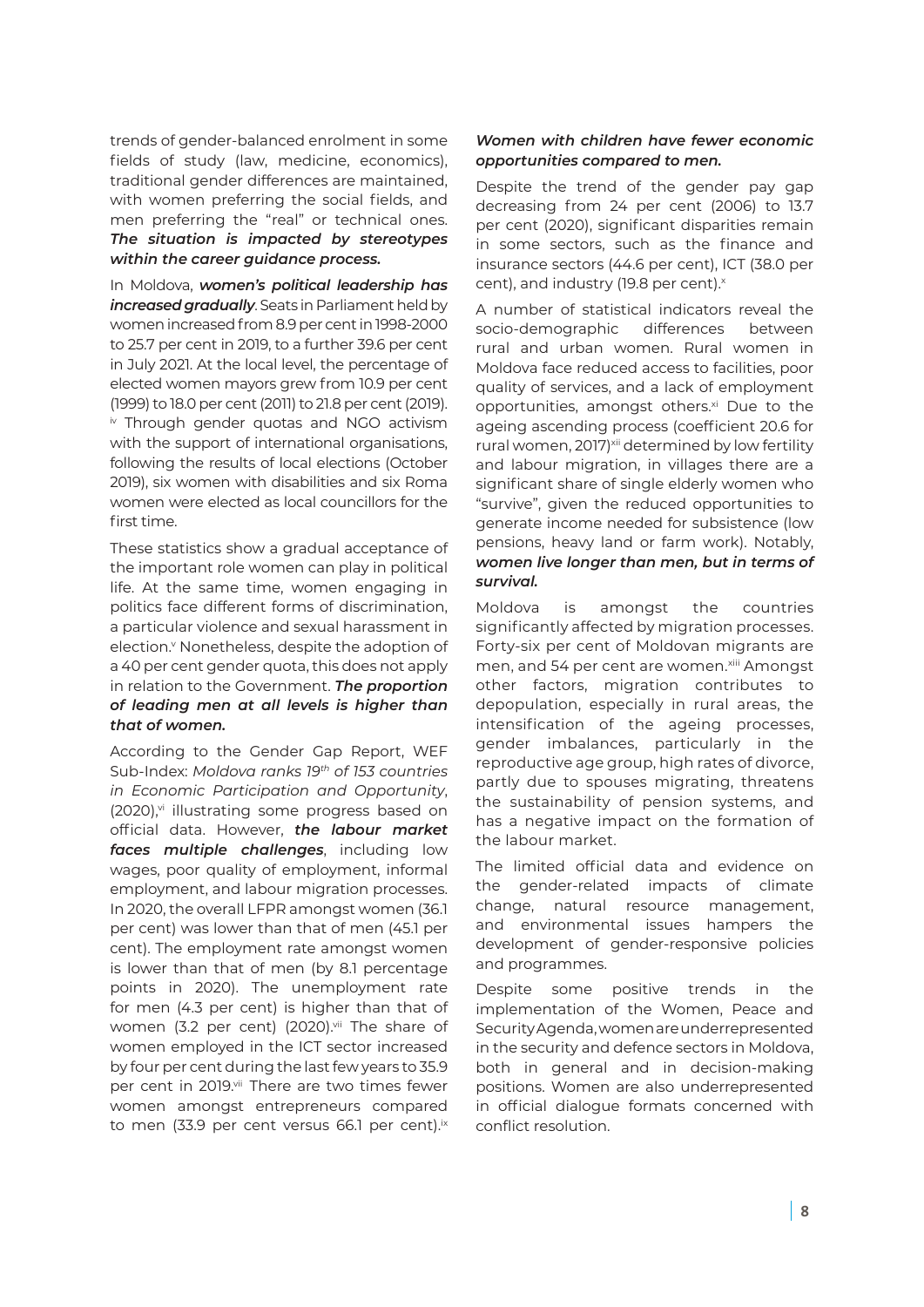# *CONCLUSIONS:*

Despite the progress made, challenges remain in the areas of education, health, women's economic empowerment, women's access to justice, women's political participation, and women's unpaid, unsupported care work at home. The difficulties in advancing familyfriendly policies, discriminatory workplace practices that affect women's economic opportunities and security, as well as sexual harassment, are not well documented (despite an existing legal framework); therefore, it is hard to measure the impact of these realities. The prevalence of genderbased violence against women, including domestic violence, remains a pervasive challenge in the country.

Inequality in Moldova is intersectional; gender inequality is connected to economic, age, social, residential, cultural, ethnic and other factors. Moreover, poverty, the disparate availability of quality services in rural areas, the need for greater food security amongst poorer populations, and the employment of women from disadvantaged groups (rural women, older women, women with disabilities, Roma women, and women living with HIV) remain challenges for the advancement gender equality, the empowerment of women, and the country's overall development. It is necessary to ensure that women and girls belonging to disadvantaged groups have access to adequate and accessible education and health services, social protection, health insurance, and economic opportunities, in rural areas in particular.

The advancement of gender equality in Moldova is hindered by the persistence of gender norms and subsequent gendered stereotypes. These norms are based on traditional models of how to be a "good" woman or girl and a "good" man or boy, societal expectations, each gender's expectations and support of each other, and their self-confidence to take on non-traditional roles. Traditional gender roles for both women and men limit their opportunities in personal and professional terms, lead to gender-based

discrimination and gender-based violence and, finally, affect overall well-being.

Often, these gender norms are perpetuated by families, educational institutions, communities, cultures, religious and political leaders, state policies, the private sector, and the media. Comprehensive and transformative gender policies and interventions that focus on diminishing patriarchal power and eliminating gender inequalities are needed.

Regarding the *implementation of SDG 5, "Achieve gender equality and empower all women and girls",* some achievements and several gaps should be mentioned. Achievements include an improved legal framework on gender equality and preventing and combatting VAW; the increased coverage of children under three years old with childcare services (+0.9 percentage points); increasing the proportion of seats held by women in the national Parliament to 39.6 per cent (2021); (slightly) increasing the proportion of elected seats held by women in deliberative bodies of local government (as mayors) to 21.8 per cent (2019). Yet gaps remain, including the persistence of violence against women and girls from an intimate partner or husband; the disproportionate burden on women for domestic work and unpaid care, which often affects economic opportunities, independence (the wage gap of 13.7 per cent (2020)), and women's engagement in public life; and the decreased proportion of women in (total) managerial positions, (by -0.8 percentage points in 2020 versus 2018). These findings allow us to conclude that the progress towards SDG 5 is moderate. These findings are more critical compared to official reports, but they confirm the Government's position that the progress towards SDG 5 has been moderate (according to the Voluntary National Review (2020)).

In the context of COVID-19, potential inequalities, including those based on gender, increased both in terms of income and opportunities.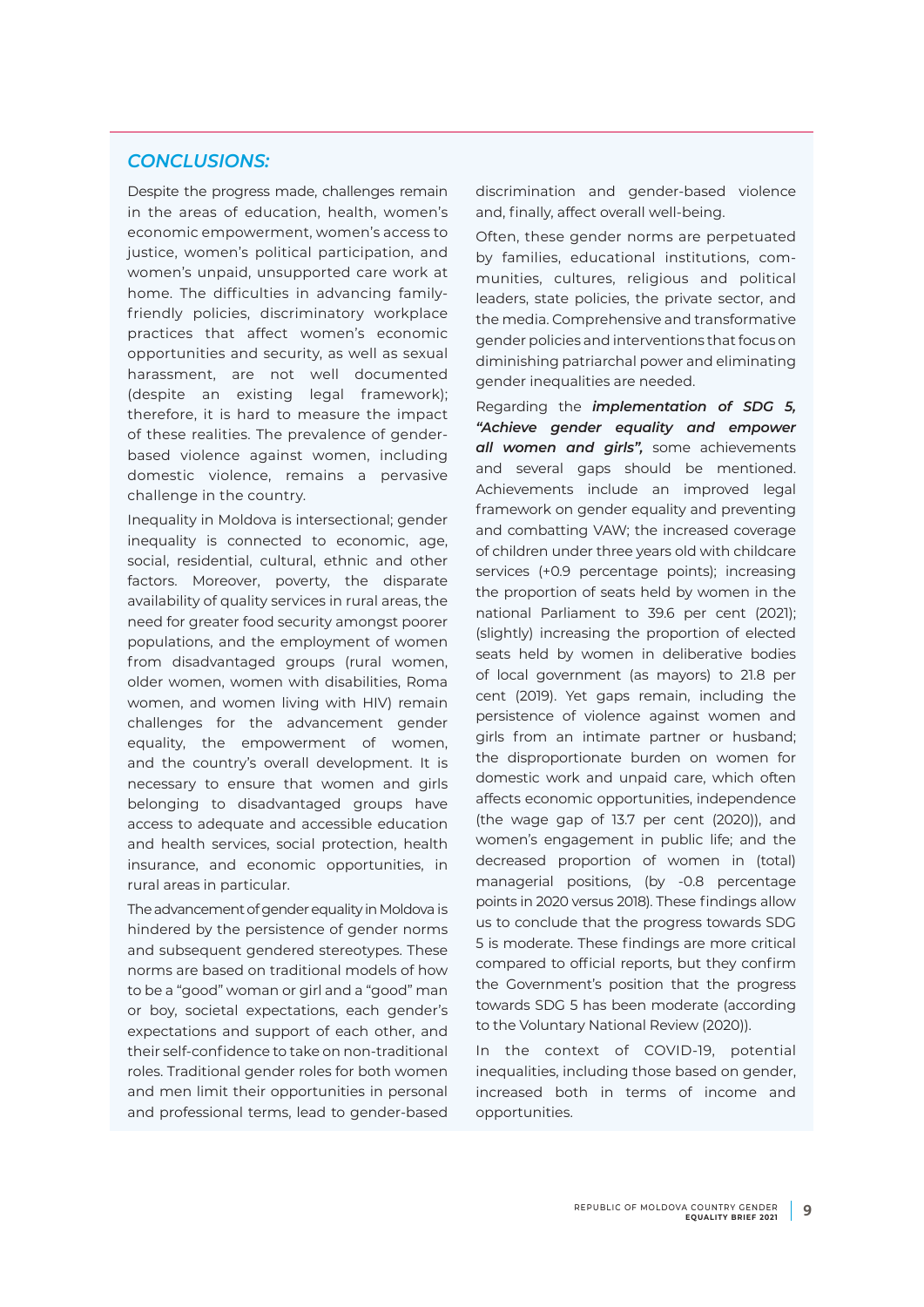# <span id="page-9-0"></span>1ETHODOLOGY

# **PURPOSE AND SCOPE**

UN Women's Country Gender Equality Brief (CGEB) provides a snapshot of the status of gender equality and women's empowerment in the Republic of Moldova, particularly as measured against the gender-related indicators of the Sustainable Development Goals (SDGs).

The CGEB for the Republic of Moldova provides an **overview of national and international commitments to GEEW, and key statistics on the areas of population demographics, health, education, leadership, labour and economic empowerment, poverty reduction, and ending all forms of VAW.**

Framed under Agenda 2030 and the SDGs, the CGEB also attempts to summarise if and how women from underrepresented groups may be doubly challenged in the types of discrimination they face. The CGEB closes with a country-specific Matrix of Gender-related SDG Indicators.

The CGEB will serve to strengthen the national capacity to monitor the implementation of commitments to GEEW and will serve as an evidence-driven advocacy instrument to effect change for women and girls in real terms by different stakeholders.

# **INDICATORS**

As per a corporate template, the SDG indicators were selected by UN Women as core indicators to measure the drivers, progress, gaps and challenges to GEEW in a country. The CGEB tables include all genderrelated SDG indicators and are grounded in the commitments of the Beijing Platform for Action (BPfA).

# **METHODOLOGY**

*As per the UN Women Corporate Guidelines on the development of Country Gender Equality* 

*Profiles and Briefs,<sup>3</sup> the CGEB for the Republic of Moldova:*

- *• Was developed through a desktop document review of existing national and international data, with priority given to national data generated in recent years (to see dynamic progress).*
- *• Took the COVID pandemic context into account.*
- *• Underwent a quality control process, whereby UN Women vetted the CGEB methodology, templates and drafts.*

**Document Review:** The CGEB document review included relevant national legal and regulatory frameworks as well as national action plans; reports generated by the Government, civil society, and international organisations on sustainable development, national growth and the status of GEEW in the Republic of Moldova; national reports and the Сoncluding observations of the Committee on the Elimination of Discrimination against Women on the sixth Periodic Report of the Republic of Moldova (2020) and others; the 2020 Voluntary National Review Progress Report; and the National Review of Beijing +25.

**Data sources:** Preference was given to national data, where it was possible and credible, from official data sources in the Republic of Moldova including, but not limited to: the GenderPulse database; the Population and Housing Census (2014, 2004); the Labour Force Survey; the Household Budget Survey; the Survey on Knowledge, Attitudes and Practices (KAP, 2014); surveys on Violence Against Women (2011, 2018); Perception Surveys (Gender Barometer, 2006, 2016, and others); and the Statistical Yearbooks of the Republic of Moldova. In some cases, comparative EU/global data were used.

<sup>3</sup> UN Women Headquarters – Research and Data. 2018. UN Women Guidelines for Country Gender Equality Profiles. 2018 Version.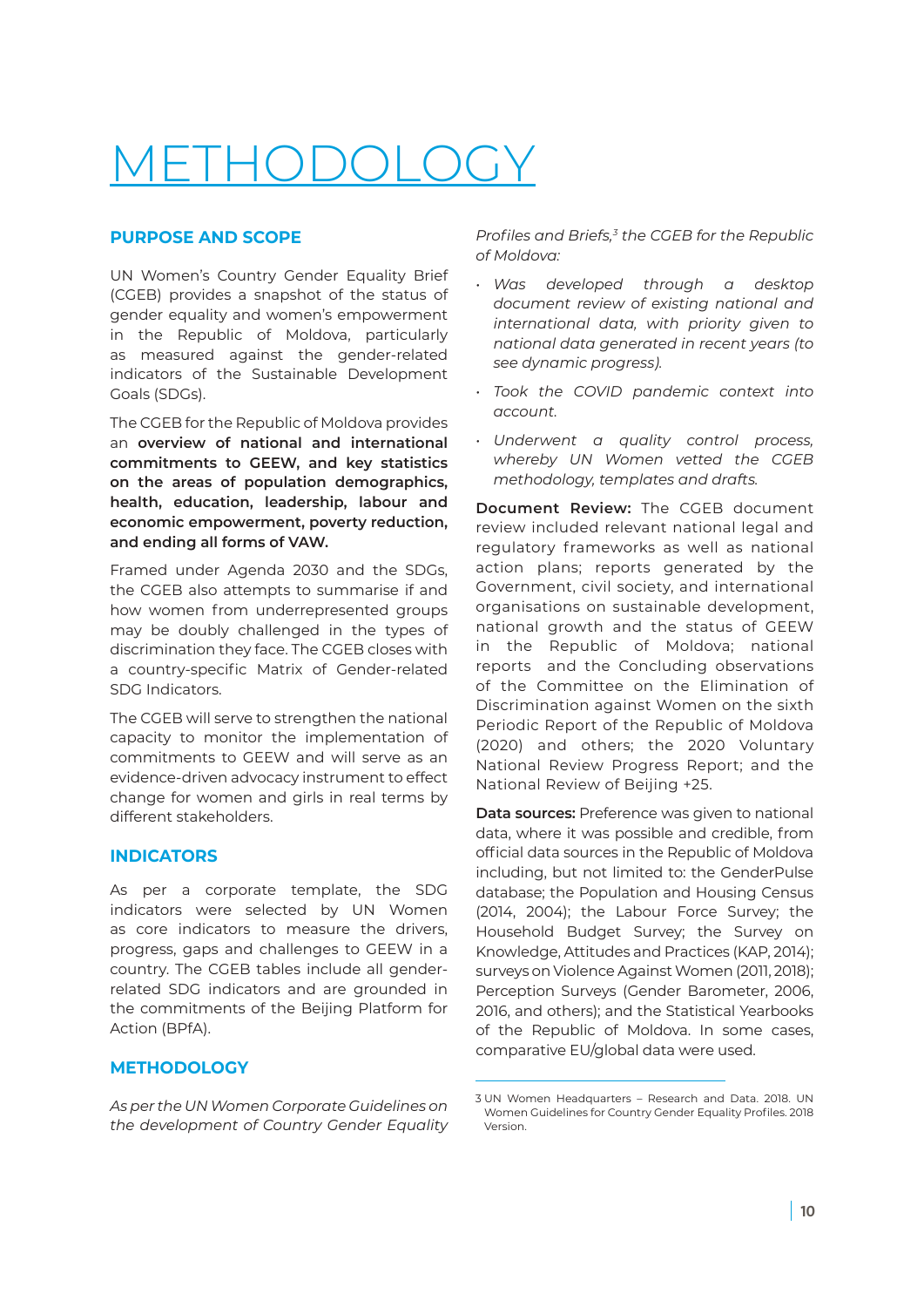The CGEB was developed through a desk review only. The CGEB methodology does not entail processing raw data and compiling data to measure specific indicators. Rather, the CGEB captures current statistics and research based on a document review.

# **DATA LIMITATIONS AND FUTURE CONSIDERATIONS**

In the Republic of Moldova, the national statistical body – the National Bureau of Statistics (NBS) – has generated a significant amount of sex-disaggregated statistics on the overall socio-economic situation in the country, with significant support from development partners such UN Women, UNDP, and UNFPA. The NBS' efforts to update the SDGs based on gender-disaggregated data (2020), including in the frame of the VNR process, should be mentioned. However, indicators such as gender and poverty, women's access to assets including land, sexual harassment, and gender and the environment and climate change, currently lack comparable methodologies for both comprehensive and periodic monitoring. It is worth mentioning that the lack of multiple levels of disaggregation by sex and other characteristics, such as age, ethnic minorities, amongst others, limits the integration of intersectional perspectives into the 'Leave No One Behind' (LNOB) analysis.

The GenderPulse statistical database serves as a main channel to access gender-related indicators on different topics.<sup>4,xv</sup> Despite this progress, the range of published indicators should be continuously extended so as to fill in in the existing data gaps mentioned above. Existing statistics or analyses on the socioeconomic realities of marginalised groups, such as women from ethnic minorities, women with disabilities, women living with HIV/AIDS, and rural women, should be updated and extended. Another challenge is the lack of metadata for specific indicators.

One of the main challenges faced by the NBS was the recent adoption of a new definition of 'habitual residence' (usual resident population).5 *According to the new population estimation methodology - the data refer to the usual resident population.* Further challenges

include the discrepancy between statistics provided by different data producers, as well as the insufficient capacities of users to explore the existing indicators. Another challenge is the frequency of data collection for specific gender issues, such as violence against women and unpaid domestic and care work.<sup>6</sup>

The CEDAW Committee to Moldova (2020) recommends an improved data collection system that is disaggregated by sex, age, disability, ethnicity, geographical location and other relevant factors.<sup>xvi</sup>

Monitoring of the status of gender equality and women's empowerment in the Republic of Moldova would greatly benefit from additional efforts on:

- Establishing a clear mechanism of data exchange.
- The production of multiple levels of disaggregation to conduct LNOB analysis.
- Mainstreaming gender into sectoral administrative data.
- Conducting a survey on specific topics such as gender, climate change, and health; conducting a survey on violence against women; and conducting an agriculture census aligned with the SDGs.
- A gender assessment of public investments/ investments towards GEEW, and its impact.

*Addressing these challenges and gender data gaps is a prerequisite for understanding the situation of women in the Republic of Moldova, and for achieving gender-related SDG commitments.*

<sup>4</sup> The first tool for the graphical viewing of gender-sensitive statistical indicators, structured by: demography, decision making, education, economic empowerment, and health.

<sup>5</sup> The estimation of LFQ (AFM) indicators uses the population size with habitual residence (or resident population), recalculated based on the results of the 2014 Population and Housing Census and NOT the size of the stable population, as used until 2018 inclusive. The use of the population with habitual residence also has had the impact of reducing the size of the employed population, as well as the size of the unemployed population (economically inactive population), which no longer includes people who are absent from the household for more than 12 months.

<sup>6</sup> For example, VAW data is outdated, as the national survey was conducted in 2010. The OSCE-led Survey on the Well-being and Safety of Women was conducted in 2018 in six countries, including Moldova.<https://www.osce.org/secretariat/413237>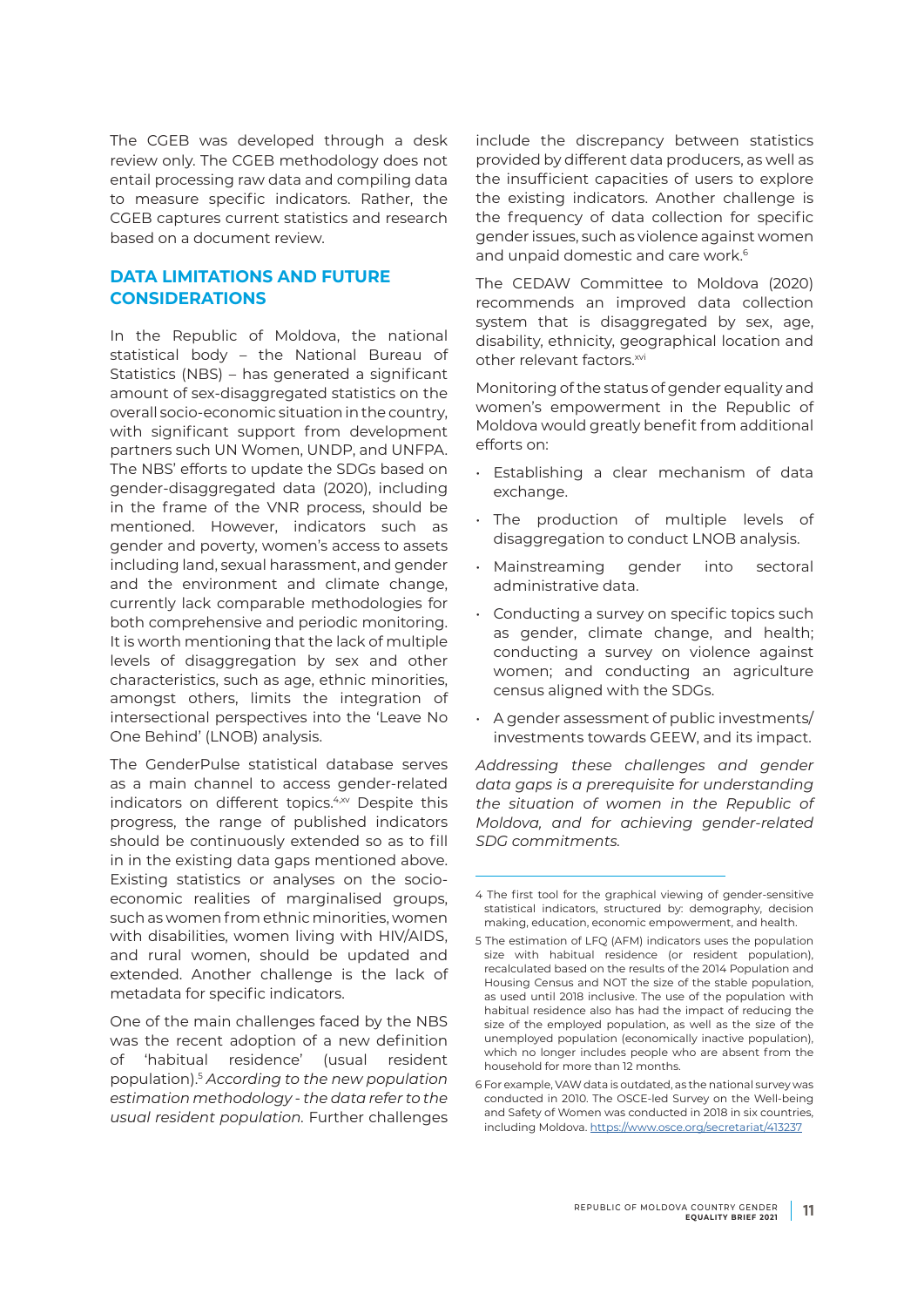# <span id="page-11-0"></span>I. COUNTRY DEVELOPMENT CONTEXT THROUGH GENDER LENSES

Moldova, officially the Republic of Moldova, is a landlocked country in Eastern Europe, bordered by Romania to the west and Ukraine to the north, east, and south. The proclamation of the country's independence in 1991 led not only to its exit from the Soviet Union but also to the outbreak of military conflict relating to the Transnistrian region, which is currently in latency.

Moldova is one of the smallest countries in Europe, with a population of 2.64 million people. The population consists of 51.9 per cent women and 48.1 per cent men; almost 14.4 per cent of the population is aged over 65 years (Table 3).<sup>xvii</sup>,<sup>7</sup>

International experts consider Moldova to be one of the poorest countries in Europe, with an economy that relies heavily on agriculture.<sup>xviii</sup> At the same time, according to official sources, the Republic of Moldova is continuously advancing its domestic reform agenda and aligning with European standards, guided both by the European Neighbourhood Policy (ENP), an EU foreign policy instrument, and the fulfilment of the country's commitments under the Association Agreement with the European Union.xix

In the last three years (before COVID-19), the Republic of Moldova has maintained economic growth, with its gross domestic product (GDP) increasing by about four percent per capita. In 2019, the GDP grew by 3.5 per cent (in 2010, it grew by 7.1 per cent). $x$  In 2020, the GDP has fallen  $(-7.0)$  per cent).<sup>xxi</sup> The share of domestic trade in goods and services remains high (almost half of the GDP), indicating that economic development is still based more on consumption than on production. The national economy's dependence on remittances fell from 30.2 per cent of its GDP in 2010 to 12.4 per cent in 2018<sup>xxii</sup> and 15.7 per cent in 2020.xxiii

The Republic of Moldova ranked 90 out of 189 countries and territories in UNDP's latest Global Human Development Index (HDI 2019), which puts the country in the 'high human development' category.xxiv The 2019 HDI value for women Moldova is 0.754, in contrast with 0.744 for men, resulting in a GDI value of 1.014, which places the country in Group 1. Despite this progress, Moldova has lost more than 10 per cent of its human development due to inequalities (Table 1).<sup>xxv</sup>

<sup>&</sup>lt;sup>7</sup> The population size with habitual residence in the Republic of Moldova has decreased by 228,700 people (or by 8.0 per cent) in the last seven years, which confirms a clear trend of population decrease since the last census of population and housing (2014) [https://statistica.gov.md/newsview.](https://statistica.gov.md/newsview.php?l=ro&id=6695&idc=168) [php?l=ro&id=6695&idc=168](https://statistica.gov.md/newsview.php?l=ro&id=6695&idc=168).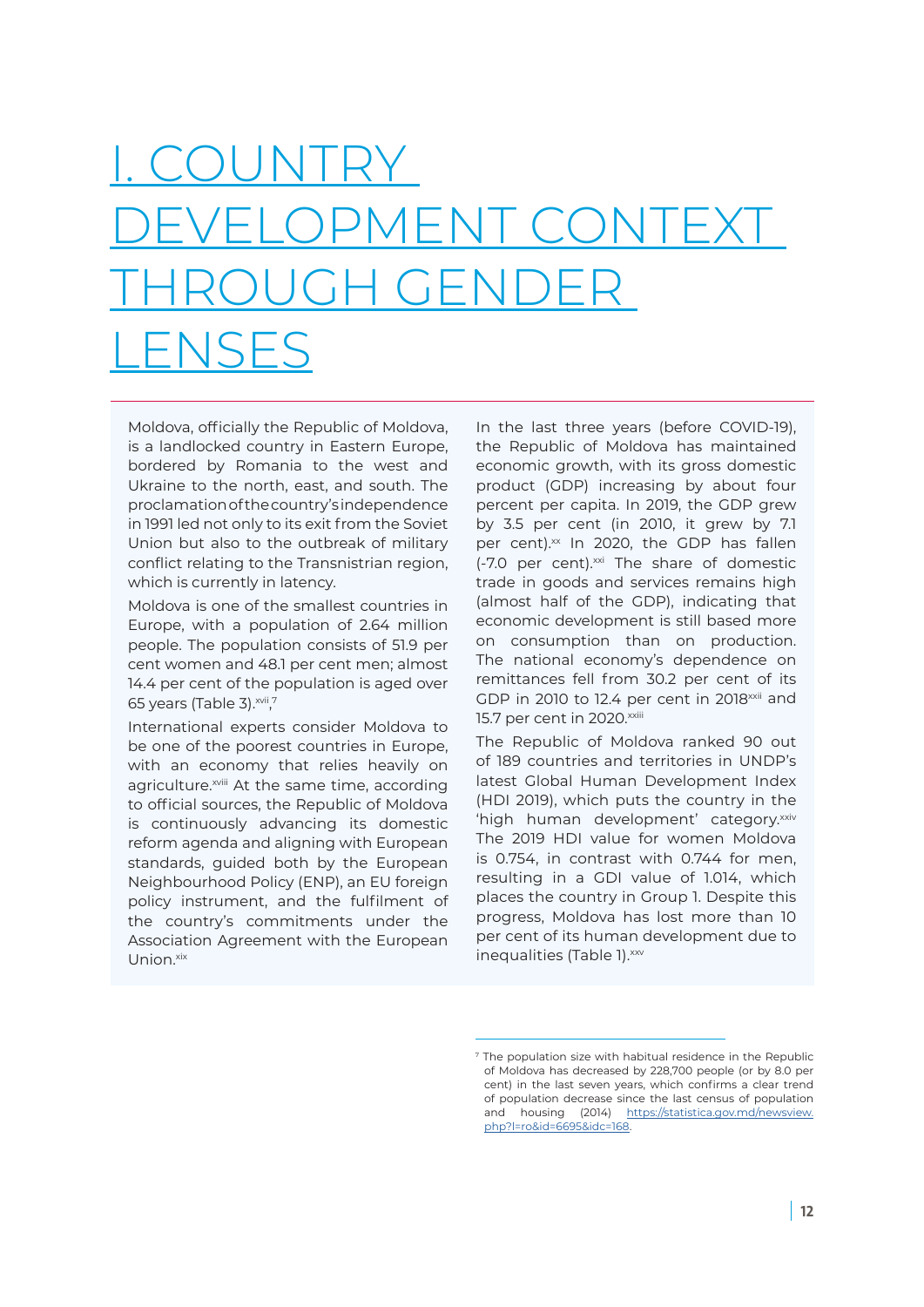#### **Poverty and Malnutrition**

According to official data, the absolute poverty rate<sup>8</sup> is gradually declining, dropping from 29.5 per cent in 2014 to 26.8 per cent in 2020. *Gender differences were noted regarding the absolute poverty rate* depending on the sex of the head of the household: **the poverty rate is higher where the head of the household is a woman** (29.3 per cent) compared to if the head of the household is a man (25.6 per cent.xxvi

The proportion of the population below the international poverty line of US\$4.3 per day decreased, with significant differences remaining between rural and urban populations. The proportion of men is higher than that of women. The population employed in the agricultural sector (12.5 per cent) and farmers (9.4 per cent) recorded a higher level at this indicator (Table 2).

### **Demography and Health**

In terms of the demographic situation (Table 3) in the Republic of Moldova, the female population predominates amongst the population with habitual residence, which is comprised of 51.9 per cent women and 48.1 per cent men.<sup>xxvii</sup> The average life expectancy in 2019 was 70.9 years, or 66.8 years for men and 75.1 years for women. This is below the EU-28 average (81.0 years in 2018, Eurostat). Therefore, in the last six years, the indicator of life expectancy at birth in 2019 increased by 1.6 years on average for both sexes (compared to 2014). **The increase in life expectancy in recent years is due to a reduction in the overall mortality rate and the infant mortality rate.** The mortality rate in 2019 was 13.7 deaths per 1,000 inhabitants (2.4 per cent less than in 2018), or 15.1 percent for men, and 12.3 per cent for women. The infant mortality rate has also declined, with 8.7 children dying per 1,000 live births (down from a rate of 9.1 in 2014). The infant mortality of boys decreased to 8.9 per cent, while for girls, the rate increased to 8.5 per cent.xxviii Most children were born in health care facilities.

**There are significant gender differences in mortality for various types of illness and disease** (Table 4). In 2019, the value of "male over-mortality" was 113 male deaths per 100 female deaths. In the same year, circulatory diseases and malignancies continued to have the highest weight in the main causes of death (75.2 per cent of all deaths), both for women and men (69.7 per cent for men and 81.4 per cent for women). For some diseases, the mortality rate of men aged 35-59 is nine times higher (in the case of self-inflicted injuries) or six times higher (in the case of accidents, pneumonia and acute infarction) than for women in the same age group.<sup>xxix</sup> The situation can be partially explained by the specificity of professions and occupations with a high risk for life, or by unhealthy habits, amongst other factors.

The natural growth in 2020 was negative (-9,900 people), with a different evolution for women and men. The negative natural growth registered higher values for the male population (-5,300 people) compared to the indicator values for the female population (-4,600 people), due to the "male overmortality". In 2020 compared to 2019, the negative values of the natural growth were accentuated, both for men and women, highlighting a more substantial decrease in the population size compared to previous years.<sup>xxx</sup>

Women get married earlier than men; the average age of women at first marriage, in 2019, was 26.0 years, while for men it was 28.9 years.xxxi During the last ten years, the **maternal mortality ratio (per 1,000 births) decreased significantly, from 44.5 (2010) to 15.3 (2018)xxxii, particularly in urban areas. Women's total fertility rate has remained relatively unchanged in recent years (on average 1.78 births per woman), but it has not reached the level of replacement of generations, which is 2.1 children born alive to a woman in her reproductive age (2020)**. The average age of the mother at the first birth in 2020 was 25.2 years, slightly higher than in 2019.<sup>xxxiii</sup> Fertility is declining amongst 15-19-year-old females (at 22.0 per 1,000 girls and women in 2019), but this figure is significant for the

<sup>&</sup>lt;sup>8</sup> In 2018, NBS revised the calculation methodology by establishing a new absolute poverty line for 2016 [https://](https://statistica.gov.md/newsview.php?l=ro&idc=168&id=6698) [statistica.gov.md/newsview.php?l=ro&idc=168&id=6698](https://statistica.gov.md/newsview.php?l=ro&idc=168&id=6698)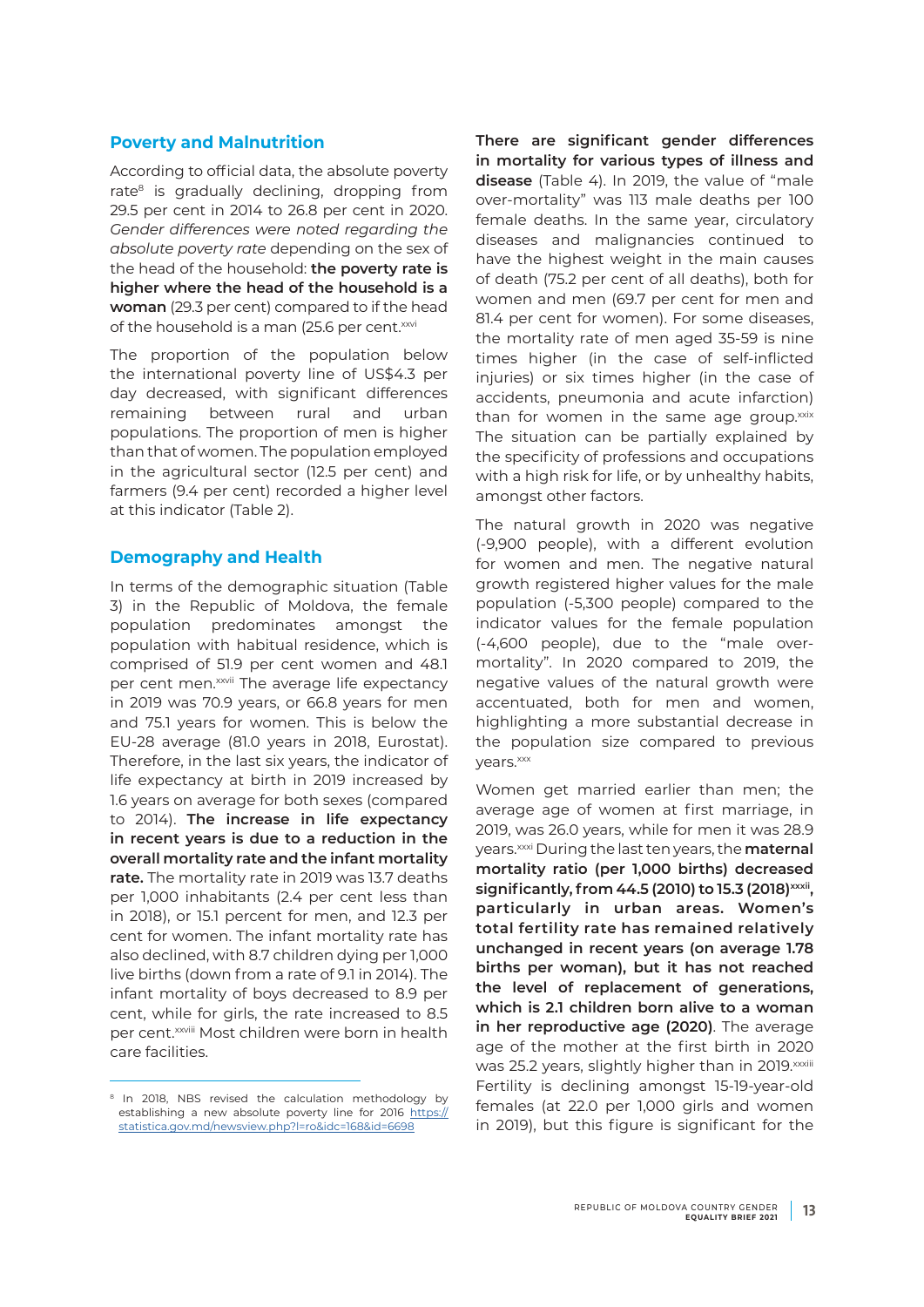regional context, as it remains higher than the European average (EU - 9.0). $xxxiv$  At the country level, the birth rate has decreased, reaching 11.6 live births per 1,000 inhabitants in 2020, compared to 12.9 live births per 1,000 inhabitants in 2018.xxxv

**Women's legal rights, access, and voice and decision-making authority over reproductive health and sexual rights are central** in terms of women's empowerment and independence. In Moldova, the rate of use of modern contraceptive methods has increased gradually, but is still low (43.9 per cent, compared to the Eastern European average of 52 per cent). One of the key achievements is the provision of free contraceptives (from state budget funds) to certain population groups through family doctors. As the CEDAW Committee (2020) has concluded, it is necessary to ensure that women and girls belonging to disadvantaged groups have access to adequate and accessible health services, including sexual and reproductive health, rights, and health insurance, in rural areas in particular.<sup>xxxvii</sup> There is some progress in combating cervical cancer and breast cancer. However, Moldova is amongst the countries with the highest incidence rate of cervical cancer, at 30.4 per 100,000 women, compared to an average of 16.0 per 100,000 for Eastern Europe.xxxviii

In the Republic of Moldova, during the last decade, the number of abortions per 1,000 live births has decreased, marking a similar trend seen in Eastern Europe, Western Europe, and the Baltic States. Even so, the number of abortions per 1,000 live births is about 1.5- 2 times higher than in Western European countries.xxxix

To increase women with disabilities' access to quality services and respect for their sexual and reproductive rights, the Ministry of Health, Labour and Social Protection, with the support of foreign partners, has implemented an initiative that provides equipment to 30 Youth Friendly Health Centres (YFHC) in the country, in the form of gynaecological couches adapted for girls and women with disabilities.xl

On the other hand, groups face a **the lack of sexual education in schools and limited** 

**youth access to qualitative information on SRHR; these groups must build their decision-making capacity regarding their sexual-reproductive health.**9 According to a national survey, "among boys the share of those who reported having a sexual intercourse is higher than among girls". This confirms the persistence of stereotypes, such as that boys must be more experienced than girls, which could lead to over-reporting of this experience by boys and underreporting by girls,<sup>xii</sup> or could push both to start sexual relations under pressure from their peers.

According to official documents.<sup>xlii</sup> Moldova has made progress in the areas of child and maternal health, and the fight against HIV and AIDs. HIV testing has become more accessible to young people: about 90 per cent (37 of 41) of youth clinics have provided rapid HIV testing to adolescent girls and boys, in line with new testing guidelines. Self-testing, introduced in Moldova in May 2016, is available to everyone, in addition to the ordinary and fast tests available in non-governmental organisations. However, in 2019, 922 cases of HIV were reported, which is 31 per cent more than in 2010. Of the total number of reported cases, 58 per cent were men and 42 per cent were women. During the last ten years, the number of cases amongst men shows a clear upward trend from 17.4 per 100,000 people (2010), to 28.3 per 100,000 people (2020), while amongst women the situation is stable (18 cases). Xliii In the 15-24 year age group, women are more likely to become infected with HIV than men, registering 4.8 more new infections per 100,000 women of this age than in the case of men. In the 15-49 age group, women are less likely to become infected with HIV than men, registering 20.9 fewer new infections per 100,000 women of this age group than in the case of men (2019). Xliv

<sup>9</sup> A recent UNFPA Study (2021) shows that students who studied the course "Decisions for a Healthy Lifestyle" (optional, experimental) more frequently used condoms and oral contraceptive pills during their first sexual intercourse, and their use of these modern methods of contraception became more frequent over time, compared to those who did not study the course. [https://moldova.unfpa.org/sites/](https://moldova.unfpa.org/sites/default/files/pub-pdf/study_to_evaluate_the_knowledge_attitudes_and_practices_regarding_the_health_and_life_skills_of_students_in_vocational_education_and_training_in_the_republic_of_moldova.pdf) [default/files/pub-pdf/study\\_to\\_evaluate\\_the\\_knowledge\\_](https://moldova.unfpa.org/sites/default/files/pub-pdf/study_to_evaluate_the_knowledge_attitudes_and_practices_regarding_the_health_and_life_skills_of_students_in_vocational_education_and_training_in_the_republic_of_moldova.pdf) attitudes and practices regarding the health and life [skills\\_of\\_students\\_in\\_vocational\\_education\\_and\\_training\\_in\\_](https://moldova.unfpa.org/sites/default/files/pub-pdf/study_to_evaluate_the_knowledge_attitudes_and_practices_regarding_the_health_and_life_skills_of_students_in_vocational_education_and_training_in_the_republic_of_moldova.pdf) [the\\_republic\\_of\\_moldova.pdf](https://moldova.unfpa.org/sites/default/files/pub-pdf/study_to_evaluate_the_knowledge_attitudes_and_practices_regarding_the_health_and_life_skills_of_students_in_vocational_education_and_training_in_the_republic_of_moldova.pdf)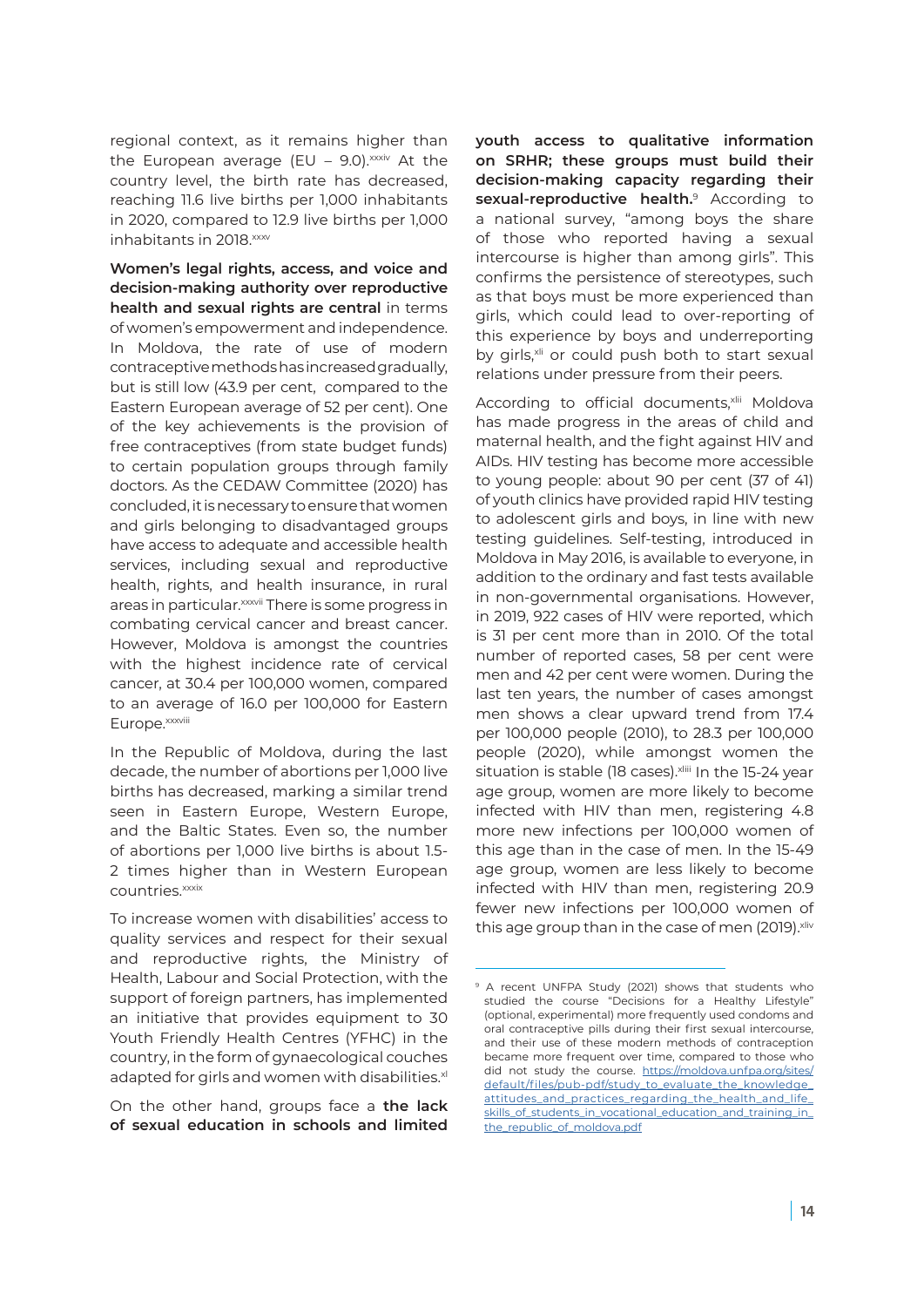At the same time, decreasing the mortality amongst the able-bodied population is a major public health challenge. The prevention of trauma and poisoning, the early identification and the adequate treatment of cardiovascular, oncological and communicable diseases (TB), and taking into consideration gender needs are priority directions in this area. Inequalities in accessing primary and specialised health care services are notable between urban and rural areas in Moldova, and there is a likelihood of growing inequalities in this respect.xlv About 48 per cent of people in households with people with disabilities did not go to the doctor, even if they needed to.xlvi The same applies to low-income households, the elderly, and women. As with primary healthcare, in the case of inpatient healthcare, **women refused hospitalisation more frequently than men.** The rate of refusals of inpatient healthcare amongst women is 5.1 per cent, compared to 2.7 per cent for men. As much as 36 per cent of women refused hospitalisation due to family issues. In contrast, only 25 per cent of men cited this reason. xlvii

It should be noted that **Moldova's high scores on the WEF's Sub-index on Health and Survival (ranked 1st), and on Economic Participation and Opportunity Sub-index**  (ranked 19th of 153 countries), according 2020 Gender Gap Report, **does not reflect the realities of women's experiences in these areas** (confirmed by the above-mentioned data). More specific in-depth analysis with updated indicators is needed.

Based on lessons learned during the COVID-19 pandemic, it is necessary to strengthen capacity at the national level to respond promptly to the needs of the population in public health emergencies, including by ensuring the continuity of sexual and reproductive health services, especially for women, youth, and other vulnerable groups.

# **Education**

According to *the Education Code* (2014), the mission of education is the satisfaction of the educational requirements of the individual and of society and promoting intercultural dialogue, the spirit of tolerance, non-discrimination, and social inclusion. The Republic of Moldova has **made important progress in terms of advancing near universal enrolment of both boys and girls in primary education and in secondary education.** Despite demographic problems (decreased birth rate, migration, etc.), the gross enrolment rate in primary school increased slightly for both genders: for girls, enrolment rose from 105.1 per cent per cent (2014/2015) to 105.3 per cent (2019/2020), while for boys, it rose from 106.2 per cent (2014/2015) to 107.2 per cent (2019/2020). The gross enrolment rate in lower secondary education of boys decreased gradually from 105.8 per cent (2014/2015) to 104.9 per cent (2019/2020), while the enrolment rate for girls remained substantially the same, at 106.0 per cent (2019/2020). xlviii Thus, over the last few years, more boys than girls participated in primary education and fewer boys than girls participated in lower secondary education  $(Table 5)$ .<sup>10</sup>

PISA 2018xlix emphasizes that in Moldova, **girls perform better than boys in all three areas of study (reading, mathematics and science).**  The field that shows the biggest difference between the performance of girls compared to boys is reading (a 41-point difference). On the other hand, boys and girls in Moldova record about the same performance (with a difference of two points in favour of girls) in mathematics; in OECD countries, boys accumulate four points more than girls. Such data can contribute to breaking gender stereotypes and encourage girls to embrace professions traditionally considered masculine.

According to statistics, **the enrolment of girls and boys in tertiary education is lower compared to upper secondary education.** At the same time, there are 20.0 percentage points more girls than boys in tertiary education.<sup>1</sup> Based on current data and previous research, we note that at different levels of tertiary education, girls continue to outperform boys in terms of enrolment and

<sup>10</sup> This is a natural trend in almost all countries because of the higher proportion of boys in the respective age group.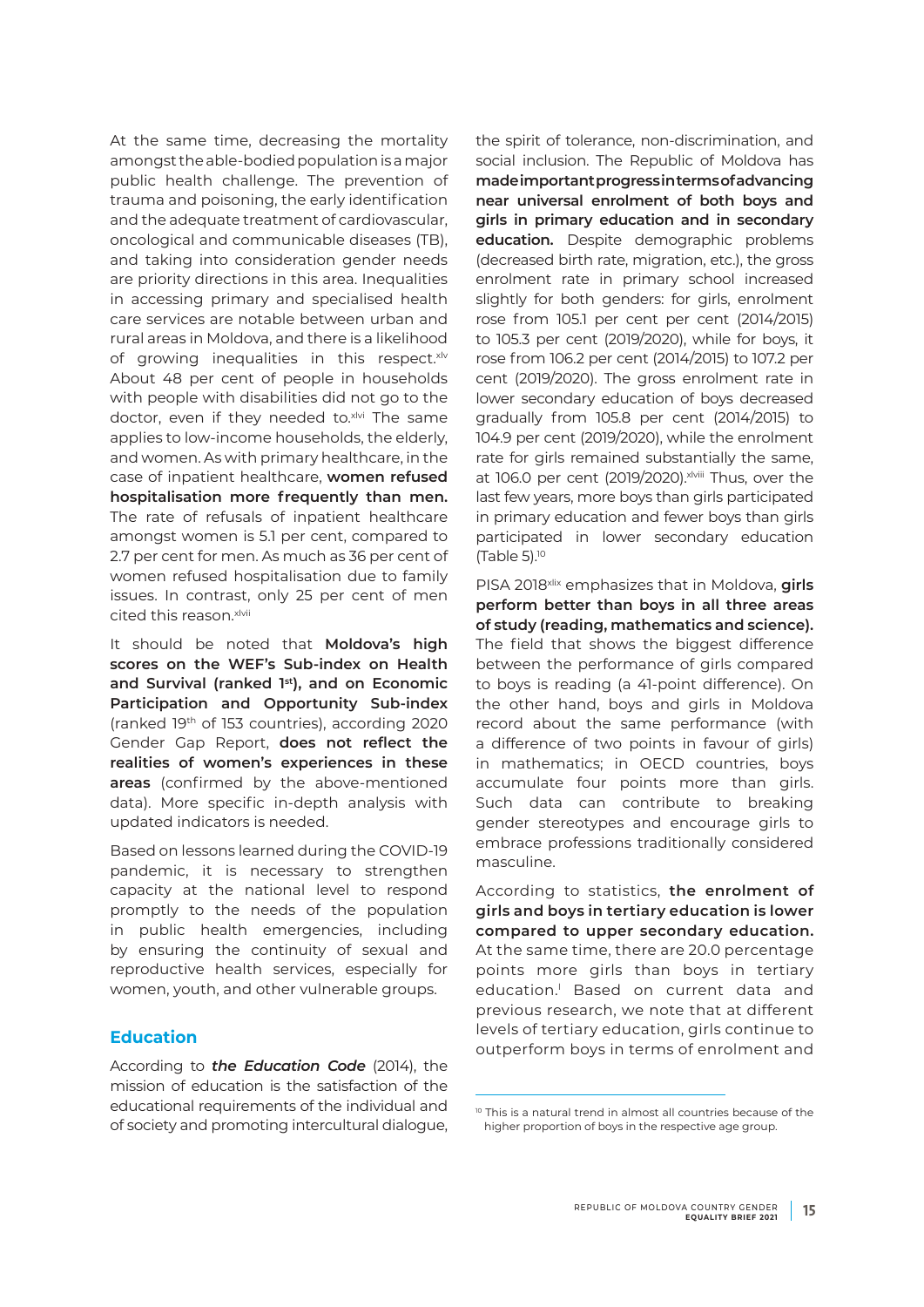educational attainment. Since 2009/2010, the proportion of women tertiary graduates (higher education) fluctuated around the 60 per cent mark, without any significant increase or decrease. In ICT, 20.7 per cent of graduates were women in the first cycle of higher education by general field of study (2019/2020).<sup>ii</sup> Factors that affected the girls' decisions in favour to ICT were noted, including the prevalence of stereotypes (it is not a domain for girls (31 per cent)), that they never considered ICT amongst the choices for their future career (20 per cent), and also a lack of parental support (14 per cent).<sup>lii</sup>

64.2 per cent of Master's graduates were women, compared to 35.8 per cent men (2020).<sup>Iiii</sup> The top three areas of study at the tertiary level for women in Moldova were languages, education, and journalism and information, while for men they were engineering and engineering activities, transport services, and forestry (Table 4). According to statistical data, in 2020/2021 female students from secondary technical education constituted 21.7 per cent of the total number of students that studied Engineering, Processing and Construction (EPC)liv. On the other hand, **young men aged 18-24 years old leave the education system earlier than young women of the same age,**  for entry into the labour market. In 2019, the leaving rate was 22.6 per cent for men compared to 15.3 per cent for women.<sup>1v</sup>

Another problem in the Moldovan educational system is child dropout and absenteeism, generally so children can carry out domestic work and to assume responsibilities within the household. Children from disadvantaged families – especially rural families with many children – are particularly involved in this phenomenon, while boys are absent more frequently than girls.<sup>Ivi</sup>

Although the **proportion of students with special educational needs and disabilities enrolled in general educational institutions increased from 83.3 per cent in 2014 to 93.6 per cent in 2019/2020**, wii most educational institutions are not adapted to meet inclusive education standards.<sup>Iviii</sup>

Since 2011, the Government of the Republic of Moldova has taken steps toward the deinstitutionalisation of education and has promoted inclusive education with the adoption of a special programme on inclusive education development in the Republic of Moldova for 2011-2020.<sup>lix</sup> while also including special provisions in the Education Code (2014). A substantial part of **Law no. 60 of March 30, 2012, on the social inclusion of people with disabilities,** refers to improving accessibility in key areas, such as education for people with disabilities. Despite progress, there are a limited number of women and girls with disabilities in inclusive education, $\mathbb{I}^1$  owing to the lack of accessible school buildings and facilities as well as the lack of training on inclusive education for teachers and staff in schools.<sup>1x</sup> amongst other factors. Other barriers that should be mentioned are the persistence of negative stereotypes and prejudices against people with disabilities in the Republic of Moldova.<sup>Ixi</sup>

Despite significant investment in the education sector, many schools do not have well-equipped sanitary blocks, while in villages, toilets are usually located outside the building and do not have necessary safe or gender-sensitive conditions.<sup>Ixii</sup>

Regarding the didactical personnel, the significant prevalence of women in the education system should be mentioned. For example, in the 2020/21 academic year, the share of women amongst the total number of teachers was 87.4 per cent, or 91.8 per cent in the total management staff. More than half of these teachers have over 20 years of experience in pedagogical work.<sup>Ixiii</sup> One of the problems was related to the fact that teachers from educational institutions employed under the individual fixed-term employment contract did not benefit from annual paid leave, which affects their livelihood. There is a violation of the right to paid annual leave

<sup>&</sup>lt;sup>11</sup> In the 2020/2021 academic year, the share of boys with special educational needs and disabilities, included in general education, remains higher compared to that of girls: 65.9 per cent and 34.1 per cent, respectively. [https://statistica.gov.md/](https://statistica.gov.md/newsview.php?l=ro&idc=168&id=6549) [newsview.php?l=ro&idc=168&id=6549](https://statistica.gov.md/newsview.php?l=ro&idc=168&id=6549)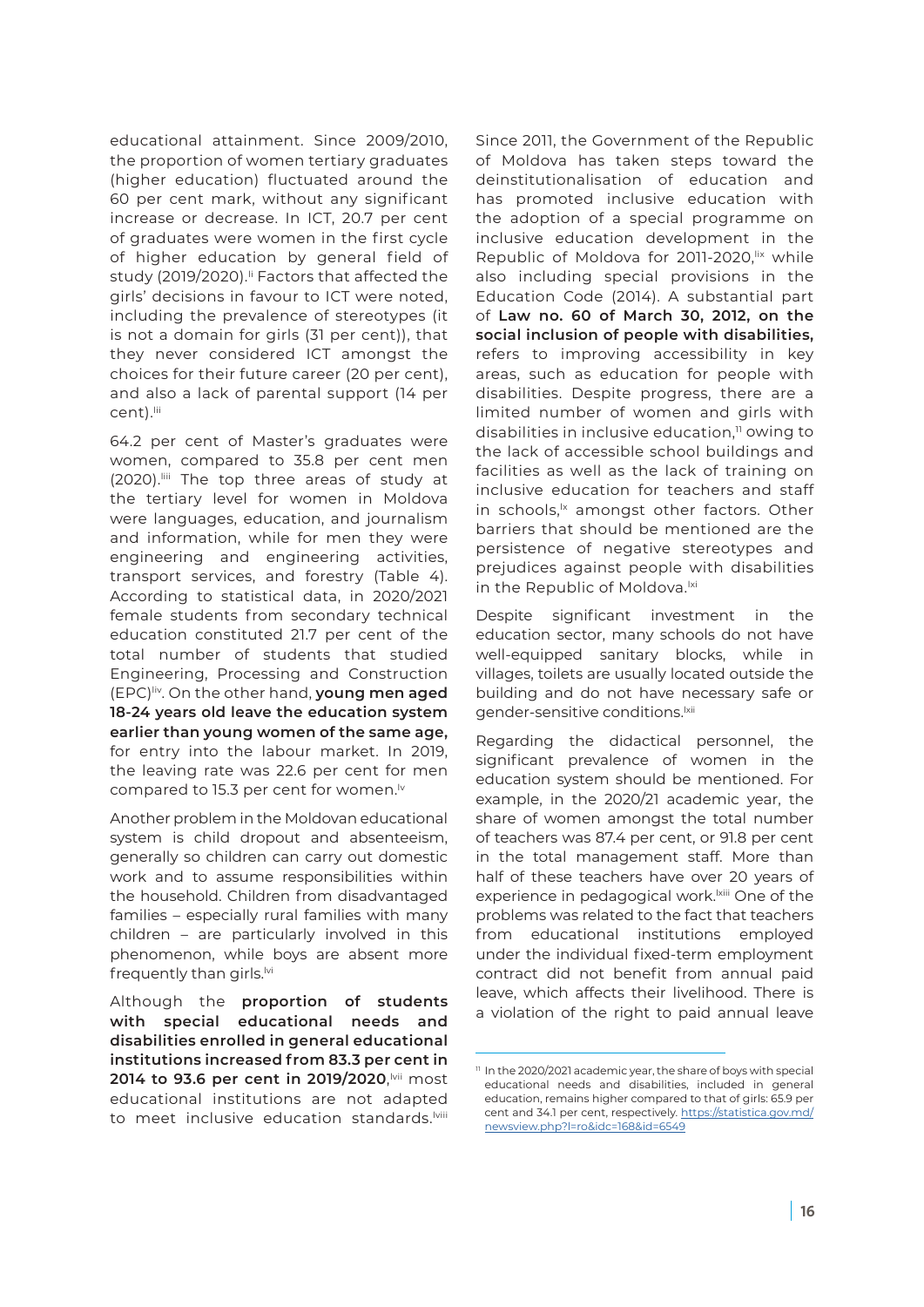for teachers with retired status due to the erroneous application of the Labour Code by some employers.<sup>12</sup> Given that the majority of teachers are women, this was identified as gender-based discrimination. Recently, the new provision which provides annual paid leave was adopted.<sup>Ixiv</sup>

#### **Women's empowerment**

The Republic of Moldova has signed and ratified all relevant international legal frameworks pertaining to gender equality and the empowerment of women. Moldova's legislative and normative frameworks in support of ensuring gender equality and advancing women's empowerment are relatively strong. In the Republic of Moldova, the National Constitution (1994) prohibits discrimination of any kind. Law No. 121 of May 25, 2012, on ensuring equality, also prohibits discrimination of any kind. An important step towards gender equality promotion and the prohibition of gender-based discrimination was taken in 2006, with the adoption of **Law No. 5-XVI of February 9, 2006, on Equal Opportunities for Women and Men.** During recent years, the law has been updated, and now includes strong provisions with definitions of gender equality, genderbased discrimination, sexist language, sexual harassment, and an institutional framework, all of which reflects the country's commitment to non-discrimination and equality. Political parties are obliged to respect a minimum representation quota of 40 per cent for both sexes in the lists of candidates during the elections.<sup>Ixv</sup> However, with the law receiving very little in terms of national budgetary allocations, and insufficient political will, the mechanisms tasked with implementing the law have a limited capacity.<sup>Ixvi</sup>

*Women's representation in national parliaments worldwide ranged from 0 to 61.3 per cent (2019), with a global average of 24 per cent, up from 19 per cent in 2010. At the local level, data from 103 countries show that women's representation in elected deliberative bodies varies from less than 1 per cent to close to 50 per cent, with a median of 26 per cent.*lxvii **In Moldova, women's political** 

**leadership has followed these global trends**. 13 The proportion of seats held by women in Parliament increased from 8.9 per cent in 1998-2000 to 39.6 per cent in July 2021. These statistics show a gradual acceptance of the important role women can play in political life. Nonetheless, despite the adoption of a 40 per cent gender quota, this does not apply in relation to the Government. Unfortunately, at the cabinet minister level, positive dynamics over the years have been unstable and uneven, ranging from 9 per cent (1999-2001) to 5 per cent (2009-2011) to 53.8% (2019'06) to 11.1 per cent (end of 2019) to 29.4 per cent (August 2021) (Table 6).

**At the local level, women's leadership roles increased gradually.** The percentage of elected women mayors increased from 10.9 per cent (1999) to 15.4 per cent (2003) to 18.0 per cent (2011) to 21.8 per cent (2019).<sup>Ixviii</sup> Seats in local government held by women also increased gradually from 17.4 per cent (2011) to 27.1 per cent (2019) (II level) and from 28.6 per cent (2011) to 36.5 per cent (2019) (I level)<sup>14</sup>. Nonetheless, only one rayon (of 32 in total) is led by a woman (2019). These data confirm the pyramid of power: at the base being more women, while as the hierarchy increases, their number decreases. At the national and local level, the gradual increase of women's engagement in politics is in part due to temporary special measures – the 40 per cent gender quota – adopted in the Electoral Code.

<sup>&</sup>lt;sup>12</sup> In this regard, the Women MPs initiative should be mentioned: teachers employed under an individual fixedterm contract will benefit from paid annual leave. On March 19, 2021, Parliament approved a draft amendment to Article 299 of the Labour Code. The legislative initiative is a result of consultation with women MPs from the Joint Platform for Dialogue of Women MPs with women elected to local public authorities, with the support of the Programme for Strengthening the Role of the Parliament in Improving Gender Equality in Moldova, implemented by UNDP Moldova, UNICEF, UNFPA and UN Women. [https://www.md.undp.org/](https://www.md.undp.org/content/moldova/en/home/presscenter/pressreleases/2021/lege-concedii-profesori.html) [content/moldova/en/home/presscenter/pressreleases/2021/](https://www.md.undp.org/content/moldova/en/home/presscenter/pressreleases/2021/lege-concedii-profesori.html) [lege-concedii-profesori.html](https://www.md.undp.org/content/moldova/en/home/presscenter/pressreleases/2021/lege-concedii-profesori.html)

<sup>&</sup>lt;sup>13</sup> The global average of women in national parliaments is 24.9 per cent, while the Europe regional average is 29.9 per cent (1st January 2020). [https://data.ipu.org/women-averag](https://data.ipu.org/women-averages?month=1&year=2020&op=Show+averages&form_build_id=form-DtsP1HHzMk) [es?month=1&year=2020&op=Show+averages&form\\_build\\_](https://data.ipu.org/women-averages?month=1&year=2020&op=Show+averages&form_build_id=form-DtsP1HHzMk) [id=form-DtsP1HHzMkXfK5QGS8Pm\\_A7NEXZm3Ik\\_vkMc\\_](https://data.ipu.org/women-averages?month=1&year=2020&op=Show+averages&form_build_id=form-DtsP1HHzMk) [lY3ugE&form\\_id=ipu\\_\\_women\\_averages\\_filter\\_form](https://data.ipu.org/women-averages?month=1&year=2020&op=Show+averages&form_build_id=form-DtsP1HHzMk)

<sup>&</sup>lt;sup>14</sup> In Moldova, local administration is divided into two levels: I- at community level, II – at rayon level (district/ municipal level)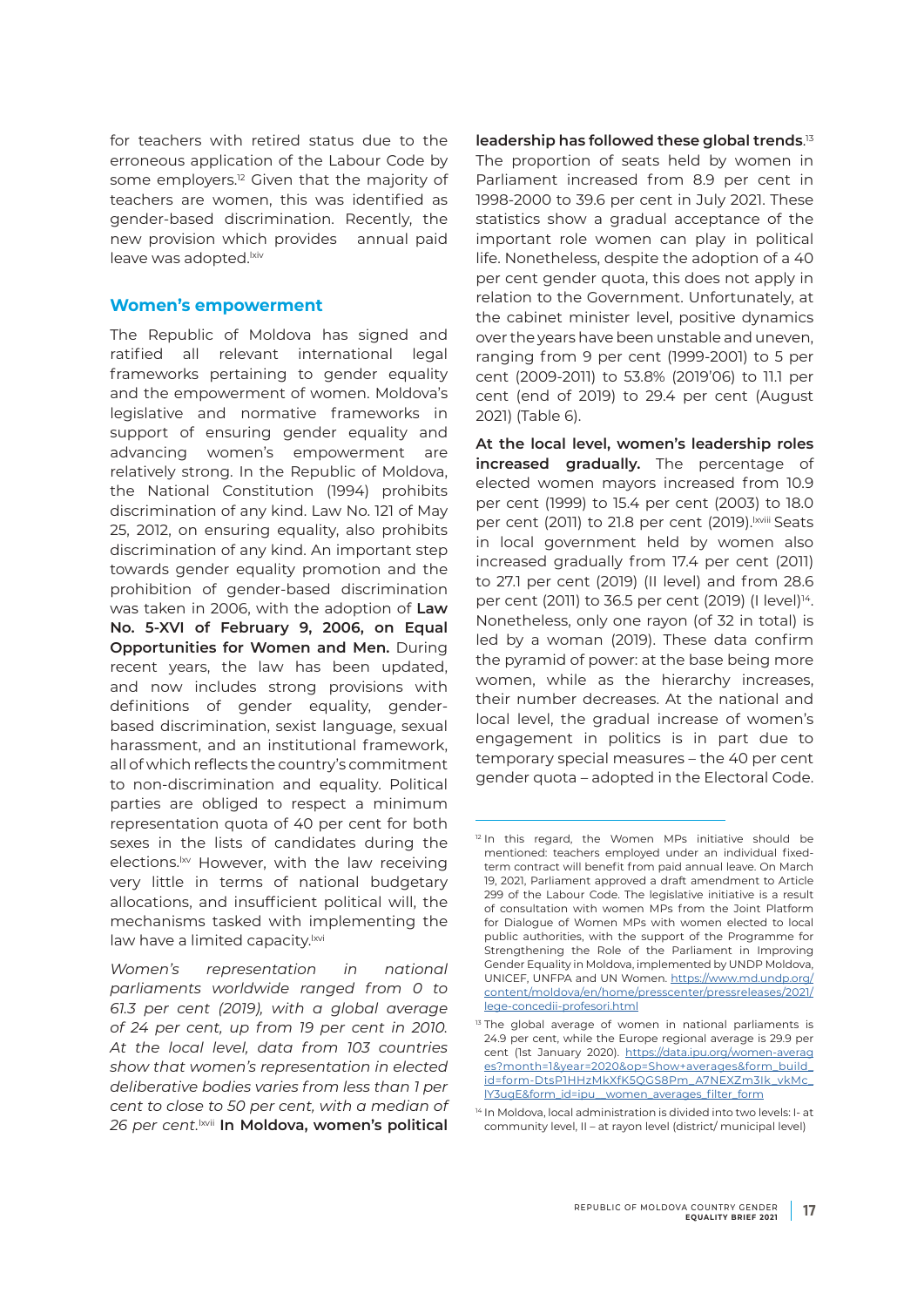At the same time, mobilisation of different CSOs advocating for greater social justice, gender equality, and HRBA, has fostered an enabling environment in Moldova, and a greater awareness amongst political parties of the need (and readiness of voters) for women in politics.

**Despite gains in women's political activity, women remain significantly underrepresented in politics worldwide.** *Global studies show that women entering and engaging in politics may face high levels of*  violence.<sup>lxix</sup> In Moldova, a 2019 study found that one of the main barriers to women's participation in politics was violence, especially in elections. Discrimination against women in elections remained a systemic issue, with an institutionalised and partyrelated character, especially with regard to independent candidates and those from underrepresented groups. In 2019, serious cases of sexual harassment of women candidates were reported in national and local electoral campaigns.<sup>1xx</sup> According to data collected during the public debates, 52 per cent of candidates faced violence during the elections, 43 per cent of election activists were subjected to aggression, hatred and violence during the elections, and 45 per cent of respondents witnessed cases of violence against other women participating in the electoral process, while 15 per cent of them reported cases of violence.15 One hundred and fifty alerts of sexism in the public space, elections and acts of violence in various forms were reported on the platform [www.gender.](http://www.gender.monitor.md) [monitor.md](http://www.gender.monitor.md) in the first round of the 2020 presidential elections.<sup>1xxi</sup>

The proportion of leading men at all levels is higher than that of women. In 2019, of the total leaders at all levels (legislators, members of the executive branch, other senior dignitaries and heads of public administration, heads and senior officials of the units), 54.3 per cent were men and 45.7 per cent were women.<sup>Ixxii</sup>

**In the private sector, women's participation as business owners and managers remains limited.** According to a national survey, in Moldova, the share of women involved in business has increased to 33.9 per cent in 2018

(6.4 percentage points higher than in 2009). Despite this progress, there are two times fewer women entrepreneurs compared to men (66.1 per cent).lxxiii Obstacles to women's involvement in business include a lack of childcare services, the excessively high burden of women in the family, and gender stereotypes. In this regard, more attention to girl's leadership as step to business were specified. Regarding business specialisation, it should be noted that young people often specialise in the field of information and communications, but young men use ICT to a greater extent than young women. Thus, more attention to ICT education at all levels is needed.

**Women's leadership roles are hindered by the challenges they face in accessing support for their unpaid care work in the home.** In Moldova, according to UN Women data (2019), women spent more time on unpaid domestic chores and care work (20.1 per cent) than men (11.3 per cent)<sup>Ixxiv</sup>. Access to quality and affordable childcare remains a challenge, as does accessing necessary support services for the elderly. This is a direct result of social norms which continue to prescribe women's roles as wives and mothers, first and foremost. Globally, close to 90 per cent of men and women hold some sort of bias against women. According to the Gender Social Norms Index (2020), approximately half of the world's men and women feel that men make better political leaders, and over 40 per cent feel that men make better business executives and that men have more of a right to a job when jobs are scarce.<sup>1xxv</sup> In Moldova, 60.3 per cent of people think that men make better political leaders than women, or that women do not have the same rights as men; 58.8 per cent of people think that men should have more of a right to a job than women, or men make better business executives than women do.<sup>1xxvi</sup> The preference to have a male president was confirmed by another survey (conducted in November 2020), which found that 51.5 per cent of respondents

<sup>&</sup>lt;sup>15</sup> The first platform for reporting cases of violence against women in elections has been launched in Moldova [www.](http://www.gender.monitor.md) [gender.monitor.md](http://www.gender.monitor.md) / Platform for Gender Equality and UN Women in Moldova [https://gender.monitor.md/pages/](https://gender.monitor.md/pages/view_activity.php?id=NA==) [view\\_activity.php?id=NA==](https://gender.monitor.md/pages/view_activity.php?id=NA==)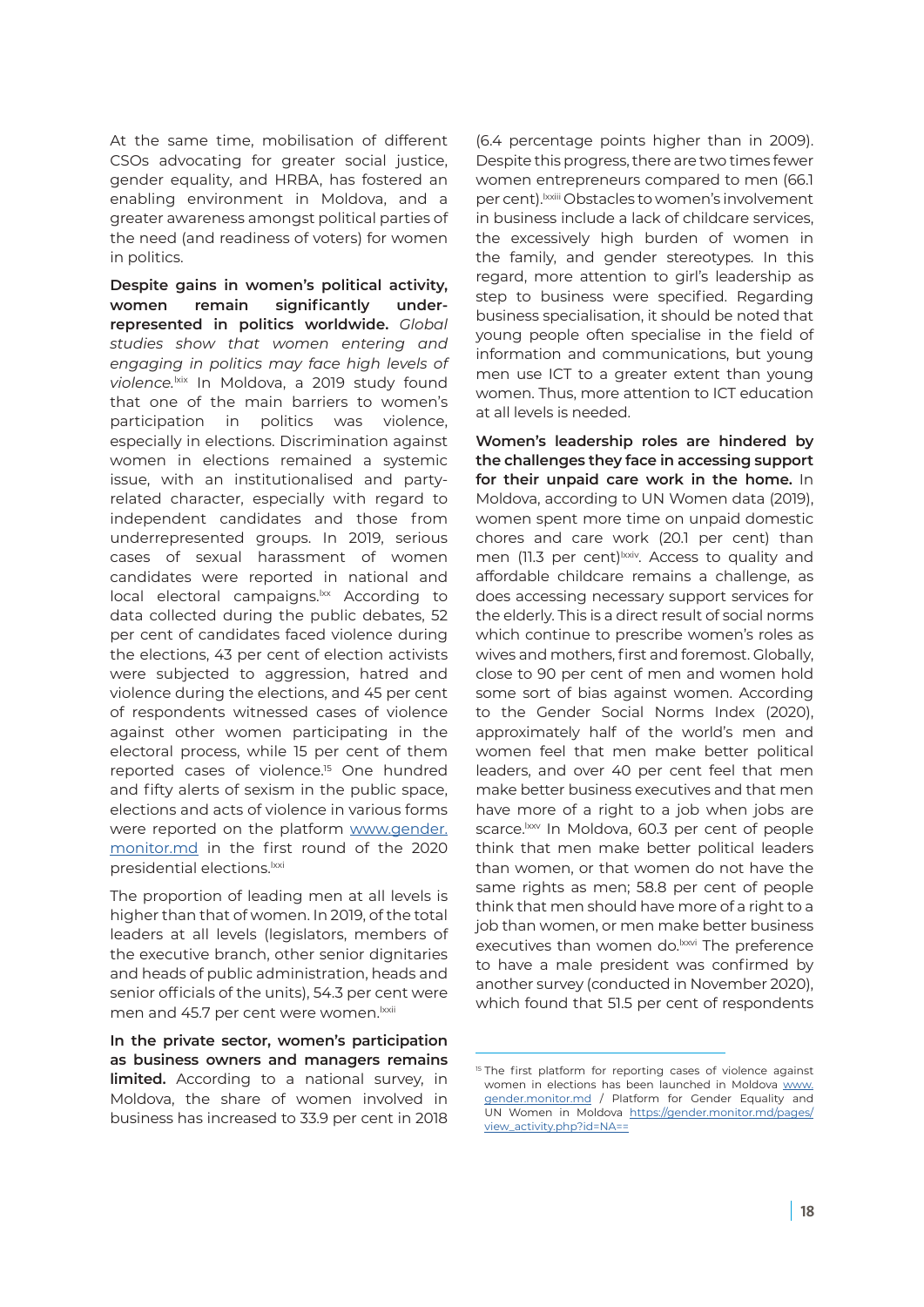would prefer to have a man as a president, 27.9 per cent of respondents would prefer to have a woman in the role, and for 18 per cent of respondents, gender didn't matter.<sup>Ixxvii</sup> These survey results confirm the persistence of challenges that women in elected and managerial positions face in Moldova. On the one hand, there has been an increase in the recognition and promotion of women in leadership positions, while on the other hand, there exist entrenched beliefs that leadership by men is more appropriate.

Despite the large number of women living in rural areas (nearly 30 per cent of the total population of the country), data indicate that approximately 36 per cent of agricultural holdings (farms) are headed by women, compared to 64 per cent by men. Women administer an area of farmland that is much smaller than that administered by men, a figure which constitutes only 19 per cent of the total. Also, in over 88 per cent of agricultural holdings (farms) run by women, the agricultural production is intended only for personal consumption, compared to 83.9 per cent of those headed by men.<sup>Ixxviii</sup> Thus, the potential for women to obtain adequate income from the agricultural holdings (farms) they run is reduced.16 It should be noted that **rural women are employed in agricultural activities along with men, in addition to the activities and occupations they have as homemakers.** Despite a strong legal framework governing equal property and equal inheritance rights to both women and men (the Constitution, the Family Code, the Civil Code), in practice, women are rarely able to exercise these rights. This situation can be explained by historical practices during Soviet period and the period following the collapse of the Soviet Union; in the subsequent land privatisation process in the late 1990s, land was divided amongst households, with ownership awarded to the 'heads of the household', who were generally men, as breadwinners and heads of the family. Formally, this was a gender blind policy, but in practice, there was a discriminatory impact on women. However, based on working practices amongst rural women, we conclude they hold limited knowledge about their rights to own land.

A number of statistical indicators reveal the **socio-demographic differences between rural and urban women.** Life expectancy at birth for women in villages is more than three years shorter than for women in cities, and this gap has persisted for the last five years.<sup>Ixxix</sup> According to analytical papers,<sup>1xxx</sup> rural women in Moldova face reduced access to facilities, a poor quality of services, and a lack of employment opportunities, amongst others. Due to the ageing continuously ascending process<sup>17</sup> (coefficient of 20.6 for rural women, 2017), determined by the low birth rate and labour migration in villages (amongst women involved in labour migration, approximately 70 per cent are from rural areas), xxxi there is a significant share of single, elderly women who "survive", given their reduced opportunities to generate the income needed for subsistence (low pensions, heavy land or farm work). **Notably, women live longer than men, but in terms of survival.**

According to several research initiatives, challenges to women's economic security may be determined significantly by gender norms, which result in girls being streamed into traditional educational and labour sectors that are often non-competitive or undervalued. The CEDAW Committee (2020) has stressed the persistence of patriarchal attitudes and discriminatory stereotypes concerning the roles and responsibilities of women and men in the family and in society.<sup>Ixxxii</sup>

Traditional perceptions are that a woman's primary 'job' is to take care of the family and their child's education, $18$  while the reduced

<sup>&</sup>lt;sup>16</sup> Note: the data are from the Agriculture Census, 2011.

<sup>&</sup>lt;sup>17</sup> The coefficient of ageing has increased significantly, from 15.7 (2013) to 21.8 (2020), which corresponds to a high level of demographic ageing according to the UN scale. The ageing coefficient of the female population is seven percentage points higher than that of men (25.1 per cent for women, compared to 18.1 per cent for men).

<sup>18</sup> According to the 2015 CDF 'Men and Gender Equality in the Republic of Moldova' study, 90.5 per cent of men and 81.5 per cent of women consider that the most important role for a woman is to take care of the home and cook for the family. The share of men who consider changing nappies and washing and feeding children to be women's responsibilities is even higher: 95 per cent. This indicator is also quite high amongst women: 75.1 per cent (three out of four women) agree with this statement.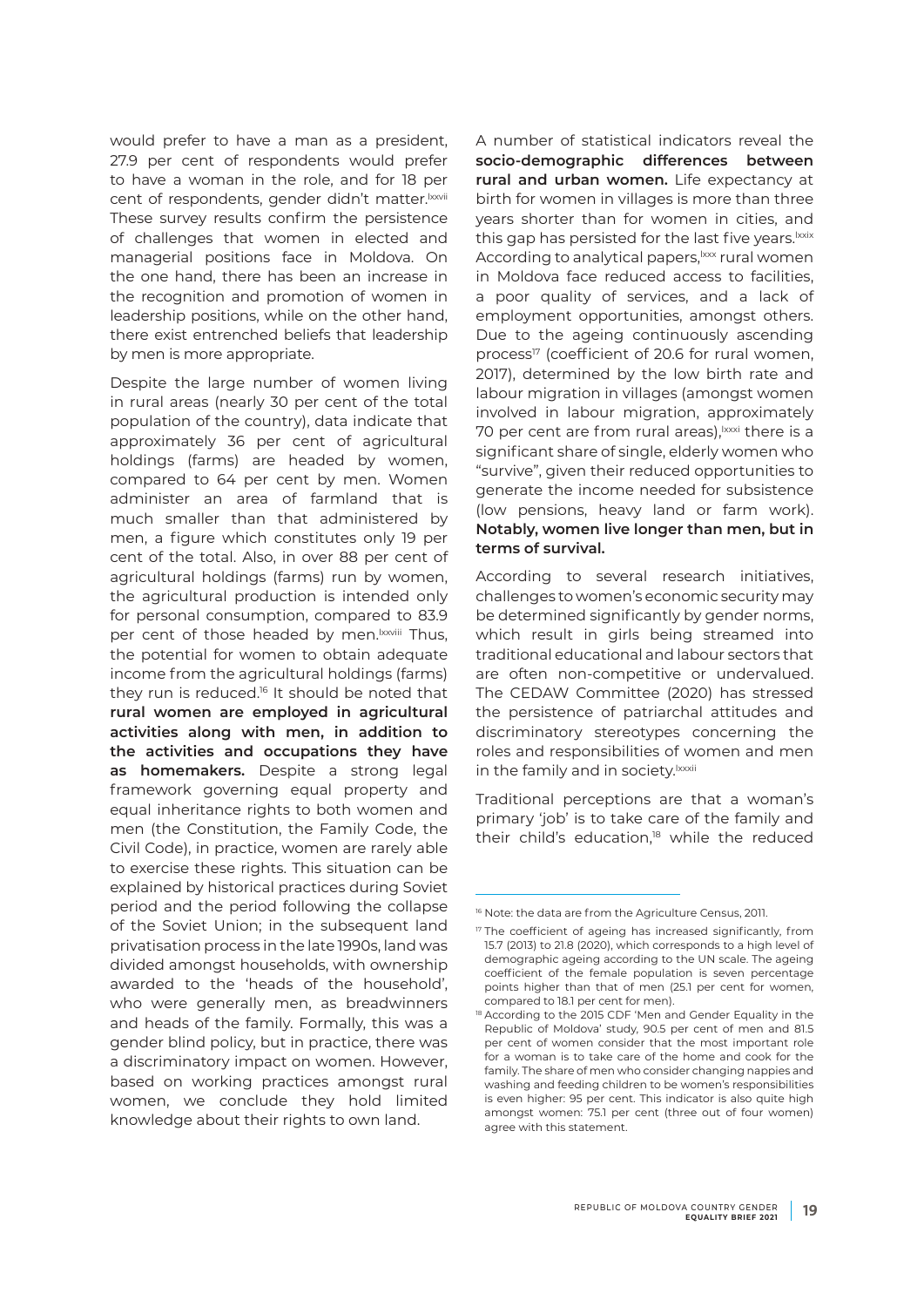involvement of men in the process of raising and educating children and caring for unfit family members also impacts women's employment opportunities. In part, the impact of these perceptions has resulted in limited state investments to provide affordable and quality day care and pre-primary programmes. In Moldova, the enrolment rate of children in pre-primary education (three to six years old) increased for both boys and girls, increasing from 77.4 per cent (2010/2011) to 96.0 per cent (2019/2020) for girls, and from 76.9 per cent (2010/2011) to 92.0 per cent (2019/2020) for boys.<sup>Ixxxiii</sup> Since 2010, the enrolment rate in early educational institutions increased from 57.1 per cent (2010) to 68.3 per cent (2020) of the total population aged one to six years for both genders, gender differences declining to 68.7 per cent of boys and 68.0 per cent of girls.<sup>Ixxxiv</sup> The limited places for children up to two years old should be mentioned. Childcare groups were only attended by 16,800 children aged one to two years (11.2 per cent). **A lack or insufficiency of childcare services has been most frequently specified by entrepreneurs (57.6 per cent women and 54.7 per cent of men) as an obstacle to women's involvement**  in business.<sup>Ixxxv</sup> At the same time, given the increasing ageing population in Moldova (coefficient 21.8 in 2020), limited elderly care support programmes also affect women's employment, because it is women who are seen as the main caregivers. In 2019, 26,707 people in the country were registered with severe disabilities; out of this figure, 4,865 were children with severe disabilities (Table 2). Taking into consideration that only 3,624 people with severe disabilities (around 13.5 per cent out of the total number of persons with severe disabilities) benefited from the Personal Assistance Social Service<sup>lxxxvi</sup> due to limited social assistance services, there is a high probability that the responsibility of care will fall to women as primary caregivers.

In the context of international standards, the Strategy of equality between women and men for 2017-2021 in Moldova, a National programme for the implementation of UN Security Council Resolution 1325 on Women, Peace and Security for 2018-2021, improves the **reconciliation of family and professional life for women and** 

**men.** It has been noted that in the security and defence sectors, some measures in this field have been implemented. The survey data show some progress in business: in both female-owned enterprises (78.2 per cent) and in male-owned enterprises (78.6 per cent), flexibility is offered in arrival, departure, and lunch breaks for employees to the same extent. lxxxvii An important instrument to facilitate the reconciliation of family and professional life for women and men is 14 days paid paternity leave (from 2016); the number of beneficiaries has gradually increased from 60 people in 2016 to 3,940 people in 2019.<sup>Ixxxviii</sup> This is a step forward given that in previous years, over 90 per cent of the beneficiaries of parental leave were mothers. The interconnection between marital status and managerial status of women and men should also be noted. The share of married businesswomen is approximately 75.3 per cent, while the share of married businessmen is approximately 85.6 per cent (the difference being 10.3 percentage points between the sexes); the share of divorced entrepreneurs is twice as high amongst women (8.9 per cent) compared to men (4.2 per cent).<sup>Ixxxix</sup> These results confirm the difficulty of combining family life and professional life, an issue that affects more women than men.

In Moldova, according to the 2014 Population and Housing Census, 959,000 households were registered in 2014. The average household size of 2.9 people in 2014 has decreased from 3.0 people in 2004 RPL. Similar trends are typical by residence area: an urban household is composed, on average, of 2.7 people, compared with 2.8 people in 2004, while a rural household is composed, on average, of 3.0 people, compared with 3.1 people in 2004. About 39 per cent of households are made up of three to four people, but the number of households made up of one person has increased, while those made up of five or more people has decreased (17.4 per cent compared with 18.8 per cent). Out of the total number of single households, 64 per cent are single women.<sup>xc</sup> Households are ageing alongside the aging population.

Male-led households are more optimistic about the standard of living of the household. One of the factors that influences the perception of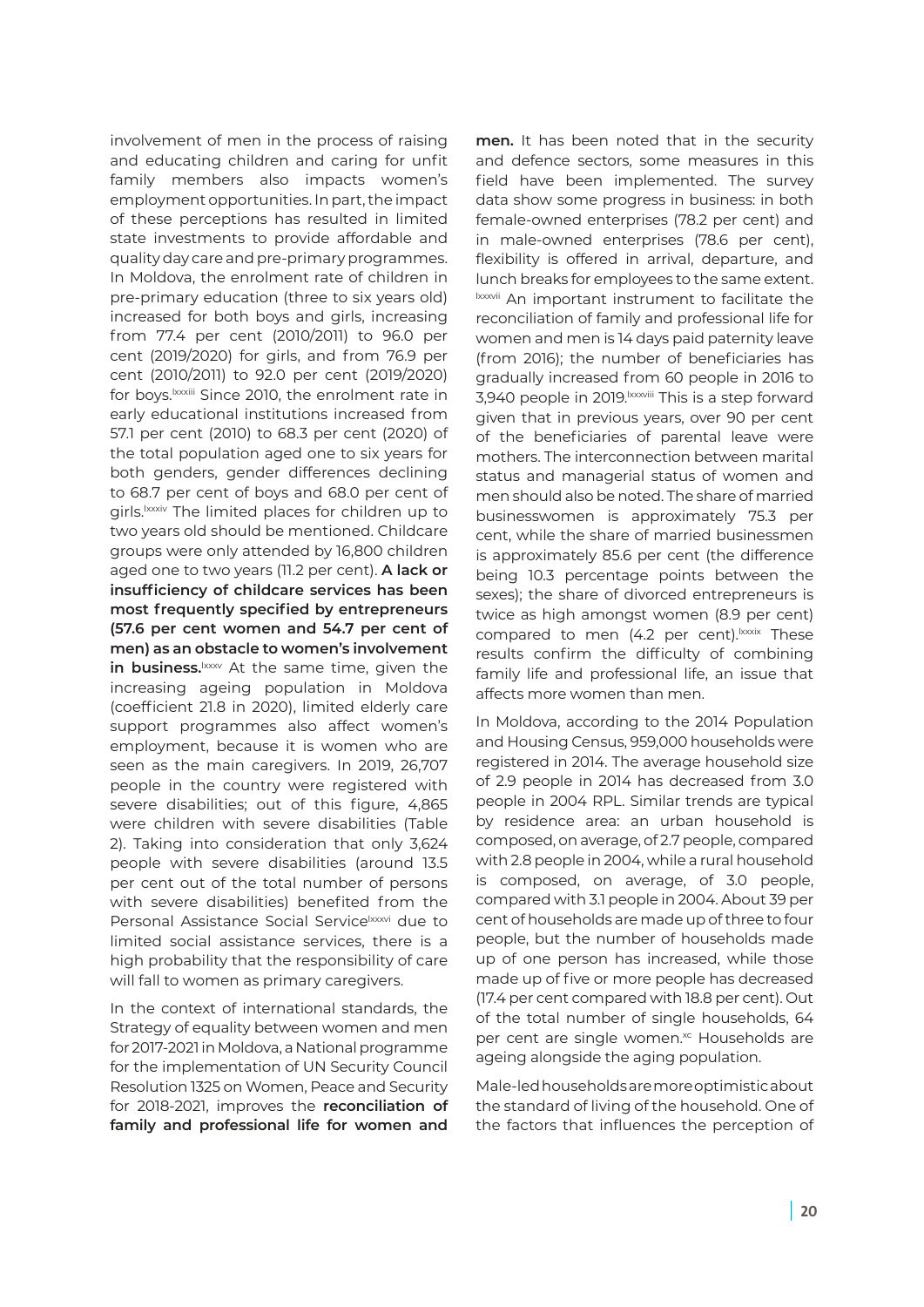living standards is the financial capacity of the household. Households run by men can afford unforeseen expenses in the amount of 5,000 lei (US\$294) in a higher proportion than those run by women (13.9 per cent compared to 9.8 per cent in 2018).<sup>xci</sup> It should be noted that female-headed households often include care for children and elderly people, thus limiting their economic opportunities.

There is a gender gap regarding subsistence level by category of population (monthly average per capita). The subsistence level for men compared to women is higher in urban and rural areas by over 400 lei.xcii Since 2015, pensions have become a more significant source of the population's income. **Women aged 18 and over are more dependent on social payments than men.** Women exceeded the share of retired men (70.5 per cent in 2020), but received old-age pensions that were 20 per cent lower than that of men.xciii,19 The average size of the old-age pension for both men and women in the nonagricultural sector covered the subsistence minimum for retirees, while in the agricultural sector, the average size of the male pension covered only 91.5 per cent of the minimum subsistence value, and for women, only 87.9 per cent (01, 2021). xciv This is a specific feature of poverty in Moldova: a large proportion of poor households are households with elderly people, especially amongst women (given the strong trends of the population ageing).

According to official data, the coverage of the poorest population (those in the poorest 20 per cent of households) with Social Assistance benefits has steadily increased, from 10 per cent in 2014 to 20.7 per cent in 2018.xcv The proportion of the population above the statutory pensionable age receiving a pension decreased to 75.2 per cent. The proportion of unemployed people receiving an unemployment cash benefit was 10.5 per cent in 2019.xcvi The real income (adjusted for inflation) of the poorest 20 per cent of households was 38 per cent higher in 2018 than in 2010. Although the income of poor households has increased, the rate of growth has been moderate since 2015.xcvii However, the income of the poorest households has

increased due to remittances and pensions, which will face a real challenge given the reduction of remittances.

In the above-mentioned context, **we conclude the increasing importance of social services and social protection for women from different groups.** Special attention and support should be given to families living in poverty, specifically to households 'headed' by women who have many children, older persons requiring care, rural women, and women living with disabilities.

In terms of social protection, it should be mentioned that people with disabilities represent about 7 per cent of the population with habitual residence in the country. Women predominate amongst people with disabilities. In the number of people with disabilities, the share of women was higher than that of men, at 51.7 per cent. At the same time, the share of men with disabilities out of the total male population decreased from 7.1 per cent to 6.7 per cent between January 1, 2016, and January 1, 2020. On the other hand, the share of women with disabilities out of the total female population increased from 6.0 per cent to 6.7 per cent between January 1, 2016, and January 1, 2020. xcviii

**Gender equality advancement is significantly affected by gender-based violence and violence against women and girls.** In Moldova, 25 per cent of ever-partnered women and girls (18-74 years old) were subjected to either physical, sexual, or psychological intimate partner violence (IPV) (in the 12 months prior the survey in 2018). In addition, 73 per cent of ever-partnered women and girls (18-74 years old) have been subjected to IPV (physical, sexual or psychological), since the age of 15 (2018).xcix **The proportion of women who reported being survivors of VAW is estimated to be at least 40 per cent,** unchanged over the last decade (Table 7). $\circ$ 

<sup>19</sup> On January 1, 2021, the average size of the old-age pension for men in the non-agricultural sector was 2,901.7 lei, compared to 2,105.2 lei for women. At the same time, the average size of the old-age pension for the employees of the agricultural sector was 1,561.9 lei for men compared to 1,501.6 lei for women.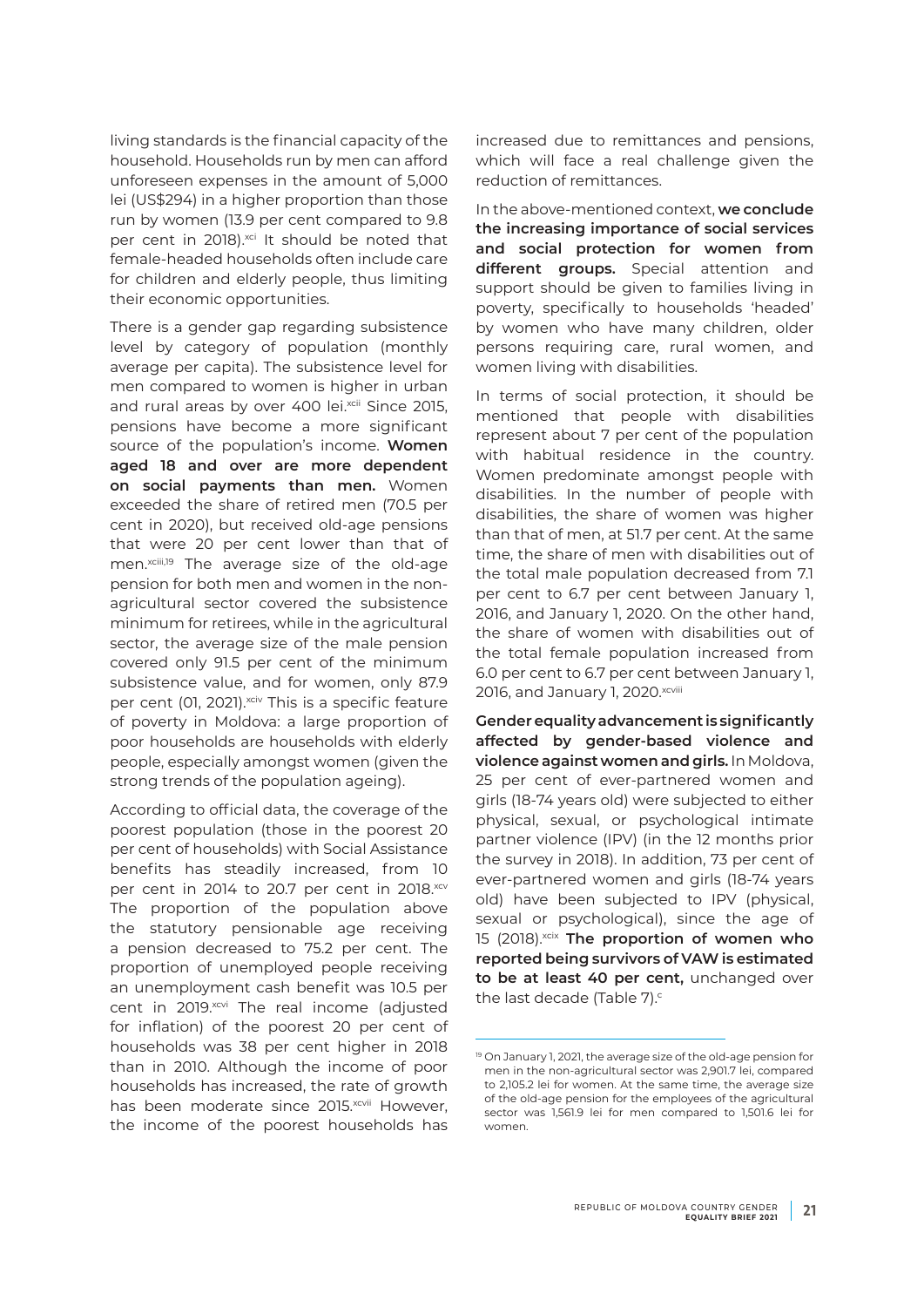**Data confirm the intersectionality between VAW and age, residential area, and economic status.** Given that women aged 50 years or older are more likely to indicate that they have experienced current-partner physical or sexual violence, it follows that the lifetime prevalence of violence is higher amongst women whose partners are aged 50 years or older. For example, 35 per cent of women with partners aged 50–59 years indicate that they have experienced physical violence at the hands of that partner, compared with 15 per cent of those with partners under 30, or 24 per cent overall.<sup>ci</sup>

Women who live in urban areas are more likely to indicate that they have been sexually harassed at some point in their lifetime than women living in rural areas (55 per cent versus 46 per cent, respectively).<sup>cii,20</sup> Physical violence at the hands of one's current partner is much more frequent when that partner is unemployed (33 per cent) compared to when they are in paid work (20 per cent). There is a higher lifetime prevalence of current-partner sexual violence when a woman's partner is currently unemployed (10 per cent) compared to when their partner is in paid work (3 per cent).ciii

Due to a strong legal framework and multisectoral measures, the number of protection orders has gradually increased from 80 in 2011 to 635 in 2020. Emergency restraining orders applied by police to protect victims of DV also increased from 3,877 (2018)<sup>civ</sup> to 4,939 (2020).<sup>cv</sup>

Despite this progress, there are many challenges in the field. Barriers to reporting DV or IPV include shame, financial reasons, lack of information on services available, mistrust of services, fear, and lack of recognition of what counts as violence. An OSCE-led survey (2019) found that 55 per cent of respondents agreed that domestic violence is a private matter and should be handled within the family; 45 per cent agreed that violence against women is often provoked by victims and others.<sup>cvi</sup> As the CEDAW Committee has recommended, barriers and stigma discouraging women from reporting cases of VAW to the competent authorities should be eliminated, through raising awareness and judicial or police trainingc<sup>viii</sup>.

The efforts of some political forces and CSO representatives to advocate for the ratification of the Istanbul Convention by the Republic of Moldova (signed in 2017) culminated with the ratification by the Parliament on 14 October, 202121. On the other hand, some conservative groups and politicians oppose ratification, claiming that the convention will destroy "traditional family values", and will contribute to the promotion of homosexuality. The CEDAW CO to Moldova (2020) recommended the ratification of the Istanbul Convention be expedited.<sup>cviii</sup>

# **Employment**

According to the Gender Gap Report, WEF Sub-Index: **in Economic Participation and Opportunity, Moldova ranks 19th of 153 countries** (2020),<sup>cix</sup> illustrating that important gains have been made in terms of women's economic rights in recent years. Labour legislation protects pregnant women, mothers who have just given birth, and breastfeeding mothers; allows their transfer to an easier job according to their medical certificate; and prohibits work that puts their security or health at risk, or that can affect their pregnancy or breastfeeding.

At the same time, according to data from Women, Business and Law (World Bank), $\alpha$ the Republic of Moldova received 84.38 points out of a maximum of 100. The country received lower scores for remuneration

<sup>20</sup>Non-partner violence does not differ by locality, but women from rural area are consistently more likely to indicate that they have experienced previous-partner and currentpartner violence. Thirty per cent of women living in rural areas indicate that they have experienced current partner physical and/or sexual violence compared to 13 per cent of women living in urban areas. The lifetime experience of sexual violence at the hands of a current partner is 7 per cent amongst women living in rural areas compared with 3 per cent amongst women living in urban areas. Previouspartner psychological violence was indicated by 64 per cent of women living in rural areas, compared with 51 per cent of women living in urban areas, and previous-partner physical violence was indicated by 41 per cent of women living in rural areas compared with 29 per cent of women living in urban areas.

<sup>21</sup> 54 MPs of the Action and Solidarity Party (PAS) supported the endorsement of the document in the second reading, while the MPs of the Bloc of Communists and Socialists (BECS) boycotted the voting in the 101-member parliament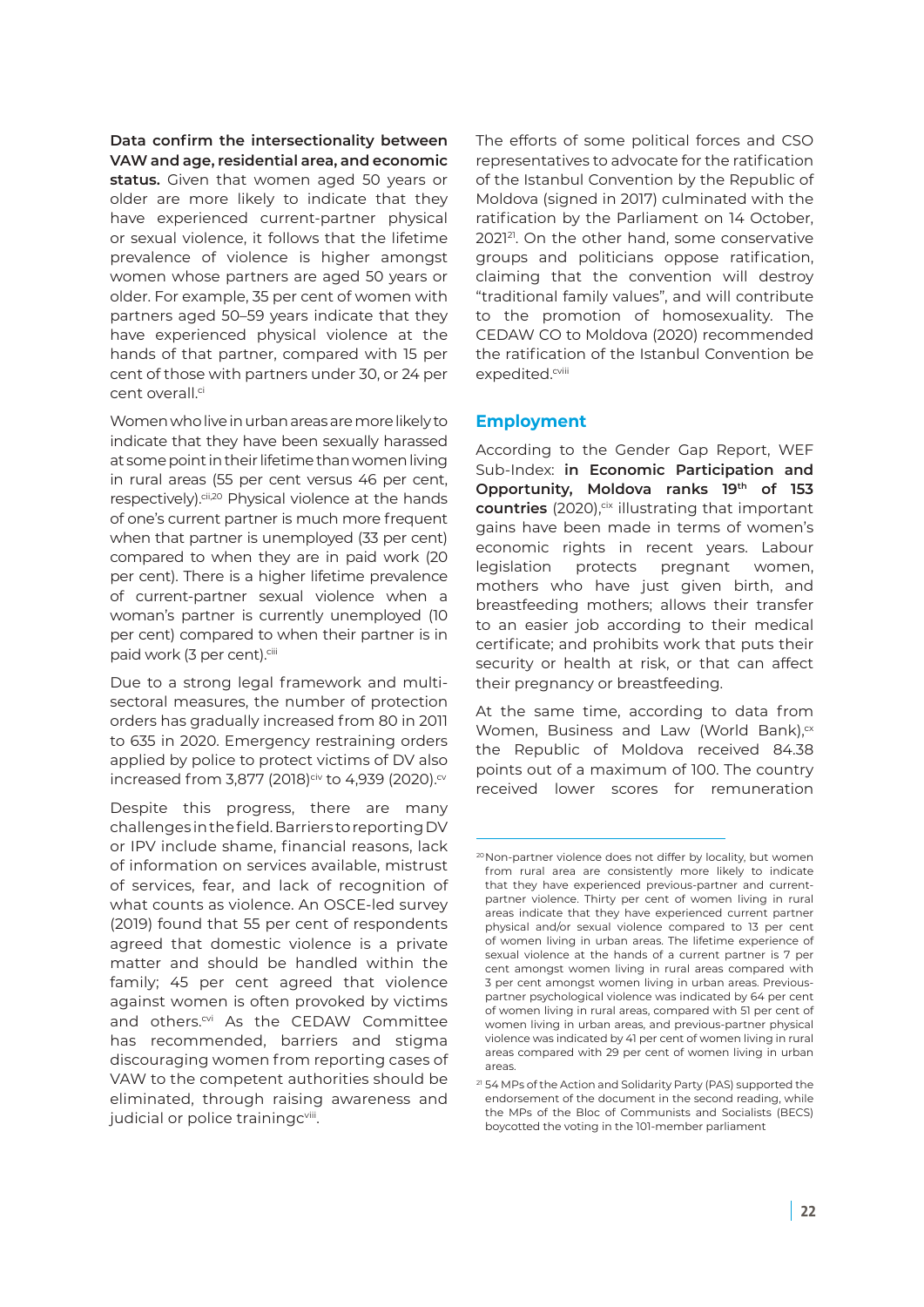(only 25 points), getting a job (75 points) and pensions (75 points). This can be explained by legal provisions that impose restrictions in the workplace for pregnant or postpartum women, which creates a disadvantage in terms of the fair remuneration of women. As it stands, women and men retire in different conditions. Based on OECD Social Institutions and the Gender Index 2019, Moldova received 21.4 points, with 36.7 points regarding restricted access to productive and financial resources (at the medium level of discrimination).<sup>cxii</sup>

In 2019, the employment gap for women and men (aged 15-64 years) in Moldova was smaller compared to the EU (6.0 percentage points versus 10.3 percentage points)<sup>cxiii</sup>. However, **gender inequality in the labour market remains significant.** The overall LFPR is 40.3 per cent, with 36.1 per cent female and 45.1 per cent male participation for ages 15 years and up (2020). The average rate for urban areas was 46.5 per cent, compared to 36.3 per cent in rural areas.<sup>cxiv</sup> Regarding marital status, 52.1 per cent of married men compared to 44.2 per cent married women are economically active. At the same time, 24.9 per cent of single women and 32.3 per cent single men are economically active.

Youth between the ages of 15-24 years made up 18.3 per cent of the LFPR (15.4 per cent young women and 21.1 per cent young men) for 2020.<sup>cxv</sup> The highest gender gap in activity rates, 16.0 per cent, was registered for the 25- 34 and 55-64 age groups. The gender gap in the LFPR decreases as the age of population increases (Table 8).

**The NEET group (young people who are not in employment, education or training) contains a higher proportion of women** (19.7 per cent) than men (15.6 per cent) in the 15-24 age group  $(2020)$ ,<sup>cxvi</sup> partially because men of this age are employed (even informally), or intend to migrate, to a much greater extent than women. Girls tend to drop out of school due to family duties and a lack of money, while boys do so because of a "desire to work", amongst other reasons.<sup>cxvii</sup> In the 15-34 age group, $22$  the indicator shows higher values amongst women compared to men (by 16.5 percentage points), due to their marital status and the fact that there are

few economic opportunities for women with children. These trends can be explained by social norms and societal pressure, including gender norms, where girls are guided to take responsibility for their family, and boys to enter the labour market to fulfil the traditional role of breadwinner, as the expectation is that a "real man" has money in his pocket.

Over the last few years, the employment rate has decreased gradually amongst both women and men, though the employment rate for women is lower than that of men. In 2020, the employment rate for women was 35.0 per cent, compared to 43.1 per cent for men (an 8.1 percentage point difference). The employment rate for women depends on several factors, including the presence of children in the household under the age of 16. The employment rate for women with children is 23.1 percentage points lower than that of employed men with children.<sup>cxviii</sup> Data show women with children have a LFPR of 39.4 per cent, compared to 62.5 per cent for men with children. Meanwhile, women without children have a LFPR of 62.9 per cent, compared to 56.5 per cent for men without children.<sup>cxix</sup>

The main employment sector is the services sector, with women engaged at 58.0 per cent and men engaged at 42.0 per cent. There are fewer women in the agricultural sector (39.0 per cent), industry (46.5 per cent), construction (6.4 per cent), transport and storage (27.3 per cent), and information and communications (35.9 per cent), but women predominate in such economic activities as hotels and restaurants (71.8 per cent), financial intermediation and insurance (72.1 per cent), education (82.2 per cent), health and social assistance (80.2 per cent), and cultural activities (59.9 per cent).<sup>cxx</sup>

The participation rate of people with disabilities in the labour force decreased from 17.2 per cent (2019) to 14.0 per cent (2020); in

<sup>&</sup>lt;sup>22</sup> According to Law no. 215/2016 on youth, "young people" are people aged between 14 and 35 years. In 2020, the NEET group aged 15-24 years for both sexes decreased from 19.5 per cent to 17.6 per cent. For women, the figure was 19.7 per cent (decreased from 22.8 per cent in 2019) and for men, the figure was 15.6 per cent (decreased slightly from 16.5 per cent in 2019).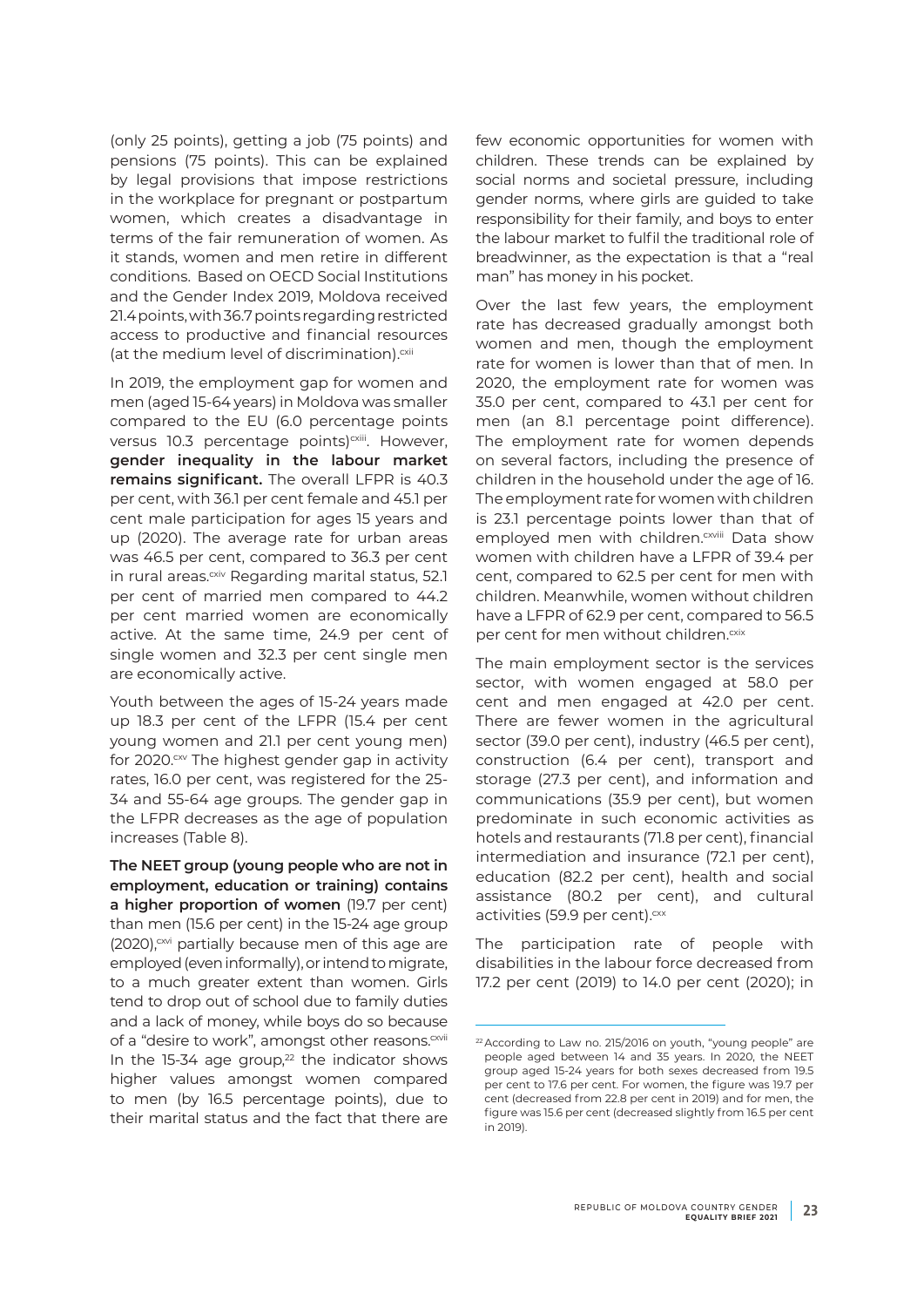urban areas, participation dropped from 16.6 per cent to 15.6 per cent, while in rural areas, participation dropped from 17.5 per cent to 13.1 per cent. The participation rate of men in this group was lower (13.3 per cent) than that that of women (14.8 per cent, 2020). The employment rate of people with disabilities was 13.7 per cent; 12.8 per cent for men and 14.7 per cent for women. The employment rate of people with disabilities in urban areas was higher (14.9 per cent) compared to the rate for those in rural areas (13.0 per cent).<sup>cxxi</sup>

According to official data, **the gender pay gap decreased** from 31.9 per cent (2006) to 13.7 per cent (2020), but the decline was irregular<sup>23</sup> (Table 8). In 2020, significant disparities remained in several sectors, such as the finance and insurance sector (44.6 per cent), ICT (38.0 per cent), industry (19.8 per cent), and health and social assistance (23.3 per cent). At the same time, women had higher earnings than men in administrative services and support services (8.1 per cent), education (1.8 per cent), and other services (1.3 per cent).<sup>cxxii</sup>

The labour market in the Republic of Moldova faces multiple challenges, including low labour productivity and wages, poor quality of employment, informal employment, and labour migration, especially amongst young people.

It should be stated that women tend towards paid employment and formal employment. In 2019, over 83.2 per cent of all employed women were employed on a contract basis. For men, this indicator was 72.6 per cent. Amongst non-employees, men predominated in the self-employed category (71.9 per cent), while women predominated amongst unpaid family workers (74.2 per cent). The share of informal employment in 2019 amongst women was 18.1 per cent, or 27.9 per cent amongst men.<sup>cxxiii</sup>

The general trend of a decreasing unemployment rate should be noted, with the unemployment rate amongst men prevalent in the majority of age groups. The unemployment rate in 2020 was 3.8 per cent, or 3.2 per cent for women, and 4.3 per cent for men. Amongst people aged 15-24 years, the unemployment rate was 10.9 per cent. The value of this indicator registered significant disparities by sex (12.3 per cent for women, 9.9 per cent for men). The unemployment rate of persons with disabilities increased gradually from 1.9 per cent (2018) to 2.4 per cent (2020), and in 2020 represented 3.9 per cent amongst men and 0.7 per cent amongst women.<sup>cxxiv,cxxv</sup>

In 2020, the population of people aged 15 years or older outside the labour force amounted to 1.283 million people or 59.7 per cent of the total population of the same age category, a figure that has increased by 2.2 per cent compared to 2019. The share of women in this category (56.9 per cent) was higher compared to that of men (43.1 per cent). Amongst the inactive population, the largest share, over 45.2 per cent, belongs to the category of pensioners, followed by pupils and students (13.1 per cent) and family caregivers or housewives (13.0 per cent). Additional groups include people who do not work and are not looking for a job in Moldova, because they already have a job abroad, or who plan to work abroad (11.8 per cent), people (declared by households) as having gone abroad to work or who have been looking for work for less than a year (7.0 per cent), and others.<sup>cxxvi</sup> Out of the 393,000 women outside the labour force, 36.2 per cent are not employed due to housework, compared to 2.4 per cent in the case of men (2020).cxxvii

In Moldova, 15.8 per cent of women and 27.5 per cent of men are own-account workers (2020). cxxviii **In all age groups, more women (7.2 per cent) compared to men (5.3 per cent) work part-time** (2019), <sup>cxxix</sup> a trend that has persisted for ten years, with small deviations. In 2020, 16.7 per cent of the total employed population worked in the informal sector (in 2010, this figure was 12.7 per cent), and 22.4 per cent had an informal job (in 2010, this figure was 30.9 per cent) $cxxx$ . In this sector, 28.1 per cent are male, while 16.1 per cent are female. Out of the total number of informally employed people, 23.8 per cent were employees and 6.8 per cent

<sup>&</sup>lt;sup>23</sup> Gender pay gaps in economic activities are largely the consequence of several factors, including occupation, hierarchical position at work and the qualification level of employees.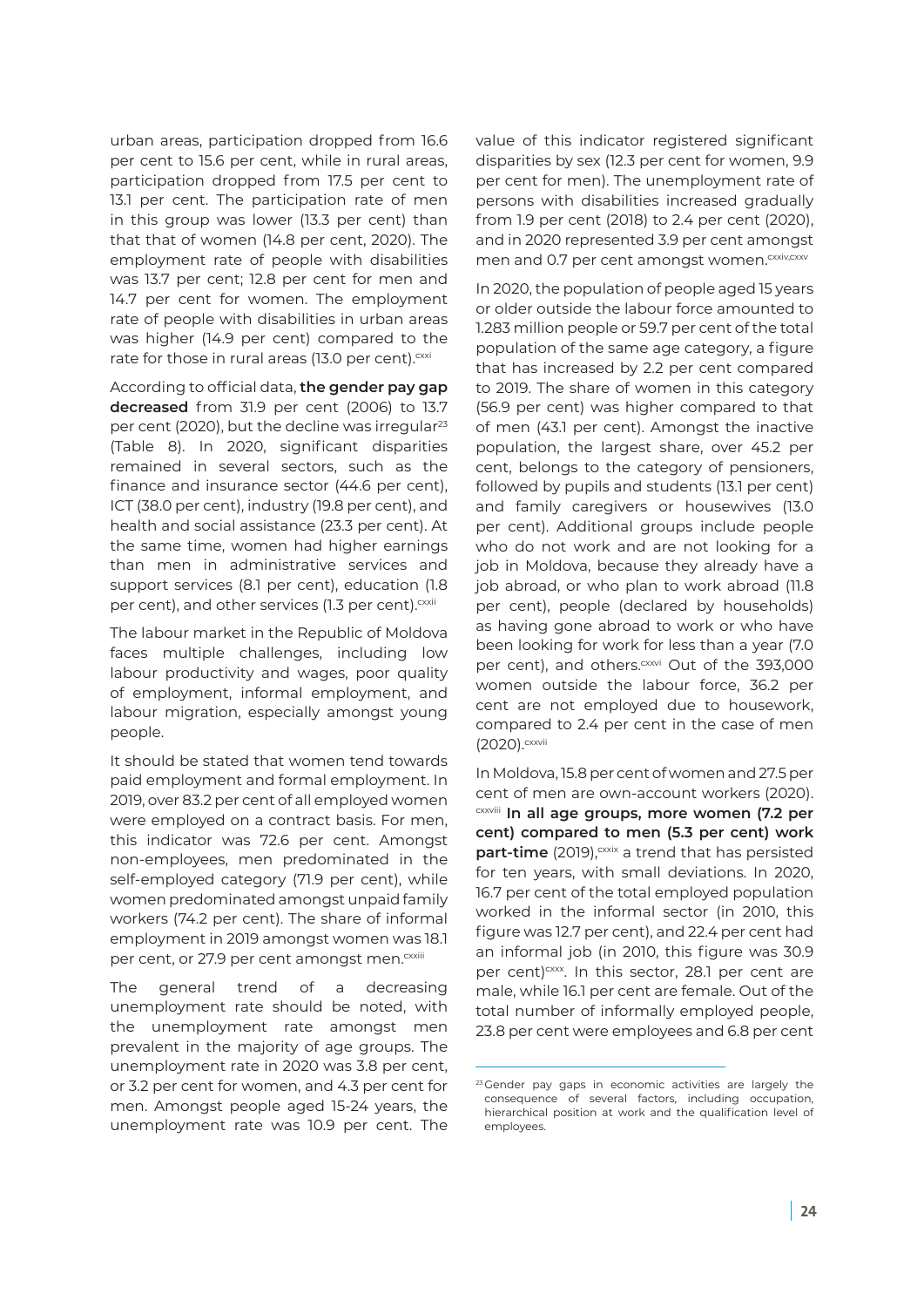had an informal job. 'Envelope' salaries were received by 6.7 per cent of employees (8.8 per cent men and 5.7 per cent women), with the highest shares estimated in agriculture (60.8 per cent), trade (9.9 per cent), industry (6.3 per cent) and construction  $(13.4 \text{ per cent})$ .<sup>cxxxi</sup> It should be noted that 'envelope' salaries or under-reported wages reduce employees' access to social protections.

We conclude that **during recent years, informal employment in the non-agricultural informal sector has decreased,** from 15.8 per cent (2010) to 12.2 per cent (2019). Within the non-agricultural informal sector, women's involvement decreased from 10.8 per cent (2010) to 5.9 per cent (2019), while men's involvement also decreased from 21.1 per cent (2010) to 18.8 per cent (2019). $cx$  $xxi$ , 24 This situation is partly determined by labour migration.

**Migration processes represent another significant challenge from the gender perspective.** Moldova is amongst the countries most affected by international migration. According to UNDESA data, the number of Moldovan emigrants in 2020 was 1,159,400, of which, women constitute 52.2 per cent.<sup>cxxxiii, 25</sup> According to NBS data, in 2019, only 3,660 people left Moldova,<sup>26</sup> the majority going to Russia, USA, Germany, Israel, and other countries traveling either for work or for family immigration.<sup>cxxxiv</sup> In EU countries (Germany, Italy, Spain, France, and Portugal) Moldovans are mainly employed in the service sector, including construction, restaurant businesses, and local households. Moldovan women leave the country to work more often than men, and their main areas of employment are the service sector and trade.cxxxv, 27

Along with external migration, Moldova faces internal migration pressures, as people migrate from rural areas to urban settlements, especially to the capital city, Chisinau. During 2019, 39,000 people changed their domicile inside the country. Internal migrants (more than 88 per cent) are mostly people of working age, predominantly in the age group of 20-49 years. The flow of arrivals and departures was constituted of 56.2 per cent women and 43.8 per cent men.<sup>cxxxvi</sup>

### **Environment and Climate Change**

The Republic of Moldova has adopted several policy documents in the field of the environment and climate change. The Strategy for ensuring equality between women and men in the Republic of Moldova for the years 2017-2021 has included the area of climate change. However, the majority of documents are gender blind. Data and statistics on the gender-related aspects of the impacts of climate change, natural resource management, and environmental issues, remain limited, which reveals gaps in the policy. The proportion of the resident population that has a sanitation service, bath, or shower within the dwelling increased gradually from 38.7 per cent (2014) to 46.7 per cent (2018) with a significant rural-urban gap (20.8 per cent versus 83.8 per cent respectively). The situation is marginally better in femaleheaded households (48.6 per cent) compared to those where the head of the household is male (45.7 per cent).<sup>cxxxvii</sup>

### **Peace and security**

On the Women, Peace, and Security Index (2019) Moldova has ranked 64 out of 167, with an index value of 0.743. CXXXVIII In 2018, the National Programme on the implementation of UNSC Resolution 1325 on WPS for 2018–2021 was approved. The share of women in the total number of employees of the police, including civil protection and border guards, increased gradually; at the beginning of 2020, the total

<sup>24</sup>Women aged 15-24 years, and those who are aged 65 years and above, are more frequently engaged in informal employment (9 per cent). For men, the highest rate for informal employment is also amongst young persons (24 per cent), and amongst those aged 25-29 years (22 per cent).

<sup>&</sup>lt;sup>25</sup> The figures may differ greatly from other sources due to dual citizenship and other factors.

<sup>&</sup>lt;sup>26</sup> The majority of emigrants are aged 20-44 years for both women (48 per cent out of total number of emigrants) and men (44 per cent respectively). [https://statbank.statistica.md/PxWeb/pxweb/](https://statbank.statistica.md/PxWeb/pxweb/ro/20%20Populatia%20si%20procesele%20demografice/20%20Pop) [ro/20%20Populatia%20si%20procesele%20](https://statbank.statistica.md/PxWeb/pxweb/ro/20%20Populatia%20si%20procesele%20demografice/20%20Pop) [demografice/20%20Populatia%20si%20procesele%20](https://statbank.statistica.md/PxWeb/pxweb/ro/20%20Populatia%20si%20procesele%20demografice/20%20Pop) demografice\_POPrec\_POP070/POP070400rcl. [px/?rxid=9a62a0d7-86c4-45da-b7e4-fecc26003802](https://statbank.statistica.md/PxWeb/pxweb/ro/20%20Populatia%20si%20procesele%20demografice/20%20Pop)

<sup>27</sup>Mass external migration has created serious social problems in Moldova, including raising children in separated families and increasing demographic pressure. Out of 146,000<br>children (about 14 per cent of Moldovan children), one or<br>both parents work abroad. Approximately 135,000 married<br>couples are separated most of the time due to the migrat of one of the partners.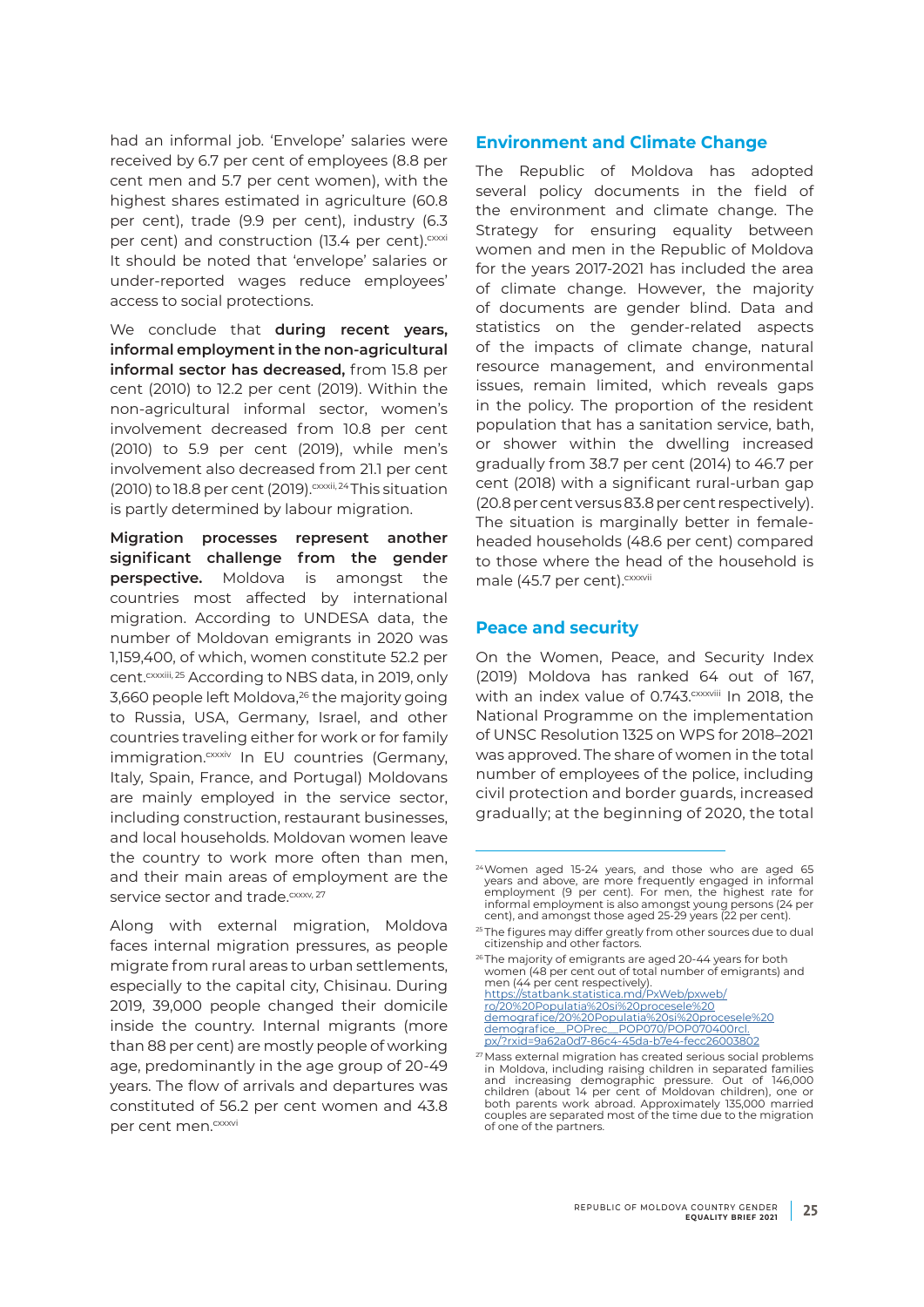was 21.8 per cent. At the same time, the share of women within the total number of judges at the beginning of 2020 was 49.2 per cent.<sup>cxxxix</sup> The share of women in the defence sector was 20.3 per cent. Despite some positive trends in the implementation of the Women, Peace and Security Agenda, women are underrepresented in the security and defence sectors in Moldova, in both general and decision-making positions. Women are also underrepresented in official dialogue formats concerned with conflict resolution.

### **COVID: gender perspective**

According to Ministry of Health data, from the beginning of the COVID-19 pandemic (March 2020) to September 10, 2021, about 273,918 cases of infection with the coronavirus were confirmed, while there were 6,492 cases of death. Of the total number of infected people, women constitute approximately 58.6 per cent; within the total number of deaths, they comprise 51.2 per cent. 1,125 pregnant women became infected with the virus (0.7 per cent of total number of infected women).<sup>cxl</sup>

Based on existing data and reports,<sup>cxli</sup> we can conclude that the COVID-19 pandemic situation has affected all populations, but with different impacts on women and men. In the context of COVID-19, potential inequalities, including gender-based inequality, increased both in terms of income and opportunities. Worsened inequalities related to care responsibilities can be attributed to women's significant involvement in unpaid work and their increased burden of care tasks, generally determined by persistent traditional gender roles in Moldovan society. The increased number of DV cases, divorces, and conflicts within families should also be mentioned. Older women, who often do not have adequate income and access to social protection measures, directly bear the consequences of the COVID-19 impact in terms of economic and social development.<sup>cxlii</sup>

The impact of the pandemic on the situation at work was manifested mainly in the interruption or cessation of activity, reduction of working hours, working from home, and the transition to part-time work, amongst others, all of which affect the economic security of both women and men.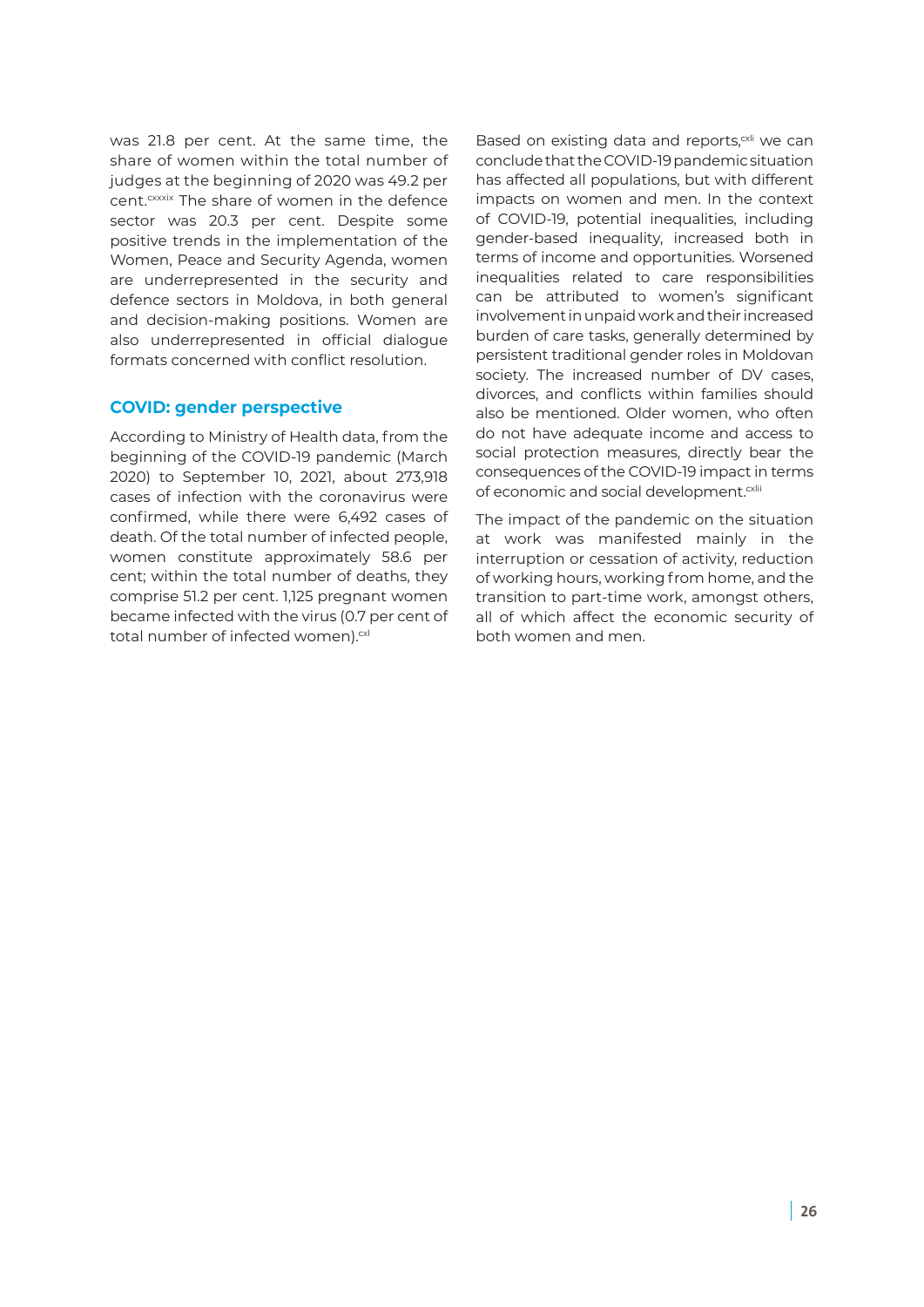# *CONCLUSIONS:*

In terms of efforts to promote gender equality and ensure women's human rights, the situation in different critical areas is varied. Due to increased pressure from CSOs and aid from international organisations (including UN agencies), the state response to violence against women and domestic violence has been significant in recent years. In other areas, specifically those related to the political, social and economic rights of women (health, work, economic empowerment, social security, and education), we have noted several national and local interventions by the state, civil society organisations, and development partners. Despite these positive trends, there are significant gaps in the above-mentioned areas, specifically regarding the interconnection between gender, age, disability, residence, marital and socio-economic status, and nationality.

The National Bureau of Statistics has produced significant statistical data related to the SDG indicators. However, in the context of the new NBS methodology concerning the data of the usual resident population, it is necessary to ensure continuity with previously collected data. Restructuring age groups has posed a challenge for analysis, because it complicates comparisons to previous years.

Taking into consideration the existing discrepancies between data presented in the GenderPulse statistical application (a valuable, interactive tool for the easy-tounderstand graphical viewing of gendersensitive statistical indicators) and recently published data based on the new NBS methodology, it is necessary to update all indicators.

The collection and use of statistical data related to the SDG indicators should be intersectoral and intersectional, accounting for the interconnection between gender, age, disability, residence, marital and socio-economic, and ethnics statutes.

In terms of the discrepancy between statistics provided by different data producers, constructive cooperation between data producers is recommended. Increased attention is required for the production of both quantitative and qualitative data.

It is necessary to ensure knowledge and understanding of the SDG methodology amongst stakeholders and strengthen the capacity of users to explore the existing indicators, in order to avoid presenting misleading data that distort the picture and divert attention from the real issues.

Also, it is important to ensure better coordinated work between governmental agencies and CSOs regarding the development of a coherent and holistic approach to data collection and use. This can help streamline the monitoring of the implementation of the 2030 Agenda.

Unlike the obligations under the CEDAW, the EU-Moldova Association Agreement commitments to the SDGs are not mandatory and are often not capitalised at fair value. In this context, it is important to continue raising awareness amongst stakeholders and other actors, with a focus on SDGs in connection with international documents in which the Republic of Moldova is a party.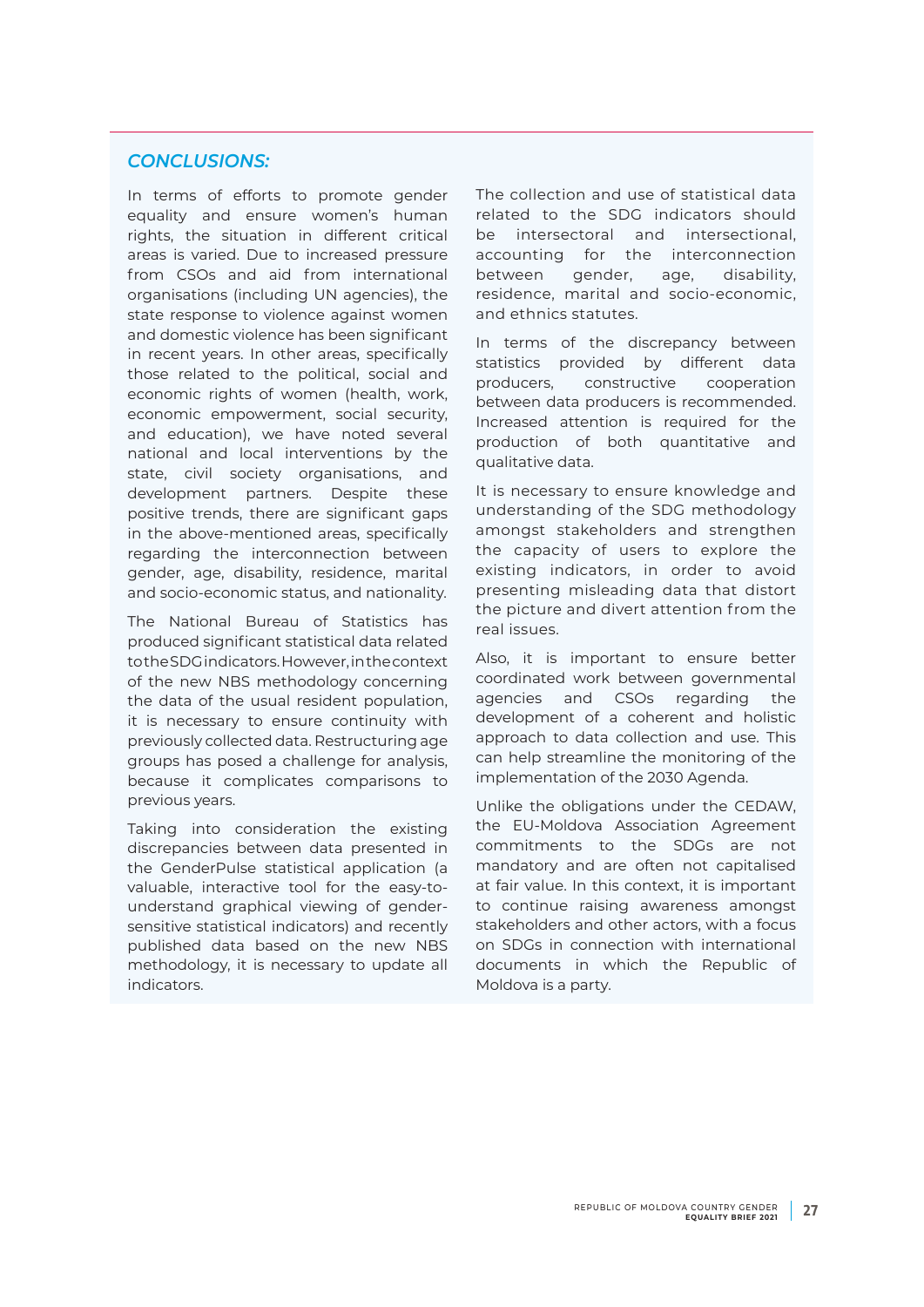# <span id="page-27-0"></span>I. SUMMARY OF LEG FRAMEWORKS AND INTERNATIONAL COMMITMENTS ON GEEW

*This section monitors SDG indicator 5.1.1: Whether or not legal frameworks are in place to promote, enforce and monitor equality and non-discrimination on the basis of sex.* 

*With its proclamation of independence in 1991, the Republic of Moldova joined several international Treaties and Commitments relevant to Gender Equality and the Empowerment of Women:* cxliii

- The **UN Convention on the Rights of the Child** (1993)
- The **Convention on the Elimination of All Forms of Racial Discrimination** (1993)
- The **Convention on the Elimination of All Forms of Discrimination Against Women** (1994)
- The **Convention against Torture and Other Cruel Inhuman or Degrading Treatment or Punishment** (1995)
- The **Convention for the Protection of All Persons from Enforced Disappearance** (2007)
- The **UN Convention on the Rights of Persons with Disabilities** (2010)
- The Beiling Declaration and Platform for Action (1995)
- The EU-Moldova Partnership Agreement (2014)
- The Agenda 2030 on Sustainable Development, 2015 (especially SDG 5)
- Convention on preventing and combating violence against women and domestic violence (2021)

In 2019, the Government of the Republic of Moldova prepared its **National Review of Beijing +25.**cxliv In February 2020, **the Sixth periodic report on CEDAW implementation was submitted by the Republic of Moldova**  **under Article 18 of the convention** for the 75th session of the UN Committee on the Elimination of All Forms of Discrimination against Women. In July 2020, the Government of the Republic of Moldova presented the first **Voluntary National Review of Agenda 2030 implementation.** These reports outline the progress made by the Republic of Moldova in the implementation of the Beijing Platform for Action, CEDAW, and Agenda 2030 respectively, but also the challenges faced in these fields.

In February 2017, the Republic of Moldova signed the Council of Europe's **Convention on preventing and combating violence against women and domestic violence** and in October 2021 after long advocacy process it is ratified by the Parliament.

The Republic of Moldova is not part of the UN International Convention on the Protection of the Rights of All Migrant Workers and Members of Their Families. The Concluding observations of the Committee on the Elimination of Discrimination against Women in the Sixth periodic report of the Republic of Moldova (2020) recommended that the Republic of Moldova ratify the abovementioned document, as well as the ILO Violence and Harassment Convention, 2019 (No. 190). cxlv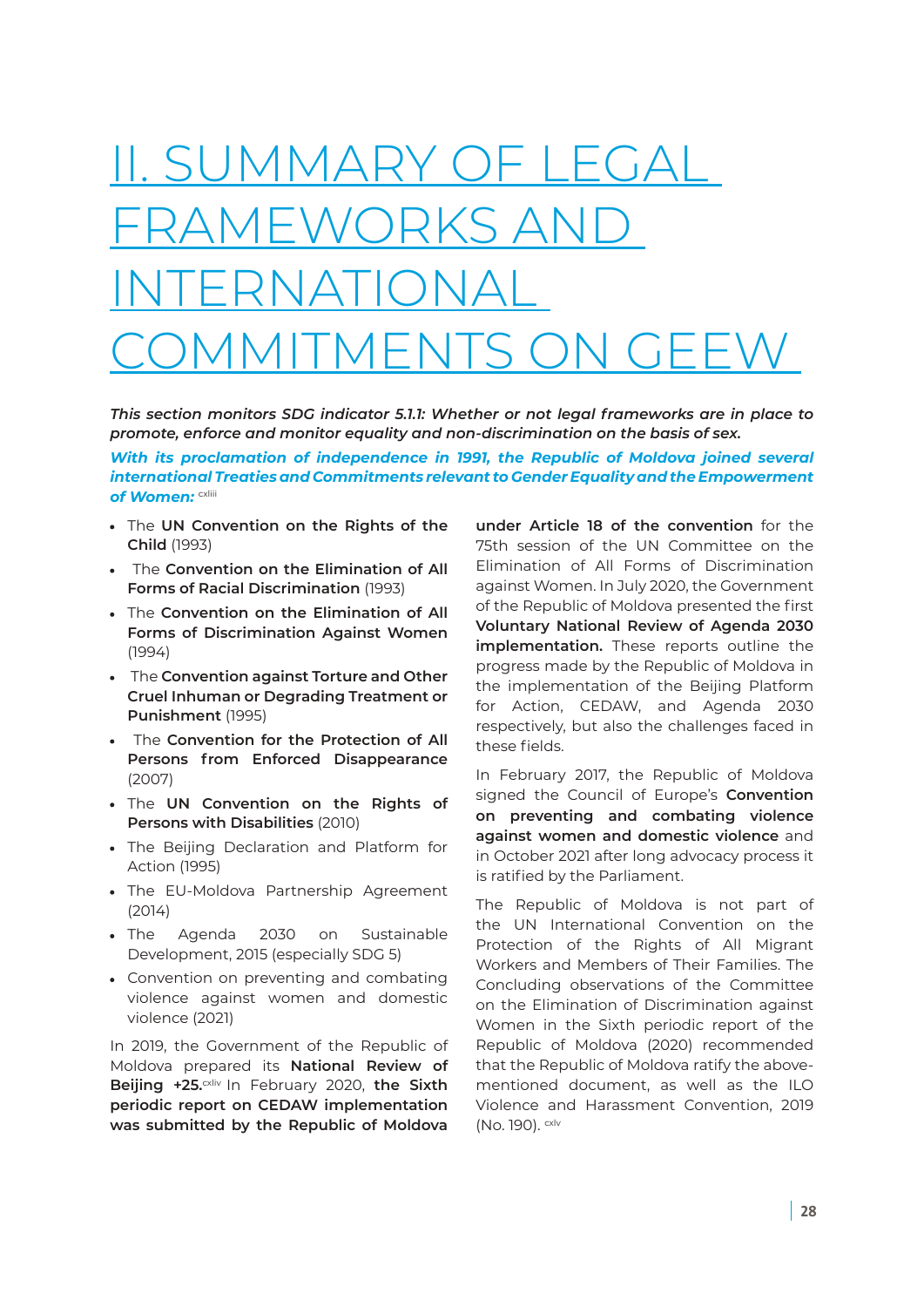Based on international commitments, relatively strong legislative and normative frameworks in support of ensuring gender equality and the advancement of women's empowerment were approved. This chapter includes two components: the summary and the general review of these national frameworks (Annex 1).

# **I. National Constitution and Laws that are significant to advancing Gender Equality and the Empowerment of Women:**

#### *• Equality and Non-Discrimination:*

The **Constitution of the Republic of Moldova** (1994)<sup>cxlvi</sup> enshrines the principle of equality of all citizens before the law and public authorities, without any discrimination as to race, nationality, ethnic origin, language, religion, sex, political choice, personal property or social origin, amongst others. **Law No. 121 on Ensuring Equality** (2012)<sup>cxlvii</sup> includes definitions of different types of discrimination; to this end, the Council for Preventing and Eliminating Discrimination and Ensuring Equality was created. **Law No. 5 on Ensuring Equal Opportunities for Women and Men** (2006)<sup>cxlviii</sup> is the guiding policy on gender equality; it includes definitions concerning gender equality, sexual harassment, victimisation, and GBD within the national machinery. The Government should ensure the implementation of these laws, the functionality of the national machinery, and allocation of adequate resources.<sup>cxlix</sup>

### *• Rights in the Family and Marriage:*

The **Constitution of the Republic of Moldova** enshrines the right to free choice and consent in marriage where marriage is defined as a union between a woman and a man, ensures the equal rights of women and men in the family, and the right and duty of parents, amongst others. Within the Family Code,<sup>cl</sup> only marriages registered by the state are legally recognised; marriage between people of the same sex is prohibited. The minimum marriage age is 18 years, though if good reasons

are provided, the matrimonial age may be reduced (this issue contested by CEDAW Committee). Also, the Civil Code and the Family Code ensure the right of women with psychosocial or intellectual disabilities to enter into marriage and exercise parental responsibilities.<sup>cli</sup>

### *• Land Rights: [Ownership or secure rights over agricultural land, by sex. (SDG indicator 1.4.2; 5.a.1 and 5.1.2)]*

**- The Constitution of the Republic of Moldova, the Civil Code, and Family Code** that govern rights in the family and marriage ensure equal property and equal inheritance rights to both women and men. The Land Code<sup>clii</sup> stipulates some gender aspects; land commissions establish an equivalent land quota that is assigned in private property. However, in practice, women face obstacles to exercising these rights. Unequal inheritance practices also contribute to low rates of land ownership amongst women.

#### *• Women's Leadership:*

Provisions that demand political parties observe a minimum gender quota of 40 per cent in managerial bodies and lists of candidates were introduced in **Law No. 5-XVI on Ensuring Equal Opportunities for Women and Men, in the Electoral Code and in Law No. 294 on Political Parties.** New provisions of the Electoral Code give advantageous conditions to women in regards to the mandatory number of signatures they need to collect to be registered as candidates to the position of MP for single-member constituencies, placement provisions, and financial support for parties to promote women, amongst others.cliii At the same time, it is recommended that the country strengthen sanctions for non-compliance with the minimum quota of 40 per cent, and provide special programmes for women, especially from disadvantaged groups.cliv

### *• Legislation on Sexual and Reproductive Health (SDG indicator 5.6.2):*

Law No. 138 on Reproductive Healthclv includes definitions for reproductive health, sexual health, reproductive rights, and family planning, amongst others, with a focus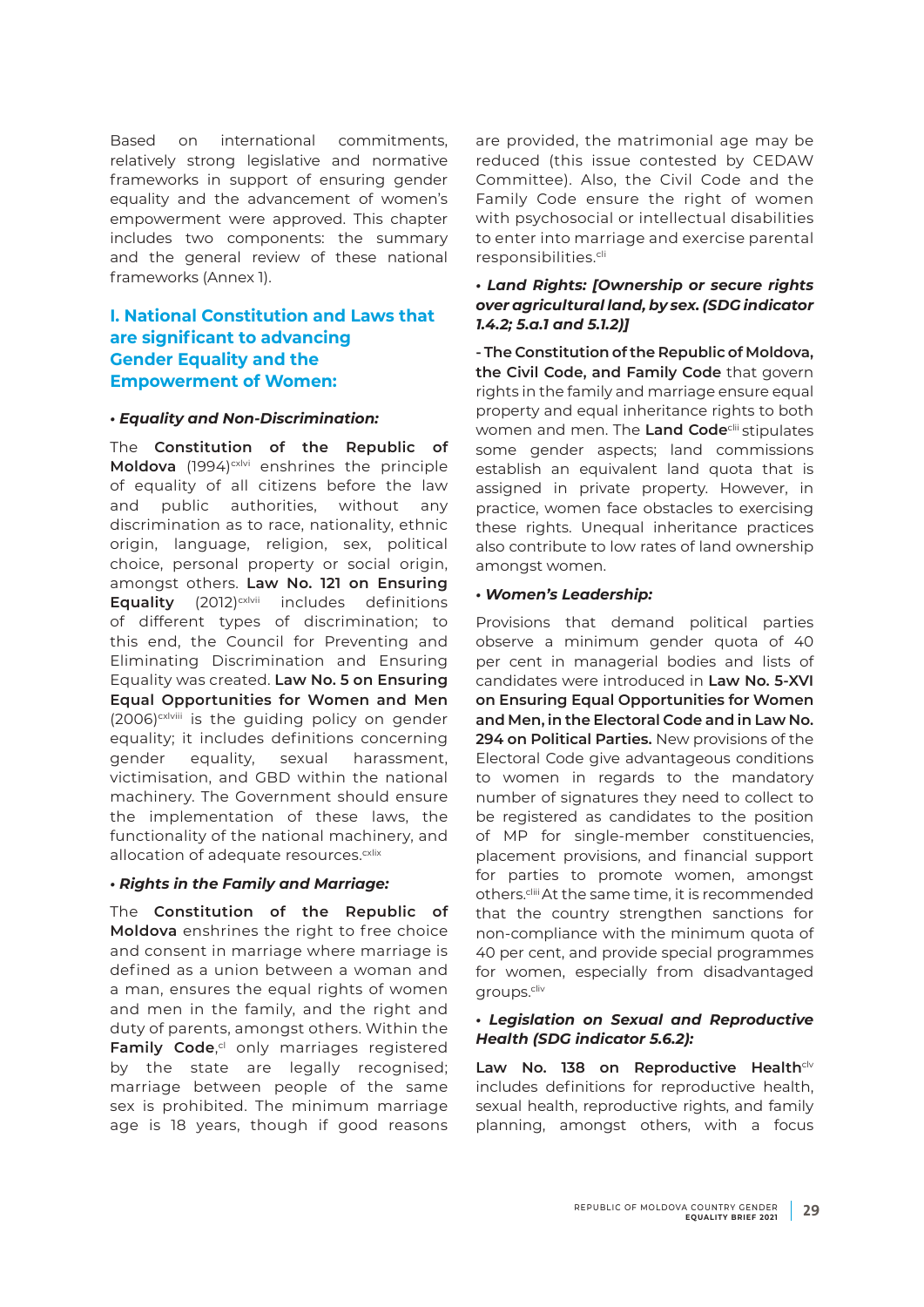on risk-free motherhood, the diagnosis, prevention and treatment of STIs and HIV/ AIDS, safe abortions, the sexual-reproductive health of adolescents, the sexual health of the elderly, the early diagnosis and treatment of genital and breast cancers the prevention and treatment of infertility and the sexualreproductive health of men. The voluntary interruption of pregnancy has been stipulated by the **law on health protection**<sup>clvi</sup>. At the same time, we note that women have limited access to early detection programmes and breast and cervical cancer treatments, there is stigmatization of and discrimination against women living with HIV/AIDS,<sup>clvii</sup> and women from disadvantaged groups have limited access to SRH services.

### *• Violence Against Women and Girls, Human Trafficking and Exploitation:*

**Law No. 241 on preventing and combating**  trafficking in human beings,<sup>clviii</sup> establishes an institutional framework on preventing and combating trafficking in human beings, and a national referral system for the protection and assistance of victims and alleged victims of human trafficking. According to the Criminal Code, human trafficking and child trafficking are punishable by imprisonment for six to 20 years. However, there are several gaps in this area, including limited access to free medical assistance, rehabilitation services and state compensation, and a lack of protection for victims of trafficking during the investigation stage.clix

**Law No. 45-XVI on preventing and**  combating violence within family<sup>clx</sup> provides a definition of violence within the family and types of violence, institutional mechanisms and protection measures for victims of DV (protection orders and emergency restriction orders), state obligations to offer services, and state guaranteed legal aid to victims, amongst others. Violence within the family is criminalised **(Criminal Code). Law No. 137/2016 on the rehabilitation of victims of crimes** includes the provision of financial compensation, though this is often not applied in cases of GBV against women. **Law No. 113/2020** for the modification of some normative acts includes new and updated provisions, including

provisions on state-guaranteed legal emergency aid.<sup>clxi</sup> Challenges that should be noted include the underreporting of GBV due to fear of stigmatization and re-victimisation, insufficient resources, and limited access to services addressed to GBV victims.

# **II. National Policies, Programmes and Action Plans on advancing Gender Equality and the Empowerment of Women:**

### *• Gender Equality:*

The current **Strategy for ensuring equality between women and men in the Republic of Moldova for the years 2017-2021**, and the Action Plan on its implementation, clxii cover ten areas of intervention: women's participation in decision-making, the labour market and gender pay gap, social protection and family policies, health, education, climate change, institutional mechanisms, stereotypes in society and nonviolent communication, gender equality in the security and defence sector, and gender-sensitive budgeting. The assessment (2021) states that progress on impact results has been uneven.<sup>28</sup>

### *• Human Rights:*

The **Third Human Rights National Action**  Plan for the years 2018-2022 (PNADO)clxiii covers 16 areas of intervention, including gender equality and GBV. Based on the same Parliament Decision, No. 89,<sup>clxiv</sup> the National Human Rights Council (NHRC) was established to ensure, better coordinate, and monitor the implementation of PNADO III. At the moment, the NHRC has replaced specialised commissions, including on gender equality, but does not have the capacity to cover their areas.

<sup>28</sup>An analysis of the impact indicators shows that for 49 per cent, certain positive progress was attested, for 37 per cent of the indicators, no progress was made, and for 14 per cent of the indicators, there was a regression. Progress has been largely evidenced in areas where the sector was not well established (climate change, and the security and defence sector). For more established sectors (education, the labour market, and health), progress has been more temperate.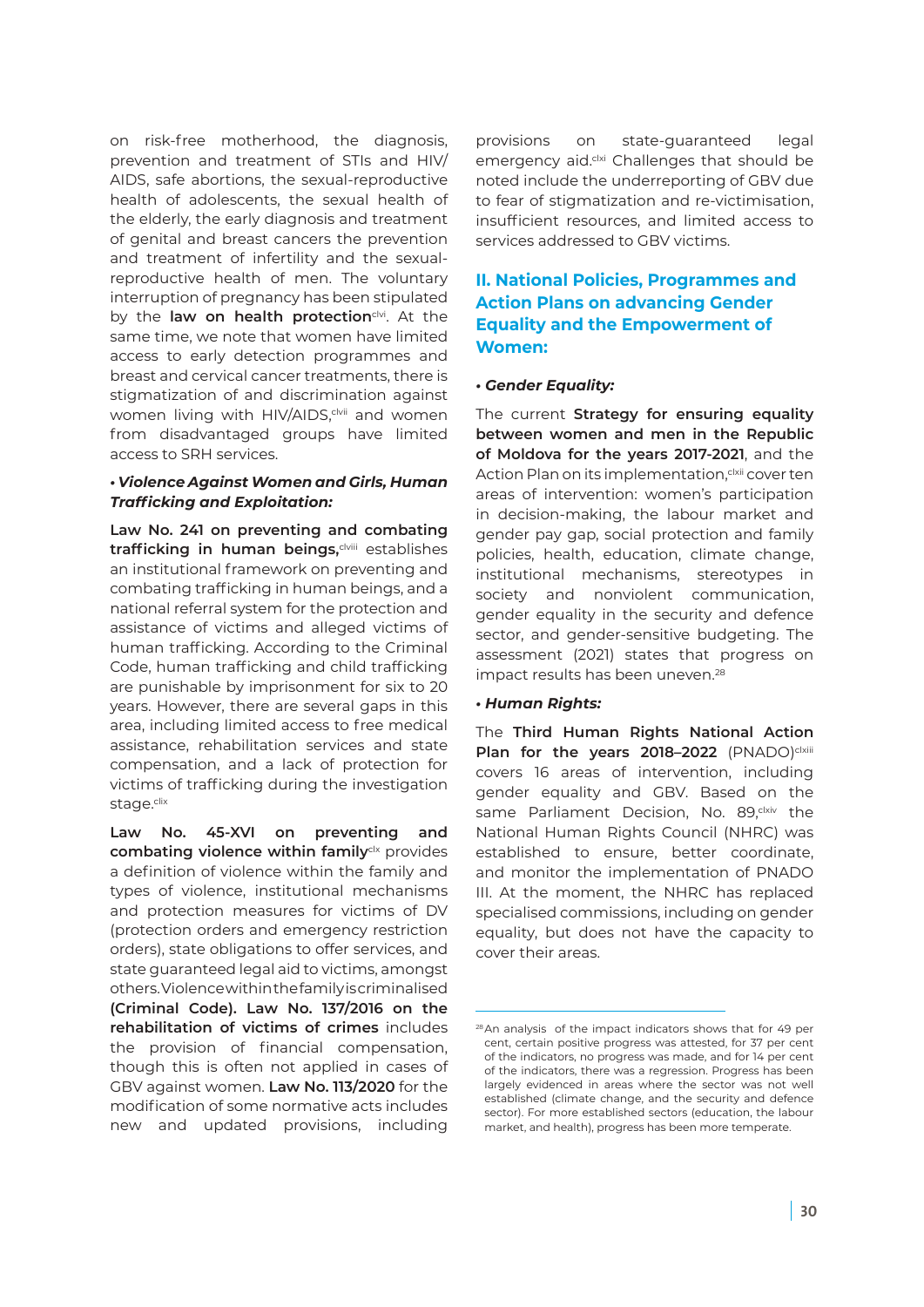#### *• Violence Against Women and Girls, Human Trafficking and Exploitation:*

The **National Strategy for Preventing and Combating Trafficking in Human Beings for 2018–2023** is currently being implemented. The new Roadmap for 2021-2023 has been elaborated and should be approved. The **National Strategy on Preventing and Combating Violence against Women and Violence in the Family for 2018–2023** has been implemented and has passed a mid-term assessment. The assessment (2020) identifies that the implementation of the strategy has been achieved at an average degree of 24 per cent.<sup>clxv,29</sup> The new Action Plan for its implementation is likely to be approved.

#### *• Sexual and Reproductive Health*

Currently, the National Programme on Sexual and Reproductive Health and Rights 2018–2022 (SRHR programme) focuses on access to sexual and reproductive health services. It seeks, in the case of humanitarian situations, to improve quality of care and take a human rights-based and patient-centred approach to sexual and reproductive health through providing the population with information and education. The new National Programme for the Prevention and Control of HIV/AIDS and Sexually Transmitted Infections for the years 2021-2025 has been drafted and should be approved by the Government.

#### *• Women, Peace and Security (WPS):*

In 2018, Moldova adopted the first National Programme on the implementation of the UNSC Resolution 1325 on WPS for 2018–2021 period and Action Plan for its implementation.<sup>clxvi</sup> These documents do not include the Transnistria region, and do not address the concept of human security. The lack of a national coordination body in the implementation of the WPS Agenda affects progress in the field. The second national programme on the implementation the UNSC Resolution 1325 on WPS is under elaboration.

#### *• The Government Programme*

The newly proposed Government Programme "Moldova in Good Times" (August 3, 2021) includes some references regarding GBV, gender equality in the labour market, the gender pay gap, amongst others.

<sup>29</sup> The highest degree of achievement can be seen under general objective four, the development of integrated policies in the field of prevention and controlling violence against women and domestic violence, which, based on multisectoral cooperation and data collection, registers 35.3 per cent. The lowest degree of achievement is under general objective two, strengthening the protection and assistance mechanisms for female victims of violence and domestic violence, at 13.3 per cent.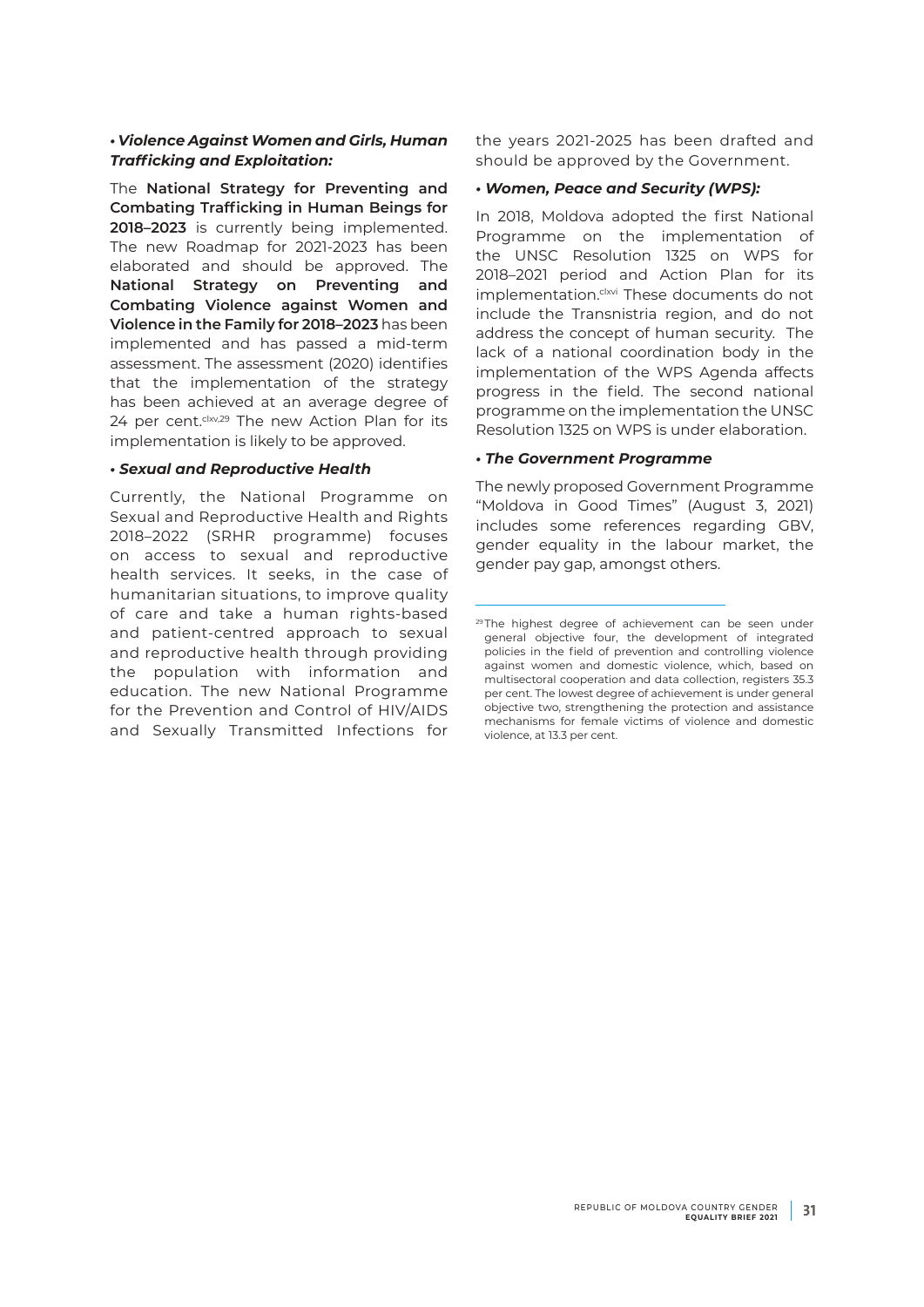### *CONCLUSIONS:*

The Republic of Moldova has ratified a number of UN treaties and conventions, assuming important commitments in promoting gender equality and women's empowerment. Based on international standards, the Republic of Moldova has adopted a comprehensive legal framework on gender equality. Special laws and strategies were adopted with a focus on the promotion of gender equality, preventing and combating violence against women and girls, and human trafficking and exploitation. Gender mainstreaming crosscuts several sectoral documents.

We conclude that the legal framework covers the following SDGs targets:

- SDG 5.1: End all forms of discrimination against all women and girls everywhere. 5.1.1: Actions on the implementation of the CEDAW.
- SDG 5.2: Eliminate all forms of violence against all women and girls, including trafficking and sexual and other types of exploitation. Laws and regulations on domestic violence and anti-trafficking.
- SDG 5.6.2: Laws and regulations on *Sexual and Reproductive Health.*
- SDG indicator 1.4.2, 5.a.1 and 5.1.2: Ownership or secure rights over agricultural land, by sex. A legal framework that ensures land rights.
- SDG 8, 8.3: Promote developmentoriented policies that support productive activities, decent job creation, entrepreneurship, creativity and innovation, and encourage the formalisation and growth of micro-, small- and medium-sized enterprises,

including through access to financial services. Legal frameworks include the Labour Code, and the Employment Strategy 2017-2021, amongst others.

- SDG 10.3: Ensure equal opportunity and reduce inequalities of outcome, including by eliminating discriminatory laws, policies and practices and promoting appropriate legislation, policies, actions.
- SDG 13.2: Integrate climate change measures into national policies, strategies and planning. The strategy for ensuring equality between women and men in the Republic of Moldova for the years 2017- 2021 includes the area of climate change.

Despite achievements in policy adoption, several challenges have affected their implementation, including political instability and inconsistency (with each change of government the attitude towards EG and VAW fluctuates), unstable institutional mechanisms or lack thereof, insufficient human and financial resources, and the persistence of stereotypes, amongst others. CEDAW's Concluding observations on Moldova highlighted several measures that should be takenclxvii to ensure that gender equality is not only "de jure", but also "de facto".

**The Republic of Moldova should ensure implementation of the Council of Europe Convention on Preventing and Combating Violence against Women and Domestic**  Violence (the Istanbul Convention<sup>30</sup>), **ratify the ILO Violence and Harassment Convention, 2019 (No. 190), and the UN International Convention on the Protection of the Rights of All Migrant Workers and Members of Their Families (1990).**

<sup>30</sup>The Moldovan Parliament ratified on 14 October the Convention of the Council of Europe on prevention of violence against women and family violence, better known as the Istanbul Convention.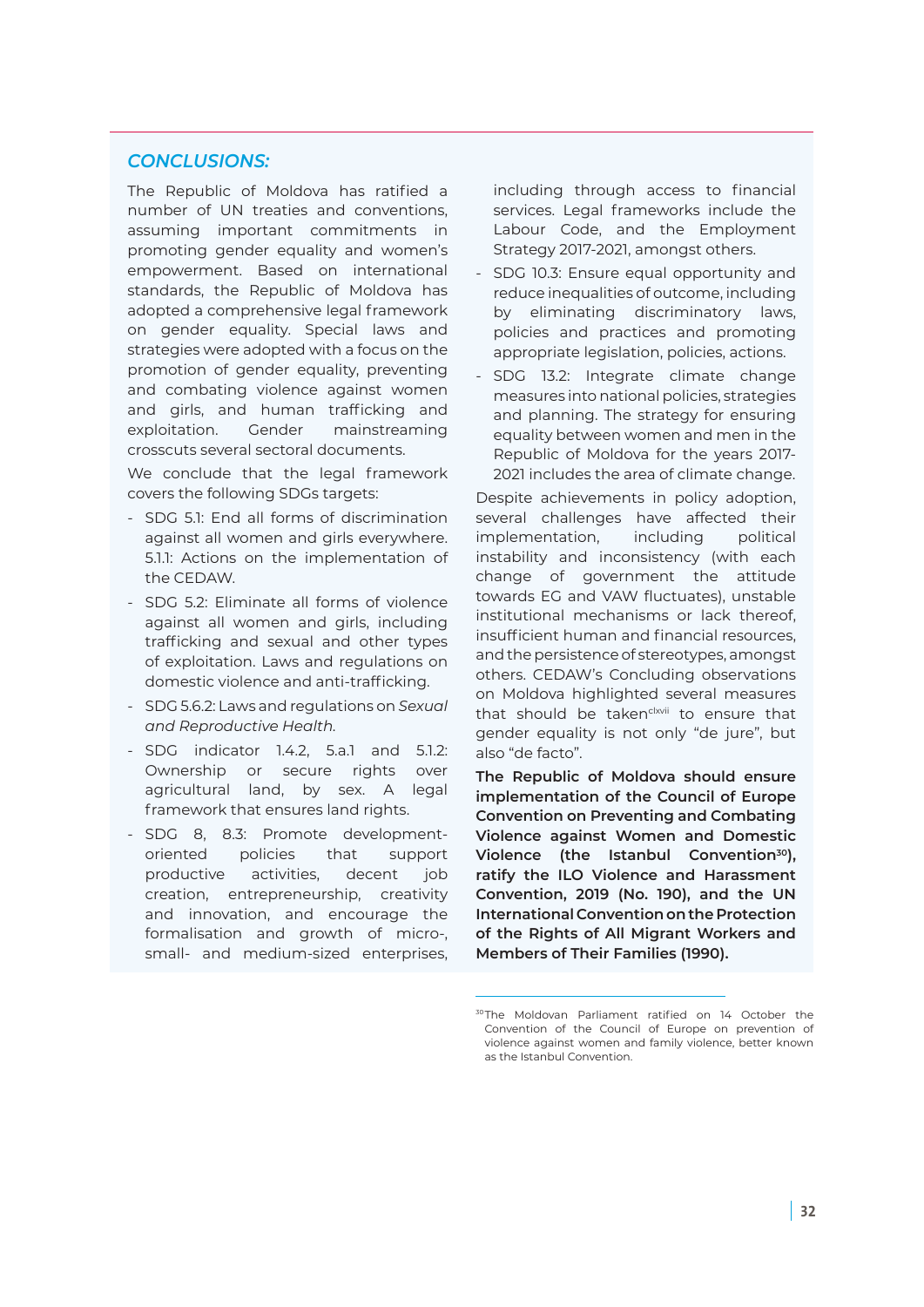# <span id="page-32-0"></span>III. INSTITUTION ARRANGEMENTS

After the Beijing Conference (1995), the Government of the Republic of Moldova undertook a set of measures to enforce a **national mechanism which guaranteed the involvement of women in leadership and decision-making process.** Following the Beijing Conference, the state system for supporting and advancing women at the national level had the following components:

- The Presidential Committee on Women and Family Issues (1999-2001)
- The Subcommittee for Equal Opportunities within the Parliamentary Commission for Human rights, Cults, Ethnic Minorities and Foreign Communities (1998-2000)
- The Governmental Committee for Women's Issues (since February 1999)
- Operating divisions within the Ministry of Labour and Social Protection which are as follows: The Division for Social Insurance, Pensions and Family Protection, set up in 1994-1998; The Division for Family Protection, 1998-1999; The Division for Family Policies and Equal Opportunities, 1999-2001
- Gender focal points within all ministries and departments (since 1999)
- Local committees on women's issues operating at a local level
- Experts in the area of equal opportunities in various regions, including five regional gender centres, 2001-2003clxviii

The experiences gained through the above- mentioned structures were useful in understanding what works, and in identifying gaps. In accordance with **Law No. 5-XVI of February 9, 2006 on Equal Opportunities for Women and Men,** a strong institutional framework for equality between women and men was established, including a) Parliament, b) the Government, c) the Governmental Commission for Equality between Women and Men, d) the Ministry of Health and

Social Protection (a specialised body), e) ministries and other central administrative authorities (gender units), and f) local public administration authorities (gender units). Between 2006-2018, the law was updated and the institutional framework was extended; in addition to the Governmental Commission on Equality between Women and Men, structures such as the Council for Preventing and Eliminating Discrimination and Ensuring Equality, a gender coordination group, and ombudsmen, amongst others, were included.<sup>clxix</sup> According to Article 19 of the law, the Ministry of Health, Labour and Social Protection (MHLSP) is the central public authority empowered to elaborate and promote policies in the field of equality between women and men. Within the MHLSP, gender equality is entrusted to a specialised subdivision, the Department of Policies to Ensure Equality between Women and Men.

One of the general objectives of the Strategy for ensuring equality between women and men in the Republic of Moldova for the years 2017-2021 is to strengthen the institutional mechanism in the field. To achieve this strategy, a series of activities have been designed that coordinate groups on gender, both in terms of strengthening the capacities of their members and capitalising on the contributions of each public policy sector.

However, despite these strong provisions, there are many gaps.<sup>31</sup> With the law receiving very little in terms of national budgetary allocation, and insufficient political will, the mechanisms

<sup>&</sup>lt;sup>31</sup> Despite the progress that has been made, many challenges should be mentioned, such as the low level of implementation of legal provisions within the national machinery on gender equality, and the lack of functionality and sustainability of the national machinery's activities, including the Women, Peace and Security Agenda, amongst others. [https://tbinternet.](https://tbinternet.ohchr.org/Treaties/CEDAW/Shared Documents/MDA/INT_CEDAW_CSS_MDA_41047_E.docx) [ohchr.org/Treaties/CEDAW/Shared Documents/MDA/INT\\_](https://tbinternet.ohchr.org/Treaties/CEDAW/Shared Documents/MDA/INT_CEDAW_CSS_MDA_41047_E.docx) [CEDAW\\_CSS\\_MDA\\_41047\\_E.docx](https://tbinternet.ohchr.org/Treaties/CEDAW/Shared Documents/MDA/INT_CEDAW_CSS_MDA_41047_E.docx)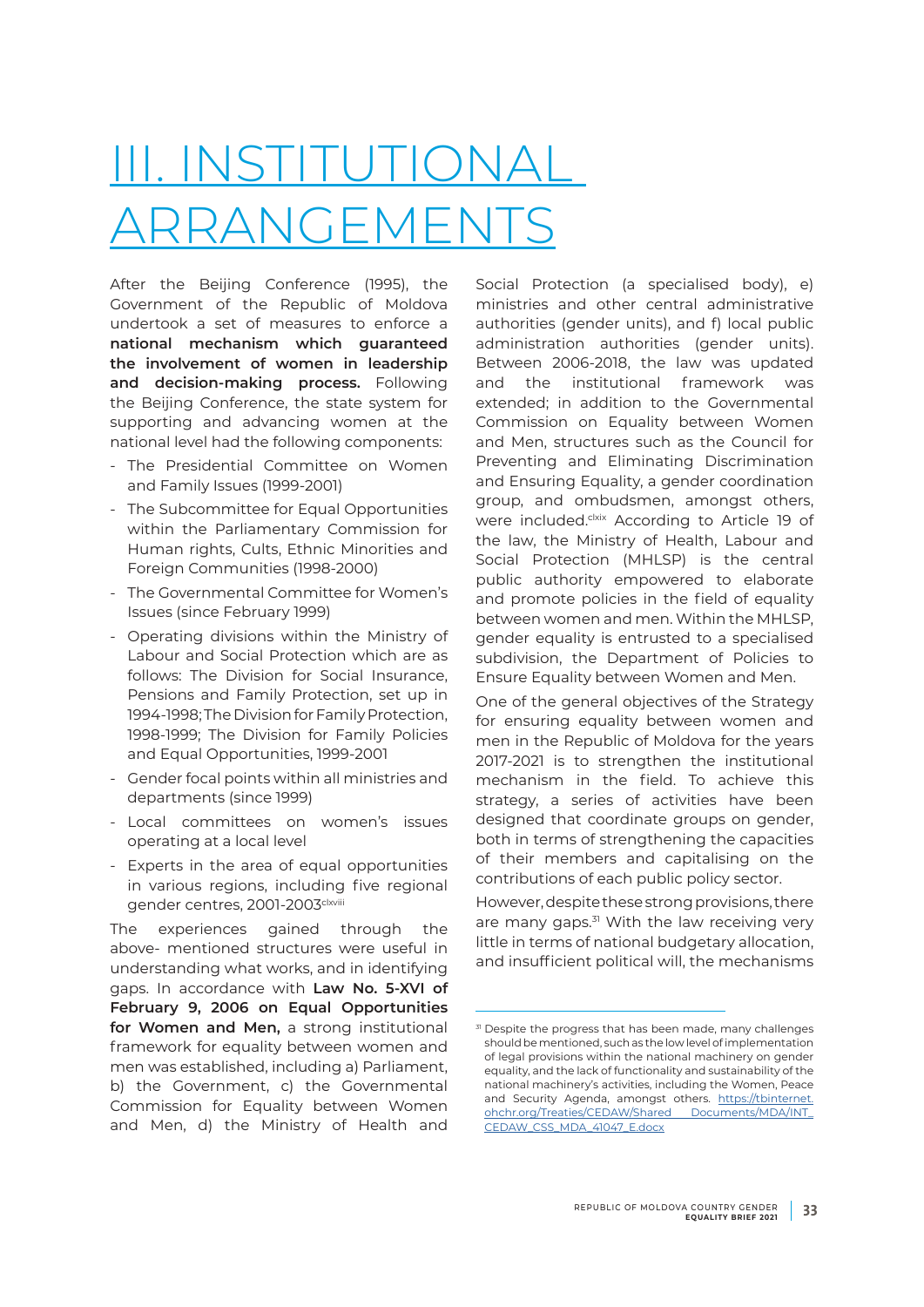to implement the law have a limited capacity, and as a result, the functionality of the local gender focal points is low. The CEDAW CO to Moldova (2020) is concerned about the suspension of the Governmental Committee for Equality between Women and Men, and the lack of a mandate to sanction genderbased discrimination within the National Council on the Prevention and Elimination of Discrimination and Ensuring Equality. Gaps in the national machinery also adversely affect the effective implementation of national legislation on gender equality and the overall National Strategy.clxx

The National Strategy on Preventing and Combating Violence Against Women and Violence in the Family for 2018–2023 seeks to strengthen the institutional mechanism and establish a specialised body for intersectoral

CSOs on gender and women's rights are advocating to restart the activities of the Government Commission on Equality between Women and Men (according to Law no. 5). Based on the recommendations of the CEDAW CO to Moldova (2020), clxxi **it has been recommended to resume the activities of the Governmental Committee for Equality between Women and Men under the coordination of the Vice Prime Minister. This will provide the Council for Preventing and Eliminating**  coordination: the Inter-Ministerial Coordinating Council in the field of preventing and combating domestic violence (created in 2010). It should be mentioned that over the course

of their tenure, some structures, such as the National Committee for Combating Trafficking in Human Beings (2001-2017)<sup>32</sup> and the Governmental Commission on Equality between Women and Men (2006- 2017), were functional. After the reform of the central public authorities, all structures were suspended, and the National Human Rights Council,<sup>33</sup> with the permanent Secretariat for Human Rights, was established. At the same time, there have been continuous discussions about the role of the National Human Rights Council, which absorbed all previous specialised commissions and committees.

**Discrimination and Ensuring Equality with a strong mandate on women's rights and authority to issue binding rulings and impose sanctions on GBV, and will equip them with adequate resources. It will also strengthen the capacity of the Department of Policies for Ensuring Gender Equality within the MHLSP and will ensure effective coordination between the local gender focal points (GFPs) and gender coordination groups in different ministries.** 

<sup>&</sup>lt;sup>32</sup> The National Committee for Combating Trafficking in Human Beings was created by Government Decision No. 1219 of November 9, 2001 and was strengthened by Law No. 241.

<sup>&</sup>lt;sup>33</sup> The National Council for Human Rights is a consultative body of the Government, established in order to monitor the implementation of state policy in the field of human rights, as well as international human rights treaties to which the Republic of Moldova is a party, and to monitor compliance with commitments. <https://cancelaria.gov.md/node/5148>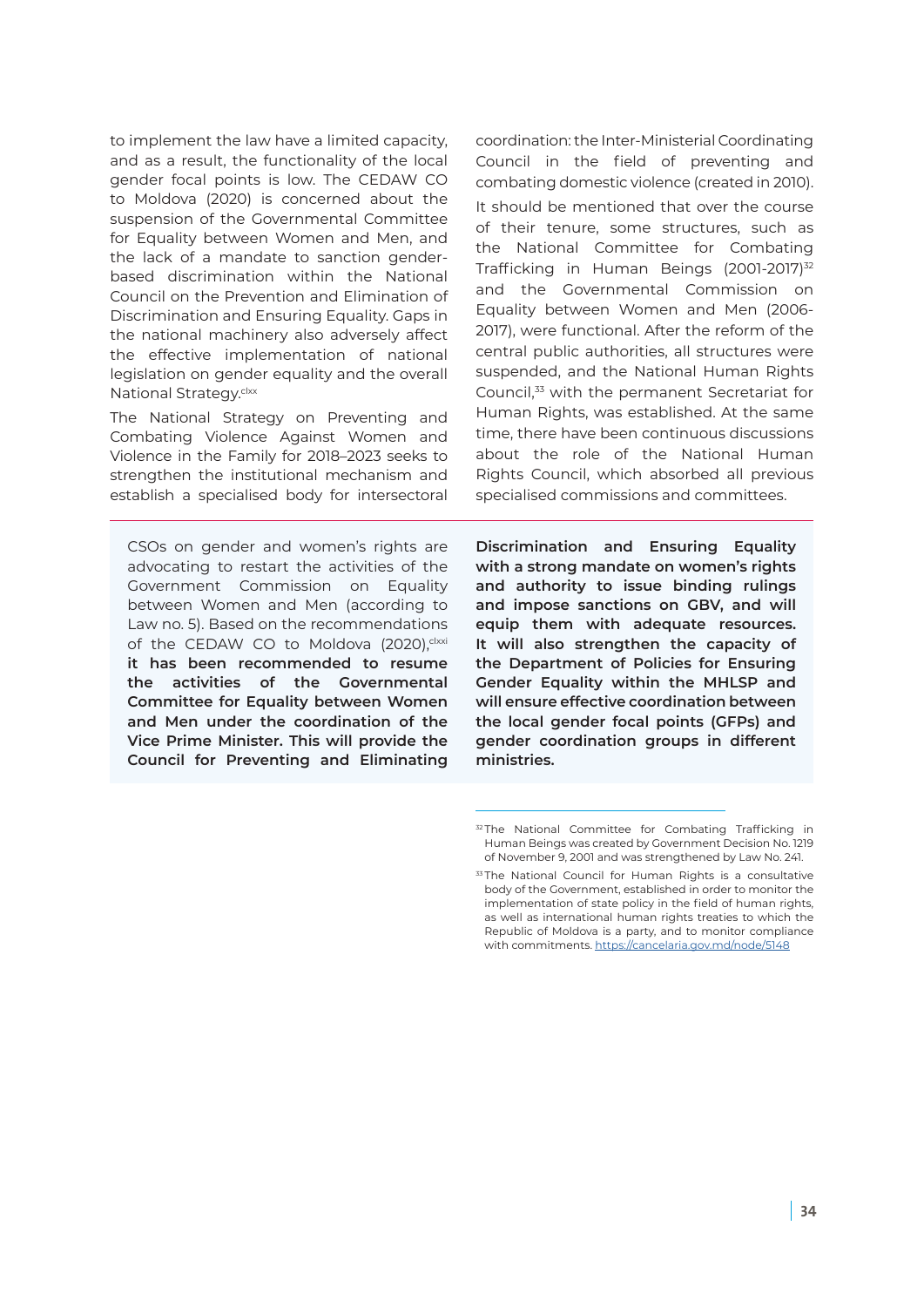# <span id="page-34-0"></span>IV. PARTNERSHIPS

The successful elaboration and implementation of public policies require strong partnerships between different actors, including government structures, the private sector, civil society and various individuals. During the establishment of a legal and institutional framework on gender equality and women's advancement in the Republic of Moldova, different types of partnerships were created. Thus, in terms of the elaboration of draft laws, strategies and action plans on gender equality, domestic violence, antitrafficking and others, additional documents have been consulted (as mentioned above). This consultative process was undertaken with the involvement of representatives from relevant ministries, especially inter-ministerial partnerships, local public authorities, CSOs, the private sector, academia and various individuals. Public consultations, both offline and online, were used.

The Government is committed to strengthening the national machinery on gender equality through initiatives such as the Government Commission on Equality between Women and Men, as well as the National Committee for Combating Trafficking in Human Beings, both of which have contributed to inter-ministerial and inter-departmental partnerships at all levels of the Moldovan Government. Focus has been placed on resource coordination and the management and evaluation of the impact, achievements, gaps, and challenges faced by respective laws relating to GE and GBV. However, there remain many gaps in the field, including the suspension of the Governmental Committee for Equality between Women and Men, the lack of a mandate to sanction genderbased discrimination within the National Council on the Prevention and Elimination of Discrimination and Ensuring Equality, and the low functionality of GFPs at a local level, amongst others.

The relationships between civil society, including women's rights activists, nongovernmental organisations, trade unions and academic representatives, and national mechanisms on gender equality, domestic violence and anti-trafficking, have primarily been focused on building public and technical dialogues. The initial focus was on the incorporation of international commitments on gender equality and women's empowerment within national legislation, followed by a focus on monitoring the implementation of these commitments. It should be noted that the Government Commission on Equality between Women and Men, and the National Committee for Combating Trafficking in Human Beings, have become platforms for dialogue between different stakeholders.

Since 2010, with the creation of the National Coalition "Life without violence in the family" and the Platform for Gender Equality (since 2015) the dialogue between the Government and CSOs active in the promotion of GE has been strongly focused on strengthening the state response to international and national commitments on GEEW, and on prevention, protection and response in relation to GBV. Partnership agreements between state structures and NGOs in the field have yielded new specific experiences and tools that aim to better coordinate efforts and resources and build capacity. State structures and local public administrations (LPAs) recognise the expertise of civil society in this regard and have requested their assistance and partnership.

In the Republic of Moldova, the CSOs active in GEEW advocate for the interests of women from marginalised groups and also for the mechanisms through which these women can access services and support. Specifically, this includes rural women, older women, women living with disabilities, women living with HIV and AIDs, women survivors of GBV, women from ethnic minorities, and the LGBTI community. There are currently about 7,950 republican public associations registered with the Ministry of Justice. According to some studies, only about 25 per cent of the total number of CSOs are sufficiently active and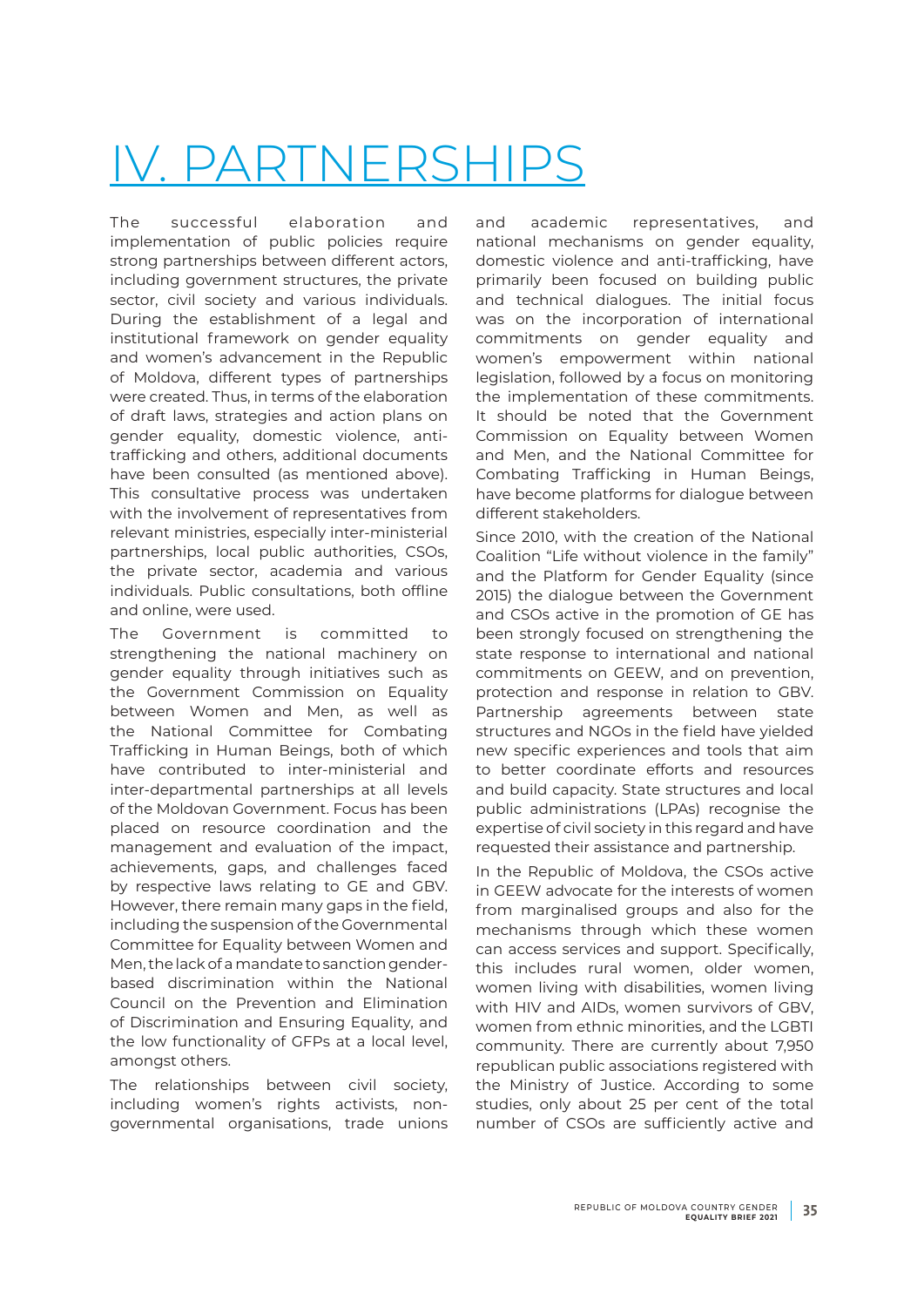develop various projects and initiatives.clxxii There are over 100 CSOs that work on gender equality, the empowerment of women, GBV, and anti-trafficking in Moldova. Despite the positive trends in the activities of women's CSOs, many of them, particularly in rural areas, face difficulties in accessing funds for gender-sensitive programs. This is due to their limited financial and organisational capacities to maintain long-term alliances with LPAs and other national NGOs.

Thanks to support from UN Women and Sweden, a partnership with the private sector has been developed that explores Women's Empowerment Principles (WEPs) and the principles of corporate-social responsibility. In 2016, the UN Women team and the National Platform for Women of Moldova started to promote these principles, and identified more than 200 companies that subscribed to these principles.clxxiii Between 2019-2020, work with the private sector on WEPs developed further, and around 30 companies developed an action plan on the implementation of WEPs. In addition to these road maps, WEPs guidelines and a self-assessment questionnaire have been developed, both of which offer technical support for companies on improving the implementation of Women's Empowerment Principles.

Key partners and national stakeholders on gender equality and the empowerment of women, including ending VAW and GBV, are international multilateral organisations such as UN Women, UNDP, UNFPA, UNESCO, UNICEF, the European Union, OSCE, USAID, ADA, the Oak Foundation, and IREX Europe, amongst others.

**It is important to restart the dialogue of the Gender Theme Group within the Ministry of Labour and Social Protection (as the central authority on gender equality) with the involvement of CSOs active in GEEW and development partners.**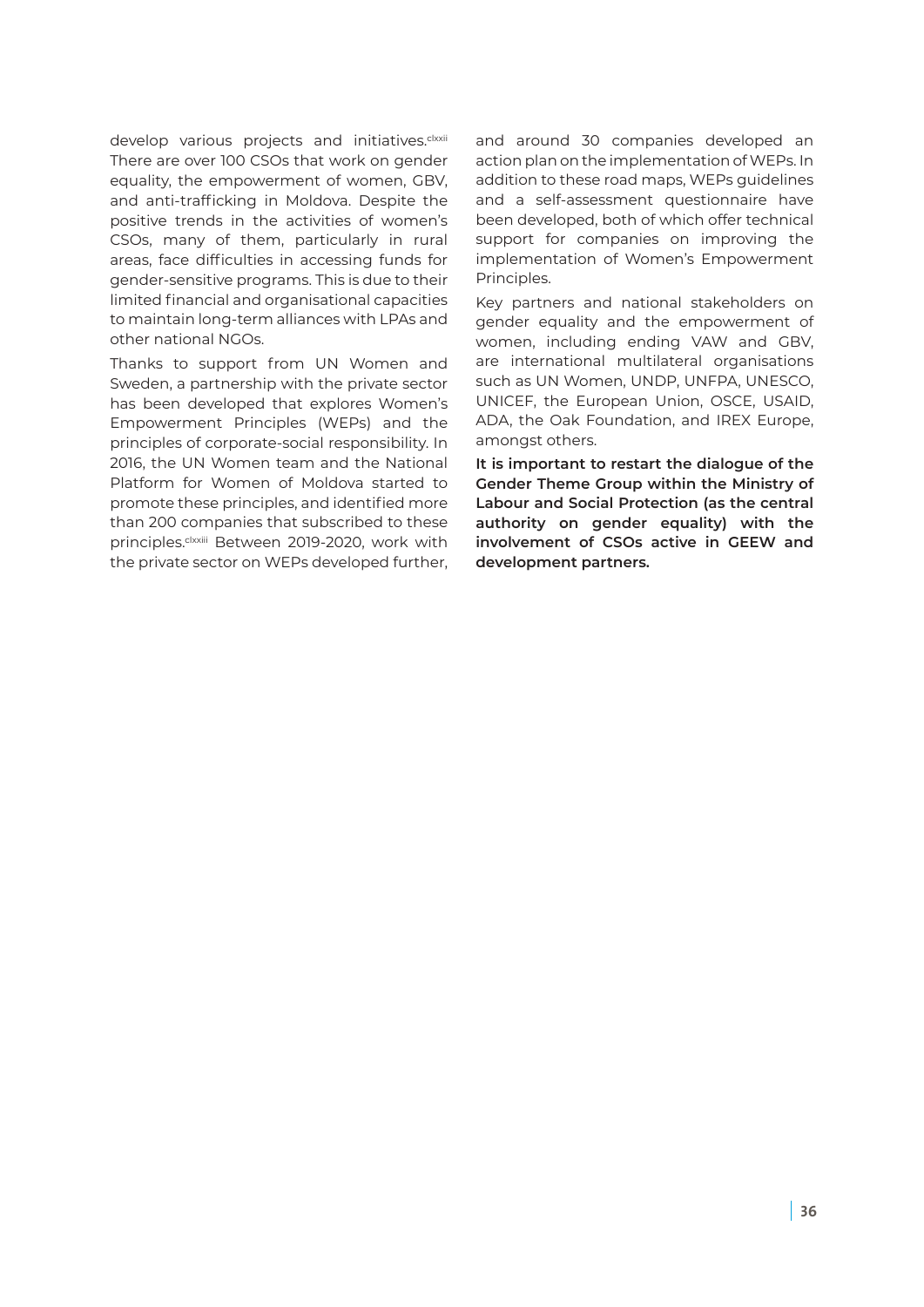## $IAN$ ( $I N$ GENDER EQUALITY AND WOMEN'S EMPOWERMENT

*THIS SECTION MONITORS SDG INDICATOR 5.C.1: WHETHER OR NOT THERE ARE SYSTEMS TO TRACK AND MAKE PUBLIC ALLOCATIONS FOR GENDER EQUALITY AND THE EMPOWERMENT OF WOMEN:* 

**In the Republic of Moldova, there is currently no system in place to track and make public allocations for gender equality and the empowerment of women, although the Government has reported some data in this field. However, the 2020 Voluntary National Review (VNR) does not contain data on this indicator.** 

Achieving the SDGs, and more specifically, gender equality and the empowerment of women, will require the adoption of specific legislative frameworks in accordance with international norms and standards on GEEW, as well as the establishment of functional institutional mechanisms with relevant human and financial resources to implement, coordinate, manage and evaluate these efforts. Additional needs include strengthened political and practical commitments towards partnership and cooperation, including the state, CSOs, the media, public/private partnerships, and inter-ministerial and centrallocal administration partnerships. Finally, the increased mobilisation of resources addressed to specific services and programmes focused on the needs of women from different social groups will be needed to achieve gender equality and the empowerment of women.

*Globally, only 19 per cent of sixty-nine countries reviewed by UN Women met the criteria for establishing a comprehensive system to track budget allocations from the*  *perspective of gender equality and women's empowerment.clxxiv* 

In recent years, the Republic of Moldova has enacted several measures towards the promotion of gender budgeting, including the elaboration of training manuals and curricula for academic training on GRB, strengthening the capacities of civil servants and CSOs on GRB, and completing a gender analysis of some LPA budgets. The Strategy for Ensuring Equality between Women and Men in the Republic of Moldova for the years 2017-2021 includes special activities on gender budgeting. National action plans on the implementation of the Strategy for Ensuring Equality between Women and Men for the years 2017-2021 and the National Strategy on Preventing and Combating Violence against Women and Violence in the Family for 2018–2023 have planned resources from the national budget, international partners, and CSOs through target financing and other sources of funding that are not prohibited by national legislation.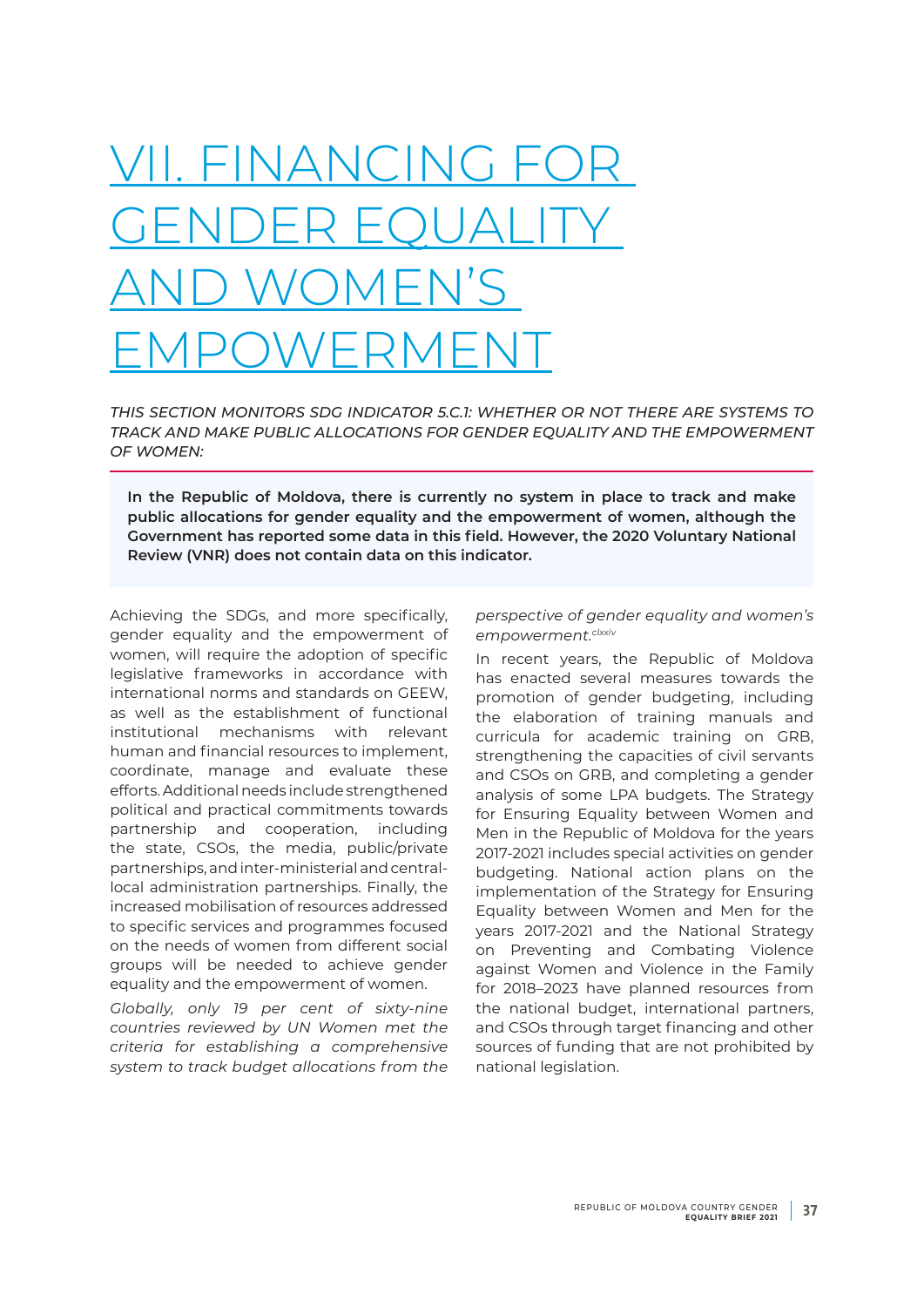#### BOX 1

#### *Funding of Political Parties for Quota Representation*

…In order to create favourable conditions for the participation of women in politics, new legislative amendments on the funding of political parties from the state budget were approved in 2018, with the following distribution of resources:

(a) 40 per cent to political parties in proportion to the performance obtained at the parliamentary elections.

(b) 40 per cent to political parties in proportion to the performance obtained in the local general elections.

(c) 10 per cent to political parties in proportion to their observance of at least a 40 per cent share of women candidates from the total number of candidates nominated in all uninominal constituencies in the parliamentary elections. This increase

Despite of some positive examples of financial allocation for gender equality programmes (including parental leave, rehabilitation centres for victims of domestic violence and trafficking, and incentives for quota representation within political parties (Box 1)) there is no robust gender-responsive budgeting system that includes not only the allocation of resources, but also the monitoring of these allocations and their impact from a gender perspective. In this context, there is limited available data on the national budgetary allocations of the legislative and regulatory frameworks mentioned above. The reluctance of authorities to ensure the implementation of gender-responsive budgeting affects progress on women's empowerment and the advancement of gender equality. More effort is needed in this field.

In recent years, the main donors towards GEEW were the Government of Sweden, United Nations agencies, the European Union, USAID, the Austrian Development

will be determined from the sum, allocated for the budget year of the respective party.

(d) 5 per cent to political parties in proportion to the number of women actually elected as Members of Parliament in the uninominal constituencies.

(e) 5 per cent to political parties in proportion to the young people actually elected in the general parliamentary and local elections.<sup>clxxv</sup>

#### **Example:**

Based on the results of the 2019 local elections, 4,119 women were elected, for which the parties received, in 2021, 2,561,287.50 lei, or 7.5 per cent of the total amount allocated to political parties in 2021.clxxvi

Agency, the Council of Europe, Switzerland, the Government of the Federal Republic of Germany, the Government of the United Kingdom, the EBRD, the World Bank, and the Global Fund to Fight HIV/AIDS.

According to OECD statistics, the Republic of Moldova receives the sixth largest sum of foreign aid for development in Europe; between 2015-2017, this was an average of 3 per cent of the total aid in the region, surpassing Albania, North Macedonia, Montenegro, and Belarus.<sup>clxxvii</sup> According to Aid Management Platform data, the aid received during the 2017-2018 period was mainly disbursed in the fields of government and civil society (31 per cent), energy generation and supply (29 per cent), health (7 per cent), education (6 per cent), and development of transport and storage capacities (14 per cent). clxxviii Unfortunately, there is no information on resources allocated to programmes that aim to address gender equality and the empowerment of women.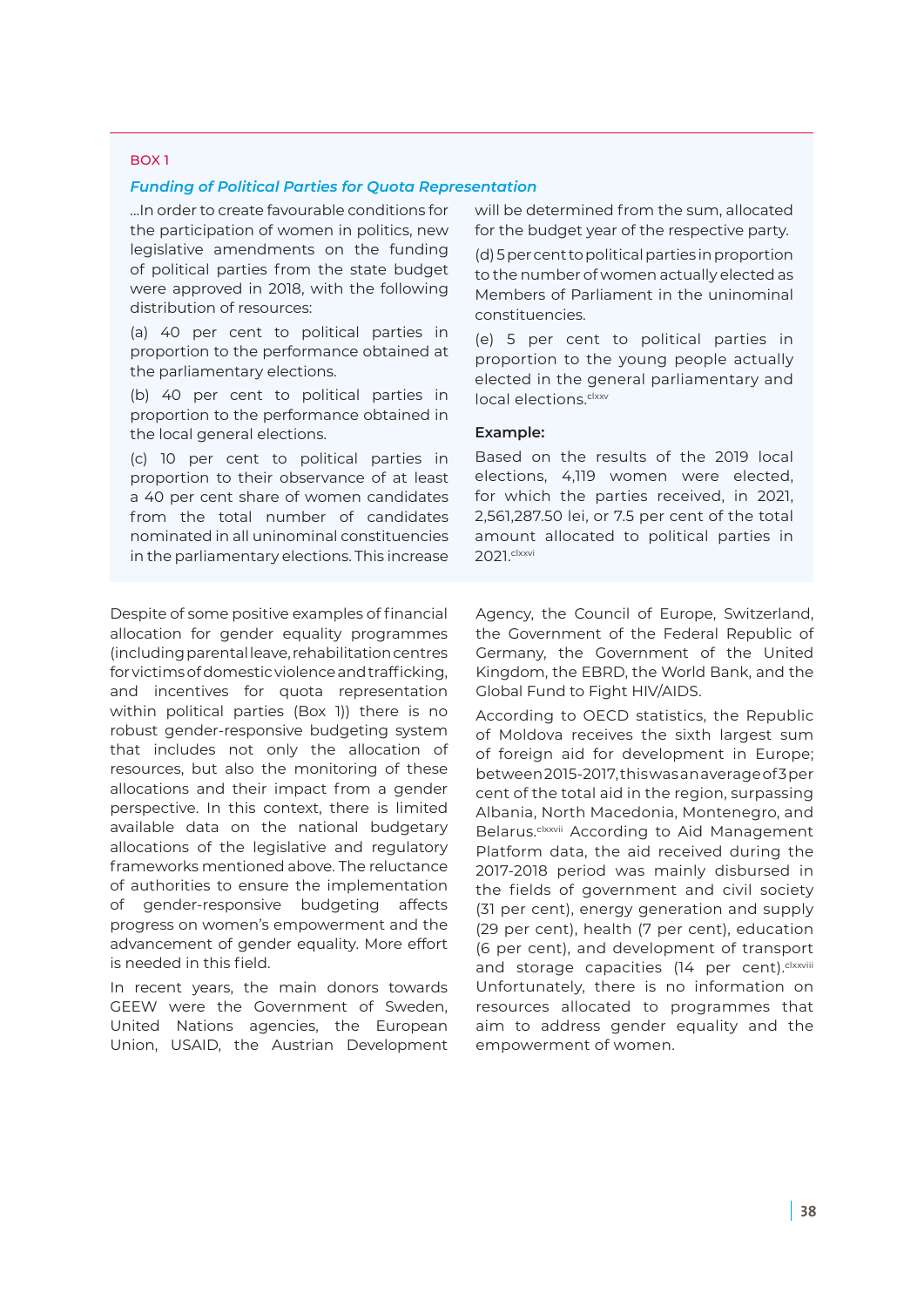# VIII. GENDER FC AND SUSTAINABLE DEVELOPMENT – WHAT <u>THE DATA TELL US</u>

A Minimum Set of 52 quantitative gendersensitive indicators was agreed at the global level,<sup>34</sup> which are grouped in five major areas,<sup>35</sup> tackling one or more of the critical areas of intervention of the Beijing Platform for Action. During the nationalisation process, only 45 gender-sensitive indicators were considered to be relevant for the Republic of Moldova, which are found in eight Sustainable Development Goals and 32 nationalised targets; 42 of these 45 indicators are quantitative, and three are narrative. As in the case of other SDG indicators, these gender-sensitive indicators were not fully adopted during the nationalisation process, or were adjusted and transposed with national proxy indicators.

The continuous global updates to the classification system for the availability of SDG indicators highlighted the need for an inventory of global indicators that are relevant from a gender perspective. This exercise was carried out in March 2018 and was followed by a comprehensive review in 2020 by the UN Inter-Agency and Expert Group on Gender Statistics (IAEG-GS). As a result, a reconciled list of gender-relevant SDG indicators was produced, consisting of 82 unique indicators (87 in total)<sup>36</sup> which are found in 64 targets of 14 SDGs. Following the 2020 comprehensive review, the Advisory Group's Chair, in consultation with several custodian agencies and the IAEG-GS Secretariat, reviewed the Minimum Set of Gender Indicators, namely by examining Tier-III and discontinued  $indicates<sup>37</sup>$  and taking into account the discussions held by the IAEG-GS at the previous IAEG-GS meetings.38

A national revision of the SDG indicators was undertaken in 2020 by national authorities. During this review, it was determined that 66 indicators (82.5 per cent) out of the list of gender-related global indicators were relevant in the national context, which has integrated 37 indicators (71.5 per cent) from the Minimum Set. As a result of adjustments, divisions, and reconciliation with national alternatives, a list of 129 gender-sensitive indicators was decided, which represents 38.2 per cent of the total reviewed national SDG indicators and covers 63 nationalised targets of 14 SDGs

In terms of availability, these gendersensitive indicators are distributed as follows: 4**7 indicators (36.4 per cent) are fully available, 54 indicators (41.9 per cent) are partially available with the possibility of easily estimating the missing elements, and 28 indicators (21.7 per cent) are** 

<sup>37</sup> Discontinued indicators refer to those that had stopped being disseminated by their custodian agencies.

<sup>34</sup>The Minimum Set of Gender Indicators was agreed by the United Nations Statistical Commission in its 44th Session in 2013 (E/CN.3/2013/33) [https://unstats.un.org/unsd/statcom/](https://unstats.un.org/unsd/statcom/doc13/2013-10-GenderStats-E.pdf) [doc13/2013-10-GenderStats-E.pdf](https://unstats.un.org/unsd/statcom/doc13/2013-10-GenderStats-E.pdf)

<sup>35</sup>Major areas of the Minimum Set of Gender Indicators include (i) economic structures and access to resources, (ii) education, (iii) health and related services, (iv) public life and decision-making processes and, (v) women's and children's rights

<sup>&</sup>lt;sup>36</sup> The Advisory Group's proposal was presented at the 14th IAEG-GS meeting in December 2020.

<sup>38</sup>As a result, one Tier-I, three Tier-III indicators and two discontinued indicators have been archived, ten new gender-relevant SDG indicators have been introduced to the Minimum Set, and one Tier-I, one Tier-III, and four discontinued indicators have been replaced with new (gender-relevant SDG) indicators proposed by the custodian agencies.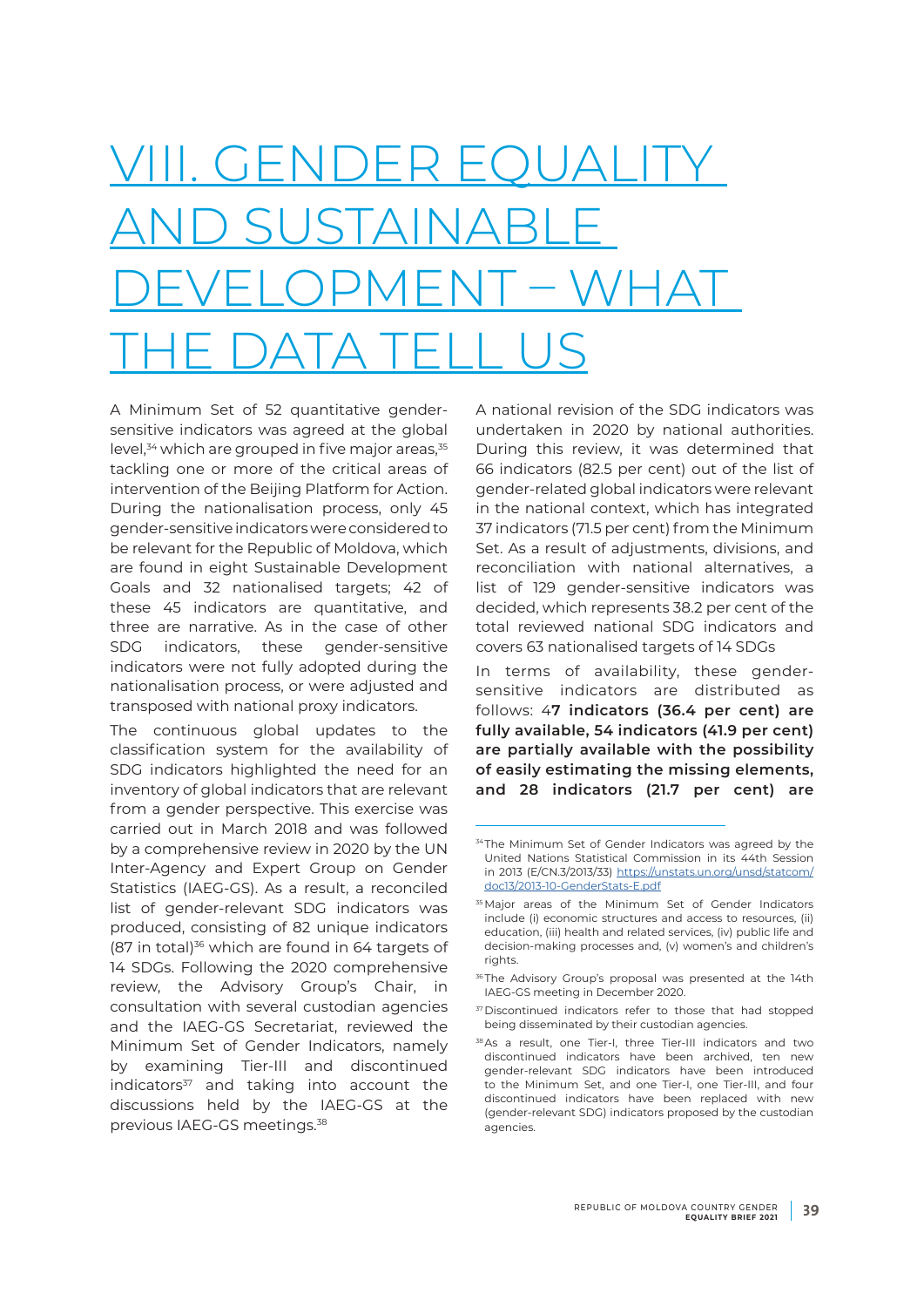**missing and a number of actions should be undertaken to produce them** (*see Table 1*). It should be mentioned that eight (or 6.2 per cent) out of the 129 gendersensitive indicators have been produced by international agencies responsible at the global level, based on data submitted by each country as well as their own tools for collecting and estimating data. Out of these eight indicators, three are fully available, two are partially available, and three indicators are missing.

FIGURE 1.

**Distribution of Reviewed Nationalised Gender-Sensitive SDG Indicators According to Their Availability**

|                  | <b>Total</b>            | <b>Fully</b>             | Partially/ May Be<br>Easily Calculated | <b>Missing</b> |
|------------------|-------------------------|--------------------------|----------------------------------------|----------------|
| SDG <sub>1</sub> | 17                      | $\overline{1}$           | 13                                     | $\overline{3}$ |
| SDG <sub>2</sub> | 3                       |                          |                                        | 3              |
| SDG <sub>3</sub> | 22                      | 15                       | 6                                      | $\overline{1}$ |
| SDG <sub>4</sub> | 17                      | 10                       | 5                                      | $\overline{2}$ |
| SDG <sub>5</sub> | 18                      | 8                        | 6                                      | $\overline{4}$ |
| SDG <sub>6</sub> | $\overline{\mathbf{2}}$ | $\overline{2}$           |                                        |                |
| SDG <sub>7</sub> | I.                      |                          | $\overline{\phantom{a}}$               |                |
| SDG8             | 9                       | 6                        | $\overline{2}$                         | 1              |
| SDG <sub>9</sub> | $\overline{2}$          | $\overline{\phantom{a}}$ | $\overline{\phantom{a}}$               |                |
| <b>SDG10</b>     | 4                       | 1                        | $\overline{2}$                         | ı              |
| <b>SDG11</b>     | $\overline{7}$          |                          | $\overline{4}$                         | $\overline{3}$ |
| <b>SDG12</b>     | $\mathbf 0$             |                          |                                        |                |
| <b>SDG13</b>     | $\overline{\mathbf{3}}$ |                          | $\overline{2}$                         | $\overline{1}$ |
| <b>SDG 14</b>    | $\mathbf 0$             |                          |                                        |                |
| <b>SDG 15</b>    | $\mathbf{o}$            |                          |                                        |                |
| <b>SDG16</b>     | 23                      | 3                        | 11                                     | $\mathsf 9$    |
| <b>SDG 17</b>    | ı                       |                          | $\overline{1}$                         |                |
| <b>Total</b>     | 129                     | 47                       | 54                                     | 28             |

**As stated in the GEF Global Acceleration Plan for Gender launched at the Paris Forum in July: "To make gender equality a reality, bold gender data commitments and innovative solutions are needed to tackle challenges related to filling data gaps, promoting greater use of data to inform evidence-based policies, and driving financial investments to build and strengthen gender data systems". The strong global commitments that resulted from the Forum provide a unique opportunity over the next five years to improve gender data and drive progress on the ambitious goals outlined by the Action Coalitions. In order to develop innovative measures and internationally accepted standards for the measuring GEEW, UN Women needs to remain committed to national stakeholders in supporting areas where significant methodological work is needed.**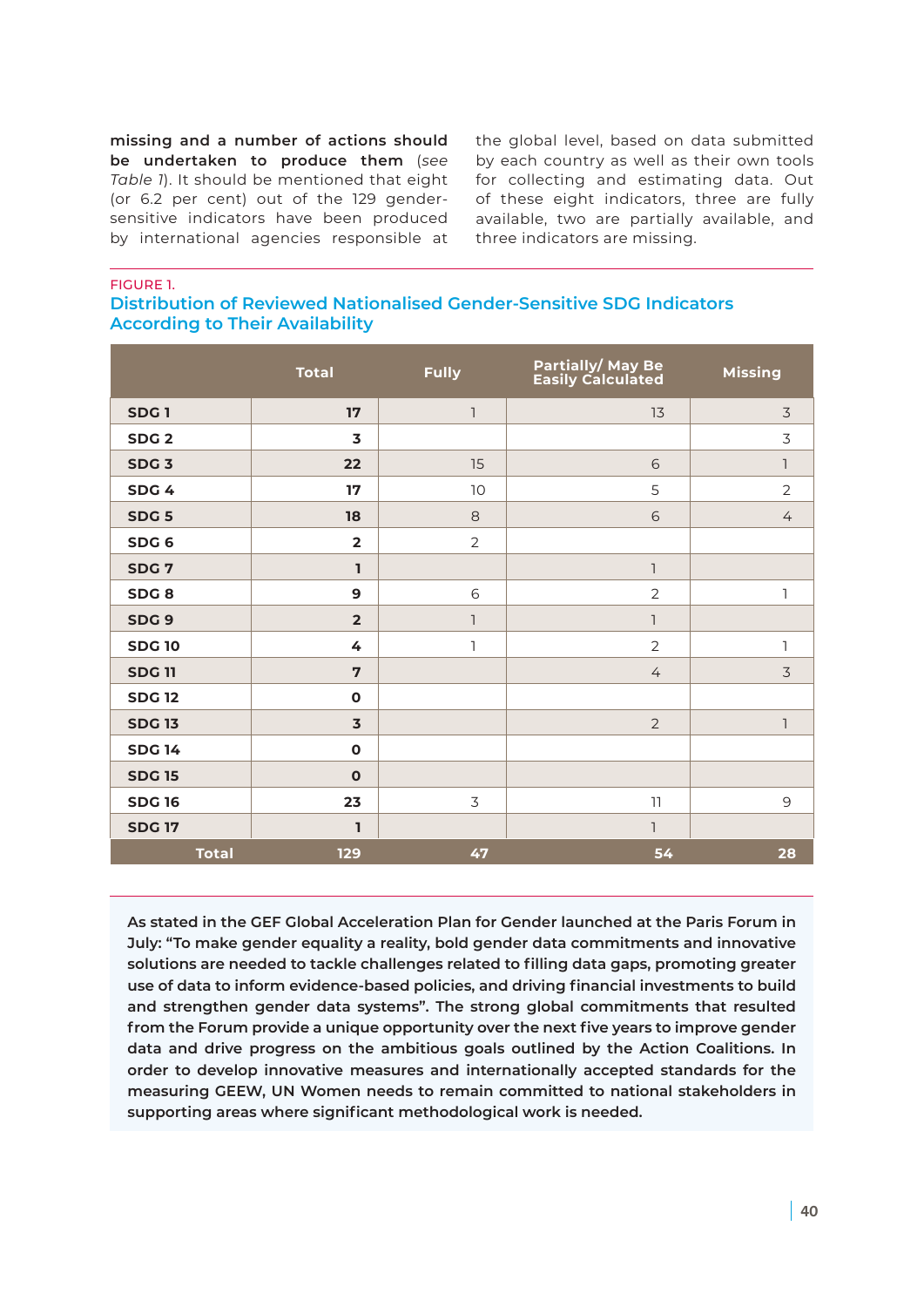## TABLE 1. **Moldova's Global Rankings**

| <b>Global Indices</b>                                                | 2000                                                                             | 2010                                                               | <b>Most Recent</b>                                                                                                                                                                                  |
|----------------------------------------------------------------------|----------------------------------------------------------------------------------|--------------------------------------------------------------------|-----------------------------------------------------------------------------------------------------------------------------------------------------------------------------------------------------|
| Human<br>Development<br>Index (HDI) <sup>39</sup>                    | Value of 0.701<br>(2000), clxxix<br>105 out of 173<br>countries                  | Value of 0.713 (2010), clxxx<br>98 out of 169 countries            | Value of 0.750 (2019), clxxxi<br>90 out of 189 countries                                                                                                                                            |
| <b>HDR Ranking</b><br>(Inequality<br>Adjusted)                       | n/a                                                                              | Value of 0.539 (2010), clxxxii<br>61 out of 140 countries          | Value of 0.672 (2019), clxxxiii<br>61 out of 152 countries                                                                                                                                          |
| <b>HDR Gender</b><br>Development<br>Index (GDI)                      | <b>Value 0.698</b><br>$(2000)$ , clxxxiv<br>86 out of 144<br>countries           | Value 0.990 (2013), clxxxv<br>14 out of 147 countries              | Value of 1.014 (2019), clxxxvi<br>Group 1<br>Group 1 comprises countries<br>with high equality between<br>women and men in HDI<br>achievements (absolute<br>deviation of less than 2.5<br>per cent) |
| <b>HDR</b> Gender<br>Inequality Index<br>(G  )                       | n/a                                                                              | Value of 0.429 (2010), clxxxvii<br>40 out of 138 countries         | Value of 0.204 (2019), clxxxviii<br>46 out of 189 countries                                                                                                                                         |
| World Economic<br>Forum (WEF)'s<br><b>Global Gender Gap</b><br>Index | 17 out of 115<br>countries with<br>a score of 0.713<br>$(2006)^{\text{clxxxix}}$ | 34 out of 134 countries<br>with a score of 0.716<br>$(2010)^{cxc}$ | 23 out of 153 countries<br>with a score of 0.757<br>$(2020)^{c}$                                                                                                                                    |
| WEF Sub-Index:<br>Economic<br>Participation and<br>Opportunity       | 2 out of 115<br>countries with<br>a score of 0.760<br>(2006)                     | 10 out of 134 countries<br>with a score of 0.770<br>(2010)         | 19 out of 153 countries<br>with a score of 0.788<br>(2020)                                                                                                                                          |
| WEF Sub-Index:<br>Educational<br>Attainment                          | 37 out of 115<br>countries with<br>a score of 0.994<br>(2006)                    | 66 out of 134 countries<br>with a score of 0.989<br>(2010)         | 61 out of 153 countries<br>with a score of 0.996 of<br>(2020)                                                                                                                                       |
| WEF Sub-Index:<br>Health and<br>Survival                             | 1 out of 115<br>countries with<br>a score of 0.980<br>(2006)                     | 1 out of 134 countries<br>with a score of 0.979<br>(2010)          | 1 out of 153 countries<br>with a score of 0.980<br>(2020)                                                                                                                                           |
| WEF Sub-<br>Index: Political<br>Empowerment                          | 50 out of 115<br>countries with<br>a score of 0.117<br>(2006)                    | 69 out of 134 countries<br>with a score of 0.124<br>(2010)         | 45 out of 153 countries<br>with a score of 0.264<br>(2020)                                                                                                                                          |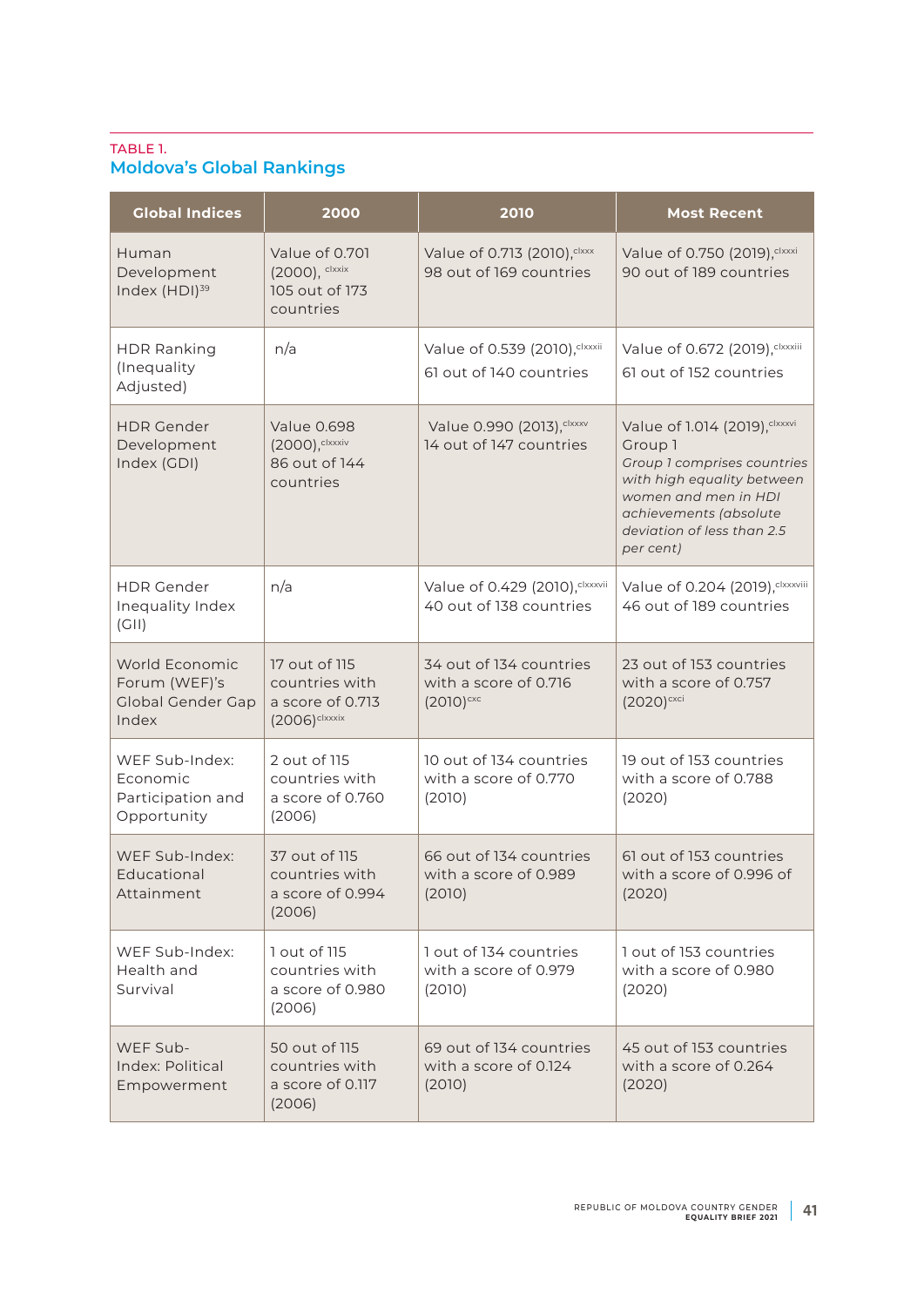| <b>Global Indices</b>                                                   | 2000 | 2010                                                                                                                                                                                                                                                                                                                                | <b>Most Recent</b>                                                                                                                                                                                                                                        |
|-------------------------------------------------------------------------|------|-------------------------------------------------------------------------------------------------------------------------------------------------------------------------------------------------------------------------------------------------------------------------------------------------------------------------------------|-----------------------------------------------------------------------------------------------------------------------------------------------------------------------------------------------------------------------------------------------------------|
| <b>OECD</b> Social<br>Institutions and<br>Gender Index<br>$(S G )^{40}$ | n/a  | Social Institutions and<br>Gender Index 2012, cxcii<br>ranked 29th<br>Discrimination in the<br>family, ranked 48 <sup>th</sup><br>Restricted physical<br>integrity, ranked 9th<br>Son Bias, ranked 68th<br>Restricted access to<br>productive and financial<br>resources, ranked 55th<br>Restricted civil liberties,<br>ranked 46th | Social Institutions and<br>Gender Index 2019, CXCili<br>21.4<br>Discrimination in the<br>family, 23<br>Restricted physical<br>integrity, 12.7<br>Restricted access<br>to productive and<br>financial resources, 36.7<br>Restricted civil liberties.<br>11 |

<sup>39</sup> The HDI rankings and values in the 2018 Statistical Update cannot therefore be compared directly to HDI rankings and values published in previous Human Development Reports.

<sup>40</sup>The SIGI is based on qualitative and quantitative data on discriminatory social institutions for 180 countries. A detailed profile for each country compiles information on laws, social norms and practices related to the SIGI sub-indices. The coding of scores for SIGI variables is based on a consistent coding framework that is applied to all countries. A low score in this index means a low level of discrimination and inequality. SIGI 2019 Classifications are as follows: SIGI<20% - very low level of discrimination, 20%<SIGI<30% low level of discrimination, 30%<SIGI<40% - medium level of discrimination, 40%<SIGI<50% - high level of discrimination, SIGI>50% - very high level of discrimination<https://stats.oecd.org/Index.aspx?DataSetCode=SIGI2019>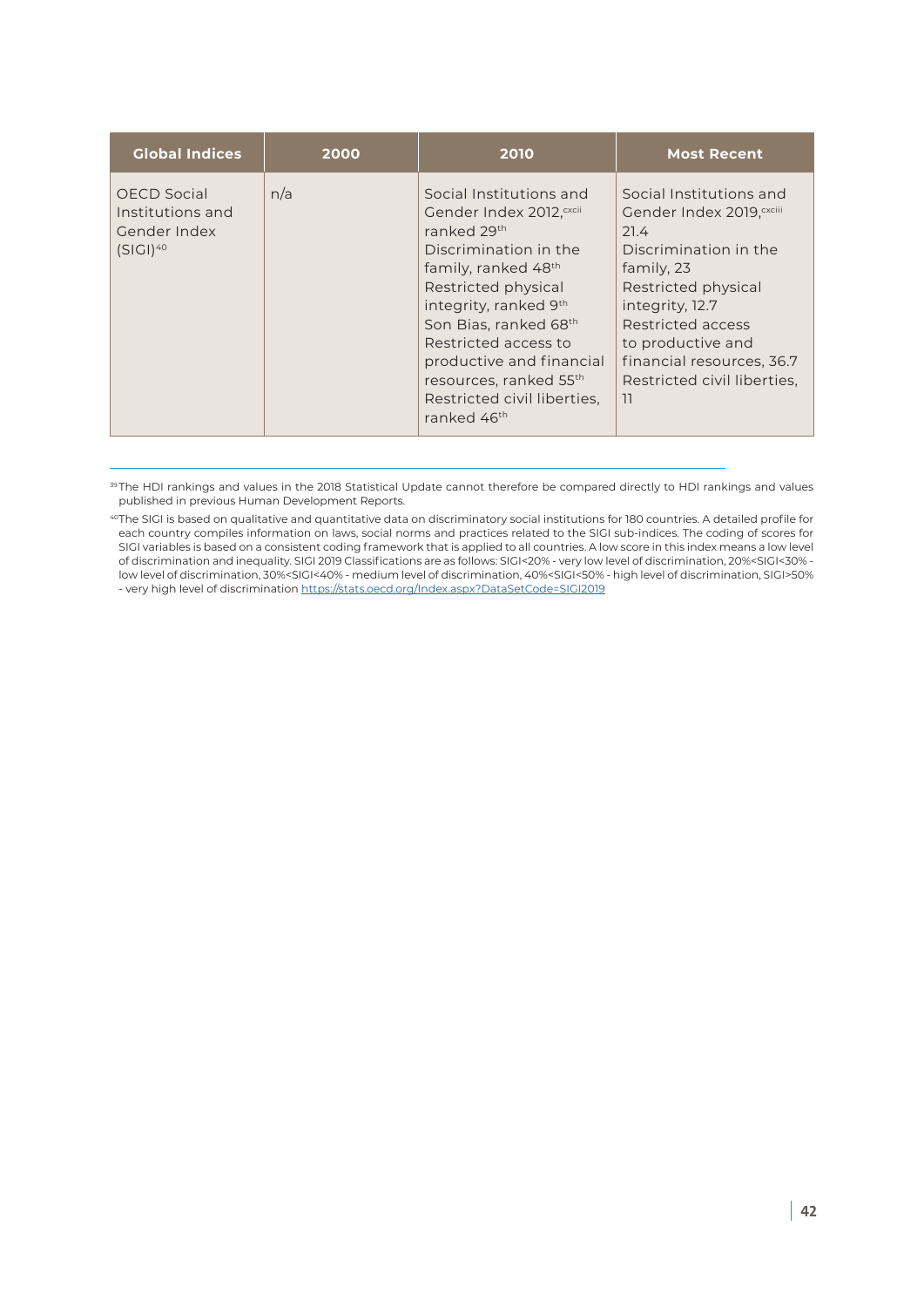### TABLE 2. **Gender Dimensions of Poverty**

| <b>Indicator</b>                                                                                                                                                                                                                                            | 2000              | 2010                                                                                                                                                                                                                                                             | <b>Most Recent</b>                                                                                                                                                                                                                                                                                                                                                                                                                                                                |
|-------------------------------------------------------------------------------------------------------------------------------------------------------------------------------------------------------------------------------------------------------------|-------------------|------------------------------------------------------------------------------------------------------------------------------------------------------------------------------------------------------------------------------------------------------------------|-----------------------------------------------------------------------------------------------------------------------------------------------------------------------------------------------------------------------------------------------------------------------------------------------------------------------------------------------------------------------------------------------------------------------------------------------------------------------------------|
| The proportion<br>of the population<br>below the<br>international<br>poverty line of<br>US\$4.3 per day,<br>by sex, age,<br>employment<br>status and<br>geographical<br>location (urban/<br>rural) (National<br><b>SDG</b> indicators<br>$1.1.2$ ) $c$ xciv | n/a               | Total: 7.0% (2014)<br>Urban: 2.5%<br>Rural: 10.3%<br>Men: 7.4%<br>Women: 6.7%<br>Age groups:<br>0-14 years: 12.8%<br>15+ years: 5.7%<br>Men: 6.0%<br>Women: 5.5%<br>15-24 years: 7.8%<br>Men: 7.4%<br>Women: 8.1%<br>25+ years: 5.3%<br>Men: 5.7%<br>Women: 5.0% | Total: 4.8% (2018)<br>Urban: 1.3%<br><b>Rural: 7.2%</b><br>Men: 5.2%<br>Women: 4.4%<br>Age groups:<br>0-14 years: 8.1%<br>15+ years: 4.0%<br>Men: 4.5%<br>Women: 3.6%<br>15-24 years: 7.8%<br>Men: 9.2%<br>Women: 6.0%<br>25+ years: 3.5%<br>Men: 3.6%<br>Women: 3.3%                                                                                                                                                                                                             |
|                                                                                                                                                                                                                                                             |                   |                                                                                                                                                                                                                                                                  | The proportion of population<br>below the international<br>poverty line of US\$4.3 per<br>day has decreased, with<br>significant differences<br>remaining between rural<br>and urban populations. The<br>proportion of men is higher<br>than that of women. Based<br>on employment status,<br>the population employed<br>in the agricultural sector<br>(12.5%) and as farmers (9.4%)<br>recorded a higher level<br>below the international<br>poverty line of US\$4.3 per<br>day. |
| <b>National Poverty</b><br>Rate <sup>41</sup>                                                                                                                                                                                                               | 28.1% (2000) CXCV | Absolute poverty rate:<br>29.5% (2014): Absolute<br>poverty rate by sex of<br>household head: Male:<br>28.8% Female: 30.8%                                                                                                                                       | Absolute poverty rate:<br>26.8% (2020) Absolute<br>poverty rate by sex of<br>household head:<br>Male: 25.6%<br>Female: 29.3% <sup>cxcvi</sup><br>Absolute poverty rate<br>has decreased, though<br>the prevalence amongst<br>women was maintained.                                                                                                                                                                                                                                |

<sup>41</sup> The data are not comparable. The calculation methodology used in 2000 and 2020 is different.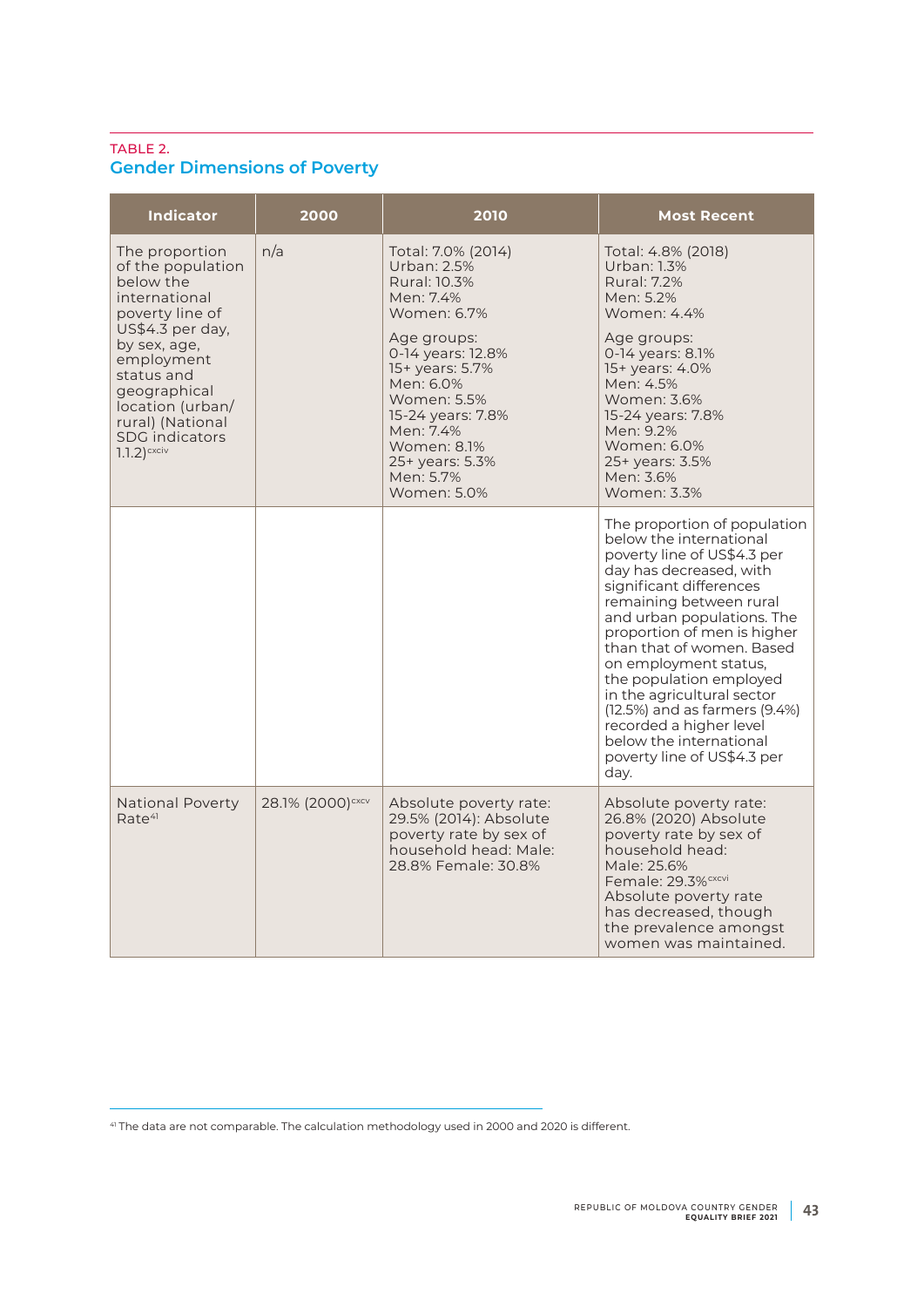| <b>Indicator</b>                                                                                                                                             | 2000 | 2010                                                                                                                                                                                                                                                                                                                                                                                                                                                                                                                                                                                                                                                          | <b>Most Recent</b>                                                                                                                                                                                                                                                                                                                                                                        |
|--------------------------------------------------------------------------------------------------------------------------------------------------------------|------|---------------------------------------------------------------------------------------------------------------------------------------------------------------------------------------------------------------------------------------------------------------------------------------------------------------------------------------------------------------------------------------------------------------------------------------------------------------------------------------------------------------------------------------------------------------------------------------------------------------------------------------------------------------|-------------------------------------------------------------------------------------------------------------------------------------------------------------------------------------------------------------------------------------------------------------------------------------------------------------------------------------------------------------------------------------------|
| Multidimensional<br>poverty, by sex<br>(SDG indicator<br>1.2.2.                                                                                              | n/a  | n/a                                                                                                                                                                                                                                                                                                                                                                                                                                                                                                                                                                                                                                                           | In the Republic of Moldova<br>in 2012, 1.1% of the population<br>(0.038 thousand people)<br>were in multidimensional<br>poverty, and another<br>2.2% were almost in<br>multidimensional poverty<br>(0.077 thousand people). CXCVII                                                                                                                                                        |
| Relative<br>poverty rate by<br>percentage of sex,<br>age, persons with<br>disability, (resident<br>population)<br>(National SDG<br>indicator 10.2.1) CXCVIII | n/a  | Total: 8.9% (2010)<br>Men: 9.1%<br>Women: 8.7%<br>Age groups:<br>0-17 years: 13.8%<br>18-29 years: 8.0%<br>30-39 years: 11.4%<br>40-49 years: 8.3%<br>50-59 years: 6.0%<br>60+ years: 4.9%<br>People with disabilities:<br>6.8%<br>People without disabilities:<br>9.0%                                                                                                                                                                                                                                                                                                                                                                                       | Total 3.9% (2018)<br>Men: 4.0%<br>Women: 3.7%<br>Age groups:<br>0-17 years: 7.6%<br>18-29 years: 3.7%<br>30-39 years: 5.2%<br>40-49 years: 3.0%<br>50-59 years: 2.8%<br>60+ years: 1.8%<br>People with disabilities:<br>3.2%<br>People without disabilities:<br>3.9%.<br>The relative poverty rate<br>has decreased in recent<br>years. The rate for men is<br>higher than that of women. |
| Time-use data                                                                                                                                                | n/a  | Moldova's time-use survey was<br>conducted in 2011-2012 <sup>cxcix</sup><br>- Men, on average, perform<br>income-generating work for<br>45 minutes longer per day<br>than women.<br>- Most unpaid work is<br>performed by women.<br>Approximately 66% of<br>the total working time<br>constitutes unpaid work<br>(4:40 hours per day), while<br>men allocate half the time<br>towards unpaid work this<br>activity (2:38 hours per day,<br>or 46% of the time used<br>for various forms of work<br>practiced by men).<br>- Mothers offer significantly<br>more time to their children<br>than fathers: 2.4 hours per<br>day compared to 1.3 hours<br>per day. | The most recent data use<br>the same source presented<br>in previous column for 2012.                                                                                                                                                                                                                                                                                                     |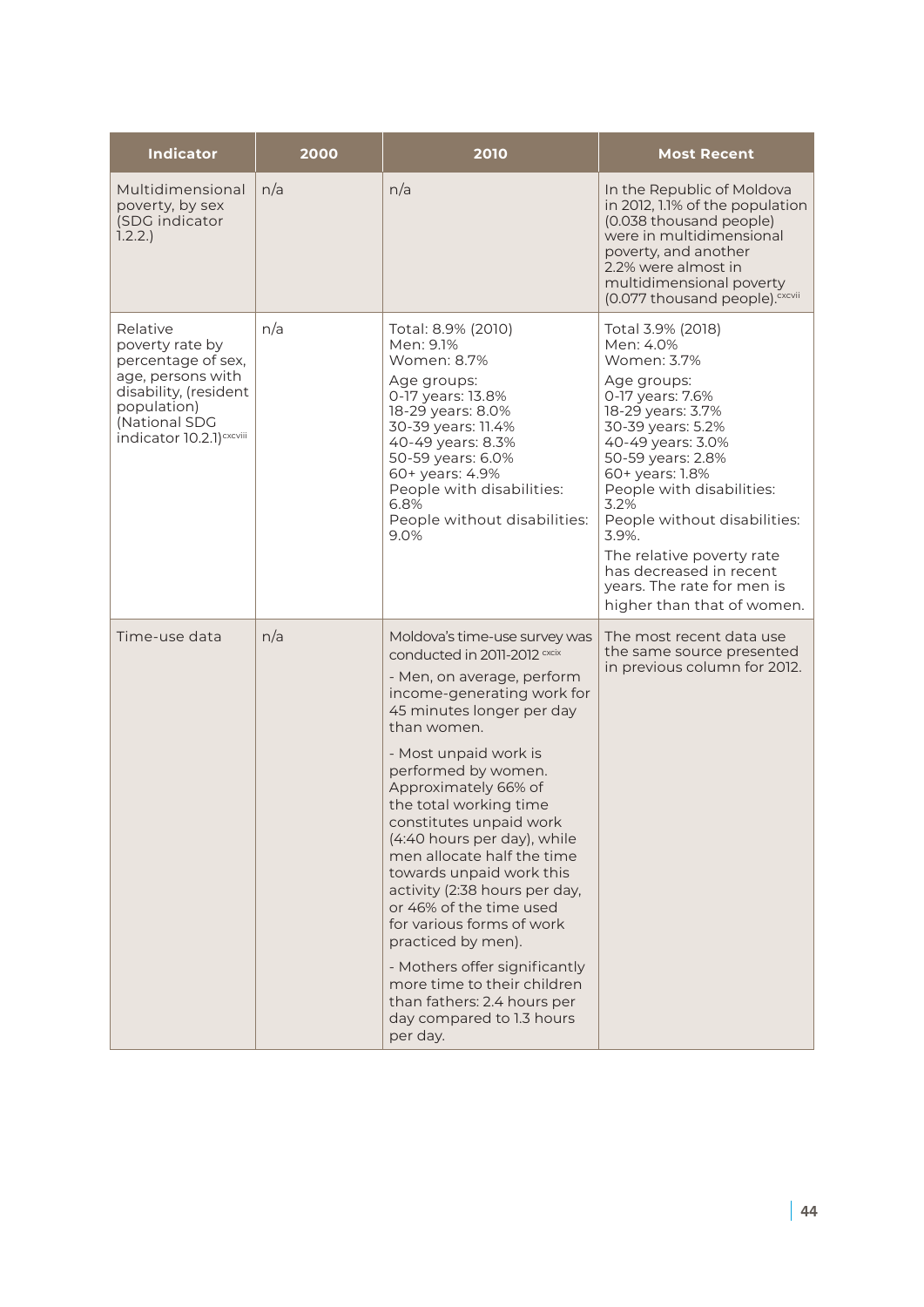| <b>Indicator</b>                                                                                                                                                                                                                                                                                                                             | 2000<br>2010                                                                                                                                                 |                                                                                                                                                                                                                                                                                                                                                                                                                                                                                                                                                                                                                                                                                         | <b>Most Recent</b>                                                                                                                                                                                                                                                                                                                                                                                                                                                                                                                                                                                                                                                                                                                                                                                  |
|----------------------------------------------------------------------------------------------------------------------------------------------------------------------------------------------------------------------------------------------------------------------------------------------------------------------------------------------|--------------------------------------------------------------------------------------------------------------------------------------------------------------|-----------------------------------------------------------------------------------------------------------------------------------------------------------------------------------------------------------------------------------------------------------------------------------------------------------------------------------------------------------------------------------------------------------------------------------------------------------------------------------------------------------------------------------------------------------------------------------------------------------------------------------------------------------------------------------------|-----------------------------------------------------------------------------------------------------------------------------------------------------------------------------------------------------------------------------------------------------------------------------------------------------------------------------------------------------------------------------------------------------------------------------------------------------------------------------------------------------------------------------------------------------------------------------------------------------------------------------------------------------------------------------------------------------------------------------------------------------------------------------------------------------|
| The proportion<br>of the population<br>covered by social<br>protection floors/<br>systems, by sex,<br>distinguishing<br>children,<br>unemployed<br>persons, older<br>persons, persons<br>with disabilities,<br>pregnant women,<br>new-borns, work<br>injury victims<br>and the poor and<br>vulnerable (SDG<br>indicator 1.3.1) <sup>cc</sup> | 22.8% of<br>unemployed<br>people received<br>unemployment<br>benefits (2000)<br>84% of<br>people above<br>retirement<br>age received a<br>pension (2000) cci | 14.9% of unemployed<br>people who benefit from<br>unemployment allowance<br>$(2010)$ :<br>Men: 13.5%<br>Women: 16.5%<br>The proportion of<br>retirement-age people<br>who benefit from social<br>insurance age-limited<br>pensions (within the<br>resident population):<br>84.7% in 2011, where 77.5%<br>were men and 87.9% were<br>women<br>The proportion of women<br>who have delivered children<br>and are beneficiaries of<br>maternity allowances: 44.7%<br>(2014)<br>The proportion of employees<br>covered with benefits<br>for temporary work<br>incapacitation, caused<br>by work accidents or<br>occupational diseases:<br>Total: 17.4%<br>Men: 13.0%<br>Women: 22.0% (2014) | 9.2% of unemployed people<br>benefit from unemployment<br>allowance (2018): Men:<br>7.9% Women: 10.6% The<br>proportion of retirement-age<br>people who benefit from<br>social insurance age-limited<br>pension (within the resident<br>population): 82.6 % in 2018,<br>where 79.2% were men and<br>84.1% were women The<br>proportion of women who<br>have delivered children<br>and are beneficiaries of<br>maternity allowances: 61.5%<br>(2018). The proportion of<br>employees covered with<br>benefits for temporary<br>work incapacitation, caused<br>by work accidents or<br>occupational diseases: Total:<br>16.5% Men: 12.9% Women:<br>20.2% (2018) Coverage of<br>the poorest population<br>(I quintile) with social<br>assistance benefits (within<br>the resident population):<br>6.4% |
|                                                                                                                                                                                                                                                                                                                                              |                                                                                                                                                              | Coverage of the poorest<br>population (I quintile) with<br>social assistance benefits<br>(within the resident<br>population): 3.4% (2010)                                                                                                                                                                                                                                                                                                                                                                                                                                                                                                                                               |                                                                                                                                                                                                                                                                                                                                                                                                                                                                                                                                                                                                                                                                                                                                                                                                     |
| Enrolment rate<br>in early education<br>(% )                                                                                                                                                                                                                                                                                                 | In 2000/2001<br>the net<br>enrolment rate<br>of children in<br>pre-primary<br>education was<br>38.5%: 37.1% for<br>girls and 23.3%<br>for boys.              | The enrolment rate in early<br>education of children aged<br>one to six years accounts<br>for 57.1% in 2010.ccii                                                                                                                                                                                                                                                                                                                                                                                                                                                                                                                                                                        | The enrolment rate in early<br>education of children aged<br>one to six years accounts<br>for 68.3% with no major<br>differences by sex (girls<br>at 68.0%, boys at 68.7%)<br>(2020).cciii                                                                                                                                                                                                                                                                                                                                                                                                                                                                                                                                                                                                          |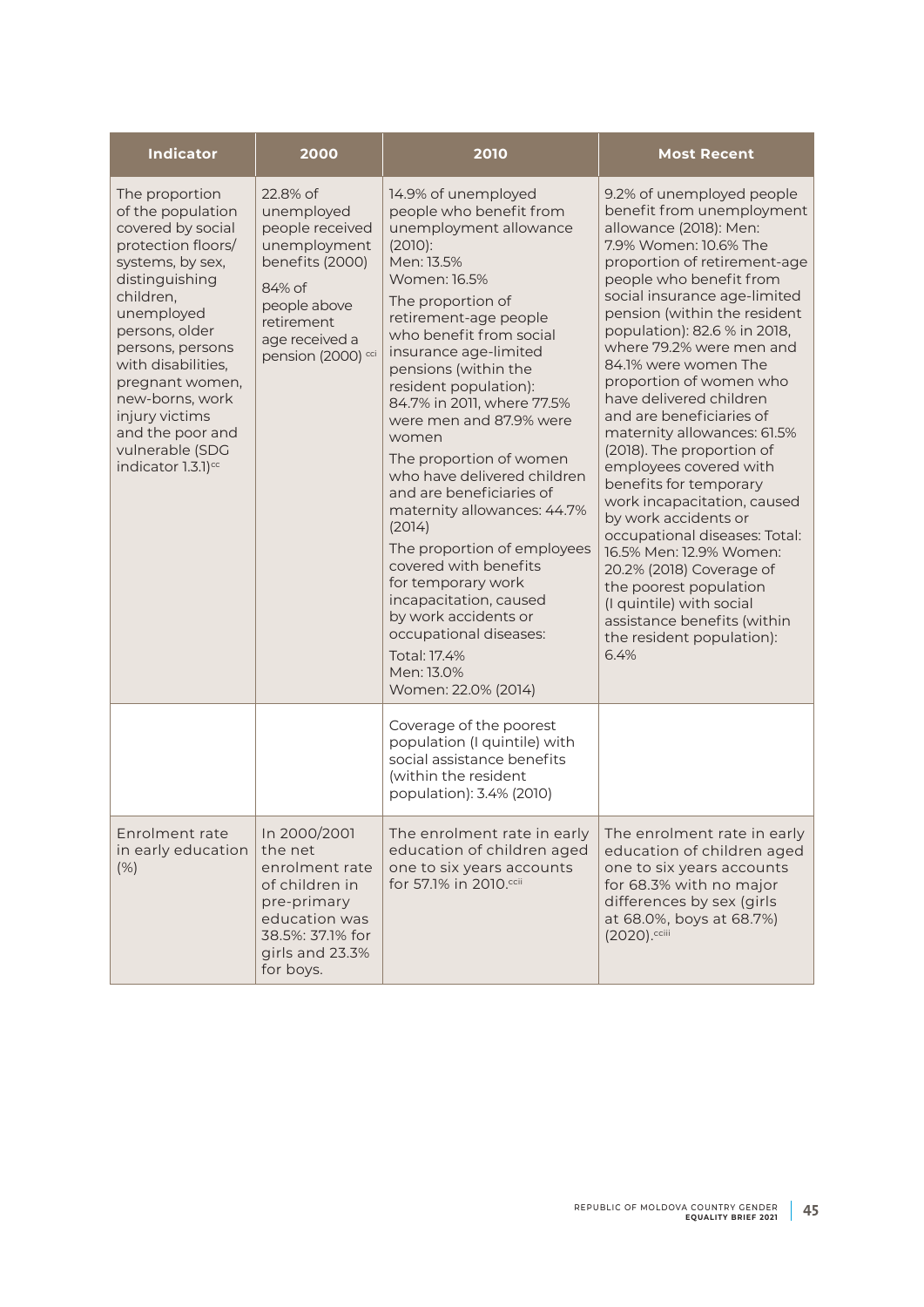| <b>Indicator</b>                                                                                                   | 2000                                                                                              | 2010                                                                                                                                                                                                                                                   | <b>Most Recent</b>                                                                                                                                                                                                                                                                                                                                            |
|--------------------------------------------------------------------------------------------------------------------|---------------------------------------------------------------------------------------------------|--------------------------------------------------------------------------------------------------------------------------------------------------------------------------------------------------------------------------------------------------------|---------------------------------------------------------------------------------------------------------------------------------------------------------------------------------------------------------------------------------------------------------------------------------------------------------------------------------------------------------------|
| Percentage of<br>the population<br>accessing elderly<br>care or care for<br>the severely<br>disabled <sup>42</sup> | n/a                                                                                               | In 2012, 26,527 persons with<br>severe disabilities were<br>registered in the country.<br>A new social service<br>for persons with severe<br>disabilities was introduced<br>in legislation; 19 persons<br>with disabilities benefited. <sup>ccvi</sup> | In 2019, 26,707 persons with<br>severe disabilities were<br>registered in the country.<br>Out of this group, 4,865<br>were children with severe<br>disabilities. 3,624 persons<br>with severe disabilities<br>benefited from Personal<br>Assistance Social Service<br>(approximately 13.5% out<br>of total number of persons<br>with severe disabilities).ccv |
| Percentage of<br>the population<br>accessing paid<br>paternity or<br>maternity leave                               | Parental leave<br>in 2007: 24,852<br>beneficiaries,<br>94.3% mothers<br>and only 2.1%<br>fathers. | Parental leave in 2010:<br>32,190 beneficiaries, 99.0%<br>mothers and only 0.6%<br>fathers.covi<br>Maternity leave benefits:<br>100% of wages paid.covii                                                                                               | Parental leave in 2019:<br>46,929 beneficiaries, covili<br>out of which 84.1% were<br>mothers and 15.2% were<br>fathers. In 2016, 14 days of<br>paid paternity leave was<br>introduced in legislation. In<br>2019, 3,940 fathers benefited<br>from this leaveccix compared<br>2,559 fathers in 2017 or 60<br>in 2016.ccx                                      |

 $^{42}$  Note: this indicator does not have national metadata. Only partially available data are available.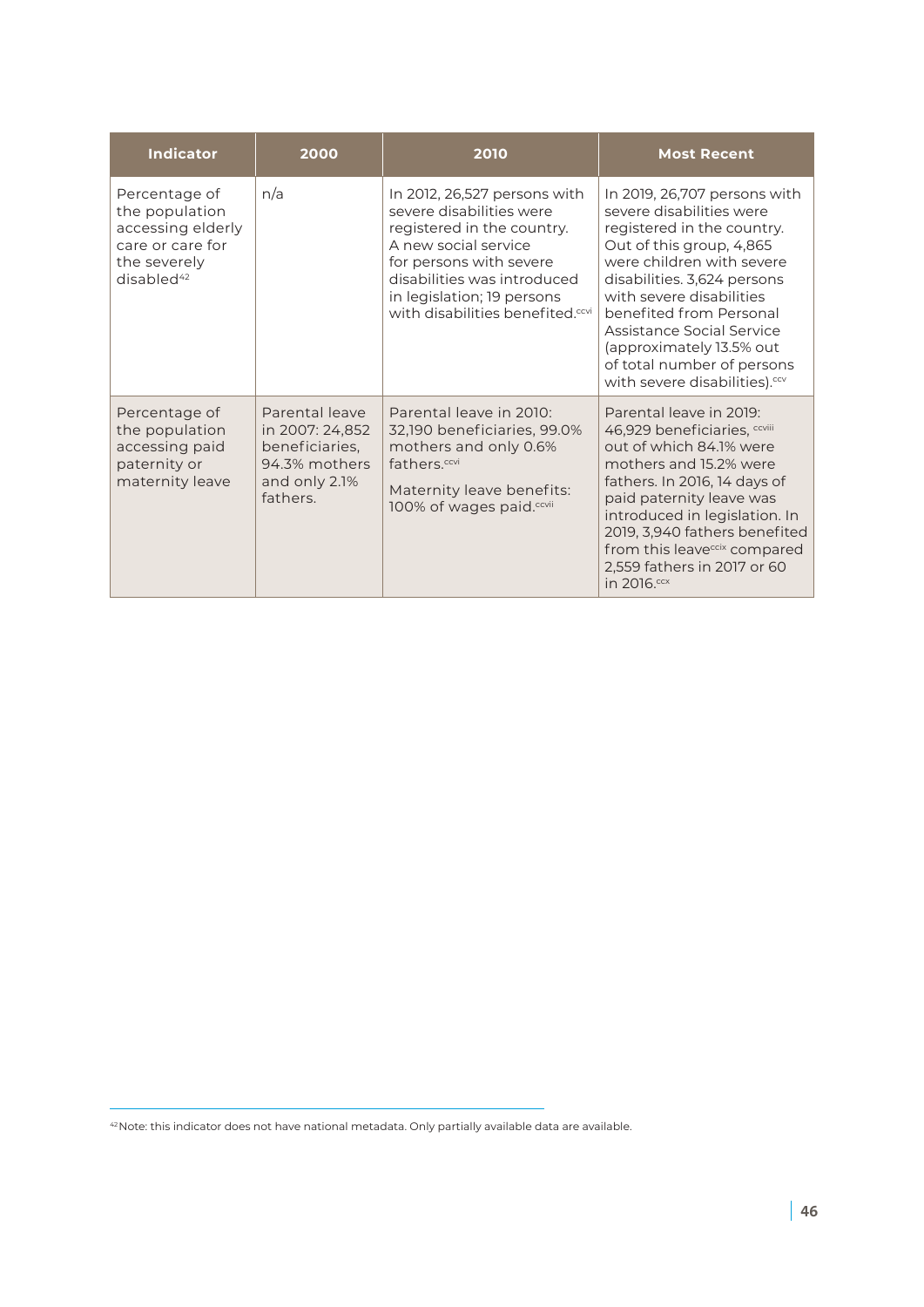## TABLE 3. **Demographic Overview**

| <b>Indicator</b>                                                                 | 2000                                                        | 2010                                                                                                                                                                                                                                                                                                                                                                           | <b>Most Recent</b>                                                                                                                                                                                                                                                                                                                                                                                                                            |
|----------------------------------------------------------------------------------|-------------------------------------------------------------|--------------------------------------------------------------------------------------------------------------------------------------------------------------------------------------------------------------------------------------------------------------------------------------------------------------------------------------------------------------------------------|-----------------------------------------------------------------------------------------------------------------------------------------------------------------------------------------------------------------------------------------------------------------------------------------------------------------------------------------------------------------------------------------------------------------------------------------------|
| Population<br>size <sup>ccxi</sup>                                               | 3,644,100<br>inhabitants                                    | 3,563,700 inhabitants                                                                                                                                                                                                                                                                                                                                                          | Note: 2,640,500 residents<br>(2020), ccxii based on 2014<br>census data <sup>43</sup>                                                                                                                                                                                                                                                                                                                                                         |
| Average life<br>Expectancy<br>(years)                                            | Men: 63.9<br>Women: 71.2ccxiii                              | Men: 66.8<br>Women: 74.9<br>$(2011)^{ccxiv}$                                                                                                                                                                                                                                                                                                                                   | Total: 70.9<br>Men: 66.8<br>Women: 75.1 (2019) <sup>ccxv</sup>                                                                                                                                                                                                                                                                                                                                                                                |
| Age and<br>sex, by % of<br>populationccxvi                                       | 1,744,500 (47.9%)<br>men 1,899,600<br>(52.1%) women         | 2010 1,713,500 (48.1%)<br>men 1,850,200 (51.9%)<br>women<br>Men<br>0-14 years: 8.4%<br>15-34 years: 17.6%<br>35-59 years: 16.3%<br>60> years: 5.7-%<br>Women<br>0-14 years: 8.0%<br>15-34 years: 17.1%<br>35-59 years: 18.1%<br>60> years: 8.7%                                                                                                                                | 2020<br>Men: 1,269,200 (48.1%)<br>Women: 1,371,300 (51.9) <sup>ccxvii</sup><br>Age groups:<br>0-14 years<br>Men: 52.9%<br>Women: 47.1%<br>15-34 years<br>Men: 50.8%<br>Women: 49.2%<br>35-64 years<br>Men: 47.8%<br>Women: 52.2%<br>65 years old and over<br>Men: 37.9%<br>Women: 62.1%<br>The share of men prevails in<br>the group between 0 and 35<br>years of age, while the share<br>of women is greater from 35<br>years of age and up. |
| Literacy rate<br>and overall<br>educational<br>attainment, by %<br>of population | Literacy rate<br>(2006)<br>Female: 98%<br>Male: 99% ccxviii | Literacy rate (2014)<br>Total: 99.3%<br>Men: 99.6%<br>Women: 99.1ccxix                                                                                                                                                                                                                                                                                                         | Literacy rate (2020)<br>Men: 99.6%<br>Women: 99.1%ccxx                                                                                                                                                                                                                                                                                                                                                                                        |
|                                                                                  |                                                             | Population with at<br>least some secondary<br>education, 2012:<br>Female: 93.6%<br>Male: 96.6% <sup>ccxxi</sup>                                                                                                                                                                                                                                                                | Population with at<br>least some secondary<br>education, 2019:<br>Female: 96.6%<br>Male: 98.1% ccxxii                                                                                                                                                                                                                                                                                                                                         |
|                                                                                  | Mean years of<br>schooling: 9.0<br>(2000) ccxxiii           | Mean years of schooling:<br>11.1 (2010) <sup>ccxxiv</sup>                                                                                                                                                                                                                                                                                                                      | Mean years of schooling:<br>Average: 11.7 (2019) <sup>ccxxv</sup><br>Female: 11.8 Male: 11.6                                                                                                                                                                                                                                                                                                                                                  |
| The average age<br>at first marriage,<br>by sex, age                             |                                                             | Most men who married in<br>2010 were between 25-<br>29 years old (35.1%), while<br>women were between<br>20-24 years old (47.9%). The<br>average age at first marriage<br>was 26 years for men and 23<br>years for women. Of the total<br>marriages registered in 2010,<br>those concluded by singles<br>accounted for 82.7% for men<br>and 85.0% for women. <sup>ccxxvi</sup> | Most men married in 2019<br>were between 25-29 years<br>old (36.5%), and women<br>were between 20-24 years<br>old (43.8%). The average age<br>at first marriage was 28.9<br>years for men and 26 years<br>for women.ccxxvii                                                                                                                                                                                                                   |

43The Transdniestria region has not been covered by the census.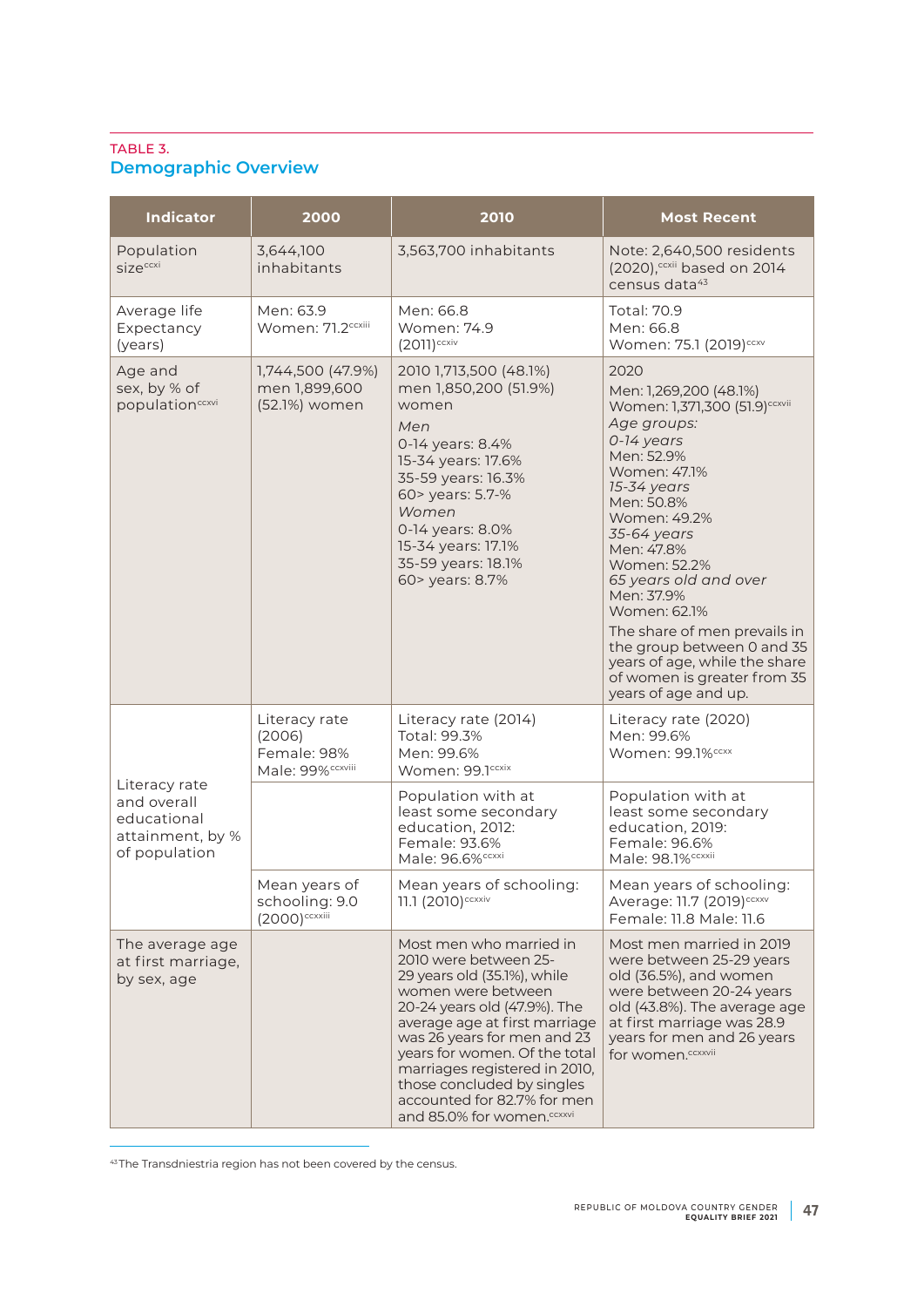| <b>Indicator</b>                                                                                                  | 2000                                                                                                                                                                                                                                                                                                                    | 2010                                                                                                                                                                                                                                                                                                                                                                                                                                  | <b>Most Recent</b>                                                                                                                                                                                                                                                                                                                                                                                                                                                                                                                                                                                                                                                                                   |
|-------------------------------------------------------------------------------------------------------------------|-------------------------------------------------------------------------------------------------------------------------------------------------------------------------------------------------------------------------------------------------------------------------------------------------------------------------|---------------------------------------------------------------------------------------------------------------------------------------------------------------------------------------------------------------------------------------------------------------------------------------------------------------------------------------------------------------------------------------------------------------------------------------|------------------------------------------------------------------------------------------------------------------------------------------------------------------------------------------------------------------------------------------------------------------------------------------------------------------------------------------------------------------------------------------------------------------------------------------------------------------------------------------------------------------------------------------------------------------------------------------------------------------------------------------------------------------------------------------------------|
| Household<br>composition and<br>size                                                                              | The average<br>household size<br>was 3.0 people.<br>By residence area:<br>urban households<br>were composed,<br>on average, of<br>2.8 people, while<br>rural households<br>were composed,<br>on average,<br>of 3.1 people.<br>The number of<br>households made<br>up of five or more<br>people was 18.8%<br>(PHC 2004). | n/a                                                                                                                                                                                                                                                                                                                                                                                                                                   | According to the 2014<br>Census, the average<br>household size has<br>decreased to 2.9 people,<br>compared with 3.0 people<br>in 2004 PHC. Similar trends<br>are registered by residence<br>area (2.7 people for urban<br>households compared<br>to 3.0 people for rural<br>households).<br>Approximately 39% of<br>households were made<br>up of 3-4 people and the<br>number of households<br>made up of one person<br>has increased while those<br>made up of five or more<br>people has decreased<br>(17.4% in 2014 compared<br>with 18.8% in 2004). Out of<br>the total number of single<br>households, 64% were<br>single women.ccxxviii<br>Households with a child<br>aged 0-17 years: 37.5%. |
| Distribution of<br>population by<br>residence and<br>regions in %                                                 | 3,644,100<br>inhabitants<br>1,514,200 (41.5%)<br>urban 2,129,900<br>(58.5%) rural                                                                                                                                                                                                                                       | 3,563,700 Inhabitants<br>1,476,700 (41.4%) urban<br>2,087,000 (58.6%) rural                                                                                                                                                                                                                                                                                                                                                           | 2019<br>Urban: 43.1%<br>Rural: 56.9% ccxxx<br>The trend of increased<br>urbanisation in the country<br>should be noted. For<br>example, the population<br>from Chisinau (the capital<br>of the country) accounts<br>for 23.5% of the country's<br>population. There are 6.8%<br>more women than men<br>$(2019)$ ccxxxi                                                                                                                                                                                                                                                                                                                                                                               |
| Percentage of<br>the population<br>who have<br>migrated<br>(internally), by<br>sex, by location,<br>and by sector | n/a                                                                                                                                                                                                                                                                                                                     | In the two years prior to<br>2014, 56,600 individuals<br>migrated internally, out of<br>which 50.4% were women<br>and 49.6% were men. 32.800<br>individuals moved from<br>villages to other localities,<br>and 17,900 moved from<br>towns to other localities.<br>The capital city is amongst<br>the most desired residences<br>by internal migrants; 16,600<br>people moved to Chisinau<br>from other localities. <sup>ccxxxii</sup> | In 2019, 39,000 people<br>changed their domicile<br>inside the country. This<br>figure is comprised of<br>mostly internal migrants<br>(more than 88%), who are<br>people of working age,<br>predominantly in the age<br>group 20-49 years. In the<br>migration flow, women<br>account for 56.2% and men<br>account for 43.8%.ccxxxiii<br>Internal migrants<br>predominantly migrate to<br>Chisinau (the capital of the<br>country).                                                                                                                                                                                                                                                                  |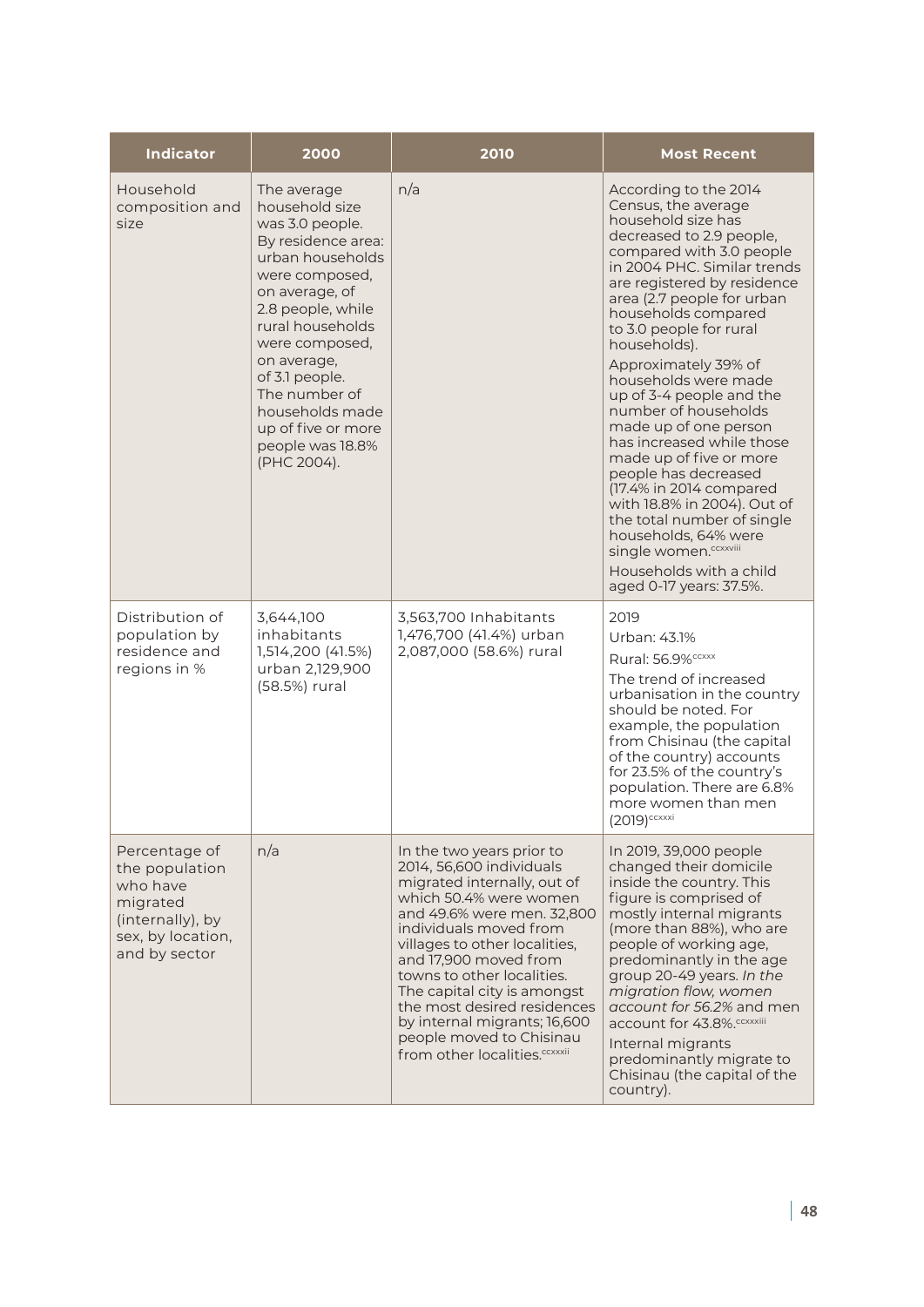| <b>Indicator</b>                                                                                                                      | 2000                                                                                                                     | 2010                                                                                                                                                                                                                                                                                                                                                                                                                                                                                                                                                                                                                | <b>Most Recent</b>                                                                                                                                                                                                                                                                                               |
|---------------------------------------------------------------------------------------------------------------------------------------|--------------------------------------------------------------------------------------------------------------------------|---------------------------------------------------------------------------------------------------------------------------------------------------------------------------------------------------------------------------------------------------------------------------------------------------------------------------------------------------------------------------------------------------------------------------------------------------------------------------------------------------------------------------------------------------------------------------------------------------------------------|------------------------------------------------------------------------------------------------------------------------------------------------------------------------------------------------------------------------------------------------------------------------------------------------------------------|
| Proportion of<br>the population<br>who migrated<br>(externally), by<br>sex, by age, by<br>location, and by<br>sector                  | In 2006, 310,100<br>individuals<br>worked abroad.<br>Out of this figure,<br>36.2 % were<br>women and<br>63.8 % were men. | According to LFS data,<br>about 300,000 people<br>had worked abroad for<br>a certain period of time<br>from 2010-2014. Migrant<br>women account for<br>about 35% of all migrants<br>and 7.8% of all women<br>aged 15 years and above<br>in the country. Migration<br>is oriented both toward<br>CIS and EU countries, the<br>most preferred countries<br>being Russia and Italy, the<br>former which hosted 48%<br>of migrant women and the<br>latter of which hosted 31%<br>of migrant women. Most<br>women were employed in<br>household services (43.1%),<br>construction (21.3%), and<br>trade (10.8%). ccxxxiv | In 2018, 352,700 individuals<br>worked abroad. Out of this<br>figure, 32.5 % were women<br>and 67.75% were men.<br>Ages 25-34: 40% women<br>and 42% men<br>Ages 35-44: 20.3% women<br>and 23.2% menccxxxv<br>48.3% of men emigrated<br>to the Russian Federation,<br>while 35.4% of women<br>emigrated to Italy. |
|                                                                                                                                       | Number of<br>emigrants:<br>9,128 people<br>(2000)                                                                        | Number of emigrants:<br>4,714 people. The main<br>countries of destination:<br>Ukraine, Russia, USA, Israel,<br>and Germany (2010). ccxxxvii                                                                                                                                                                                                                                                                                                                                                                                                                                                                        | Number of emigrants:<br>3,660 people (2019), out of<br>which women account for<br>52%. The main countries<br>of destination: Russia,<br>Germany, USA, Ukraine,<br>and Israel. ccxxviii                                                                                                                           |
| The ageing factor<br>of the population<br>(as of January<br>1, number of<br>persons aged 60<br>years and over per<br>100 inhabitants) | <b>Total: 13.7</b><br>Males: 11.2<br>Females: 16.0<br>$(2001)^{ccxxxx}$                                                  | Total: 14.0<br>Males: 11.5<br>Females: 16.4 (2010) <sup>ccxl</sup>                                                                                                                                                                                                                                                                                                                                                                                                                                                                                                                                                  | <b>Total: 21.8</b><br>Males: 18.1<br>Females: 25.1 (2020) <sup>ccxli</sup>                                                                                                                                                                                                                                       |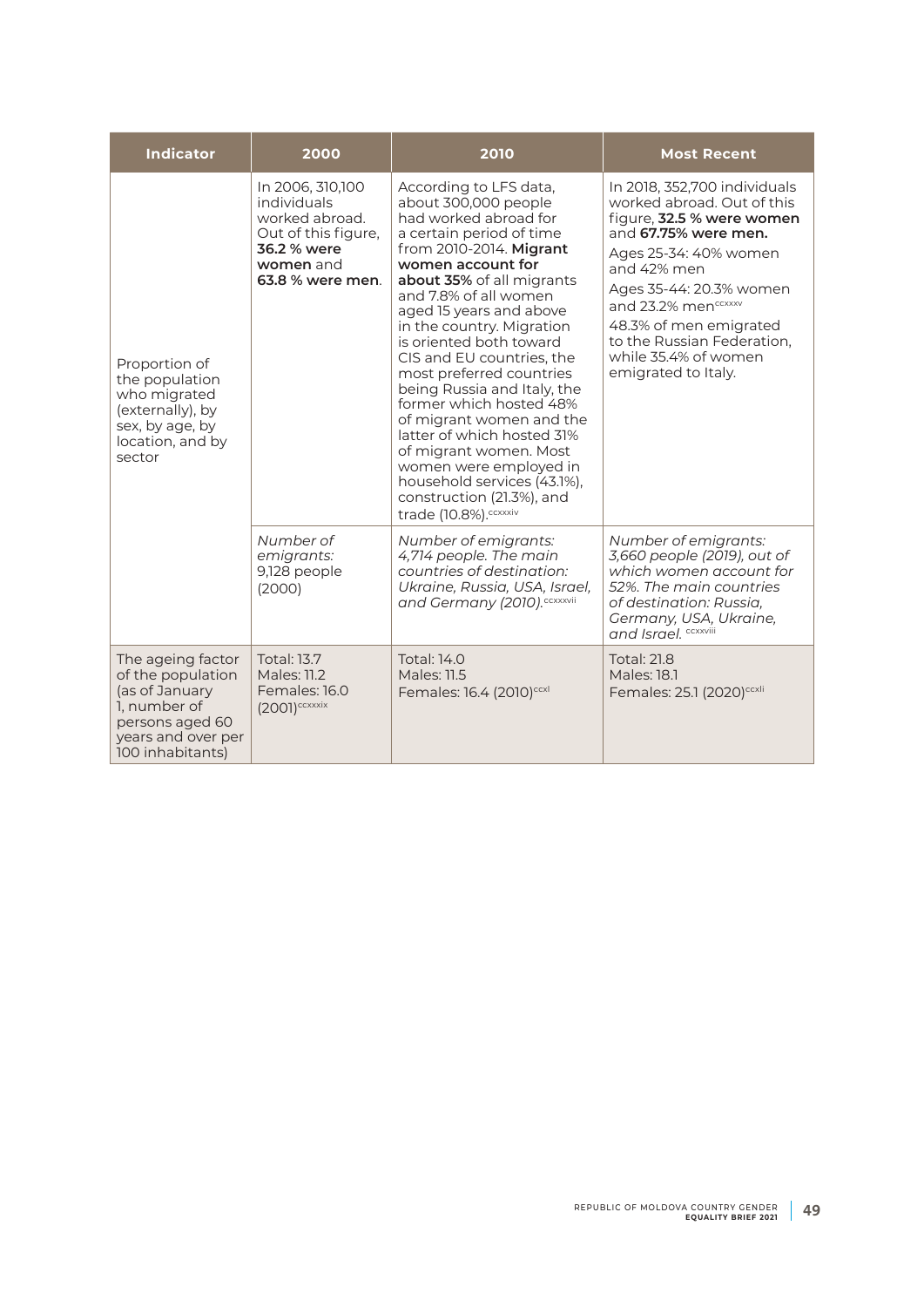#### TABLE 4. **Demographic Overview**

| <b>Indicator</b>                                                                                                                                                              | 2000                                                                                                                                                                                                                                                                               | 2010                                                                                                                                                                                                                                                                                                                                                                                              | <b>Most Recent</b>                                                                                                                                                                                                                                                                                                                                                                                                                                                                                                                                                                           |
|-------------------------------------------------------------------------------------------------------------------------------------------------------------------------------|------------------------------------------------------------------------------------------------------------------------------------------------------------------------------------------------------------------------------------------------------------------------------------|---------------------------------------------------------------------------------------------------------------------------------------------------------------------------------------------------------------------------------------------------------------------------------------------------------------------------------------------------------------------------------------------------|----------------------------------------------------------------------------------------------------------------------------------------------------------------------------------------------------------------------------------------------------------------------------------------------------------------------------------------------------------------------------------------------------------------------------------------------------------------------------------------------------------------------------------------------------------------------------------------------|
| Death by<br>communicable<br>diseases, by type,<br>gender, age,<br>location                                                                                                    | Infectious and<br>parasite diseases<br>(deaths per 100,000<br>inhabitants, 2001):<br>Total: 17.3 cases per<br>100,000 inhabitants<br>Men: 28.4 cases per<br>100,000<br>Women: 7.1 cases<br>per 100,000ccxlii                                                                       | Infectious and<br>parasite diseases<br>(deaths per 100,000<br>inhabitants, 2010):<br>Total: 16.5 cases per<br>100,000 inhabitants<br>Men: 26.3 cases per<br>100,000<br>Women: 7.4 cases<br>per 100,000<br>0-14 years old<br>Women: 3.1<br>Men: 4.3<br>15-34 years old<br>Women: 5.4<br>Men: 15.9<br>35-59 years old<br>Women: 8.4<br>Men: 65.8<br>60+ years old<br>Women: 9.5<br>Men: 27.5ccxliii | Incidence of infectious and<br>parasitic diseases:<br>13.6 cases per 100,000 inhabitants<br>Men: 18.7 cases per 100,000<br>Women: 9.0 cases per 100,000<br>$(2019)^{c}$ cxliv<br>0-14 years old<br>Women: 2.1<br>Men: 4.3<br>15-34 years old<br>Women: 4.4<br>Men: 5.9<br>35-59 years old<br>Women: 11.6<br>Men: 35.2<br>60+ years old<br>Women: 14.7<br>Men: 22.5ccxlv<br>Overall, the death rate has<br>decreased for all categories, with<br>exception of the ages of 60 years<br>and greater. Moreover, for women,<br>the death rate has increased from<br>7.4 to 9.0 cases per 100,000. |
| Mortality rate,<br>attributed to<br>cardiovascular<br>disease, cancer,<br>diabetes or chronic<br>respiratory disease,<br>by sex and age per<br>100,000 people<br>(SDG 3.4.1.) | Tumours: 81.7, of<br>which 62.2 were<br>females<br>Cardiovascular<br>diseases: 110.5 total,<br>of which 58.0 were<br>females<br>Respiratory<br>diseases: 28.8 total,<br>of which 10.9 were<br>females<br>Digestive diseases:<br>69.4 total, of<br>which 44.1 were<br>femalescoxivi | 2014<br>Total: 1,006.3<br>Men: 1,324.6<br>Women: 717.5ccxlvii                                                                                                                                                                                                                                                                                                                                     | 2018<br>Total: 1,024.5<br>Men: 1,382.6<br>Women: 702.9<br>The mortality rate attributed to<br>cardiovascular disease, cancer,<br>digestive system diseases, diabetes<br>or chronic respiratory disease<br>amongst persons aged between<br>30-70 years, per 100,000 people<br>(of the usual resident population),<br>decreased slowly amongst women,<br>but increased amongst men and<br>in the population total. Men's<br>mortality is about two times higher<br>than that of women (1,382.6 versus<br>702.9 in 2018). CCXIVIII                                                              |
| The proportion of<br>population with<br>mandatory health<br>insurance (within<br>the resident<br>population)<br>(National SDG<br>$3.8.2.2$ ) ccxlix                           | n/a                                                                                                                                                                                                                                                                                | Total: 76.8% (2010)<br>In urban areas:<br>83.3%<br>In rural areas: 72.0%<br>Men: 72.9%<br>Women: 80.2%                                                                                                                                                                                                                                                                                            | Total: 82.6% (2018)<br>In urban areas: 87.9%<br>In rural areas: 78.4%<br>Men: 78.6%<br>Women: 85.9%<br>Compared to 2010, the proportion of<br>men and women of population with<br>mandatory health insurance has<br>increased, with prevalence amongst<br>women and the urban population.                                                                                                                                                                                                                                                                                                    |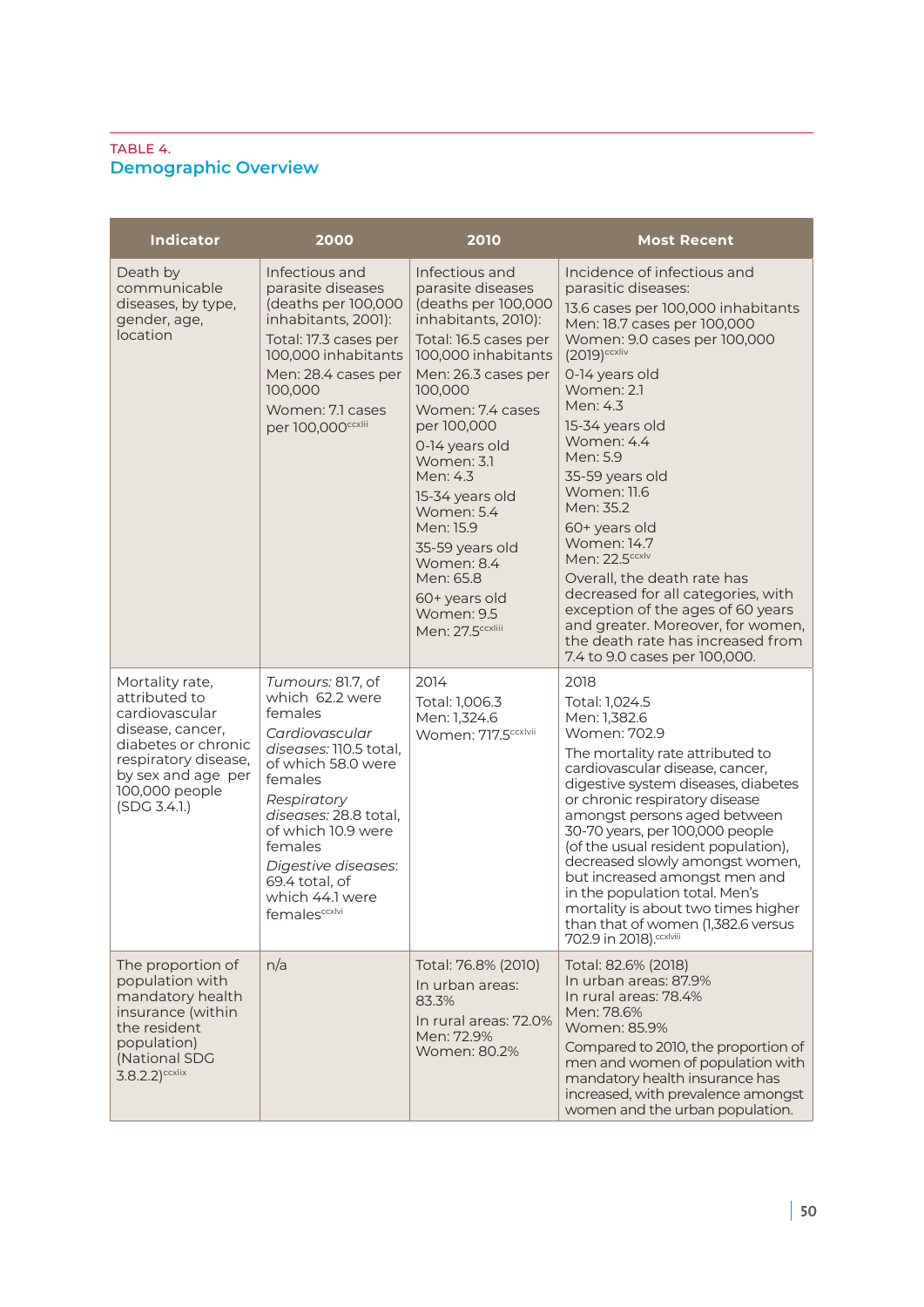| <b>Indicator</b>                                                                                                                                                                        | 2000                                                                                  | 2010                                                                                                                                                                                                                                                                                                                                                                                                 | <b>Most Recent</b>                                                                                                                                                                                                                                                                                                                                                                                                                                                                                                                                                                                                               |
|-----------------------------------------------------------------------------------------------------------------------------------------------------------------------------------------|---------------------------------------------------------------------------------------|------------------------------------------------------------------------------------------------------------------------------------------------------------------------------------------------------------------------------------------------------------------------------------------------------------------------------------------------------------------------------------------------------|----------------------------------------------------------------------------------------------------------------------------------------------------------------------------------------------------------------------------------------------------------------------------------------------------------------------------------------------------------------------------------------------------------------------------------------------------------------------------------------------------------------------------------------------------------------------------------------------------------------------------------|
| Frequency of<br>health visits in a<br>year, by sex                                                                                                                                      | Number of visits to<br>physician, per one<br>inhabitant:<br>5.3 (2000) <sup>ccl</sup> | According to the<br><b>Health Survey</b><br>(2016), the share<br>of people who<br>benefited from<br>medical services in<br>2012 was 21.5%.<br>Between 2008<br>and 2012, there<br>was a continuous<br>decrease in the<br>share of people<br>who benefited<br>from medical<br>services in the last<br>four weeks. In 2010,<br>there was a sharp<br>decrease to 19%,<br>compared to 23%<br>in 2008.ccli | According to the Health Survey<br>(2016), the share of people who<br>benefited from medical services<br>in 2016 was 24.5%.<br>Women were more often<br>addressed to primary care<br>medical services than men (29.3%<br>of women versus 19.1% of men).<br>Men and women aged 65-74 years<br>and 75 years and over accessed<br>medical services most often.<br>Women in the 45-54 and 55-65<br>age groups accessed medical<br>services almost two times more<br>often compared to men. <sup>cclii</sup><br>People with health insurance<br>also went to the doctor twice as<br>often as those without health<br>insurance. ccliii |
| The incidence<br>of HIV infections<br>per 100,000<br>uninfected people,<br>by sex, age and<br>key populations<br>(of the resident<br>population) (SDG<br>target 3.3.1) <sup>ccliv</sup> | n/a                                                                                   | 2010<br>Total: 32.4<br>Men: 41.6<br>Women: 23.8<br>Age groups:<br>15-24 years old: 24.4<br>25-34 years old: 67.3<br>35-44 years old: 72.3<br>45-54 years old: 32.5<br>55+ years old: 5.2                                                                                                                                                                                                             | 2018<br><b>Total: 21.1</b><br>Men: 27.3<br>Women: 15.4<br>Age groups:<br>15-24 years old: 15.3<br>25-34 years old: 46.5<br>35-44 years old: 40.8<br>45-54 years old: 19.2<br>55+ years old: 3.6<br>High-risk population categories:<br>Injecting drug users (IDUs): 770.7<br>Commercial Sex Workers (CSW):<br>483.2<br>Men who have sex with men<br>(MSM): 970.4                                                                                                                                                                                                                                                                 |
| <b>HIV</b> associated<br>deaths per 100,000<br>residents (National<br><b>SDG</b> indicator<br>$3.3.1.1$ ) cclv                                                                          | n/a                                                                                   | 2010<br>Total: 0.08<br>Men: 0.06<br><b>Women: 0.11</b>                                                                                                                                                                                                                                                                                                                                               | 2018<br>Total: 3.7<br>Men: 4.64<br><b>Women: 2.82</b><br>HIV associated deaths increased,<br>with a prevalence towards male<br>deaths.                                                                                                                                                                                                                                                                                                                                                                                                                                                                                           |
| Percentage of the<br>population facing<br>malnutrition                                                                                                                                  | n/a                                                                                   | n/a                                                                                                                                                                                                                                                                                                                                                                                                  | Even though Moldova is a lower-<br>to-middle-income country, it still<br>faces issues of malnutrition. <sup>cclvi</sup><br>Child malnutrition in Moldova<br>was reported at 0.333333 in<br>2019, according to World<br>Bank development indicators<br>compiled from officially<br>recognised sources. colvii                                                                                                                                                                                                                                                                                                                     |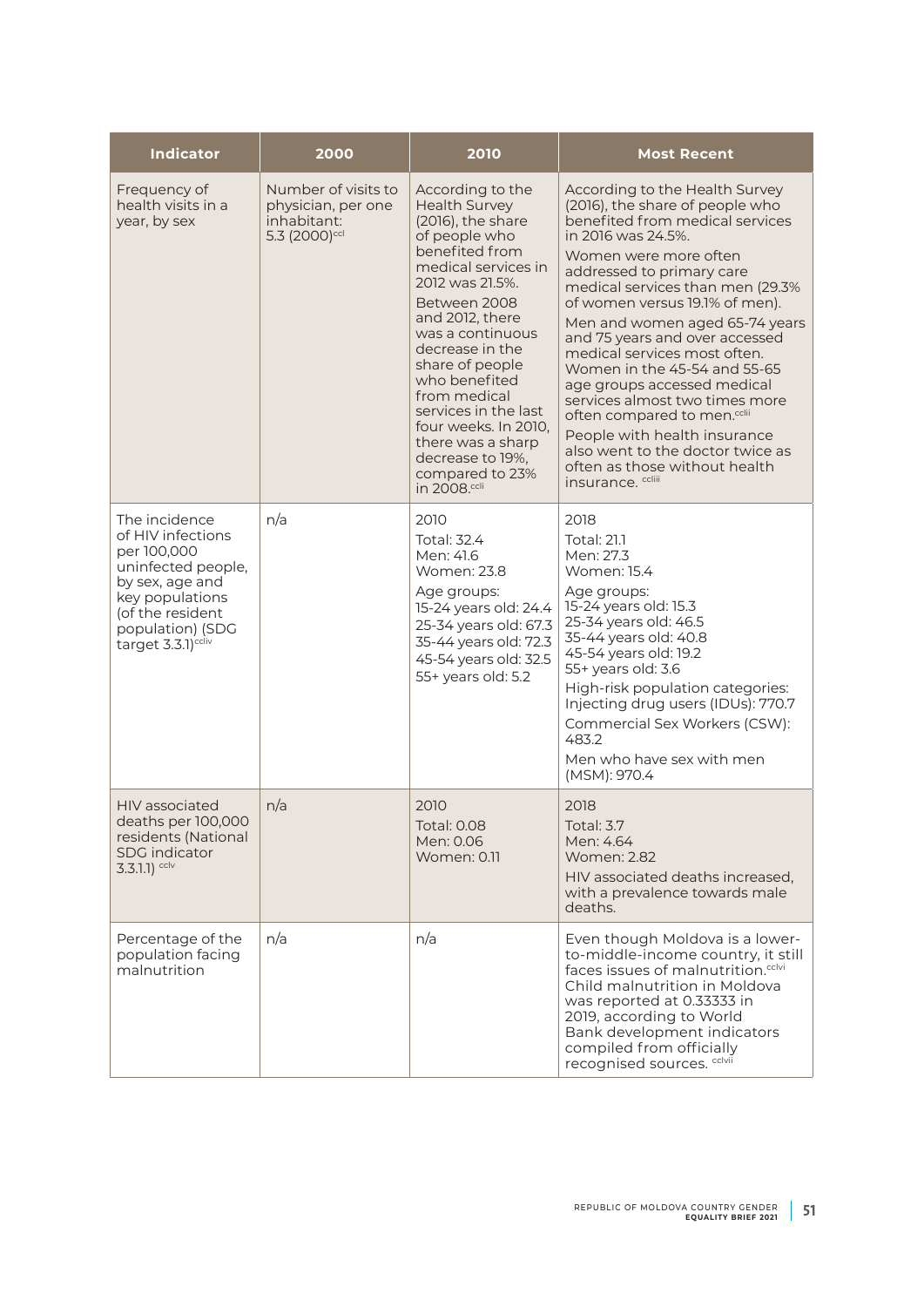| <b>Indicator</b>                                                                                                                                                                                  | 2000                                                                                                  | 2010                                                                                                                                                             | <b>Most Recent</b>                                                                                                                                                                                                                 |
|---------------------------------------------------------------------------------------------------------------------------------------------------------------------------------------------------|-------------------------------------------------------------------------------------------------------|------------------------------------------------------------------------------------------------------------------------------------------------------------------|------------------------------------------------------------------------------------------------------------------------------------------------------------------------------------------------------------------------------------|
| <b>Maternal Mortality</b><br>Ratio (MMR) (SDG<br>indicator 3.1.1) (per<br>100,000 births)                                                                                                         | MMR: 27.1 (2000) cclviii                                                                              | MMR: 44.5 (2010) <sup>cclix</sup><br>Area of residence:<br>Urban: 52.8<br><b>Rural: 39.5</b>                                                                     | MMR: 15.3 (2018) <sup>cclx</sup><br>Area of residence:<br>Urban: 0<br><b>Rural: 24.3</b><br>The significant decrease of the<br>MMR, especially in urban areas,<br>should be noted.                                                 |
| Use of modern<br>contraceptives, by<br>% of population<br>aged 15-49 yearscolxi                                                                                                                   | Contraceptive<br>prevalence: 43.7%<br>(2000)<br>Use of modern<br>methods: Married/<br>In-union: 43.7% | Contraceptive<br>prevalence: 41.7%<br>(2012)<br>Use of modern<br>methods:<br>All women: 34.2%<br>Married/In-union:<br>42.3%<br>Unmarried/Not in-<br>union: 17.2% | Contraceptive prevalence: 43.9%<br>(2020)<br>Use of modern methods:<br>All women: 39.0%<br>Married/In-union: 43.9%<br>Unmarried/Not in-union: 27.8%                                                                                |
| Most common<br>forms of modern<br>contraceptives<br>used<br>Contraceptive<br>prevalence (%) <sup>cclxii</sup>                                                                                     | 2000<br>Intrauterine devices<br>(IUD): 34.5%<br>Pill: 3.3%<br>Male condom: 3.5                        | 2012<br>Female<br>sterilisation: 4.4%<br><b>IUD: 19.8%</b><br>Pill: 5.3%<br>Male condom: 11.9%                                                                   | 2020<br>Female sterilisation: 4.3%<br><b>IUD: 11.3%</b><br>Pill: 6.9%<br>Male condom: 19.5%                                                                                                                                        |
| Proportion<br>of women of<br>reproductive age<br>(Aged 15-49 years)<br>who have their<br>family planning<br>needs satisfied<br>with modern<br>methods (SDG<br>indicator 3.7.1) <sup>cclxiii</sup> | n/a                                                                                                   | 2012<br>Demand satisfied<br>by modern<br>methods:<br>Married/In-union:<br>60.4%<br>Unmet needs:<br>Married/In-union:<br>9.5%                                     | 2020<br>Demand satisfied by modern<br>methods:<br>All women: 59.5%<br>Married/In-union: 56.9%<br>Unmarried/Not in-union: 70.9%<br>Unmet needs:<br>All women: 16.4%<br>Married/In-union: 21.2%<br>Unmarried/Not in-union: 5.6%      |
| Proportion of<br>women aged 15-49<br>years who make<br>their own decisions<br>regarding<br>sexual relations,<br>contraceptive use<br>and reproductive<br>healthcare (SDG<br>indicator 5.6.1)      | n/a                                                                                                   | n/a                                                                                                                                                              | n/a                                                                                                                                                                                                                                |
| Average age of first<br>birth                                                                                                                                                                     | n/a                                                                                                   | Mean age at birth<br>of first child: 23.3<br>years (2009) <sup>cclxiv</sup>                                                                                      | Mean age of women at birth of<br>first child: 25.2 years (2020)<br>In 2020, the average age of the<br>mother at the first birth was 25.2<br>years old, slightly higher than in<br>2019 when the figure was 25.1<br>years old.cclxv |
| Proportion of<br>births attended by<br>skilled healthcare<br>personnel (SDG<br>indicator 3.1.2)                                                                                                   | 100%<br>(2000-2008) <sup>cclxvi</sup>                                                                 | 99.6% (2010) <sup>cclxvii</sup>                                                                                                                                  | 99.6% (2018) <sup>cclxviii</sup>                                                                                                                                                                                                   |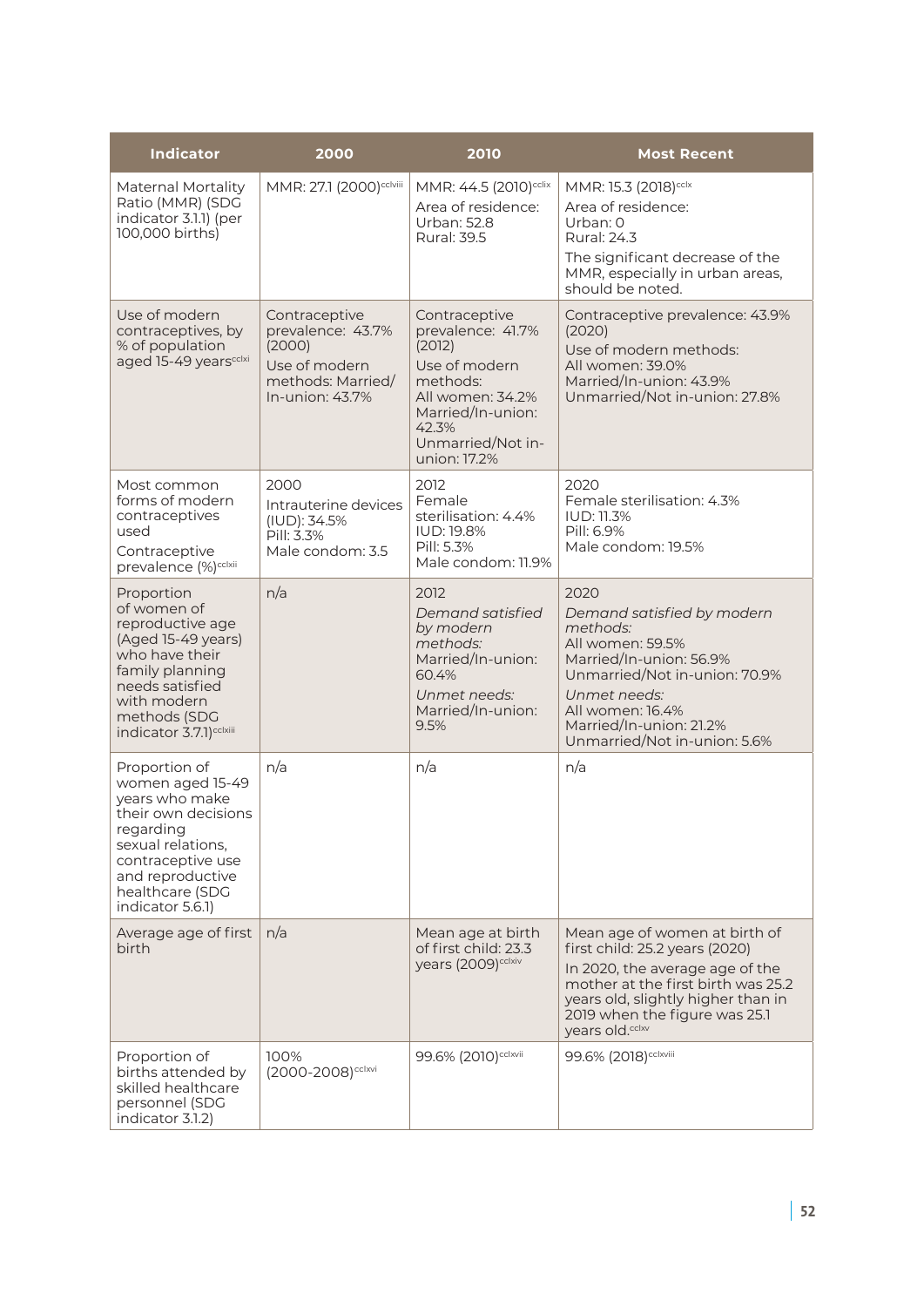| <b>Indicator</b>                                                                                                                                                             | 2000                                                                                                                             | 20010                                                                                                                                                                                      | <b>Most Recent</b>                                                                                                                                                                                                                                                                                                                                                                                                                                  |
|------------------------------------------------------------------------------------------------------------------------------------------------------------------------------|----------------------------------------------------------------------------------------------------------------------------------|--------------------------------------------------------------------------------------------------------------------------------------------------------------------------------------------|-----------------------------------------------------------------------------------------------------------------------------------------------------------------------------------------------------------------------------------------------------------------------------------------------------------------------------------------------------------------------------------------------------------------------------------------------------|
| Adolescent birth<br>rate (Aged 15-19<br>years) per 1,000<br>women in that age<br>group, by area of<br>residence (within<br>the resident<br>population) (SDG<br>Indic. 3.7.2) | n/a                                                                                                                              | Adolescent birth<br>rate:<br>Total: 26.74 (2010)<br>Urban: 14.82<br><b>Rural: 33.4</b>                                                                                                     | Adolescent birth rate:<br>Total: 23.9 (2018) <sup>cclxix</sup><br>Urban: 10.83<br>Rural: 30.82                                                                                                                                                                                                                                                                                                                                                      |
| Number of<br>abortions, per 1,000<br>women aged 15-49<br>years                                                                                                               | 18,426 total<br>abortions (2000) <sup>cclxx</sup>                                                                                | 14,785 total<br>abortions (2010) <sup>cclxxi</sup><br>Per 1,000 women<br>aged 15-49 years:<br>15 cases                                                                                     | 10,830 total abortions (2018) <sup>cclxxii</sup><br>Per 1,000 women aged 15-49<br>years: 12 cases<br>During the last decade, the<br>number of abortions per 1,000<br>live births has decreased, in a<br>trend similar to other countries in<br>Eastern Europe, Western Europe,<br>and the Baltic States. The number<br>of abortions per 1,000 live births is<br>about 1.5-2 times higher than in<br>Western European countries. <sup>cclxxiii</sup> |
| Percentage of<br>women accessing<br>gynaecological<br>care, by age, status,<br>and location                                                                                  | Approximately<br>91% of women<br>are granted<br>prenatal medical<br>assistance, 9% are<br>not granted such<br>assistance.colxxiv | Antenatal care<br>coverage (2012):cclxxv<br>- At least once by<br>skilled personnel:<br>98.8%<br>- At least four times<br>by any provider:<br>95.4% Content of<br>antenatal care:<br>97.5% | Antenatal care, at least four visits,<br>women aged 15-49 years: 97.5%<br>(2019) <sup>cclxxiv</sup>                                                                                                                                                                                                                                                                                                                                                 |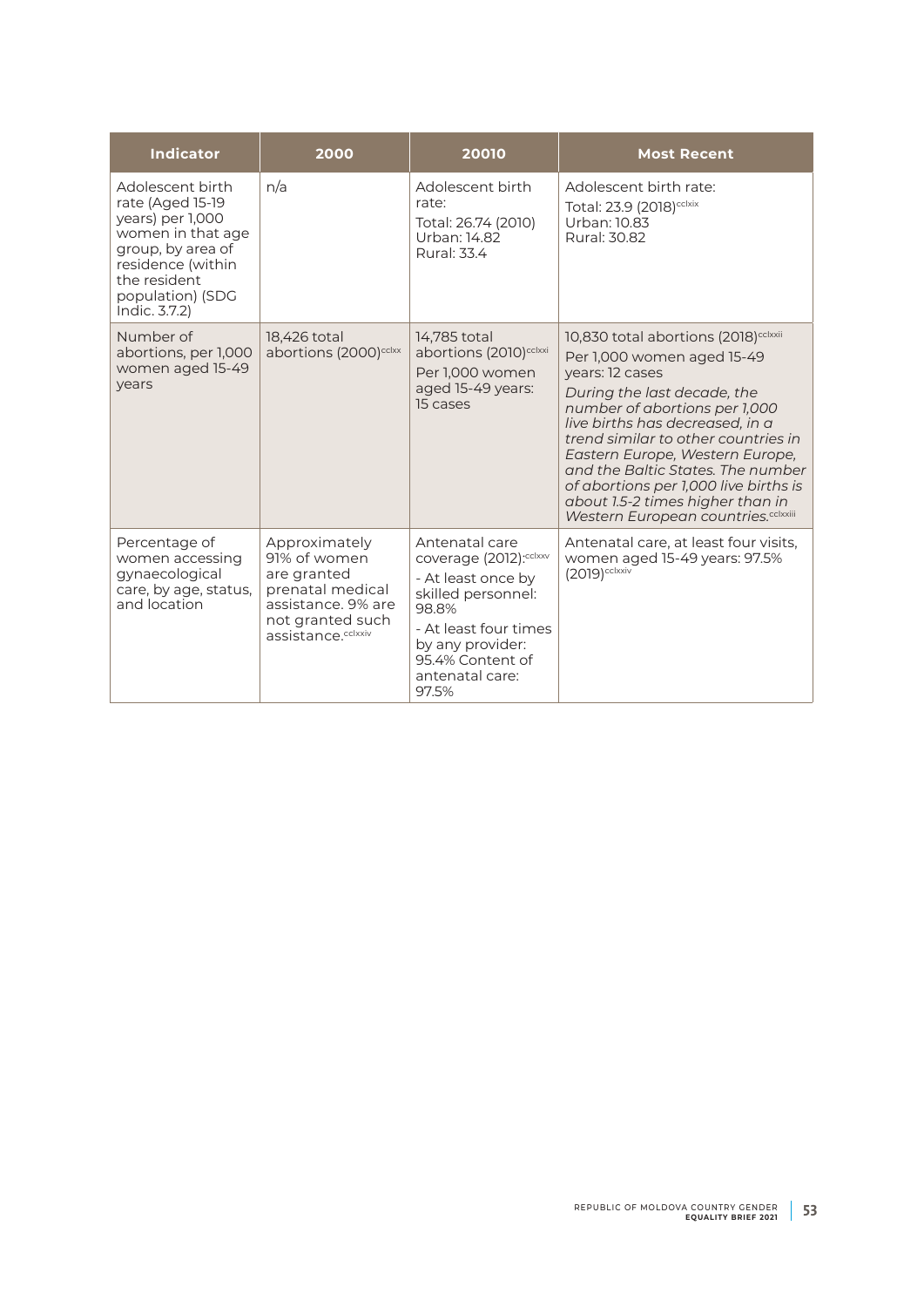#### TABLE 5. **Gender Dimensions of Education**

| <b>Indicator</b>                                                         | 200044                                                                                                                       | 2010                                                                                                                                                                                                                                 | <b>Most Recent</b>                                                                                                                                                                                                                                                                                                                                                                                                                  |
|--------------------------------------------------------------------------|------------------------------------------------------------------------------------------------------------------------------|--------------------------------------------------------------------------------------------------------------------------------------------------------------------------------------------------------------------------------------|-------------------------------------------------------------------------------------------------------------------------------------------------------------------------------------------------------------------------------------------------------------------------------------------------------------------------------------------------------------------------------------------------------------------------------------|
| Enrolment rate in<br>primary education,<br>in % (SDG<br>indicator 4.5.1) | Total: 99.4%,<br>Girls: 99.4%<br>Boys: 99.4% cclxxvii                                                                        | Total: 105.7%<br>Girls: 105.1%<br>Boys: 106.2% (2014/2015)<br>Thus, fewer girls<br>participate in primary<br>education than boys<br>(by 1.1 percentage)<br>points).vii                                                               | Total: 106.3%<br>Girls: 105.3%<br>Boys: 107.2% (2019/2020)<br>Thus, fewer girls participate in<br>primary education than boys<br>(by 1.9 percentage points).<br>Compared to 2014/2015, the<br>gross enrolment rate <sup>45</sup> of girls<br>increased an insignificant<br>amount from 105.1% to 105.3%.<br>Meanwhile, the gross enrolment<br>rate of boys increased by one<br>percentage point, from 106.2%<br>to 107.2.%. cclxxix |
| Enrolment rate                                                           | Total: 90.2%,<br>Girls: 90.7%<br>Boys: 89.7% cclxxx                                                                          | Lower secondary<br>education (2014/2015):<br>Total: 105.8%<br>Girls: 105.9%<br>Boys: 105.8% cclxxxi                                                                                                                                  | Lower secondary education<br>$(2019/2020)$ :<br>Total: 104.9%<br>Girls: 106.0%<br>Boys: 104.9%<br>Thus, fewer boys than girls<br>participate in lower secondary<br>education (by 1.1%). <sup>cclxxxii</sup>                                                                                                                                                                                                                         |
| in secondary<br>education, in %<br>(SDG indicator<br>4.5.1)              |                                                                                                                              | Enrolment rate in upper<br>secondary education<br>$(2014/2015)$ :<br>Girls: 67.3%<br>Boys: 65.1%<br>The participation<br>of girls in upper<br>secondary education is<br>2.2 percentage points<br>higher compared to<br>that of boys. | Enrolment rate in upper<br>secondary education<br>(2019/2020): cclxxxiii<br>Girls: 81.6%.<br>Boys: 77.3%<br>The participation of girls in<br>upper secondary education is<br>4.3 percentage points higher<br>compared to that of boys.                                                                                                                                                                                              |
| Tertiary education<br>and completion, in<br>% (SDG indicator<br>4.5.1)   | 2000/2001cclxxxiv<br>Share of women<br>amongst students<br>in:<br>Colleges: 57.2%<br>Higher-learning<br>institutions: 56.3%. | Enrolment rate in<br>tertiary education<br>$(2014/2015)$ :<br>Girls: 57.3%<br>Boys: 44.1%<br>The participation<br>of girls in tertiary<br>secondary education is<br>13.2 percentage points<br>higher compared to<br>that of boys.    | Enrolment rate in tertiary<br>education (2019/2020):cclxxxv<br>Girls: 67.1%.<br>Boys: 47.1%<br>The gender differences have<br>increased significantly over<br>time to a 20 percentage point<br>difference.<br>The enrolment of boys and<br>girls in tertiary education<br>is lower compared to the<br>enrolment rate in upper<br>secondary education.                                                                               |

<sup>44</sup>Given that the methodology for calculating data has changed over time from net to gross enrolment rate , the data are not comparable.

<sup>45</sup>The gross enrolment rate represents the total number of children/students involved in a given level of education, regardless of age, expressed as a percentage of the total population of the official age-group corresponding to the same level of education in a certain school year..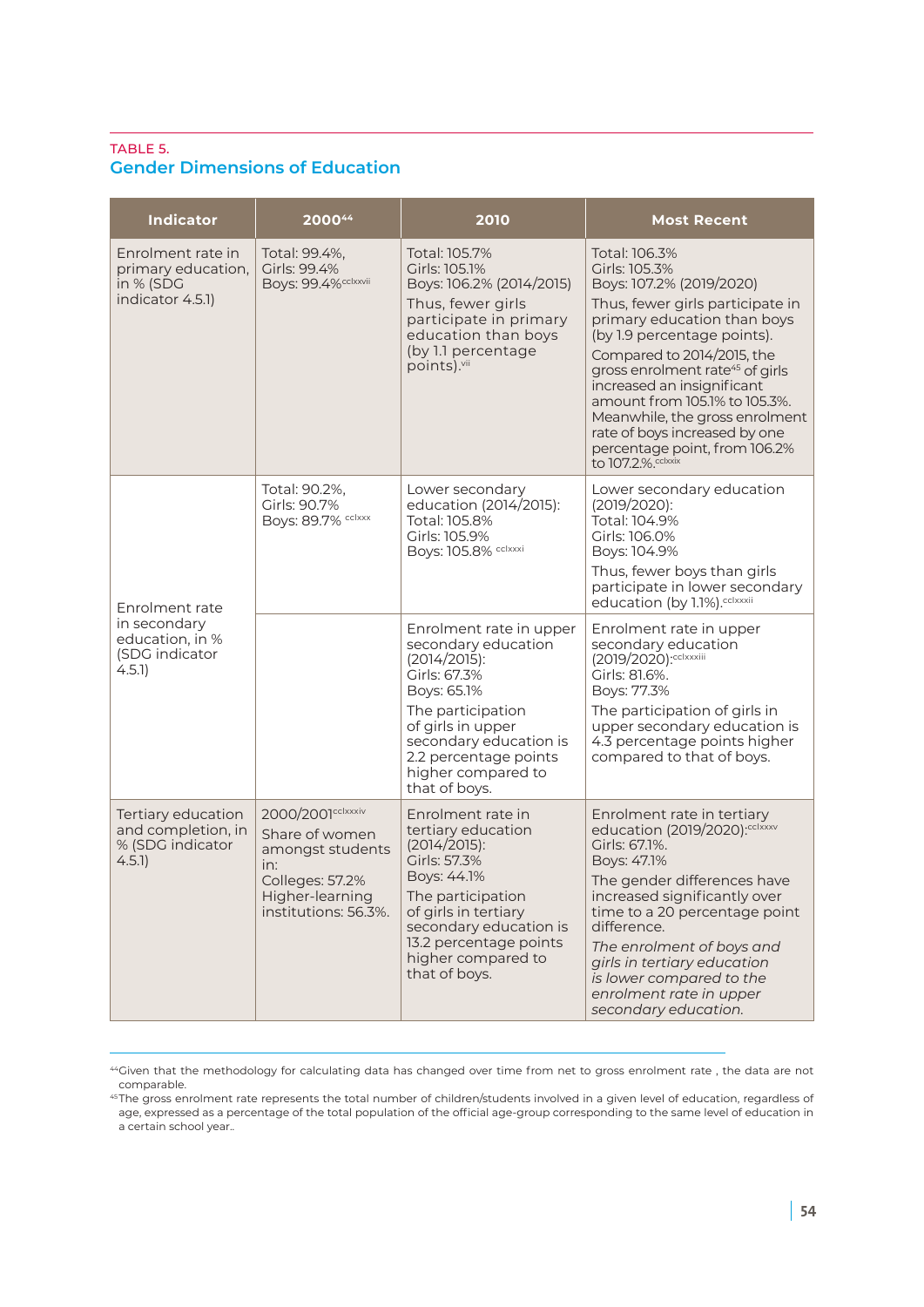| <b>Indicator</b>                                                                                                             | 200044                                                                                                                                                                                                                                                                             | 2010                                                                                                                                                                                                                                                                                                                                                                                   | <b>Most Recent</b>                                                                                                                                                                                                                                                                                                                                                                                                                                       |
|------------------------------------------------------------------------------------------------------------------------------|------------------------------------------------------------------------------------------------------------------------------------------------------------------------------------------------------------------------------------------------------------------------------------|----------------------------------------------------------------------------------------------------------------------------------------------------------------------------------------------------------------------------------------------------------------------------------------------------------------------------------------------------------------------------------------|----------------------------------------------------------------------------------------------------------------------------------------------------------------------------------------------------------------------------------------------------------------------------------------------------------------------------------------------------------------------------------------------------------------------------------------------------------|
| <b>Gender Parity</b><br>Index by level of<br>education cclxxxvi                                                              | n/a                                                                                                                                                                                                                                                                                | Primary education: 0.99<br>Lower secondary<br>education: 1.00<br>Upper secondary<br>education: 1.03<br>Tertiary education: 1.30<br>(2014/15)                                                                                                                                                                                                                                           | Primary education: 1.00<br>Lower secondary education:<br>1.01<br>Upper secondary: 1.06<br>Tertiary education: 1.42<br>(2019/20)<br>Gender parity is registered<br>in primary education. The<br>gender gap in favour of girls<br>for values higher than one<br>is notable particularly in<br>upper secondary and tertiary<br>education.                                                                                                                   |
| Percentage of<br>women and men<br>graduating at the<br>tertiary level with<br>a degree/diploma<br>in a STEM-related<br>field | n/a                                                                                                                                                                                                                                                                                | n/a                                                                                                                                                                                                                                                                                                                                                                                    | Share of graduates in science,<br>technology, engineering and<br>mathematics programmes at<br>the tertiary level:<br>Women: 12.3%<br>Men: 39.11% (2018).cclxxxvii                                                                                                                                                                                                                                                                                        |
| Distribution<br>of students in<br>higher education<br>institutions,<br>STEM-related<br>fields by sex                         | n/a                                                                                                                                                                                                                                                                                | Distribution of students<br>in higher education<br>institutions by field of<br>studies (2009/2010): cclxxxviii<br>Engineering and related<br>activities:<br>Women: 15.4%<br>Men: 84.6%<br>Exact sciences:<br>Women: 44.3%<br>Men: 55.7%                                                                                                                                                | Distribution of students<br>in higher education<br>institutions by field of studies<br>(2019/2020): cclxxxix<br>Engineering and related<br>activities:<br>Women: 17.3%<br>Men: 82.7%<br>Physical sciences:<br>Women: 39.3%<br>Men: 60.7%<br>Information and<br>Communication Technologies:<br>Women: 21.5%<br>Men: 78.5%                                                                                                                                 |
| Top three areas<br>of study (tertiary<br>level) for women,<br>and for men                                                    | 2000/2001<br><b>Higher education:</b><br>Female-<br>dominated fields<br>of study:<br>Education: 70.7%<br>Health: 64.9%<br>Arts and cinema:<br>62.3%<br>Economics: 60.9%<br>Male-dominated<br>fields of study:<br>Theology: 86.8%<br>Sports: 80.5%<br>Industry: 64.3%<br>Law: 61.4% | 2009/2010<br>Higher education: <sup>coxc</sup><br>Female-dominated<br>fields of study:<br>Social services: 83.7%<br>Communication<br>sciences: 82.9%<br>Social sciences: 81.8%<br>Pharmacology: 81.4%<br>Male-dominated fields<br>of study:<br>Transport services: 96.1%<br>Security services: 93.1%<br>Engineering and related<br>activities: 84.6%<br>Agricultural science:<br>75.8% | In 2019/20<br>In higher education, coxet<br>Female-dominated fields of<br>study:<br>Languages: 85.5%<br>Education: 84.2%<br>Journalism and information:<br>81.6%<br>Male-dominated fields of<br>study:<br>Transport services: 90.0%<br>Forestry: 83.0%<br>Engineering and engineering<br>activities: 82.7%<br>It is noteworthy that the most<br>subscribed fields, such as<br>law and the humanities, are<br>practiced equally by both men<br>and women. |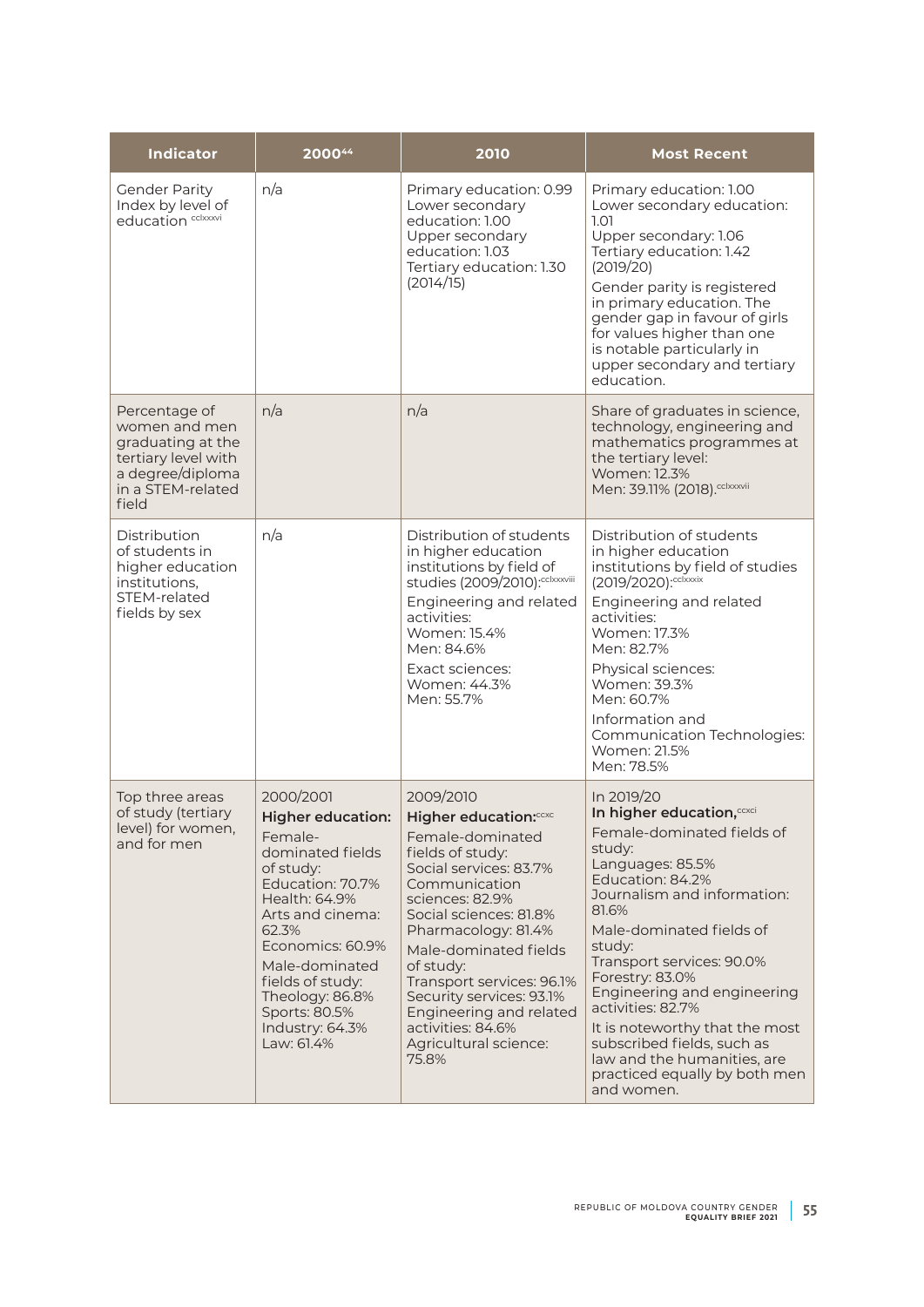| <b>Indicator</b>                                                                                                                                                                                                                                                                                                       | 200044                                                           | 2010                                                                                                                                                                                                                                                                                                                                                                                                                                                                                                                                                                                                                                                                                                                                                                                                                                                                                                                                                                                                                                                                                                                                                             | <b>Most Recent</b>                                                                                                                                                                                                                                                                                                                                                                                                                                                                                                       |  |
|------------------------------------------------------------------------------------------------------------------------------------------------------------------------------------------------------------------------------------------------------------------------------------------------------------------------|------------------------------------------------------------------|------------------------------------------------------------------------------------------------------------------------------------------------------------------------------------------------------------------------------------------------------------------------------------------------------------------------------------------------------------------------------------------------------------------------------------------------------------------------------------------------------------------------------------------------------------------------------------------------------------------------------------------------------------------------------------------------------------------------------------------------------------------------------------------------------------------------------------------------------------------------------------------------------------------------------------------------------------------------------------------------------------------------------------------------------------------------------------------------------------------------------------------------------------------|--------------------------------------------------------------------------------------------------------------------------------------------------------------------------------------------------------------------------------------------------------------------------------------------------------------------------------------------------------------------------------------------------------------------------------------------------------------------------------------------------------------------------|--|
| Enrolment into<br>pre-primary/day<br>care, by sex (SDG<br>indicators 4.2.1 and<br>4.2.2.                                                                                                                                                                                                                               | n/a                                                              | In 2010/2011, the<br>enrolment rate of<br>children in pre-primary<br>education (aged 3-6<br>years) was 77.1%, or<br>77.4% for girls and 76.9%<br>for boys.coxcii                                                                                                                                                                                                                                                                                                                                                                                                                                                                                                                                                                                                                                                                                                                                                                                                                                                                                                                                                                                                 | In 2019/2020, the enrolment<br>rate of children in pre-primary<br>education was 92.0% for boys<br>and 96.0% for girlscoxcili                                                                                                                                                                                                                                                                                                                                                                                             |  |
| The degree to<br>which gender<br>equality concepts<br>have been<br>mainstreamed<br>into primary,<br>secondary, and<br>tertiary levels (SDG<br>indicator 4.7.1)                                                                                                                                                         | sanatate_2019_red_dupa_cnc.pdf<br>Education Sciences. www.usm.md | Gender aspects are included in the standards and materials in preschool<br>education (assisted by UN Women), 2019.<br>At the secondary level, gender is mainstreamed into the optional discipline<br>"Education for Health" (grades V-XII). This curriculum was approved by MECR/<br>MECC order no. 1110 of September 6, 2019. Curriculum and didactic materials<br>were elaborated based on a Memorandum of Partnership between MECR<br>and UNFPA https://mecc.gov.md/sites/default/files/curriculum_educatie_pt_<br>There is no data available on the degree to which gender equality concepts<br>have been mainstreamed into vocational education.<br>Between 2017-2019, as a non-formal activity, Gender-Centru, the Centre<br>for University Information in partnership with MECR, and Moldova State<br>University, with OSCE Mission support, organised several public lectures on<br>gender equality education and career development addressed to students<br>and teachers from vocational schools.<br>High education: Since 2003, Moldova State University has made the discipline<br>"Gender Education" mandatory within the Faculty on Psychology and |                                                                                                                                                                                                                                                                                                                                                                                                                                                                                                                          |  |
| The proportion<br>of children and<br>young people (a)<br>in grades two to<br>three, (b) at the<br>end of primary<br>school, and (c) at<br>the end of lower<br>secondary school,<br>achieving at<br>least a minimum<br>proficiency level in<br>(i) reading, and (ii)<br>mathematics, by<br>sex (SDG indicator<br>4.1.1) | n/a                                                              | n/a                                                                                                                                                                                                                                                                                                                                                                                                                                                                                                                                                                                                                                                                                                                                                                                                                                                                                                                                                                                                                                                                                                                                                              | Minimum proficiency in<br>mathematics, at the primary<br>education level:<br>Total: 87.6%,<br>Women: 88.7%<br>Men: 86.5%.<br>Minimum proficiency in<br>reading, at the primary<br>education level:<br>Total: 91.3%<br>Women: 93%<br>Men: 89.5%.<br>Minimum proficiency in<br>mathematics, at the lower<br>secondary education level:<br>Total: 49.7%<br>Women: 50.3%<br>Men: 49.1%<br>Minimum proficiency<br>in reading, at the lower<br>secondary education level:<br>Total: 54.2%<br>Women: 65.1%<br>Men: 43.4% ccxciv |  |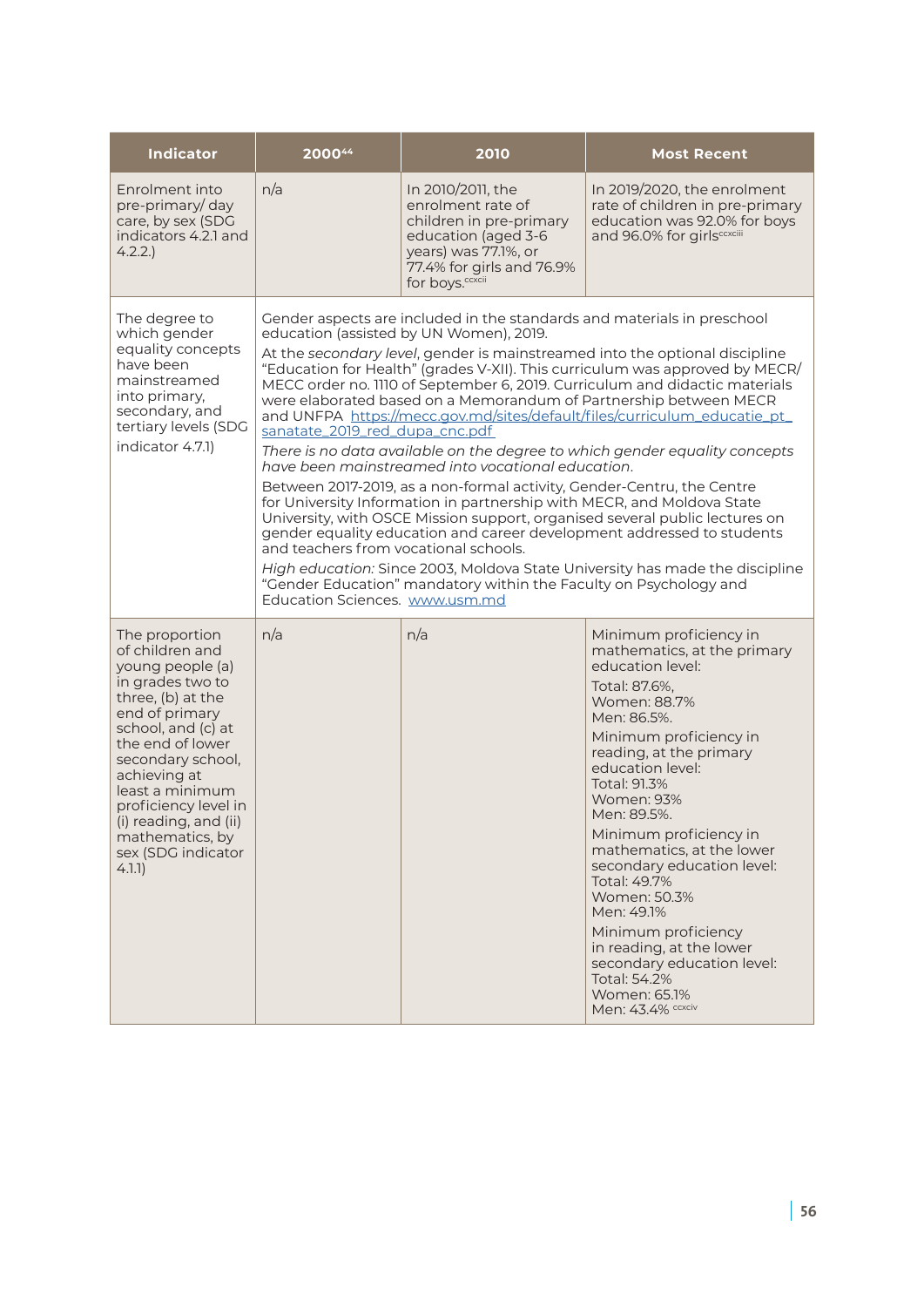| <b>Indicator</b>                                                                                                                                                             | 200044 | 2010                                                                                                                                                                                                                                                                                                                                                                                                                                                                                                                                                                                                                                                                                                                                                                                                                                                       | <b>Most Recent</b>                                                                                                                                                                                                                                                                                                                                                                                                                                                                                                                                                                                                                                                                                                                                                                                                                                                                                                                                                                                                                                                                                                                              |
|------------------------------------------------------------------------------------------------------------------------------------------------------------------------------|--------|------------------------------------------------------------------------------------------------------------------------------------------------------------------------------------------------------------------------------------------------------------------------------------------------------------------------------------------------------------------------------------------------------------------------------------------------------------------------------------------------------------------------------------------------------------------------------------------------------------------------------------------------------------------------------------------------------------------------------------------------------------------------------------------------------------------------------------------------------------|-------------------------------------------------------------------------------------------------------------------------------------------------------------------------------------------------------------------------------------------------------------------------------------------------------------------------------------------------------------------------------------------------------------------------------------------------------------------------------------------------------------------------------------------------------------------------------------------------------------------------------------------------------------------------------------------------------------------------------------------------------------------------------------------------------------------------------------------------------------------------------------------------------------------------------------------------------------------------------------------------------------------------------------------------------------------------------------------------------------------------------------------------|
| The participation<br>rate of youth and<br>adults in formal<br>and nonformal<br>education and<br>training in the<br>previous 12<br>months, by sex<br>(SDG indicator<br>4.3.1) | n/a    | n/a                                                                                                                                                                                                                                                                                                                                                                                                                                                                                                                                                                                                                                                                                                                                                                                                                                                        | The degree of involvement in<br>lifelong learning programs for<br>both women and men aged<br>25-64 years is very low:<br>Men: 1.3%<br>Women: 1.4% (2019) <sup>ccxcv</sup><br>Only 0.3% of people aged<br>55-74 years are involved in<br>lifelong learning activities.<br>Adult participation in lifelong<br>learning has decreased<br>amongst both men and<br>women, as well as for those<br>from both urban and rural<br>areas (2019). CCXCVi                                                                                                                                                                                                                                                                                                                                                                                                                                                                                                                                                                                                                                                                                                  |
| The proportion of<br>population in a<br>given age group<br>by minimum<br>level of achieved<br>education,<br>numeracy skills, by<br>sex (SDG indicator<br>$4.6.1$ ) ccxcvii   |        | In 2015, the share of the<br>population aged 24-49<br>years with a higher level<br>of education was 7.0%<br>higher compared to the<br>share of the population<br>aged 50-64 years. At the<br>same time, the share of<br>the population aged 24-<br>49 years with a medium<br>education level was<br>15.1% lower compared<br>to the population aged<br>50-64 years.<br>Women aged 24-49<br>years have a low level<br>of education at a ratio<br>lower (by 3.1%) than<br>that of men from the<br>same age group (22.9%<br>versus 26.0%) and<br>have a medium level<br>of education at a ratio<br>lower (by 4.7%) than<br>that of men from the<br>same age group (50.7%<br>versus 55.4%).<br>Women aged 24-49<br>years have high level<br>of education at a ratio<br>higher (by 7.7%) than<br>that of men from the<br>same age group (26.3%<br>versus 18.6%). | In 2019, the share of<br>population aged 24-49 years<br>with a low education level was<br>10.1% greater when compared<br>to the population aged 50-<br>64, while the share of the<br>population aged 24-49 years<br>with a high level of education<br>was 12.2% greater compared<br>to the population aged 50-64<br>years.<br>At the same time, the share<br>of population aged 24-49<br>years with a medium level<br>of education level was 22.3%<br>lower compared to the<br>population aged 50-64 years.<br>When comparing 2019 with<br>2015, the greater differences in<br>education levels between the<br>population aged 24-49 years<br>compared to the population<br>aged 50-64 years is notable.<br>Women aged 24-49 years have<br>a low level of education at a<br>ratio lower (by 4.7%) than men<br>aged 24-49 years (23.2% versus<br>27.9%) and have a medium<br>level of education at a ratio<br>lower (by 4.5%) than men of<br>the same age group (46.3%<br>versus 50.8%).<br>Women aged 24-49 years have<br>a high level of education at<br>a ratio higher (by 9.2%) than<br>men from the same age group<br>(30.5% versus 21.3%). |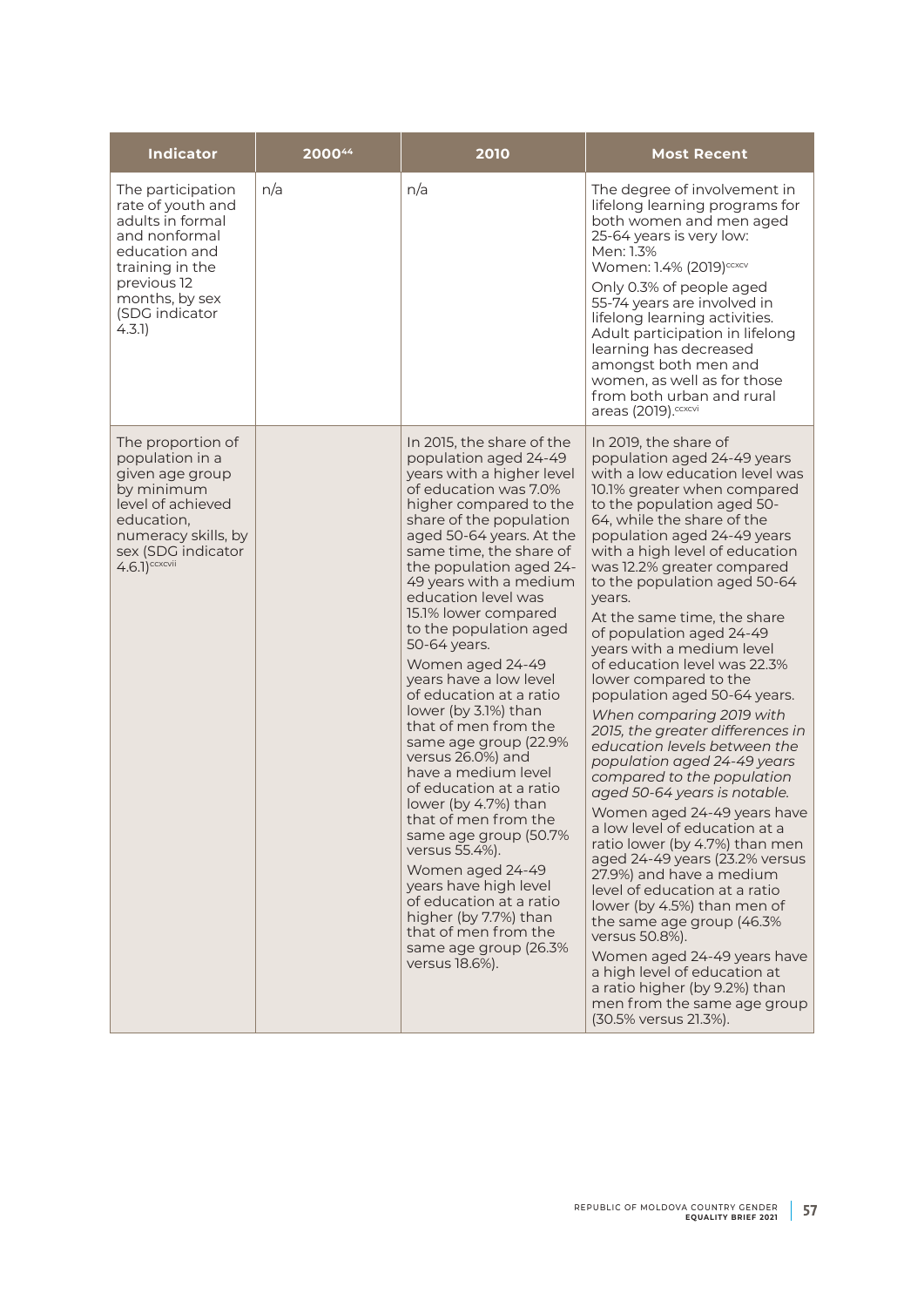| <b>Indicator</b>                                   | 200044                                                         | 2010                                                        | <b>Most Recent</b>                                                                                 |
|----------------------------------------------------|----------------------------------------------------------------|-------------------------------------------------------------|----------------------------------------------------------------------------------------------------|
| The proportion<br>of schools with                  | 2005/2006<br>Primary/general                                   | Primary/general<br>education institutions:                  | Primary / general education<br>institutions:                                                       |
| access to<br>(a) electricity,                      | education<br>institutions:                                     | a) 100% of schools have<br>access to electricity            | a) 100% of schools have access<br>to electricity                                                   |
| (b) the internet<br>for pedagogical<br>purposes,   | b) Number of<br>computers per 100<br>students: 2.1 Share       | b) Number of<br>computers per 100<br>students: 4.8 Share of | b) Number of computers per<br>100 students: 9.0 (2020/2021) <sup>ccci</sup>                        |
| (c) computers<br>for pedagogical<br>purposes,      | of computers with<br>internet access:<br><b>22.3% ccxcviii</b> | computers with internet<br>access: 39.8%                    | Provision of computers<br>to primary and general<br>secondary education<br>institutions: Computers |
| (d) adapted<br>infrastructure<br>and materials for | c) Computers for<br>teaching purposes:                         | c) Computers for<br>teaching purposes:<br>7.9% ccxcix       | with internet access: 80.2%<br>Computers used for teaching<br>purposes: 87.4%                      |
| students with<br>disabilities.                     | 6.8%<br>d) n/a                                                 | d) At the level of                                          | c) Computers used for<br>teaching purposes: 7.1 per 100<br>pupils with internet access             |
| (e) basic drinking<br>water.                       |                                                                | kindergartens: spaces<br>adapted for children               | d) 34.5% of schools were                                                                           |
| (f) single sex basic<br>sanitation facilities.     |                                                                | with disabilities: 24 in<br>2013 <sup>ccc</sup>             | generally equipped with<br>access ramps (2018). <sup>cccii</sup>                                   |
| and                                                |                                                                |                                                             | Curricula and teaching<br>materials were elaborated                                                |
| (g) basic<br>handwashing<br>facilities, (SDG       |                                                                |                                                             | based on an inclusive<br>education development<br>programme in the Republic of                     |
| indicator 4.a.l.)                                  |                                                                |                                                             | Moldova for 2011-2020 <sup>ccciii</sup>                                                            |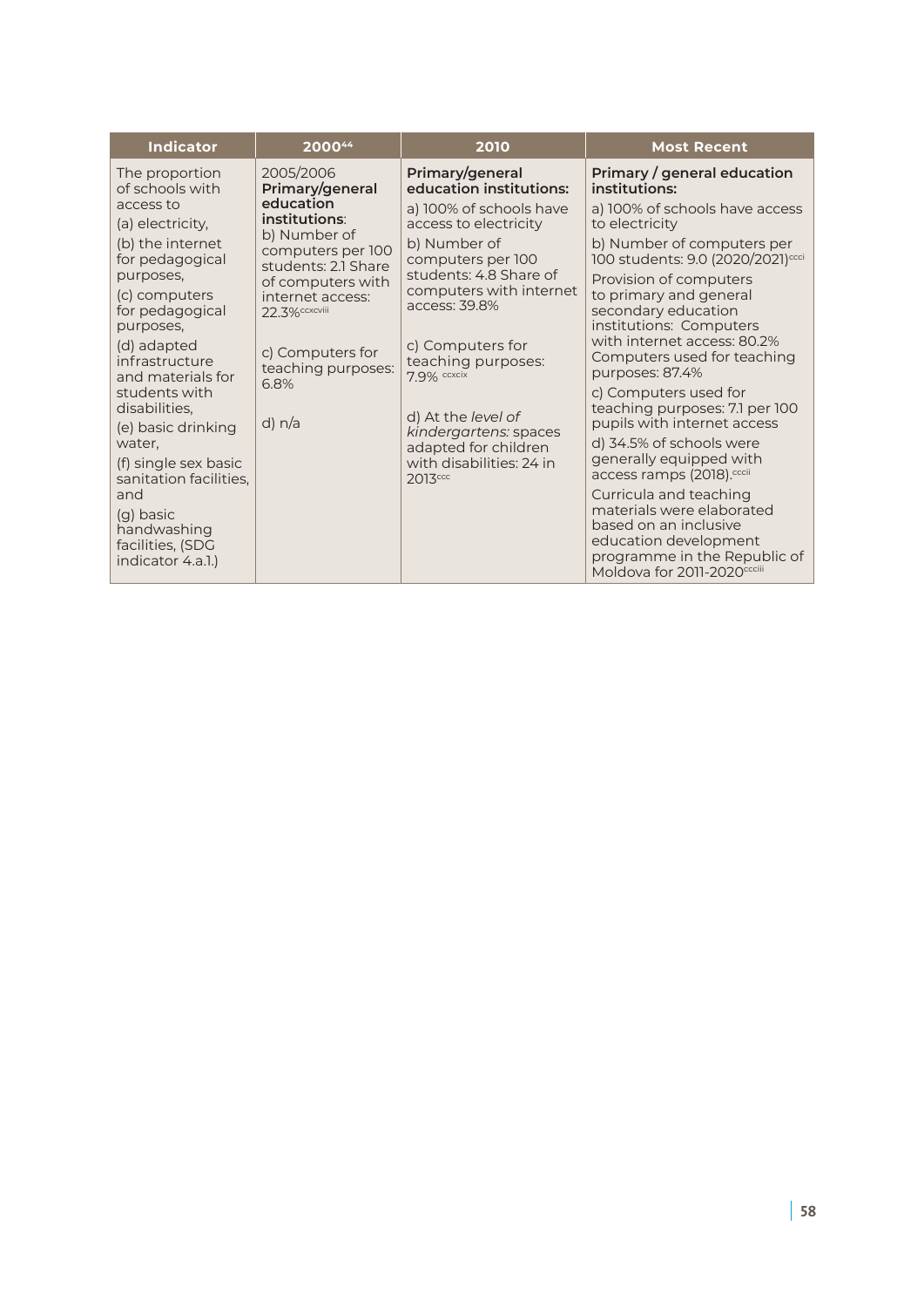### TABLE 6. **Women in Leadership**

| <b>Indicator</b>                                                                                                                                         | 2000                                                                                                                                                                        | 2010                                                                                                                                                                               | <b>Most Recent</b>                                                                                                                                                                                                                                                                                                                                                                                                                                                                                                                                                                                                                                                                                           |
|----------------------------------------------------------------------------------------------------------------------------------------------------------|-----------------------------------------------------------------------------------------------------------------------------------------------------------------------------|------------------------------------------------------------------------------------------------------------------------------------------------------------------------------------|--------------------------------------------------------------------------------------------------------------------------------------------------------------------------------------------------------------------------------------------------------------------------------------------------------------------------------------------------------------------------------------------------------------------------------------------------------------------------------------------------------------------------------------------------------------------------------------------------------------------------------------------------------------------------------------------------------------|
| The proportion<br>of seats held<br>by women in<br>(a) national<br>parliaments, ccciv<br>(b) local<br>governments<br>(SDG indicator<br>$5.5.1$ ) 46, cccv | Seats in<br>Parliament held<br>by women: 8.9%<br>$(1998 - 2001)$<br>b) Seats in local<br>government<br>held by women:<br>II level: 13.2%<br>(2007) I level:<br>26.5% (2007) | a) Seats in Parliament<br>held by women:<br>24.8% (2009-2010)<br>b) Seats in local<br>government held by<br>women:<br>II level: 17.4% (2011)<br>I level: 28.6% (2011)              | a) Seats in Parliament held by women:<br>25.7% (2019)<br>39.6% (11 July 2021) <sup>cccvi</sup><br>b) Seats in local government held by<br>women:<br>II level: 27.1% (2019)<br>I level: 36.5% (2019)                                                                                                                                                                                                                                                                                                                                                                                                                                                                                                          |
| Percentage of<br>women mayors<br>(elected)                                                                                                               | 10.9% (01.01.1999<br>after local<br>election) <sup>cccvii</sup><br>15.4% (2003)                                                                                             | 18.0% (2011)                                                                                                                                                                       | 21.8% (2019) cccviii                                                                                                                                                                                                                                                                                                                                                                                                                                                                                                                                                                                                                                                                                         |
| Percentage<br>of women<br>Cabinet<br>ministers                                                                                                           | 6.3% (2003) <sup>cccix</sup><br>9% (1999-2001) <sup>cccx</sup>                                                                                                              | 5% (2009-2011) <sup>cccxi</sup>                                                                                                                                                    | 11.1% (end of 2019) <sup>cccxii</sup><br>53.8% (June 2019) <sup>cccxiii</sup><br>29.4% (August 2021) cccxiv                                                                                                                                                                                                                                                                                                                                                                                                                                                                                                                                                                                                  |
| Percentage of<br>appointed local<br>government<br>leaders, by sex <sup>47</sup>                                                                          | Women: 0%<br>Men: 100%<br>(01.01.1999 after<br>local election)<br>CCCXV                                                                                                     | Women: 9.3%<br>Men: 90.7% (2011) <sup>cccxvi</sup>                                                                                                                                 | Women: 3.1%<br>Men: 96.9% (2019) <sup>cccxvii</sup>                                                                                                                                                                                                                                                                                                                                                                                                                                                                                                                                                                                                                                                          |
| Share of<br>women in<br>managerial<br>positions, in %<br>(SDG indicator<br>5.5.2                                                                         | n/a                                                                                                                                                                         | Women: 48.5%<br>Men: 51.5% (2015) <sup>cccxviii</sup>                                                                                                                              | Women: 42.3%<br>Men: 57.7% (2020) cccxix                                                                                                                                                                                                                                                                                                                                                                                                                                                                                                                                                                                                                                                                     |
| Perceptions of<br>women and<br>men as leaders<br>and decision-<br>makers (SDG<br>16.7.2.                                                                 | n/a                                                                                                                                                                         | According to the<br>Gender Barometer<br>(2006): 61% of<br>respondents agree<br>the sex of people<br>who lead in public<br>administration,<br>politics, or work does<br>not matter. | According to the Gender Barometer<br>$(2016)$ : $ccexx$<br>72% of respondents say the sex<br>of people who lead in public<br>administration, politics, or work does<br>not matter.<br>-10.8% of respondents would prefer<br>a man for the position of chair of the<br>parents' committee at school, while<br>31.6% would opt for a woman. - 17.8%<br>of respondents would give priority to a<br>man in the position of school director<br>and 23.5% would give priority to a<br>woman.<br>-In the position of mayor, 33.2%<br>would opt for a man and only 11.7%<br>would accept a woman. - 40.5% of<br>respondents would prefer a man at<br>the head of the state, while only 7.6%<br>would prefer a woman. |

<sup>46</sup>Local councils at two levels: I- at the community level, II – at the rayon level (District/Municipal level).

 $^{47}$ For CGEB Moldova, the term "governor" is defined as the "head of rayon".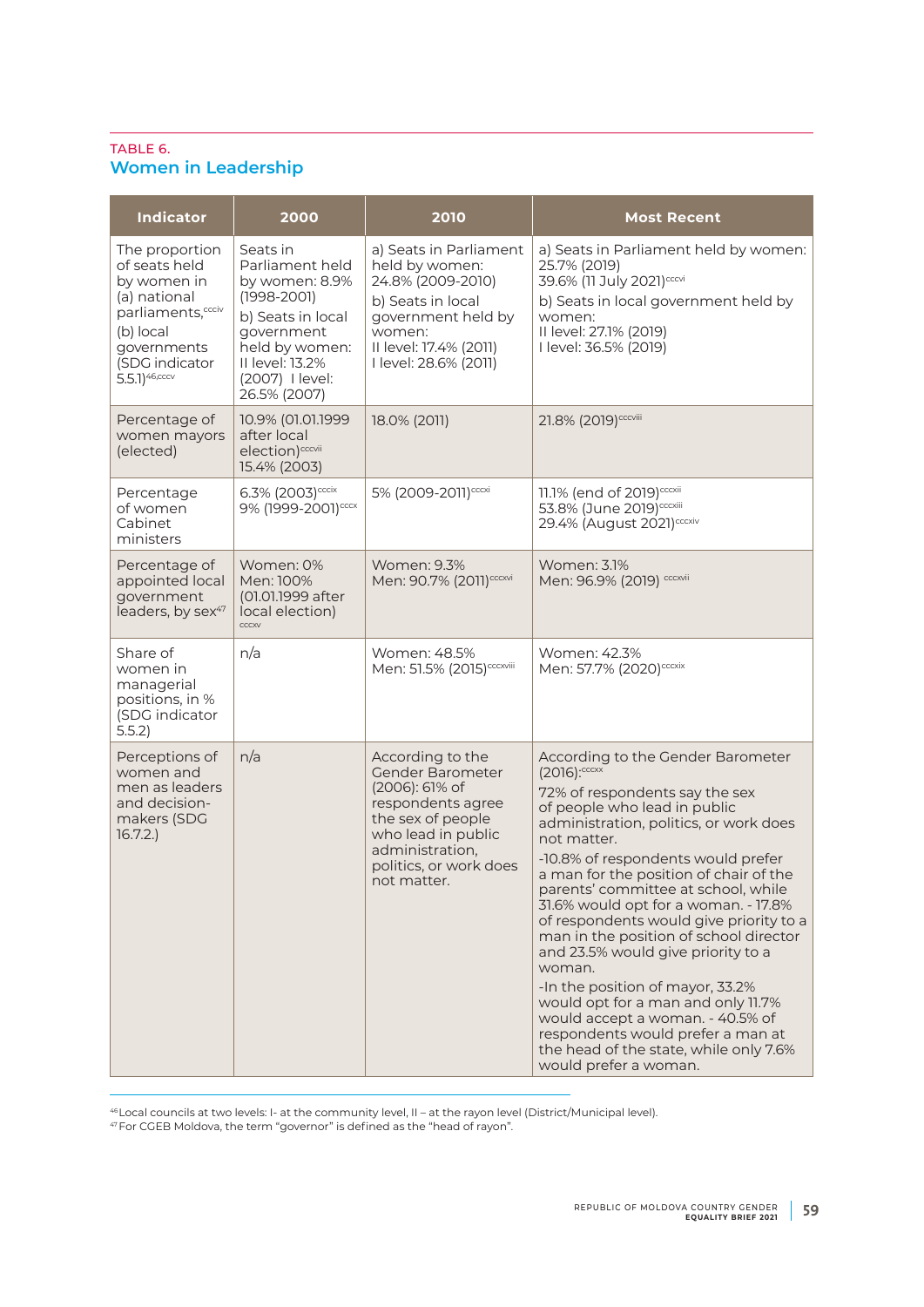| Indicator                                                                         | 2000                                                                                                                                      | <b>Most Recent</b>                                                                                                                                                                                                                                                                                                                                                                                                                                                                                                                                                                                                    |
|-----------------------------------------------------------------------------------|-------------------------------------------------------------------------------------------------------------------------------------------|-----------------------------------------------------------------------------------------------------------------------------------------------------------------------------------------------------------------------------------------------------------------------------------------------------------------------------------------------------------------------------------------------------------------------------------------------------------------------------------------------------------------------------------------------------------------------------------------------------------------------|
| Data on<br>women's<br>engagement in<br>peacebuilding,<br>defence, and<br>security | n/a<br>Share of women<br>in the police:<br>9.2% Share of<br>women in the<br>defence sector:<br>21.1%<br>Share of women<br>officers: 11.8% | 10 women peacekeepers were engaged in the Moldovan<br>group peacekeeping mission in 2009-2020. In 2017, a woman<br>was delegated for the first time as the Head of the Delegation/<br>Committee on Peace and Security, the Vice Prime Minister for<br>Reintegration, to conduct the peacebuilding process. Share<br>of women in the police: 21.8% (2019) Share of women in the<br>defence sector: 20.3% (2019) Despite the decreased share of<br>women within the total number of soldiers, sergeants, and<br>non-commissioned officers in the defence sector, the share of<br>women officers has increased to 20.5%. |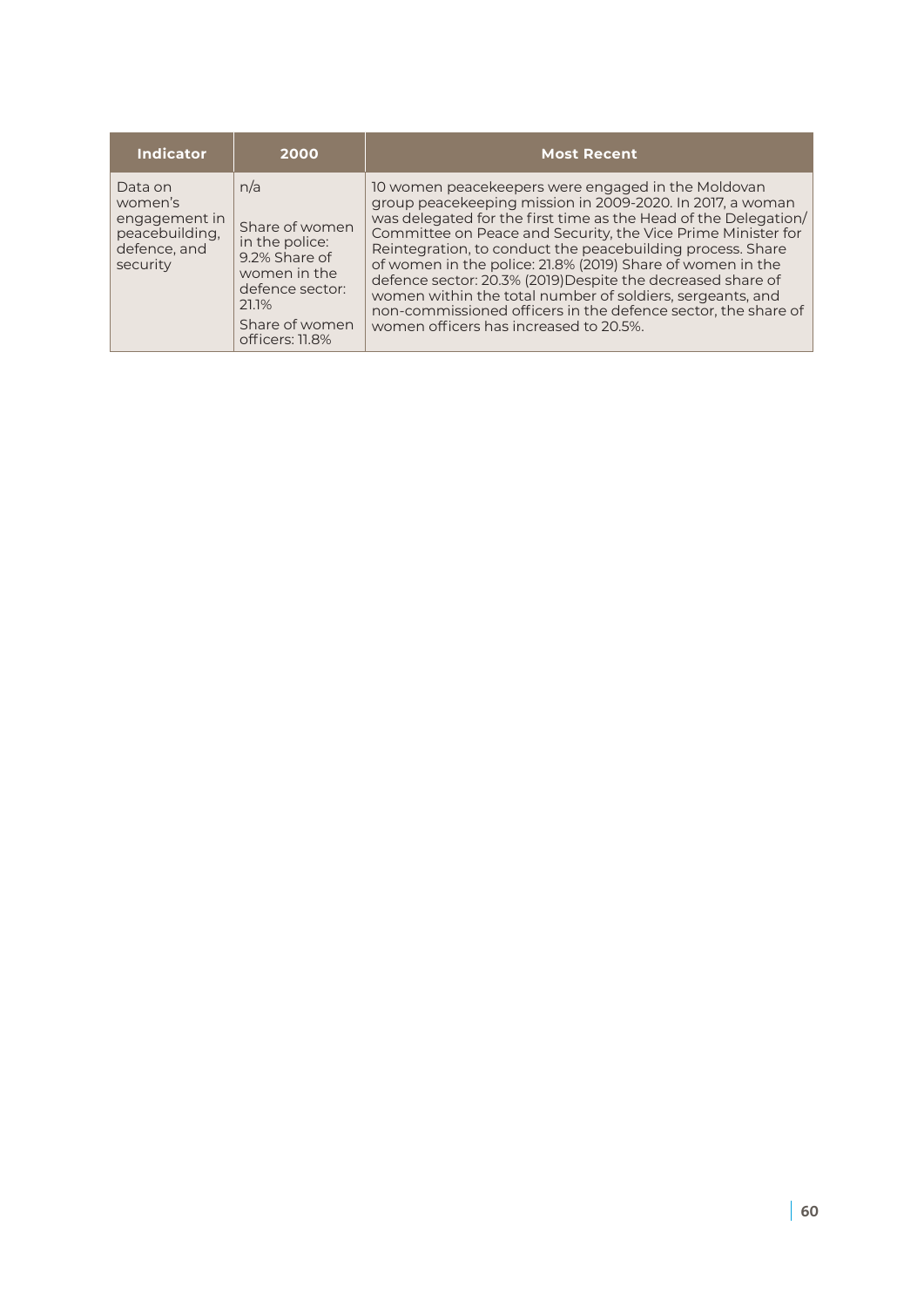## TABLE 7. **Gender-Based Violence in Moldova**

| <b>Indicator</b>                                                                                                                                                                                                                                                                          | 2000                                                                                                                                                                                                                                                                                                                                                                                                                                                                                     | 2010                                                                                                                                                                                                                                                                                                                                                                                                                                                                                                                                                                                                                                                                                                                                                                                                                                                   | <b>Most Recent</b>                                                                                                                                                                                                                                                                                                                  |
|-------------------------------------------------------------------------------------------------------------------------------------------------------------------------------------------------------------------------------------------------------------------------------------------|------------------------------------------------------------------------------------------------------------------------------------------------------------------------------------------------------------------------------------------------------------------------------------------------------------------------------------------------------------------------------------------------------------------------------------------------------------------------------------------|--------------------------------------------------------------------------------------------------------------------------------------------------------------------------------------------------------------------------------------------------------------------------------------------------------------------------------------------------------------------------------------------------------------------------------------------------------------------------------------------------------------------------------------------------------------------------------------------------------------------------------------------------------------------------------------------------------------------------------------------------------------------------------------------------------------------------------------------------------|-------------------------------------------------------------------------------------------------------------------------------------------------------------------------------------------------------------------------------------------------------------------------------------------------------------------------------------|
| The proportion of<br>ever-partnered women<br>and girls aged 15 years<br>and older subjected<br>to physical, sexual or<br>psychological abuse, by<br>a current or former<br>intimate partner in the<br>previous 12 months, by<br>form of violence and<br>age. (SDG indicator<br>$5.2.1$ ). | Percentage<br>of women<br>physically<br>assaulted by<br>an intimate<br>partner: 14%<br>(1997) <sup>cccxxi</sup><br>Data on family<br>offences<br>committed in<br>2002 shows<br>that, as a<br>result of family<br>conflicts, 105<br>offences were<br>committed (71<br>in 12 months of<br>2001), including<br>71 deliberate<br>murders and<br>34 cases of<br>severe bodily<br>injuries, with<br>34 more<br>homicides<br>compared to a<br>similar period<br>in the previous<br>year.cccxxii | Total VAW incidence:<br>26.8% <sup>cccxxiii</sup><br>Physical violence: 8.9%<br>Sexual violence: 4.1%<br>Psychological violence: 25.7%<br>Economic violence: 4.2%.<br>By age and form of violence:<br>Physical violence (%):<br>15-24 years: 18.7<br>25-34 years: 11.1<br>35-44 years: 5.8<br>45-54 years: 9.5<br>55-59 years: 2.6<br>60-65 years: 8.<br>Sexual violence (%):<br>15-24 years: 1.8<br>25-34 years: 8.6<br>35-44 years: 4.1<br>45-54 years: 2.5<br>55-59 years: 2.2<br>60-65 years: 1.3<br>Psychological violence (%):<br>15-24 years: 33.3<br>25-34 years: 32.4<br>35-44 years: 22.7<br>45-54 years: 24.3<br>55-59 years: 20.2<br>60-65 years: 21.1<br>Economic violence (%)<br>with higher risk in age groups:<br>15-24 years: 5.6<br>25-34 years: 3.7<br>35-44 years: 5.3<br>45-54 years: 5.1<br>55-59 years: 1.9<br>60-65 years: 2.2 | Total: 25% (2018) <sup>cccxxiv</sup><br>Physical violence: 9%<br>Sexual violence: 2%<br>Psychological violence:<br>23%<br>By age $(\%)$ :<br>18-29 years: 35%<br>30-39 years: 27%<br>40-49 years: 25%<br>50-59 years: 22%<br>60+ years: 14%<br>The most affected<br>were women in the<br>age groups 18-29 years<br>and 30-39 years. |
| Proportion of women<br>and girls aged 15 years<br>or older subjected<br>to sexual violence by<br>persons other than an<br>intimate partner in the<br>previous 12 months,<br>by age and place<br>of occurrence (SDG<br>indicator 5.2.2);                                                   | n/a                                                                                                                                                                                                                                                                                                                                                                                                                                                                                      | Proportion of women and<br>girls aged 15 years or older<br>subjected to sexual violence<br>by persons other than an<br>intimate partner during their<br>lifetime (%): n/a                                                                                                                                                                                                                                                                                                                                                                                                                                                                                                                                                                                                                                                                              | Prevalence of non-<br>partner physical and/or<br>sexual violence (%): <sup>cccxxv</sup><br>$18-29$ years = 1<br>30-39 years = 1<br>40-49 years: 2<br>50-59 years: 0<br>60+ years: 1                                                                                                                                                 |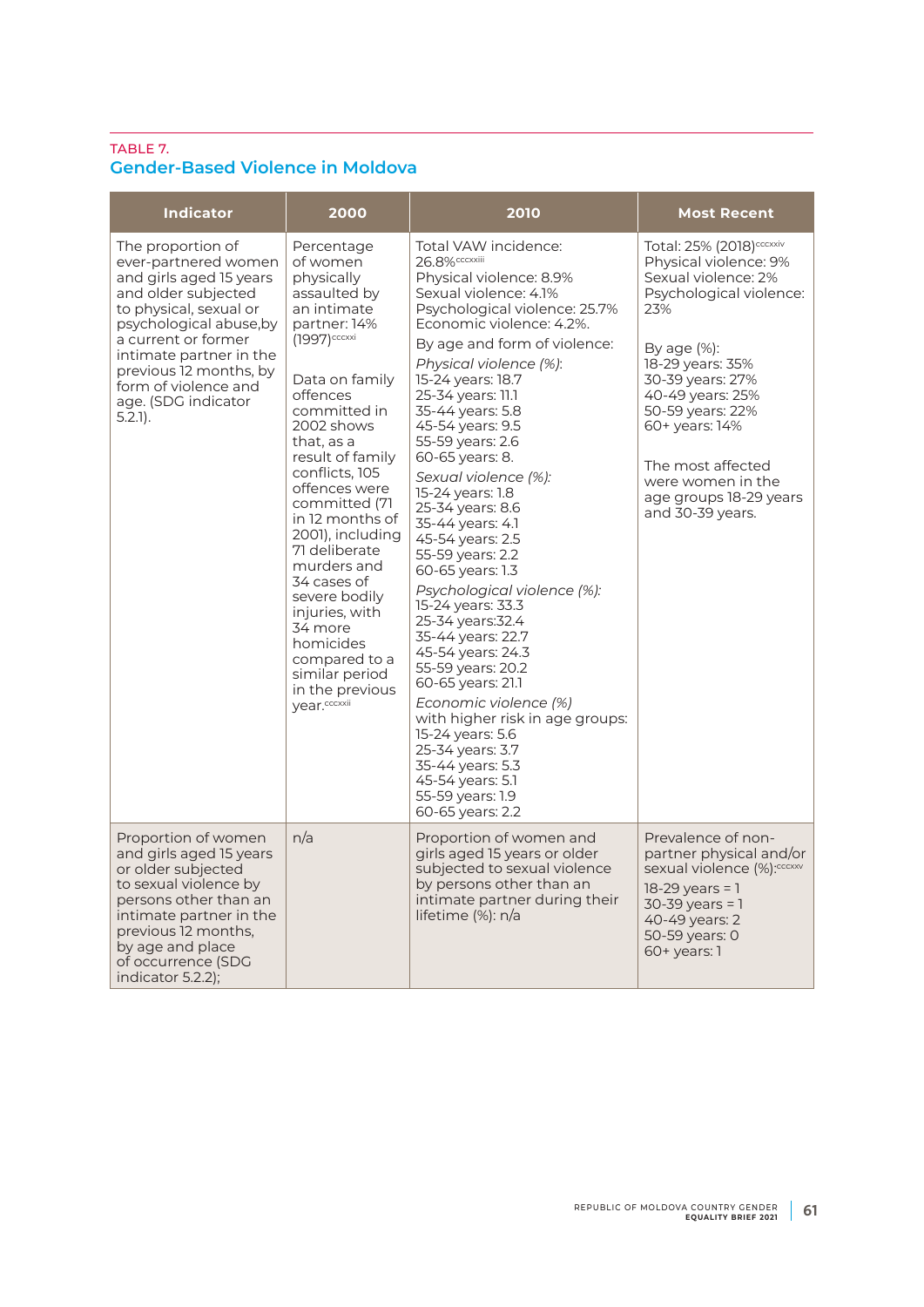| <b>Indicator</b>                                                                                                                              | 2000 | 2010                                                                                                                                                                                                                                                                                                                                                                                                                                                                                                                                                                                                                                                                                                                                                                                                                                                                                                                                                                                                                                                                                                                       | <b>Most Recent</b>                                                                                                                                                                                                                                                                                                                                                                                                         |
|-----------------------------------------------------------------------------------------------------------------------------------------------|------|----------------------------------------------------------------------------------------------------------------------------------------------------------------------------------------------------------------------------------------------------------------------------------------------------------------------------------------------------------------------------------------------------------------------------------------------------------------------------------------------------------------------------------------------------------------------------------------------------------------------------------------------------------------------------------------------------------------------------------------------------------------------------------------------------------------------------------------------------------------------------------------------------------------------------------------------------------------------------------------------------------------------------------------------------------------------------------------------------------------------------|----------------------------------------------------------------------------------------------------------------------------------------------------------------------------------------------------------------------------------------------------------------------------------------------------------------------------------------------------------------------------------------------------------------------------|
| Proportion of young<br>women and men aged<br>18 to 20 years who<br>experienced sexual<br>violence by age 18 (SDG<br>indicator 5.2.2.; 16.2.3) | n/a  | n/a                                                                                                                                                                                                                                                                                                                                                                                                                                                                                                                                                                                                                                                                                                                                                                                                                                                                                                                                                                                                                                                                                                                        | n/a                                                                                                                                                                                                                                                                                                                                                                                                                        |
| Victims of physical or<br>sexual harassment,<br>by sex (SDG indicator<br>11.7.2)                                                              | n/a  | Approximately 40% of women<br>had suffered at least one<br>instance of physical violence<br>from their husbands or<br>current or most recent partner<br>during their life. In the 12<br>months prior to the study,<br>cases of physical violence were<br>reported by approximately 9%<br>of women.<br>On average, approximately 6%<br>of the total number of women<br>surveyed mentioned that they<br>had suffered violent actions<br>on the part of other people<br>at least once in their lifetime.<br>In the 12 months prior to the<br>study, the risk of non-partner<br>physical violence was even<br>lower, with only approximately<br>1% of women reporting cases<br>of physical violence.<br>Approximately 19% of women<br>have been victims of sexual<br>violence by their spouse at<br>least once in their lifetime.<br>while approximately 4%<br>reported that they suffered<br>sexual violence by their spouse<br>in the 12 months prior to the<br>survey.<br>There have been only two<br>reported cases of lifelong<br>sexual violence by others and<br>no cases in the 12 months<br>before the survey.cccxxvi | 49% of women aged<br>15 years or older had<br>experienced at least<br>one form of sexual<br>harassment and 18%<br>had experienced it in<br>the 12 months prior to<br>the survey.<br>Younger women (18-29<br>years) were more likely<br>to indicate having<br>been sexually harassed<br>since the age of 15<br>(63%) compared to<br>women overall (49%),<br>those without children<br>(68%) and students<br>(70%). cccxxvii |
| Percentage of women<br>who have faced GBV<br>and accessed support<br>services (by type)                                                       | n/a  | Police: 86%<br>Medical assistance: 21.9%<br>Psychological assistance: 1.3%<br>Legal assistance: 2.8%<br>Other: 15.4% cccxxviii                                                                                                                                                                                                                                                                                                                                                                                                                                                                                                                                                                                                                                                                                                                                                                                                                                                                                                                                                                                             | Contact after the most<br>serious incident of<br>physical and/or sexual<br>violence: <sup>cccxxix</sup><br>Women most often<br>accessed the police<br>and medical services;<br>they rarely accessed<br>social, legal and shelter<br>services.<br>Police (self-reported): 11%<br>Medical help: 10%<br>Social services: 2%<br>Legal services/lawyers:<br>2%<br>Women's shelters: 1%                                          |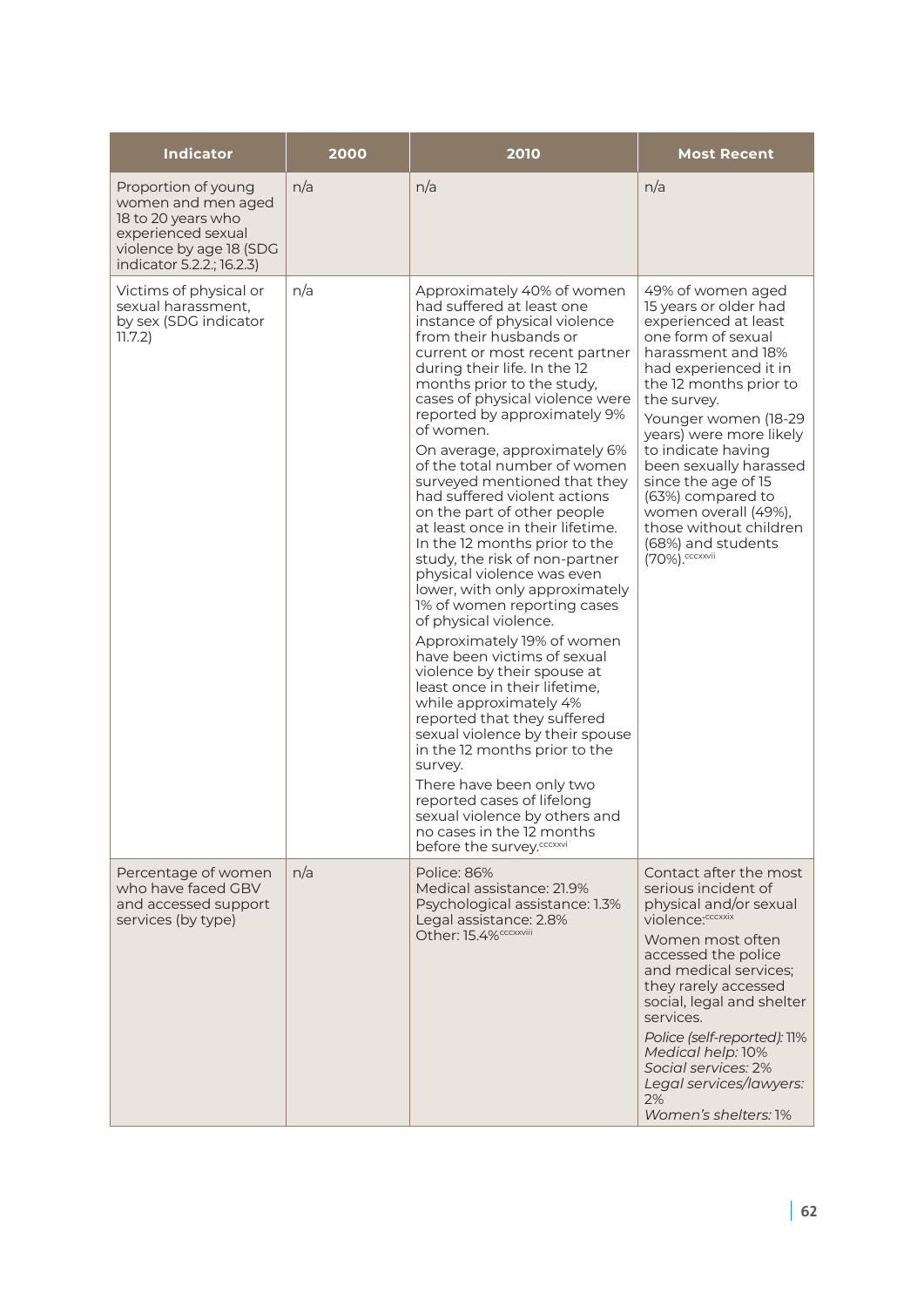| <b>Indicator</b>                                                                                                                                                                           | 2000                            | 2010                                                                                                                                                                                                                                                                           | <b>Most Recent</b>                                                                                                                                                                                                                                                                                                                                                                                            |
|--------------------------------------------------------------------------------------------------------------------------------------------------------------------------------------------|---------------------------------|--------------------------------------------------------------------------------------------------------------------------------------------------------------------------------------------------------------------------------------------------------------------------------|---------------------------------------------------------------------------------------------------------------------------------------------------------------------------------------------------------------------------------------------------------------------------------------------------------------------------------------------------------------------------------------------------------------|
| Number of protection<br>orders issued (annual<br>basis)                                                                                                                                    | n/a                             | 80 protection orders (2010) <sup>cccxxx</sup>                                                                                                                                                                                                                                  | 635 protection orders<br>4,939 emergency<br>restraining orders<br>$(2020)$ cccxxxi                                                                                                                                                                                                                                                                                                                            |
| Number of GBV cases,<br>including sexual<br>violence, processed by<br>the courts.                                                                                                          | n/a                             | n/a                                                                                                                                                                                                                                                                            | Criminal cases on<br>domestic violence:<br>2020: 866<br>2019: 969<br>2018: 998<br>2017: 956<br>2016: 1,782 <sup>cccxxxii</sup><br>The decreasing<br>trend in the number<br>of criminal cases<br>is related to the<br>amendments provided<br>by Law No. 196 of July<br>28, 2016, including<br>the completion of<br>the Contravention<br>Code with Article 78 <sup>1</sup><br>Domestic violence <sup>48</sup> . |
| Number of victims<br>of human trafficking<br>per 100,000 people,<br>by sex, age and form<br>of exploitation (SDG<br>indicator 16.2.2)                                                      | 2000: 6 victims<br>(all female) | 2008:<br>Total: 11 victims<br>Females: 10<br>Males: 1cccxxxiii                                                                                                                                                                                                                 | 2018:<br>Total: 13 victims<br>Men: 16<br>Women: 11<br>Adults: 14<br>Children: 10<br>Forms of exploitation:<br>Sexual: 3.4<br><b>Work: 8.9</b><br>Begging: 0.4 <sup>cccxxxiv</sup>                                                                                                                                                                                                                             |
| Number of victims of<br>violence<br>per 100 000 people<br>by sex, age, types of<br>violence (within the<br>resident population)<br>(National SDG<br>indicator 16.1.3.1) <sup>cccxxxv</sup> | n/a                             | In 2013:<br><b>Total: 66.5</b><br>Men: 69.8<br>Women: 63.4<br>Types of crimes<br>Premeditated severe injuries:<br>3.5<br>Kidnapping a person: 1.7<br>Sexual assault: 6.5<br>Robbery: 18.7<br>Brigandage: 2.1<br>Blackmail: 0.7<br>Domestic violence: 16.9<br>Hooliganism: 16.5 | In 2018:<br><b>Total: 91.1</b><br>Men: 101.6<br><b>Women: 81.3</b><br>Types of crimes<br>Premeditated severe<br>injuries: 5.1<br>Kidnapping a person:<br>1.2<br>Sexual assault: 15.<br>Robbery: 16.7<br>Brigandage: 1.8<br>Blackmail: 2.2<br>Domestic violence: 19.1<br>Hooliganism: 29.5<br>Age groups<br>0-17 years: 85.3<br>18 years and over: 92.4                                                        |

<sup>48</sup>Article 78<sup>1</sup> Domestic violence: Ill-treatment or other violent acts committed by a family member against another family member, which caused insignificant damage to bodily integrity is sanctioned with unpaid work for the benefit of the community from 40 to 60 hours or with a contravention arrest from 7 to 15 days.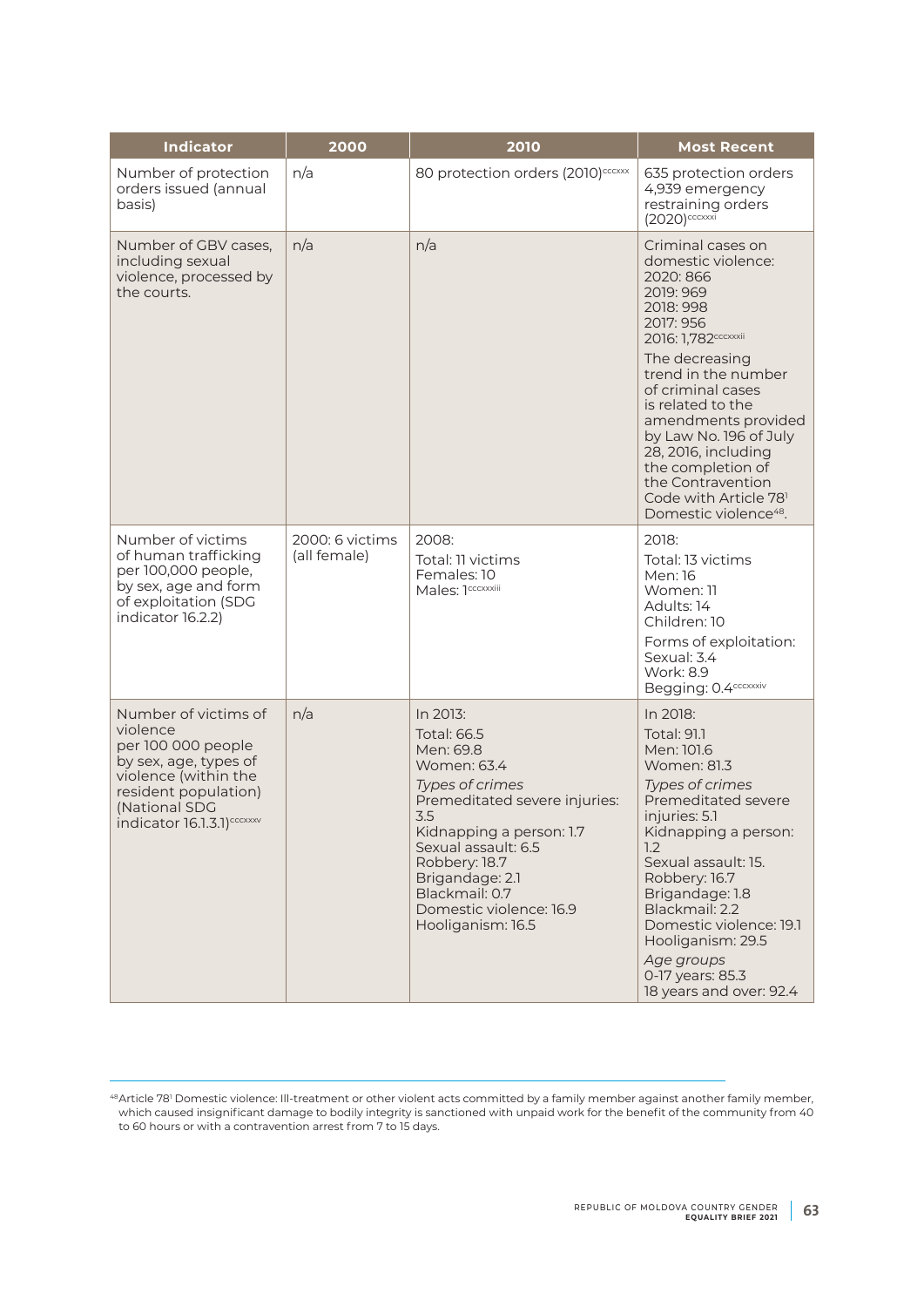| <b>Indicator</b>                         | 2000 | 2010                                                                                                                                                                                                                                                                                                                                                                                                                                                                                                                                                                                                                                                                                                                                                                                                                                   | <b>Most Recent</b>                                                                                                                                                                                                                                                                                                                                                                                                                                                                                                                                                                                                 |
|------------------------------------------|------|----------------------------------------------------------------------------------------------------------------------------------------------------------------------------------------------------------------------------------------------------------------------------------------------------------------------------------------------------------------------------------------------------------------------------------------------------------------------------------------------------------------------------------------------------------------------------------------------------------------------------------------------------------------------------------------------------------------------------------------------------------------------------------------------------------------------------------------|--------------------------------------------------------------------------------------------------------------------------------------------------------------------------------------------------------------------------------------------------------------------------------------------------------------------------------------------------------------------------------------------------------------------------------------------------------------------------------------------------------------------------------------------------------------------------------------------------------------------|
| Perceptions of gender-<br>based violence | n/a  | According to an NBS study<br>$(2010)$ : cccxxxvi<br>91.1% of women do not support<br>the application of abusive<br>physical actions in cases<br>where the woman refuses to<br>have intimate relationship<br>with her husband or partner.                                                                                                                                                                                                                                                                                                                                                                                                                                                                                                                                                                                               | According to an OSCE-<br>led survey (2019):<br>50% of respondents<br>believe their friends<br>would generally agree<br>that a good wife obeys<br>her husband, even if<br>she disagrees.                                                                                                                                                                                                                                                                                                                                                                                                                            |
|                                          |      | 14% agree that women must<br>maintain sexual intercourse<br>with their spouse or partner,<br>even if it is against their will.<br>8.7% of women respondents<br>agree with the possible<br>application of physically<br>abusive actions by the spouse<br>or partner in cases where the<br>woman is suspected to be<br>unfaithful.<br>Every fourth woman justifies<br>the violent behaviour of<br>the husband or partner,<br>while every second woman<br>disagrees with the situation<br>when the spouse or partner<br>abuses the wife if she has<br>been discovered as being<br>unfaithful.<br>70.2% of women agree that<br>"the husband or partner must<br>feel as if they are the head of<br>the family".<br>53.8% of women think that it<br>is not good to contradict your<br>husband or partner in the<br>presence of other people. | 15% think that<br>their friends would<br>generally agree that<br>a woman is obliged<br>to have sex with her<br>husband even if she<br>does not want it.<br>76% agree that<br>violence against<br>women by partners,<br>acquaintances<br>or foreigners is<br>widespread in<br>Moldova.<br>55% of respondents<br>agree that domestic<br>violence is a private<br>matter and should be<br>handled within family.<br>45% agree that<br>violence against<br>women is often<br>provoked by victims<br>and others.<br>28% agree that women<br>are more frequently<br>raped by a stranger<br>than by someone they<br>know. |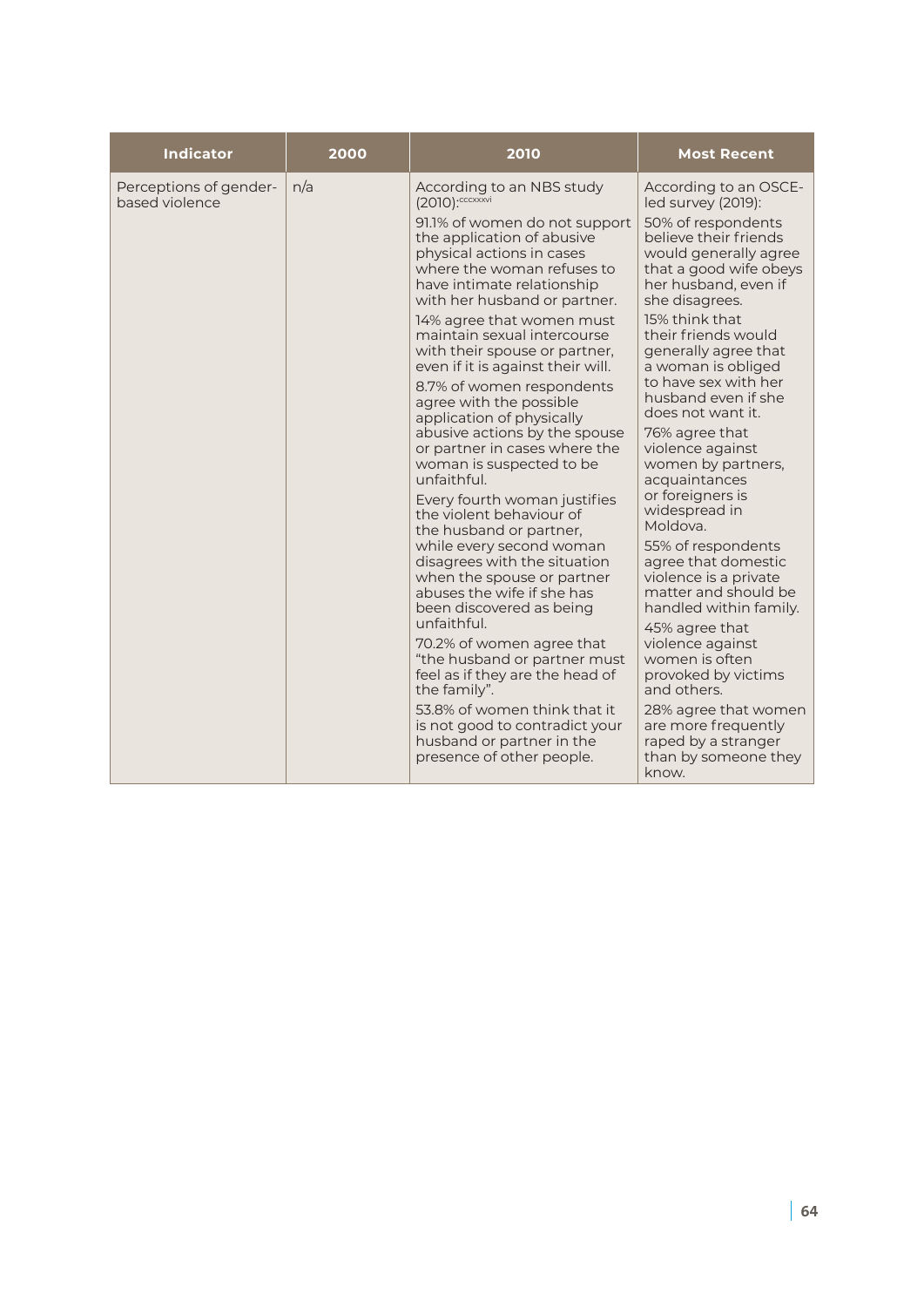### TABLE 8. **Gender Dimensions of Labour and Economic Empowerment**

| <b>Indicator</b>                                                                                 | 2000                                                                                                                                                                                                                                                                        | 2010                                                                                                                                                                                                                                                                                                                                                                                                                                                                                         | <b>Most Recent</b>                                                                                                                                                                                                                                                                                                                                                                                                                                                                                                                                                                                                                                                                                                                                                                                                                                                                                                                                                                                                                                                                                                                                                                                                                                                                                              |
|--------------------------------------------------------------------------------------------------|-----------------------------------------------------------------------------------------------------------------------------------------------------------------------------------------------------------------------------------------------------------------------------|----------------------------------------------------------------------------------------------------------------------------------------------------------------------------------------------------------------------------------------------------------------------------------------------------------------------------------------------------------------------------------------------------------------------------------------------------------------------------------------------|-----------------------------------------------------------------------------------------------------------------------------------------------------------------------------------------------------------------------------------------------------------------------------------------------------------------------------------------------------------------------------------------------------------------------------------------------------------------------------------------------------------------------------------------------------------------------------------------------------------------------------------------------------------------------------------------------------------------------------------------------------------------------------------------------------------------------------------------------------------------------------------------------------------------------------------------------------------------------------------------------------------------------------------------------------------------------------------------------------------------------------------------------------------------------------------------------------------------------------------------------------------------------------------------------------------------|
| Labour Force<br>Participation<br>Rate (LFPR), by<br>sex, by marital<br>status and by<br>industry | Overall<br>LFPR: ccxxxviii<br><b>Total LFPR</b><br>$(\text{ages }15+)$<br>(2000): 59.9%<br>Female: 56.3%<br>Male: 63.9%<br>75.2% of<br>married men<br>compared to<br>68.9% married<br>women were<br>economically<br>active.<br>Single LFPR:<br>Female: 33.9%<br>Male: 42.1% | Overall LFPR: cccxxxix<br>Total LFPR (ages 15+)<br>(2010): 41.6%<br>Female: 38.6%<br>Male: 45%<br>54.9% of married men<br>compared to 48.2%<br>married women were<br>economically active.<br>Single LFPR:<br>Female: 26.3%<br>Male: 29.5%<br>The main economic<br>sector of employment<br>was services, with<br>women engaged at<br>64.2% and men engaged<br>at 55.3%.<br>The second largest<br>sector was agriculture,<br>with women engaged at<br>24.5% and men engaged<br>at 30.5%. CCCXI | Overall LFPR: cccxli<br>Total LFPR (ages 15+)<br>(2020): 40.3%,<br>Female: 36.1%<br>Male: 45.1%<br>52.1% of married men compared<br>to 44.2% married women were<br>economically active.<br>Single LFPR:<br>Female: 24.9%<br>Male: 32.3%<br>Youth between the ages of 15-24<br>years contributed to 18.3% of the<br>LFPR (15.4% young women and<br>21.1% young men) for 2020.cccxlii<br>The highest gender gap in<br>activity rates of 16.0% was<br>registered for the 25-34 and 55-64<br>age groups.<br>Data on LFPR by presence of<br>children (2019):<br>Women with children: 39.4%<br>Men with children: 62.5%<br>Women without children: 62.9%<br>Men without children: 56.5% cccxliii<br>Services was the main economic<br>sector of employment, with<br>women engaged at 58.0% and<br>men engaged at 42.0%. Per<br>sector, women participated less<br>in the agricultural sector (39.0%),<br>industry (46.5%), construction<br>(6.4%), transport and storage<br>(27.3%), and the information and<br>communications sectors (35.9%),<br>but predominated in economic<br>activities such as hotels and<br>restaurants (71.8%), financial<br>intermediation and insurance<br>(72.1%), education (82.2%), health<br>and social assistance (80.2%),<br>and cultural activities and leisure<br>(59.9%). cccxliv |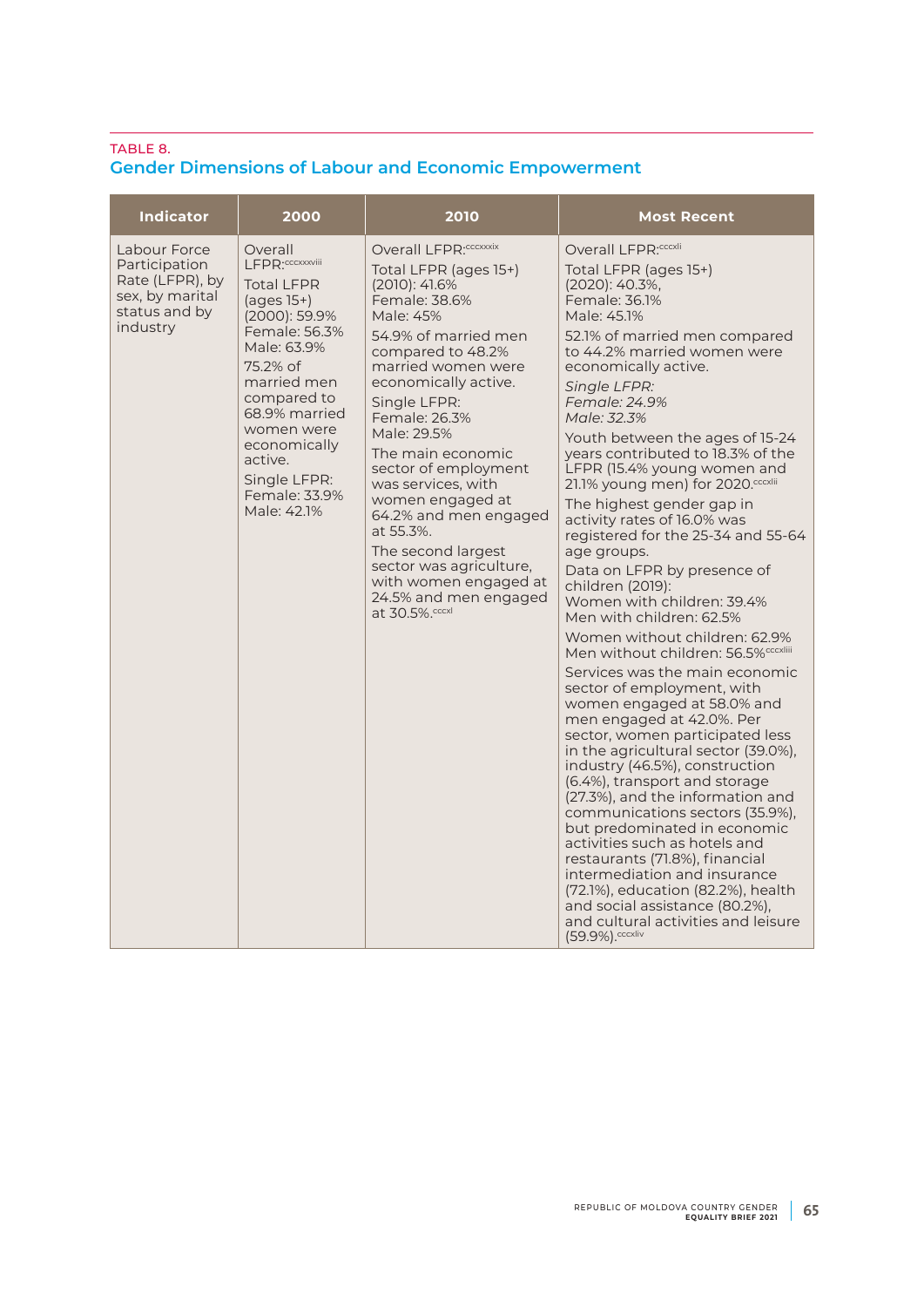| <b>Indicator</b>                                                                                                       | 2000                                                                                                                                                                                                                                                                                                                            | 2010                                                                                                                                                                                                                                                                                                                                                                                                                                                                                       | <b>Most Recent</b>                                                                                                                                                                                                                                                                                                                                                                                                                                                                                                                                                                                                                                                                                                        |
|------------------------------------------------------------------------------------------------------------------------|---------------------------------------------------------------------------------------------------------------------------------------------------------------------------------------------------------------------------------------------------------------------------------------------------------------------------------|--------------------------------------------------------------------------------------------------------------------------------------------------------------------------------------------------------------------------------------------------------------------------------------------------------------------------------------------------------------------------------------------------------------------------------------------------------------------------------------------|---------------------------------------------------------------------------------------------------------------------------------------------------------------------------------------------------------------------------------------------------------------------------------------------------------------------------------------------------------------------------------------------------------------------------------------------------------------------------------------------------------------------------------------------------------------------------------------------------------------------------------------------------------------------------------------------------------------------------|
| Unemployment<br>rate, by sex, age<br>and persons<br>with disabilities<br>(SDG indicator<br>8.5.2)                      | The<br>unemployment<br>rate in 2000<br>was 9.7%<br>amongst<br>men and<br>7.2% amongst<br>women.cccxlv<br>Ages 15-24:<br>Women: 14.9%<br>Men: 16.6%<br>Ages 25-34:<br>Women: 7.5%<br>Men: 12.0%<br>Ages 35-44:<br>Women: 6.9%<br>Men: 9.5%<br>Ages 45-54:<br>Women: 6.6%<br>Men: 7.7%<br>Ages 55-64:<br>Women: 1.6%<br>Men: 3.4% | The unemployment rate<br>in 2010 was 9.1% amongst<br>men and 5.7% amongst<br>women. <sup>cccxlvi</sup><br>Ages 15-24:<br><b>Women: 15%</b><br>Men: 20%<br>Ages 25-34:<br>Women: 7.0%<br>Men: 10.3%<br>Ages 35-44:<br>Women: 5.1%<br>Men: 8.3%<br>Ages 45-54:<br>Women: 3.8%<br>Men: 6.1%<br>Ages 55-64:<br>Women: 2.1%<br>Men: 4.4%<br>The share of unemployed<br>persons with disabilities<br>within the total<br>unemployed population<br>was 1.7% in 2015 and 1.5%<br>in 2014. cccxlvii | The unemployment rate in 2020<br>was 4.3% amongst men and 3.2%<br>amongst women. <sup>cccxlviii</sup><br>Amongst people aged 15-24 years,<br>the unemployment rate was<br>10.9%. The value of this indicator<br>registered significant disparities<br>by sex (12.3% for women, 9.9% for<br>men) and area (14.6% for urban<br>environments, 7.0% in rural areas).<br>In the age category of 15-29 years,<br>this indicator had the value of<br>$6.2\%$ .<br>The general trend of a decreasing<br>unemployment rate amongst<br>men in the majority age groups<br>should be noted.<br>The share of unemployed persons<br>with disabilities in 2020 was<br>2.4%. Men with disabilities: 3.9%<br>Women with disabilities: 0.7% |
| Proportion of<br>youth (aged<br>15-24 years) not<br>in education,<br>employment or<br>training (by sex)<br>(SDG 8.6.1) | ILO modelled<br>estimates<br>$(2005)$ : cccxlix<br>Women: 23.4 %<br>Men: 31.1%                                                                                                                                                                                                                                                  | The NEET group aged 15-<br>24 years (2014) <sup>cccl</sup><br>Women: 25.7%<br>Men: 29.8                                                                                                                                                                                                                                                                                                                                                                                                    | The NEET group aged 15-24 years<br>(2020):cccli<br>Women: 19.7%<br>Men: 15.6%<br>The NEET group aged 15-29 years:<br>Women: 32.5%<br>Men: 19.6%<br>The NEET group aged 15-34 years:<br>Women: 39.4%<br>Men: 22.9%<br>In group aged 15-34 years, the<br>indicator shows higher values<br>amongst women compared to<br>men (by 16.5 percentage points).                                                                                                                                                                                                                                                                                                                                                                     |
| Percentage of<br>unemployed<br>persons<br>accessing adult<br>education/<br>workforce skills<br>development             | n/a                                                                                                                                                                                                                                                                                                                             | In 2010, 2,380<br>unemployed persons<br>graduated vocational<br>training courses,<br>including 1,703 women.<br>Of these, 73.6% were later<br>employed.ccclii                                                                                                                                                                                                                                                                                                                               | In 2019, 868 unemployed persons<br>graduated vocational training<br>courses, 67% being women,<br>59% from rural areas and<br>approximately 4% persons with<br>disabilities <sup>cccliii</sup>                                                                                                                                                                                                                                                                                                                                                                                                                                                                                                                             |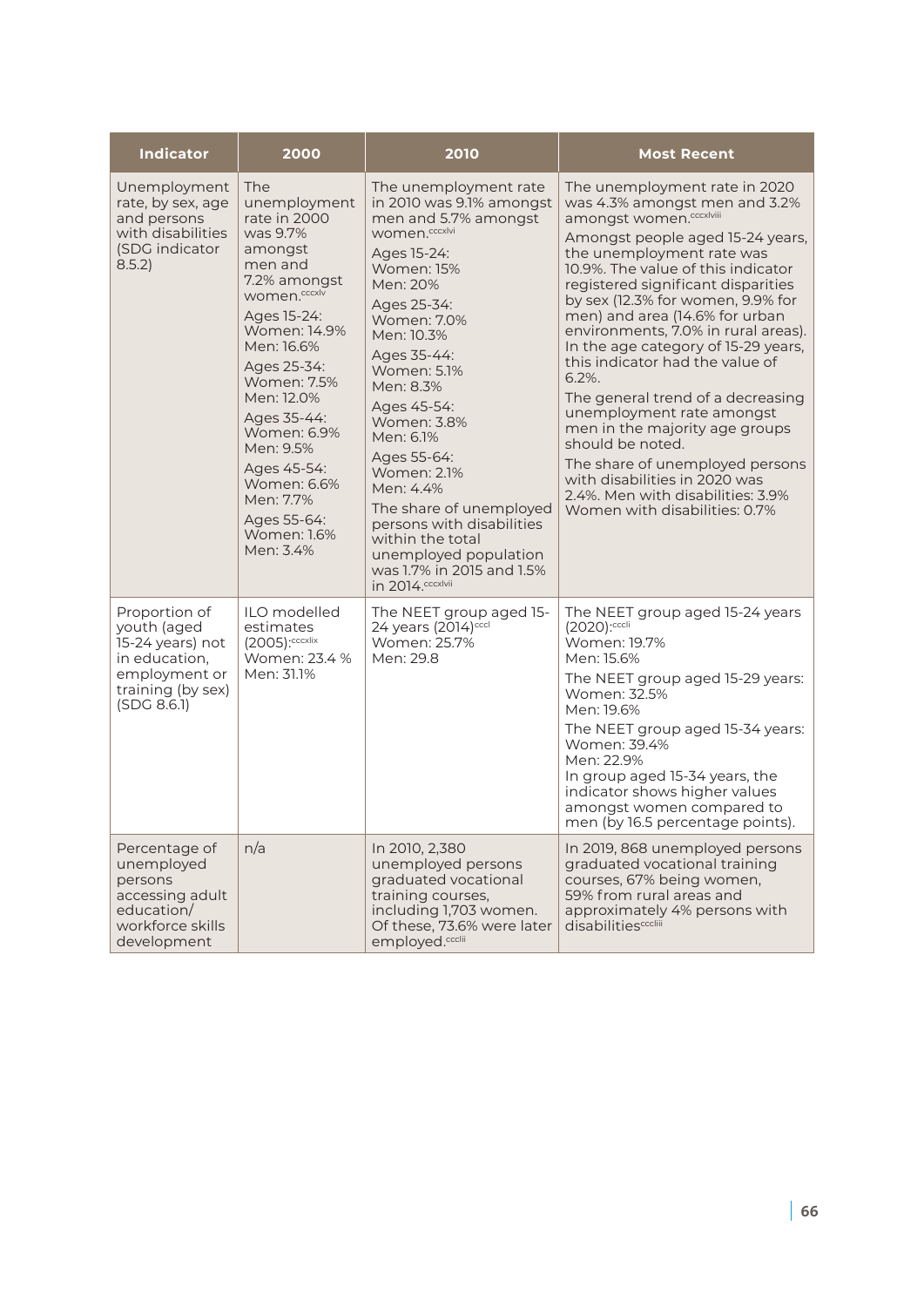| <b>Indicator</b>                                                                                                           | 2000                                                                                                                                                                                    | 2010                                                                                                                                                                                                                                                                                                                                                                                                     | <b>Most Recent</b>                                                                                                                                                                                                                                                                                                                                                                                                                                                                                                                                                                                                                                                                                                                                                 |
|----------------------------------------------------------------------------------------------------------------------------|-----------------------------------------------------------------------------------------------------------------------------------------------------------------------------------------|----------------------------------------------------------------------------------------------------------------------------------------------------------------------------------------------------------------------------------------------------------------------------------------------------------------------------------------------------------------------------------------------------------|--------------------------------------------------------------------------------------------------------------------------------------------------------------------------------------------------------------------------------------------------------------------------------------------------------------------------------------------------------------------------------------------------------------------------------------------------------------------------------------------------------------------------------------------------------------------------------------------------------------------------------------------------------------------------------------------------------------------------------------------------------------------|
| Average<br>earnings<br>of female<br>and male<br>employees, by<br>occupation,<br>(SDG indicator<br>8.5.1)                   | 31.9% gender<br>pay gap in<br>2006.cccliv<br>The average<br>nominal<br>salary within<br>the national<br>economy<br>was 407.9 lei<br>(approximately<br>US\$33) in the<br>year 2000.ccclv | 12.2% gender pay gap in<br>2011.<br>The biggest gender<br>pay gap was in the<br>information and<br>communication sector:<br>21.2% (with women's<br>salaries averaging<br>6,417.3 lei, men's salaries<br>averaging 8,147.1 lei)<br>The gender pay gap<br>in the finance and<br>insurance sector was<br>14.2% (with women's<br>salaries averaging<br>6,629.6 lei, men's salaries<br>averaging 7,730.5 lei) | The average monthly average<br>salary for women was 7,387.2<br>lei, while for men, the average<br>monthly salary was 8,558.5 lei<br>(2020).<br>The gender pay gap in 2020 was<br>13.7%.<br>Women had lower earnings than<br>men in most economic activities:<br>Financial and insurance: 44.6%<br>(8,807.6 lei) less<br>Information and<br>communications: 38.0% (8,136.5<br>lei) less<br>Industry: 19.8% (1,652.4 lei) less<br>Health and social assistance:<br>23.3% (2,486.0 lei) less<br>At the same time, women had<br>higher earnings than men in the<br>following activities:<br>Administrative services and<br>support services: 8.1% (487.4 lei)<br>more<br>Education: 1.8% (127.5 lei) more<br>Other service activities: 1.3% (120.2)<br>lei) moreccclvi |
| Proportion of<br>the population<br>employed<br>in part time<br>labour, by sex                                              | n/a                                                                                                                                                                                     | 6.6% of women of all<br>ages were working part-<br>time compared to 7.3% of<br>men (2010).ccclvii                                                                                                                                                                                                                                                                                                        | 7.2 % of women of all ages were<br>working part-time compared to<br>5.3% of men (2019). ccclviii                                                                                                                                                                                                                                                                                                                                                                                                                                                                                                                                                                                                                                                                   |
| Distribution<br>of the inactive<br>population<br>$(25-64 \text{ years})$ by<br>main categories<br>of inactivity and<br>sex | n/a                                                                                                                                                                                     | n/a                                                                                                                                                                                                                                                                                                                                                                                                      | Out of 393,000 women outside<br>the labour force, 36.2% were not<br>employed due to housework,<br>compared to 2.4% in case of men<br>$(2020)$ <sub>ccclix</sub>                                                                                                                                                                                                                                                                                                                                                                                                                                                                                                                                                                                                    |
| Percentage of<br>the population<br>who own their<br>own business<br>(SME)                                                  | n/a                                                                                                                                                                                     | In 2009, <sup>ccclx</sup> the number<br>of male entrepreneurs<br>was 2.6 times larger<br>than the number of<br>female entrepreneurs<br>(72.5% men versus 27.5%<br>women).                                                                                                                                                                                                                                | According to a NBS Survey<br>in 2018, the share of women<br>involved in business was 33.9%,<br>compared to 66.1% for men.<br>Despite some progress, there<br>were two times fewer women<br>entrepreneurs compared<br>to men. <sup>ccclxi</sup><br>According to the World Bank<br><b>Global Enterprise Survey</b><br>(2019):ccclxii<br>- 17.6% of firms had a majority<br>female ownership<br>- 39.9% of these firms had female<br>participation in ownership<br>- 18.6% of these firms had women<br>in top management positions                                                                                                                                                                                                                                    |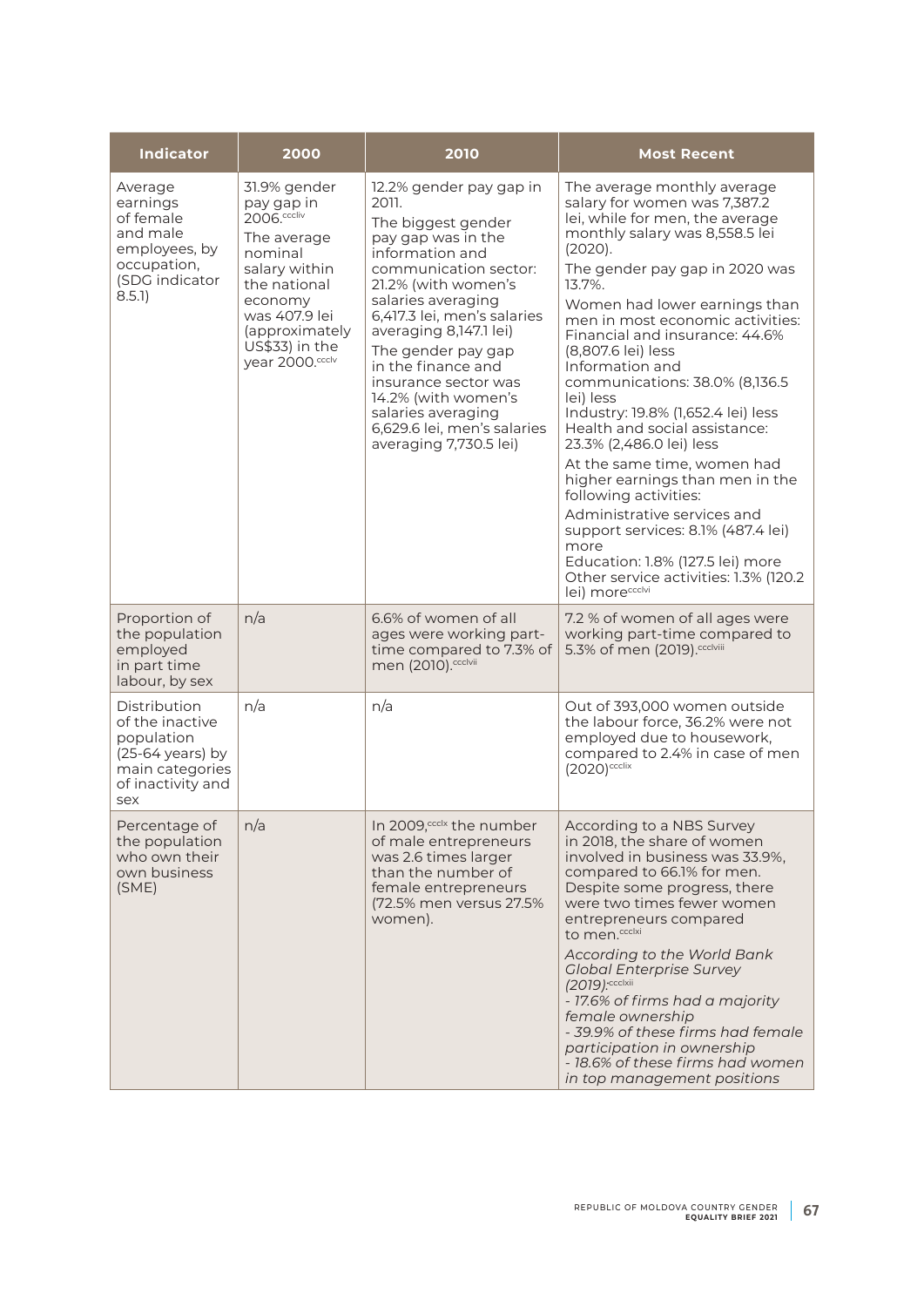| <b>Indicator</b>                                                                                                                                 | 2000                                                                                                                                               | 2010                                                                                                                                                                                                                                                                                                                                                                                                                                                                                                                                                                                                                                          | <b>Most Recent</b>                                                                                                                                                                                                                                                                                                                                                                                                                                                                                                                                                                                  |
|--------------------------------------------------------------------------------------------------------------------------------------------------|----------------------------------------------------------------------------------------------------------------------------------------------------|-----------------------------------------------------------------------------------------------------------------------------------------------------------------------------------------------------------------------------------------------------------------------------------------------------------------------------------------------------------------------------------------------------------------------------------------------------------------------------------------------------------------------------------------------------------------------------------------------------------------------------------------------|-----------------------------------------------------------------------------------------------------------------------------------------------------------------------------------------------------------------------------------------------------------------------------------------------------------------------------------------------------------------------------------------------------------------------------------------------------------------------------------------------------------------------------------------------------------------------------------------------------|
| Ownership<br>or secure<br>rights over<br>agricultural<br>land, by sex<br>(SDG Indicator<br>1.4.2; 5.a.1 and<br>5.1.2)                            | n/a                                                                                                                                                | Agricultural census (2011):<br>63.7% of the managers<br>of agricultural holdings<br>were men.<br>10% of farm managers<br>were under the age of 35<br>years old (7% of men and<br>3% women).<br>Approximately 36% of<br>agricultural holdings<br>(farms) were headed by<br>women and 64% by men.<br>Women administered<br>a total area of farmland<br>that was much smaller<br>than that of men; only<br>19% of the total area.<br>In over 88% of<br>agricultural holdings<br>(farms) run by women,<br>the agricultural<br>production is intended<br>only for personal<br>consumption, compared<br>to 83.9% of those headed<br>by men.ccclxiii | Most recent data: the same<br>source presented in previous<br>column for 2011.                                                                                                                                                                                                                                                                                                                                                                                                                                                                                                                      |
| Share of the<br>agricultural<br>production<br>of small<br>agricultural<br>producers<br>in total<br>agricultural<br>production <sup>ccclxiv</sup> | n/a                                                                                                                                                | Share of the agricultural<br>production of small<br>agricultural producers<br>in total agricultural<br>production: 61.5 % in 2010                                                                                                                                                                                                                                                                                                                                                                                                                                                                                                             | Share of the agricultural<br>production of small agricultural<br>producers in total agricultural<br>production: 50.5% in 2018                                                                                                                                                                                                                                                                                                                                                                                                                                                                       |
| Percentage of<br>the population<br>who are self-<br>employed                                                                                     | 2000:<br>Men: 36.3%<br>Women: 38.1%                                                                                                                | 2010:<br>Men: 33.8%<br>Women: 24.8%                                                                                                                                                                                                                                                                                                                                                                                                                                                                                                                                                                                                           | 2020:<br>Men: 24.8%<br>Women: 8.9% <sup>ccclxv</sup>                                                                                                                                                                                                                                                                                                                                                                                                                                                                                                                                                |
| Percentage of<br>the employed<br>population in<br>the informal<br>sector                                                                         | In 2003, the<br>informal sector<br>accounted for<br>14.5% of total<br>employment in<br>the economy<br>(38.0% of<br>people had an<br>informal job). | In 2010, the informal<br>sector accounted<br>for 12.7% of total<br>employment in the<br>economy (30.9% of<br>people had an informal<br>job).ccclxvi                                                                                                                                                                                                                                                                                                                                                                                                                                                                                           | In 2020, the informal sector<br>accounted for 16.7% of the total<br>employed population, and 22.4%<br>had an informal job (28.1% for<br>men, 16.1% for women). Out of<br>the total number of informally<br>employed people, 23.8% were<br>employees.<br>Out of the total number of<br>employees, 6.8% had an informal<br>job. An 'envelope' salary was<br>received by 6.7% of employees<br>(including 8.8% of men and 5.7%)<br>of women). The highest shares<br>were estimated in the agriculture<br>(60.8%), trade (9.9%), industry<br>$(6.3\%)$ , and construction $(13.4\%)$<br>sectors.ccclxvii |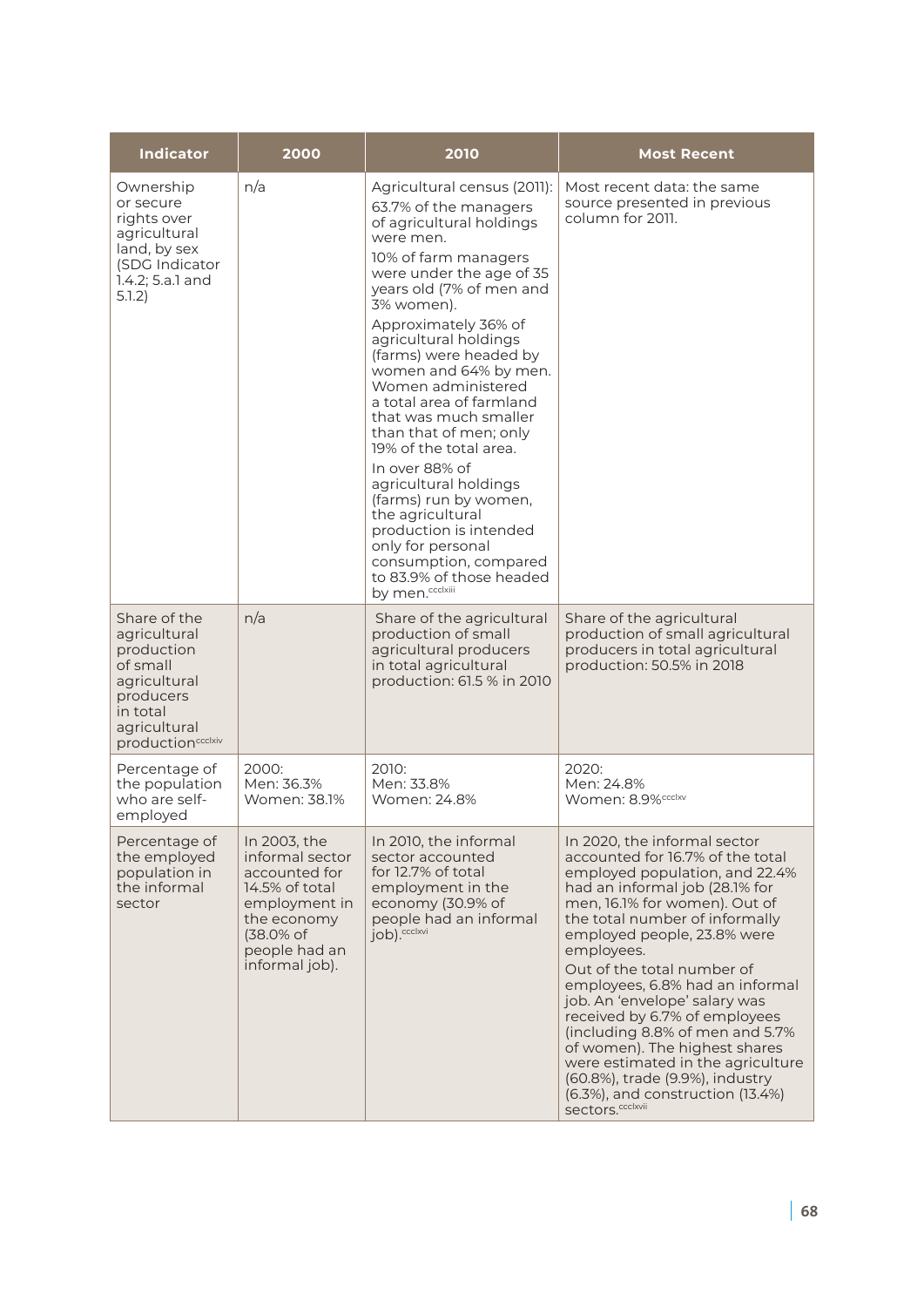| <b>Indicator</b>                                                                                                                            | 2000                                                                                                                                                           | 2010                                                                                                                                                                                                                                                                                                                                                                                                                                                                                                                                                                                                                  | <b>Most Recent</b>                                                                                                                                                                                                                                                                                                                                                                                                                                                                                                                                                     |
|---------------------------------------------------------------------------------------------------------------------------------------------|----------------------------------------------------------------------------------------------------------------------------------------------------------------|-----------------------------------------------------------------------------------------------------------------------------------------------------------------------------------------------------------------------------------------------------------------------------------------------------------------------------------------------------------------------------------------------------------------------------------------------------------------------------------------------------------------------------------------------------------------------------------------------------------------------|------------------------------------------------------------------------------------------------------------------------------------------------------------------------------------------------------------------------------------------------------------------------------------------------------------------------------------------------------------------------------------------------------------------------------------------------------------------------------------------------------------------------------------------------------------------------|
| Proportion<br>of informal<br>employment in<br>non-agricultural<br>employment,<br>by sex (SDG<br>indicator 8.3.1)                            | $\overline{a}$                                                                                                                                                 | In 2010, the share of<br>people informally<br>employed in the non-<br>agricultural sector was<br>15.8%. Within this group,<br>women comprised 10.8%<br>while men comprised<br>21.1%. ccclxviii                                                                                                                                                                                                                                                                                                                                                                                                                        | In 2019, informal employment<br>in the non-agricultural informal<br>sector was at 12.2%. Women made<br>up 5.9% of the population in the<br>non-agricultural informal sector<br>and men made up 18.8%.ccclxix<br>Women aged 15-24 years and<br>those who were aged of 65 years<br>and above were more frequently<br>engaged in informal employment<br>(9%). For men, the highest rates<br>were amongst young people<br>(24%) and middle-aged people<br>(25-49 years), at 22%.                                                                                           |
| The proportion<br>and number<br>of children<br>aged 5-17 years<br>engaged in<br>child labour,<br>by sex and age<br>(SDG indicator<br>8.7.1) | n/a                                                                                                                                                            | 177,000 children<br>between the ages of<br>five and 17 worked in<br>2009, representing<br>29.7% of all children<br>in this age group.By<br>age, employment rates<br>amongst children aged<br>5-11, 12-14 and 15-17<br>years were estimated<br>to be 13.8 %, 43.3% and<br>42.3 % respectively.<br>The employment rate<br>amongst boys (35.1%)<br>exceeds that of girls<br>(24%) by about ten<br>percentage points.<br>The gender gap in<br>employment is smaller<br>amongst younger<br>children aged 5-11 years<br>(7.8%) than amongst<br>children aged 12-14 years<br>(15.4%) and aged 15-17<br>years (13.1%). ccclxx | n/a                                                                                                                                                                                                                                                                                                                                                                                                                                                                                                                                                                    |
| Frequency<br>rates of fatal<br>and nonfatal<br>occupational<br>injuries, by sex<br>(SDG indicator<br>$8.8.1$ ).                             | Total<br>occupational<br>injuries per<br>100,000<br>workers: 84<br>cases (2000),<br>with a fatal<br>accidents rate<br>of 6.6 cases<br>per 100,000<br>employees | Total occupational<br>injuries per 100,000<br>workers:<br>Total: 96 cases, with a<br>fatal accident rate of<br>6.6 cases per 100,000<br>employees<br>Men: 1.5<br>Women: 12.7ccclxxi<br>Nonfatal occupational<br>injuries per 100,000<br>workers:<br><b>Total: 89.5</b><br>Men: 124.8<br>Women: 60.2 (2010) ccclxxii                                                                                                                                                                                                                                                                                                   | The rate of accidents at work<br>per 100,000 employees was 79<br>cases in 2019, ccclixxiii a number that<br>has decreased slowly compared<br>to 2018 (82 cases), with non-<br>fatal accidents increasing more<br>quickly than fatal accidents. Men<br>are more affected by accidents,<br>especially non-fatal accidents (117<br>cases per 100,000 employees), at<br>a rate of 2.6 times that of women<br>(44 cases per 100,000 employees).<br>The rate of fatal accidents is:<br>Men: 11.4 cases per 100,000<br>employees<br>Women: 0.6 cases per 100,000<br>employees |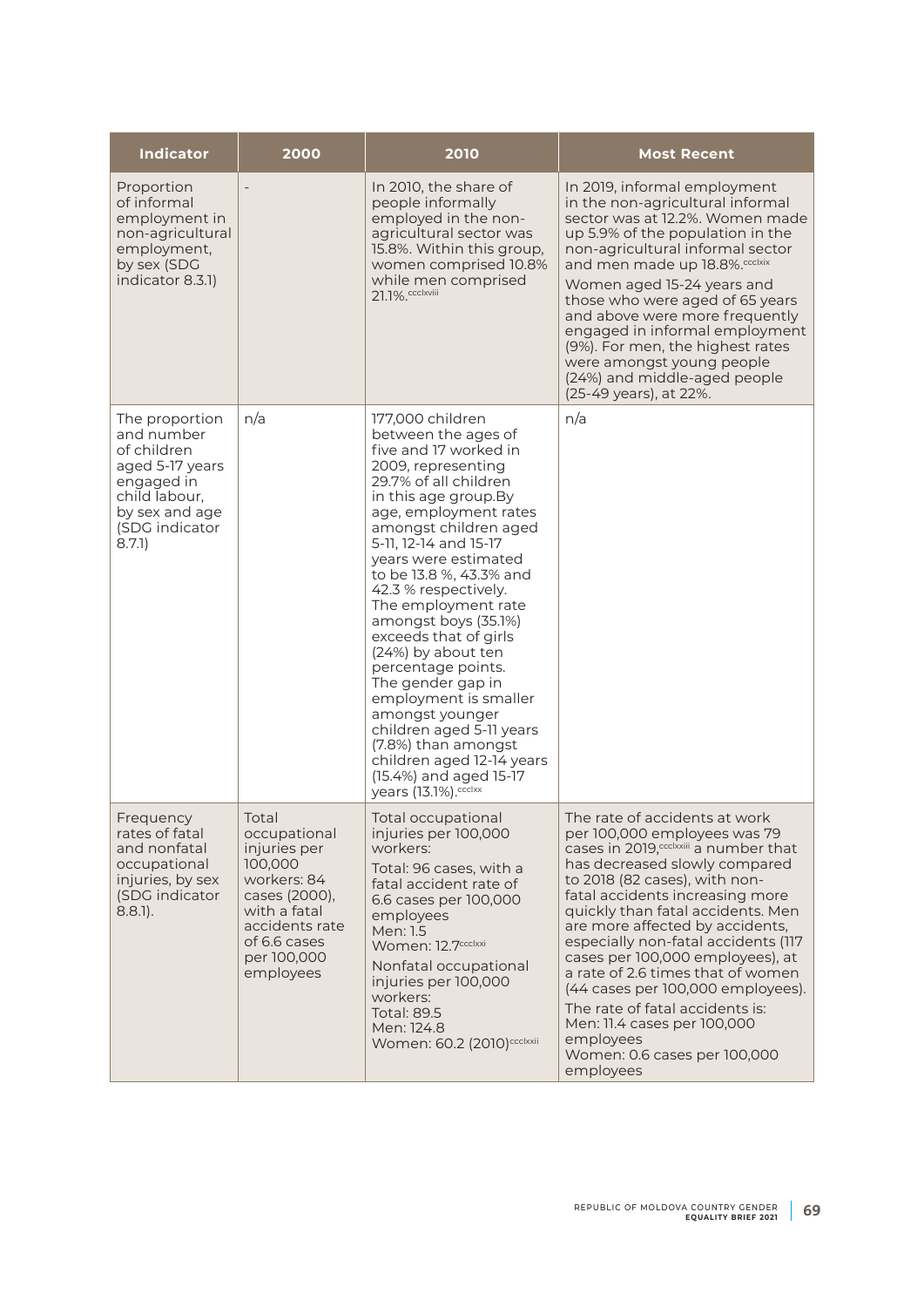## ANNEX 1

GENERAL REVIEW OF THE LEGAL AND NORMATIVE FRAMEWORK OF THE REPUBLIC OF MOLDOVA TO ADVANCE GENDER EQUALITY AND THE EMPOWERMENT OF WOMEN

## **I. National Constitution and Laws Which Are Significant to Advancing Gender Equality and the Empowerment of Women**

#### *• Equality and Non-Discrimination:*

- The **Constitution of the Republic of Moldova**  (1994)<sup>ccclxxiv</sup> enshrines the principle of equality of all citizens before the law and public authorities, without any discrimination as to race, nationality, ethnic origin, language, religion, sex, political choice, personal property or social origin (Article 16. Equality of Rights); ensures protective measures of work security and hygiene, working conditions for women and young people (Article 43. The Right of Working and of Access to Work); upholds women's equal rights to men to enter into marriage and equal rights of woman and men in the family and each parents' duty (Article 48. Family); and supports the right of mothers and children to receive special protection and care (Article 50. Protection of mothers, children and young people).

- In February 2006, **Law No. 5 on Ensuring Equal Opportunities for Women and Men**<sup>ccclxxv</sup> was approved by Parliament.<sup>49</sup> This law has acted as the guiding policy for the government and other actors, as it pertains to gender equality. Several definitions concerning gender equality, sexual harassment, victimisation, GBD, and direct and indirect discrimination were included. The national machinery and authorised bodies with tasks and responsibilities in the field gender

<sup>49</sup>It is interesting to note that when the law was being developed, conservative politicians and groups in the Government, Parliament, and in society objected to the use of the term "gender equality" in the title of the law, on the basis that it is a foreign concept which contravenes national culture.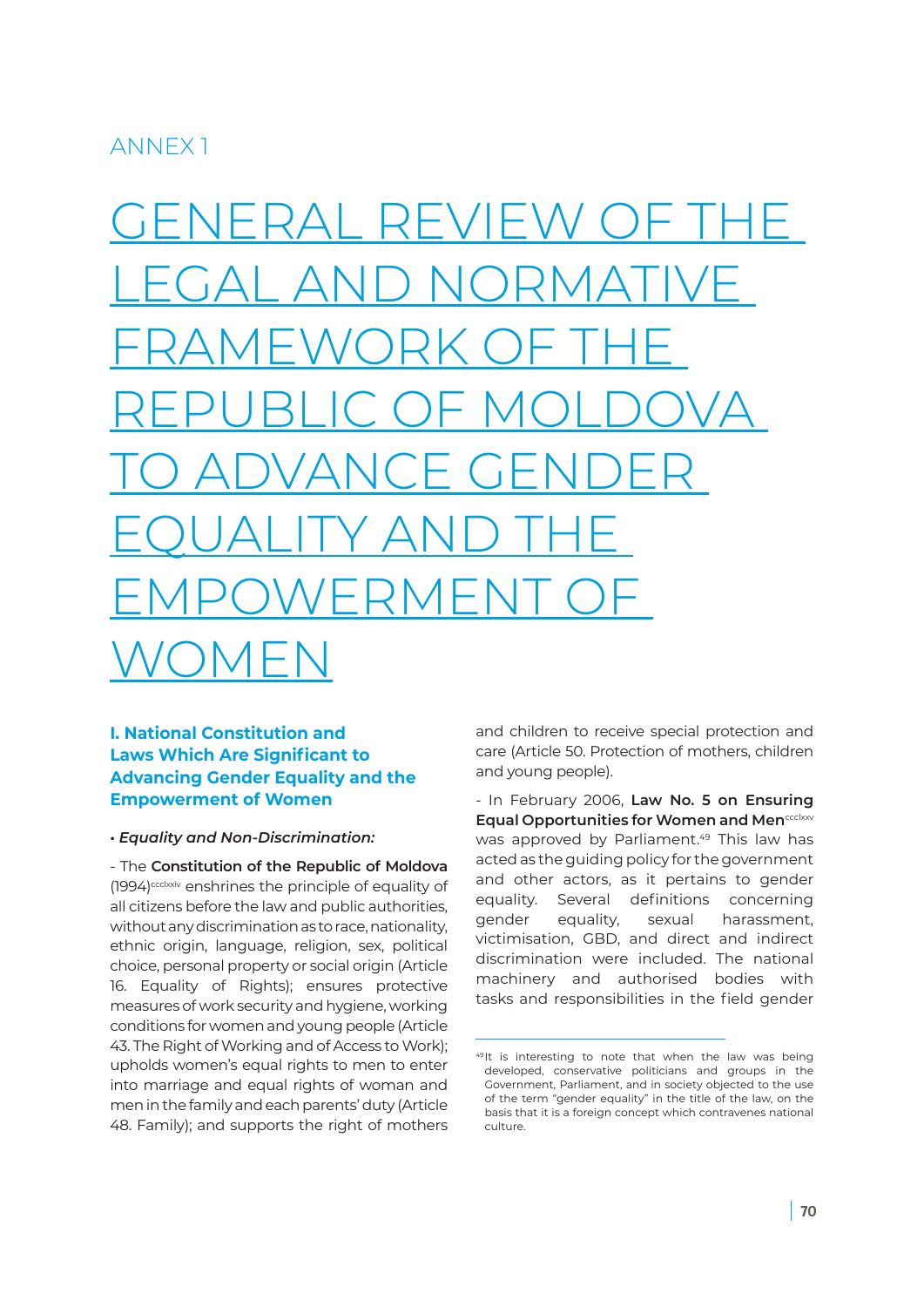equality were determined. However, due to the lack of national budgetary allocations, and insufficient political will, the mechanisms tasked with implementing the law have a limited capacity.

- In 2012, Law No. 121 on Ensuring Equality<sup>ccclxxvi</sup> was adopted by Parliament. This law includes several definitions concerning different types of discrimination, harassment, and victimisation, amongst others; the Council for Preventing and Eliminating Discrimination and Ensuring Equality was established.

- Despite the above legislative frameworks, as per the CEDAW Committee's most recent Concluding Observations (COs), the Council for Preventing and Eliminating Discrimination and Ensuring Equality should have a strong mandate on women's rights and the authority to issue binding rulings and impose sanctions for gender-based discrimination, with the allocation of adequate resources.<sup>ccclxxvii</sup> The Committee recommends to amend the Law on Ensuring Equal Opportunities Between Women and Men and/or the Law on Ensuring Equality to include "a comprehensive definition of discrimination against women that covers, in addition to direct and indirect discrimination, discrimination in the public and private spheres and intersecting forms of discrimination, in accordance with article 1 of the Convention".

#### *• Rights in the Family and Marriage:*

- The **Constitution of the Republic of Moldova** enshrines the right to free choice and consent in marriage and defines marriage as a union between a woman and a man. Equal rights of women and men in the family, and the right and duty of parents to ensure their child's upbringing, education, and training, are specified (Article 48. Family).

- According to Article 2 of the **Family Code**  (FC), ccclxxviii only marriages registered by state organs of civil status are legally recognised. Religious marriages that do not include a civil marriage license are unrecognised.50 At the same time, marriage between persons of the same sex is prohibited (Article 15. Barriers in marriage). In accordance with Article 14 of FC, the minimum marriage age is 18 years, though, if good reasons are provided, the matrimonial age may be reduced, but not by more than two years.

- Family relations are regulated in accordance with the following principles: monogamy, freely consented marriage between a man and a woman, and equal rights of spouses in the family (Article 2. The basic principles of family legal framework, p.3). The limitation of the husband's right to request the dissolution of the marriage during his wife's pregnancy and for one year after the birth of the child if they were born alive and living (Article 34) was introduced, thus protecting the rights of the pregnant wife. Parents have equal rights and obligations towards their children, regardless of whether their children are born in or out of wedlock (article 58).

- However, the Family Code does not regulate informal or de facto unions. There is no specific provision dealing with forced marriage. There are no specific penalties for authorising or knowingly entering into child or early marriage. However, there are criminal sanctions in cases involving sexual relations with someone under the age of 16 **(Criminal Code**, article 174).

- In terms of the prevalence of early marriage, there are no official statistics, and it is assumed by many to be a rare phenomenon in the country. Some research data show that amongst the Roma population, there may be discriminatory practices resulting in early marriages.<sup>ccclxxix</sup> Twelve per cent of girls in Moldova are married before the age of 18. Child marriage is most common within Moldova's Roma communities, where it is reportedly "welcome" to marry girls between the ages of 12 and 14. ccclxxx

- The CEDAW CO (2020) for the Republic of Moldova recommends "amending article 14 of the Family Code to remove all exceptions to the legal minimum age of marriage of 18 years and continue efforts to raise awareness amongst Roma communities on the negative effects of child marriage on the health and well-being of women and girls and their access to education

<sup>50</sup>According to the rules, religious marriages are based on civil marriage certificates.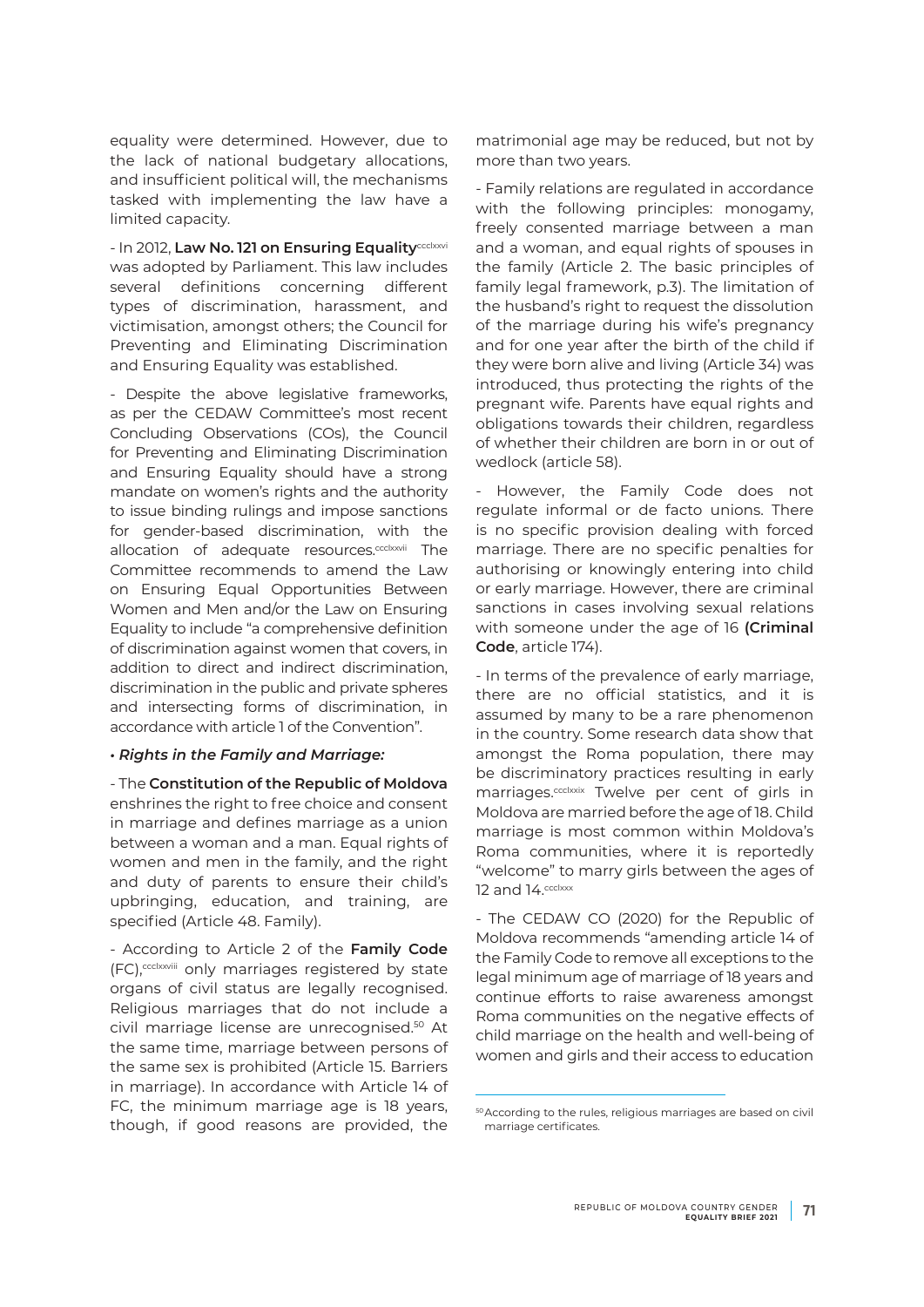and employment". They have also made the recommendation to "amend article 24 of the Civil Code and the Family Code to ensure the rights of women with psychosocial and/or intellectual disabilities to enter into marriage and exercise parental responsibilities".ccclxxxi

#### *• Land Rights: [Ownership or secure rights over agricultural land, by sex. (SDG indicator 1.4.2; 5.a.1 and 5.1.2)]*

- **The Constitution of the Republic of Moldova**, the Civil Code, and the Family Code all govern rights in the family and marriage and ensure equal property and inheritance rights for both women and men. According to the Constitution, the state guarantees the realisation of property rights in the forms requested by the owner, if they do not contradict society's interests (Article 127. Property).

- The right of spouses to own, use, and dispose of common property is regulated. The property acquired by spouses during their marriage belongs to both individuals, as does the right of property in disinheritance (**Family Code**, Article 21).

- **Land Code** No. 828 of December 25, 1991 (last updated in 2020), ccclxxxii stipulates some gender aspects, including: that the land commissions establish the equivalent land quota that is assigned in private property: to the persons who previously worked at the agricultural enterprises from the respective locality and, also who worked in the social sphere, with work experience of 25 years for men and 20 years for women (Article 12).<sup>51</sup>

- However, in practice, women face obstacles to exercising these rights. *This may in part be due to the unequal registration of land ownership, particularly after the collapse of the Soviet Union and the subsequent land privatisation process in the late 1990s. At that time, land was divided amongst households, with ownership awarded to men, who were traditionally "heads of the household". Only in the absence of men as heads of the household were women granted land titles at that time*. 52

- Thus, the policies established during the 'Soviet period' and after were formally gender blind, but in practice, they had a discriminatory impact on women. Unequal inheritance practices also contributed to low rates of land ownership by women. Based on working practices amongst rural women, we conclude they hold limited knowledge about their rights to own land. At the same time, as results of awareness campaigns, we note that young women are more informed about their rights.

#### *• Women's Leadership:*

- Provisions that demand political parties observe the minimum gender quota of 40 per cent in managerial bodies and lists of candidates were introduced in **Law No. 5-XVI on Ensuring Equal Opportunities for Women and Men, in the Electoral Code and in Law No. 294 on Political Parties** (based on Law 71, 2016). The new provisions of the Electoral Code give advantageous conditions to women in regards to the mandatory number of signatures they need to collect to be registered as candidates to the position of MP for single-member constituencies.<sup>53</sup>

- b) 40% to political parties in proportion to the results of the mayoral elections.
- c) 10% to political parties, proportionately, which will respect the 40% quota of female candidates of the total number of candidates nominated in all single-member constituencies in Parliamentary elections. This increase is to be based on the amount appropriated to the party concerned in that particular budget year.
- d) 5% to political parties in proportion to the number of women effectively elected as MP by single-member constituencies.
- e) 5% to political parties in proportion to the young people effectively elected in Parliamentary elections and local general elections..

<sup>51</sup> Article 12: Allocation of privately-owned land shares. The land commissions establish the equivalent land quota that is assigned in private property: to the persons who previously worked at the agricultural enterprises from the respective locality: 25 years of age for men, 20 years of age for women. Up to 50 per cent of the equivalent land share calculated on the respective administrative-territorial unit is attributed to: persons domiciled in rural localities who have been employed in the social sphere with a length of service of 25 years for men and 20 years for women who have lost the ability to work in the specialty for reasons of age or health, if no member of their family has received the equivalent share of land

 $52$  It should be noted that the above-mentioned situation is characteristic of several ex-Soviet states such as Moldova, Armenia, Georgia, Azerbaijan, and Kazakhstan.

<sup>53</sup> Accordingly, a female candidate can be registered if she manages to collect the signatures of at least 250 people (while male candidates are required to collect a minimum of 500 signatures) and at most 500 supporters (at most 1000 for male candidates) with voting rights from the constituency in which they are going to run for elections. Another important gender impacting element is the new party financing formula, with the following distribution of resources:

a) 40% to political parties in proportion to the parliamentary elections results.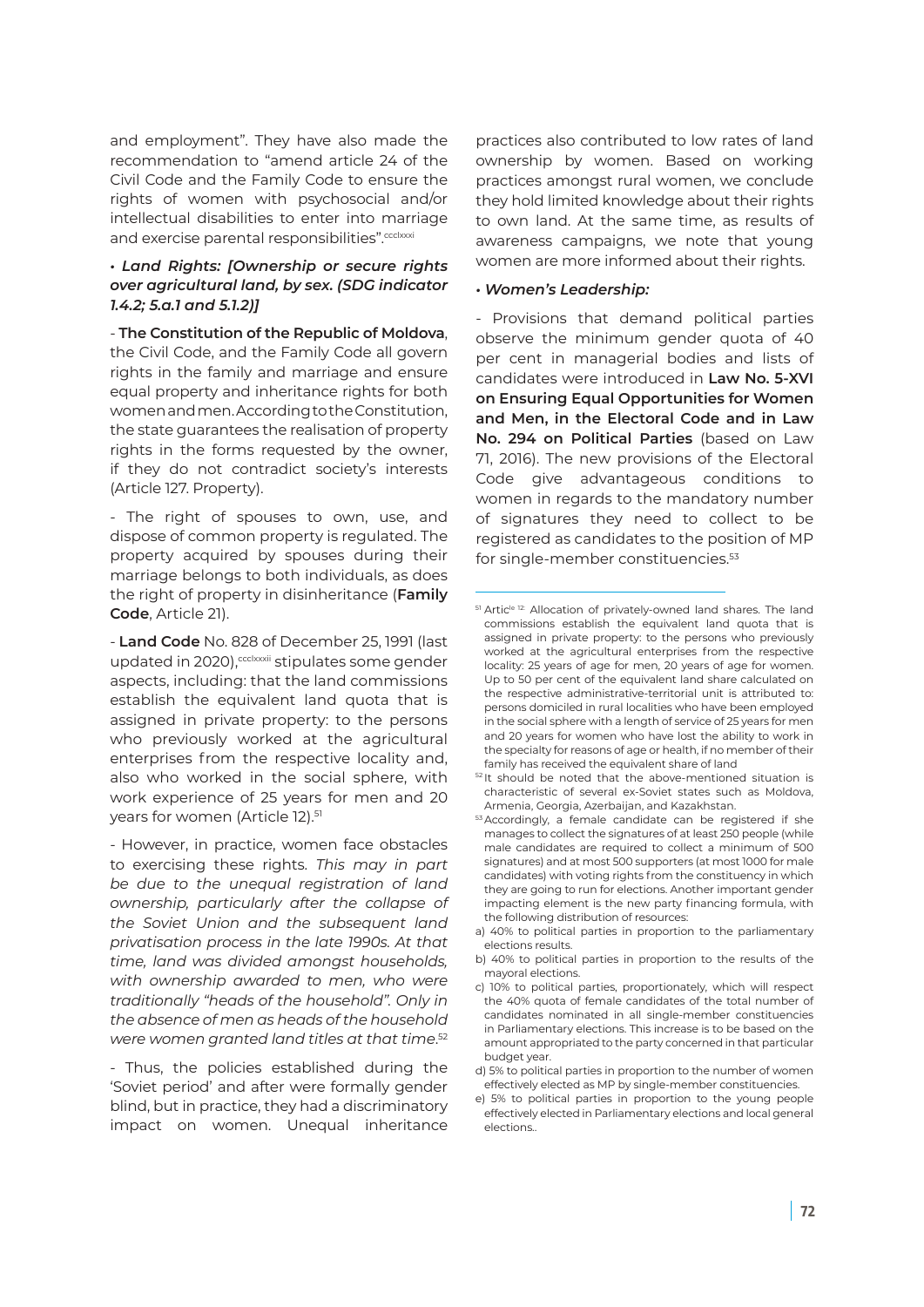- It should be noted that the duty of the Central Electoral Commission is to ensure that the adopted temporary special measures are respected, and to reject the registration of the electoral list of a political party, or an alliance of political parties, if the electoral list does not meet the requirements defined by Article 46 (3) of the Electoral Code.<sup>ccclxxxiii</sup>

- Due to adoption of temporary special measures, after the Parliamentary elections in February 2019, 25.7 per cent of MP seats were held by women; this share rose to 39.6 per cent after the Parliamentary elections on 11 July, 2021. After local elections in October 2019,54 the number of women mayors and councillors increased. At the same time, the CEDAW CO to Moldova (2020) noted several concerns and recommended strengthening sanctions for non-compliance with the minimum quota of 40 per cent, and providing for special recruitment programmes for women, paying particular attention to women belonging to disadvantaged groups, amongst other measures.ccclxxxiv

#### *• Legislation on Sexual and Reproductive Health (SDG indicator 5.6.2):*

- In 2012, **Law No. 138 on Reproductive**  Health<sup>ccclxxxv</sup> was adopted by the Parliament of the Republic of Moldova with amendments in 2017 and 2018. The law includes several definitions including reproductive health, sexual health, reproductive rights, and family planning. Reproductive health services are focused on ensuring the rights in the following priority areas: family planning and contraception; risk-free motherhood; the diagnosis, prevention and treatment of sexually transmitted infections and HIV/ AIDS; safe abortion; the sexual-reproductive health of adolescents; the sexual health of the elderly; the early diagnosis and treatment of genital and breast cancers; the prevention and treatment of infertility; the sexual-reproductive health of men (Article 3). Selective abortion of embryos of a certain sex, specified in international bioethics regulations, is prohibited (Article 9). The law stipulates that in the case of minors up to the age of 16, voluntary consent for obtaining reproductive health care services must be

expressed by both the minor and his legal representative (Article 6). In cases where there is not a legal representative, the minor's consent is accepted with the approval of the medical commission.

- Voluntary interruption of pregnancy has been stipulated by the **Law on health protection** (no. 411-XIII of 1995) and specified in the regulations for conducting voluntary interruption of pregnancy (2010):ccclxxxvi voluntary interruption of pregnancy during the first 12 weeks of pregnancy, also by the drug method during the first nine weeks, by the vacuum method of manual or electric suction during the first ten weeks.

Moldova's relatively strong legislation in support of women's SRHR should be mentioned. At the same time, the CEDAW CO to Moldova (2020) noted several concerns related to women's limited access to early detection programmes and treatment programmes for breast and cervical cancer, the limited use of modern contraceptives by women and men, stigmatization and discrimination against women living with HIV/AIDS.<sup>ccclxxxvii</sup> and limited access to SRH services for rural women, women from ethnic minorities, and women living with disabilities. Due to COVID-19, access to safe abortion services is more limited.<sup>ccclxxxviii</sup>

#### *• Violence Against Women and Girls, Human Trafficking and Exploitation:*

- In 2005, the Republic of Moldova adopted **Law No. 241 on preventing and combating**  trafficking in human beings, <sup>ccclxxxix</sup> establishing an institutional framework on preventing and combating trafficking in human beings, and a national referral system for the protection and assistance of victims and alleged victims of trafficking in human beings, with several provisions adjusted over the years. According to Articles 165 and 206 of the Criminal Code, human trafficking and child trafficking are punishable by imprisonment for six to 20 years. However, the CEDAW CO to Moldova

<sup>54</sup>Placement provisions should be mentioned, where four out of ten candidates on the electoral lists should be of the same sex (voted on July 31, 2019).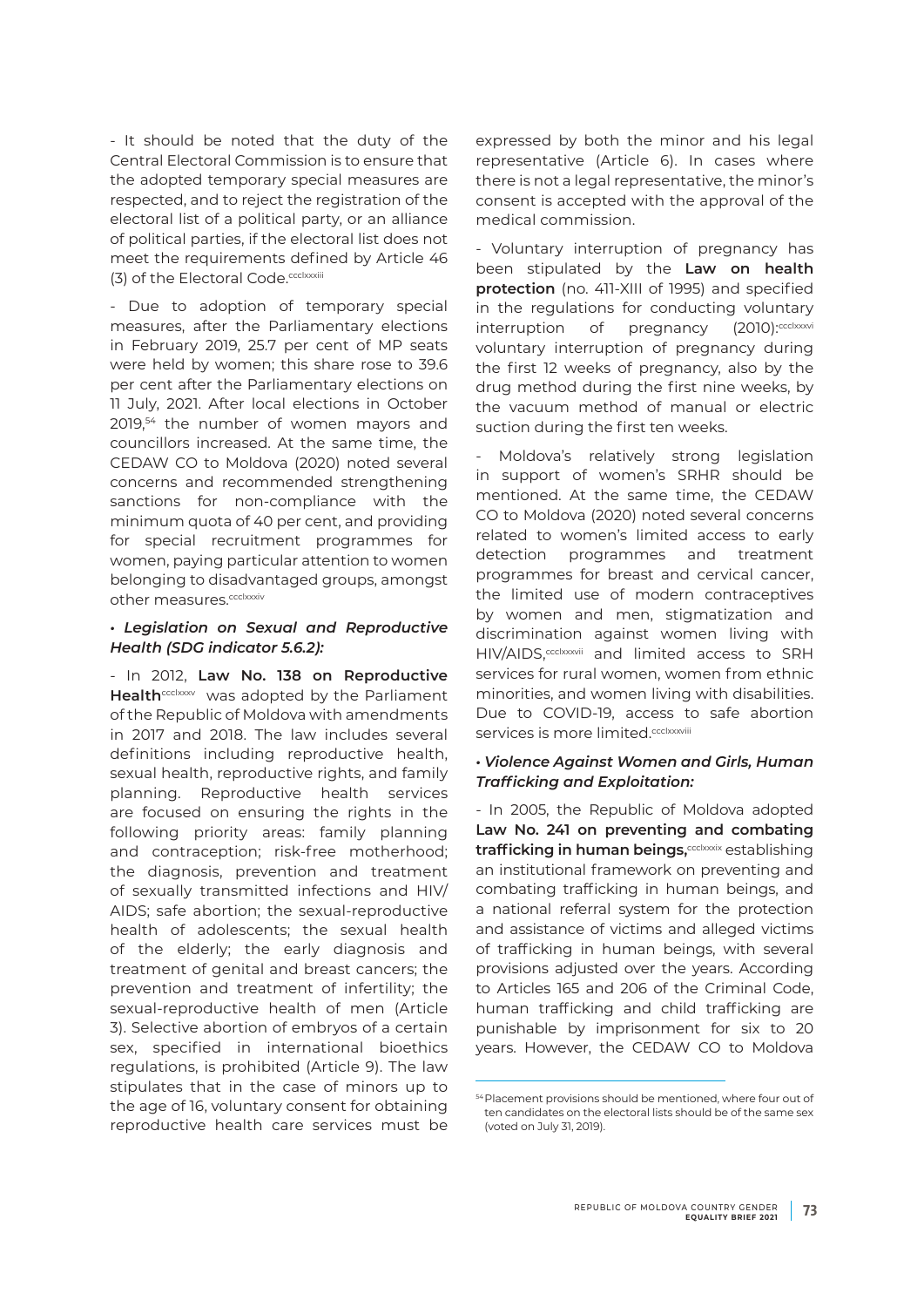(2020) addressed several gaps in the legal framework implementation, including limited access to free medical assistance, as well as to rehabilitation services and state compensation, the lack of protection of victims of trafficking during the investigation stage, and the requirement for victims to face to their traffickers at a police station in order to initiate criminal proceedings, amongst others. <sup>cccxc</sup>

- In 2007, **Law No. 45-XVI on preventing**  and combating violence within family<sup>55</sup> was adopted (updated in 2010, 2016, 2018, and 2020).<sup>cccxci</sup> The law provides a definition of violence within the family and types of violence, institutional mechanisms and protection measures for victims of DV (protection orders and emergency restriction orders), state obligations to offer services, and state guaranteed legal aid and financial compensation to domestic violence victims. Law No. 113 in July 2020,<sup>56</sup> which aims to align provisions applicable in civil legislation with the Istanbul Convention (and in line with CEDAW recommendations), specifically defines (for the first time) violence against women, covers all forms of violence, introduces the obligation of specialists to assess the risks of committing/repeating acts of violence, and provides state-guaranteed legal assistance from the moment the complaint is filed by the survivor. The new provisions included in Law No. 113 respond partly to CEDAW Recommendation No. 23 and are aligned with SDG 5.2. By a special provision in the **Criminal Code**, violence within the family was criminalised (Article 201).<sup>1</sup>

- **Law No. 196/2016** (the amendment of Law No. 45-XVI on Preventing and Combating Domestic Violence) and **Law No. 137/2016 on the rehabilitation of victims of crimes** include the provision of financial compensation, but this is often not applied in cases of genderbased violence against women.

- In addition to these laws, the Government has also adopted a series of documents to support their implementation:

• Government Decision No. 72 of February 7, 2012, on the Inter-Ministerial Coordinating Council in the field of preventing and combating domestic violence.<sup>cccxcii</sup>

- The regulations of the activities of the teams within the territorial multidisciplinary framework of the National Reference System (2014, updated in 2018). CCCXCIII
- Methodical instruction on police intervention in preventing and combating cases of domestic violence (2018). CCCXCiv
- Instructions regarding the intervention of social assistance sections/directorates and family protection in cases of domestic violence (2019). cccxcv
- Recently adopted Law No. 113 from July 9, 2020, for the modification of some normative acts.57

Despite of the adoption of a strong legal framework, the CEDAW CO to Moldova (2020) is concerned about the underreporting of GBV due to fear of stigmatization and revictimisation, the limited enforcement of the legislative framework to combat GBV due to insufficient resources, and the limited access to social services, psychosocial counselling, legal assistance and rehabilitation programmes addressed to GBV victims.

#### **II. National Policies, Programmes and Action Plans:**

#### *• Gender Equality:*

- To ensure the implementation of the objectives of the Beijing Platform of Action and Declaration (1995), in 1998 the Government of the Republic of Moldova approved the Action Plan to improve the

<sup>&</sup>lt;sup>55</sup> It is interesting to note that when the law was being developed, conservative politicians and groups objected to the use of the term "domestic violence" in the title of the Law, arguing that it is a foreign concept, but also that it has associations with "domestic animals or activities".

<sup>56</sup>[https://www.legis.md/cautare/](https://www.legis.md/cautare/getResults?doc_id=122517&lang=ro) [getResults?doc\\_id=122517&lang=ro](https://www.legis.md/cautare/getResults?doc_id=122517&lang=ro)

<sup>57</sup> According to Law No. 113 from July 9, 2020, for the modification of some normative acts, several provisions were updated: a definition of psychological violence, an emergency restriction order, a new provision on violence against women and other updates (in Law No. 45/2007); updated some provisions of Law No. 198/2007 regarding the legal assistance guaranteed by the state and of Law No. 8/2008 on probation. [https://www.](https://www.legis.md/cautare/getResults?doc_id=122517&lang=ro) [legis.md/cautare/getResults?doc\\_id=122517&lang=ro](https://www.legis.md/cautare/getResults?doc_id=122517&lang=ro)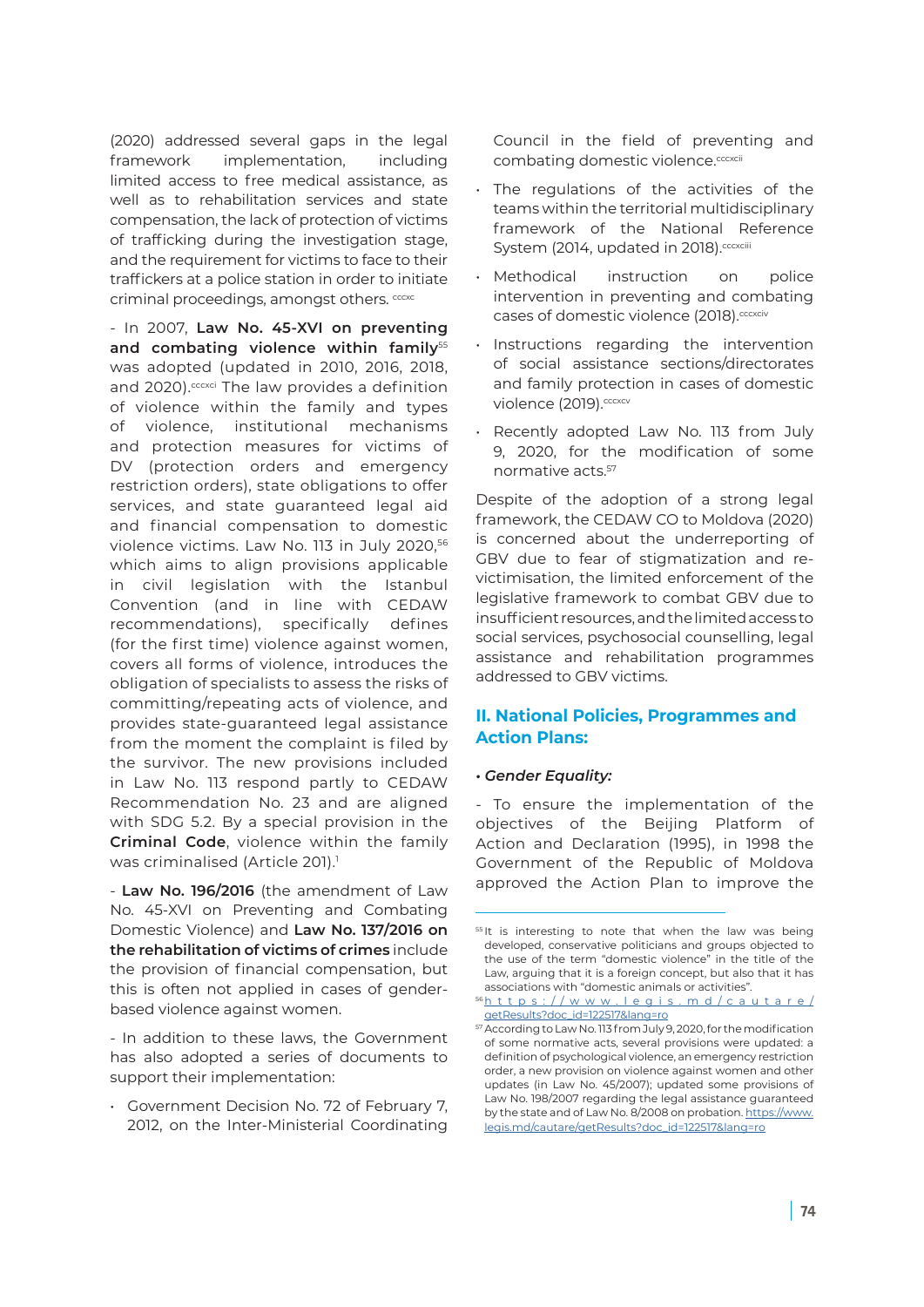treatment of women and their role in society. This was followed by the National Plan "Promotion of gender equality in the society for the period 2003-2005" and the National Plan "Promotion of gender equality in the society for the period 2006-2009".

- The National Programme on Ensuring Gender Equality for 2010-2015<sup>cccxcvi</sup> and its associated action plans were adopted to ensure the promotion of gender equality in the economic, political, and social lives of women and men, which is the basis for respecting the fundamental human rights of all citizens of the country.

- The current Strategy for ensuring equality between women and men in the Republic of Moldova for the years 2017-2021 and the Action Plan for its implementation<sup>cccxcvii</sup> covered ten areas of intervention: women's participation in decision-making, the labour market and gender pay gap, social protection and family policies, health, education, climate change, institutional mechanisms, stereotypes in society and nonviolent communication, gender equality in the security and defence sector, and gender-sensitive budgeting. The goal of the strategy is to empower women and achieve de facto equality between women and men in the Republic of Moldova. According to the procedure, annual monitoring reports on the strategy's implementation are prepared by MHLSP/MLSP, with the involvement of relevant stakeholders.

The implementation of the National Strategy for Employment 2017-2021 has contributed to the integration of women in the labour market by launching programmes to support entrepreneurship amongst women, such as the "Women in Business" programme. At the same time, there remain challenges to ensuring business sustainability.

#### *• Human Rights:*

- Two successive Human Rights Action Plans, for 2004-2008 and 2011-2014, were adopted by the Republic of Moldova.

- The **Third Human Rights National Action Plan for the years 2018–2022** (PNADO) was elaborated<sup>cccxcviii</sup> by the Ministry of Justice with the involvement of several stakeholders and

was approved by Parliament in Decision No. 89 of May 24, 2018. The document covers 16 areas of intervention, including gender equality and GBV. Based on the same Parliament Decision No. 89cccxcix the National Human Rights Council was established, to ensure better coordination and monitoring of the implementation of PNADO.

#### *• Violence Against Women and Girls, Human Trafficking and Exploitation:*

- In 2001, the first National plan for preventing and combating trafficking in human beings was approved,<sup>cd</sup> which was supplemented by several action plans. A crucial step in the field was the approval of the National Referral System Strategy for the Protection and Assistance to Victims and Potential Victims of Human Trafficking and the Action Plan of the National Referral System Strategy (Parliament Decision No. 257 of 5.12.2008). The new National Strategy for Preventing and Combating Trafficking in Human Beings for 2018–2023 and the 2018–2020 Action Plan on its implementation were adopted.

- In 2018, the National Strategy on Preventing and Combating Violence Against Women and Violence in the Family for 2018–2023 and the 2018–2020 Action Plan for its implementation were adopted (GD No. 281 of April 3, 2018). This document includes references to the Istanbul Convention, after it was signed by Moldova in February 2017.

- According to procedure, annual monitoring reports on the implementation of action plans are prepared by MHLSP, with the involvement of relevant stakeholders.

#### *• Sexual and Reproductive Health*

- In 2018, the new National Programme on Sexual and Reproductive Health and Rights 2018–2022 (SRHR programme) was adopted. The SRHR programme aims to ensure universal access to sexual and reproductive health services, including in the case of humanitarian situations, to improve the quality of care and maintain human rights-based and patient-centred approaches to sexual and reproductive health. It also prioritises population information and education. The programme is supplemented by some directives of the National Strategy on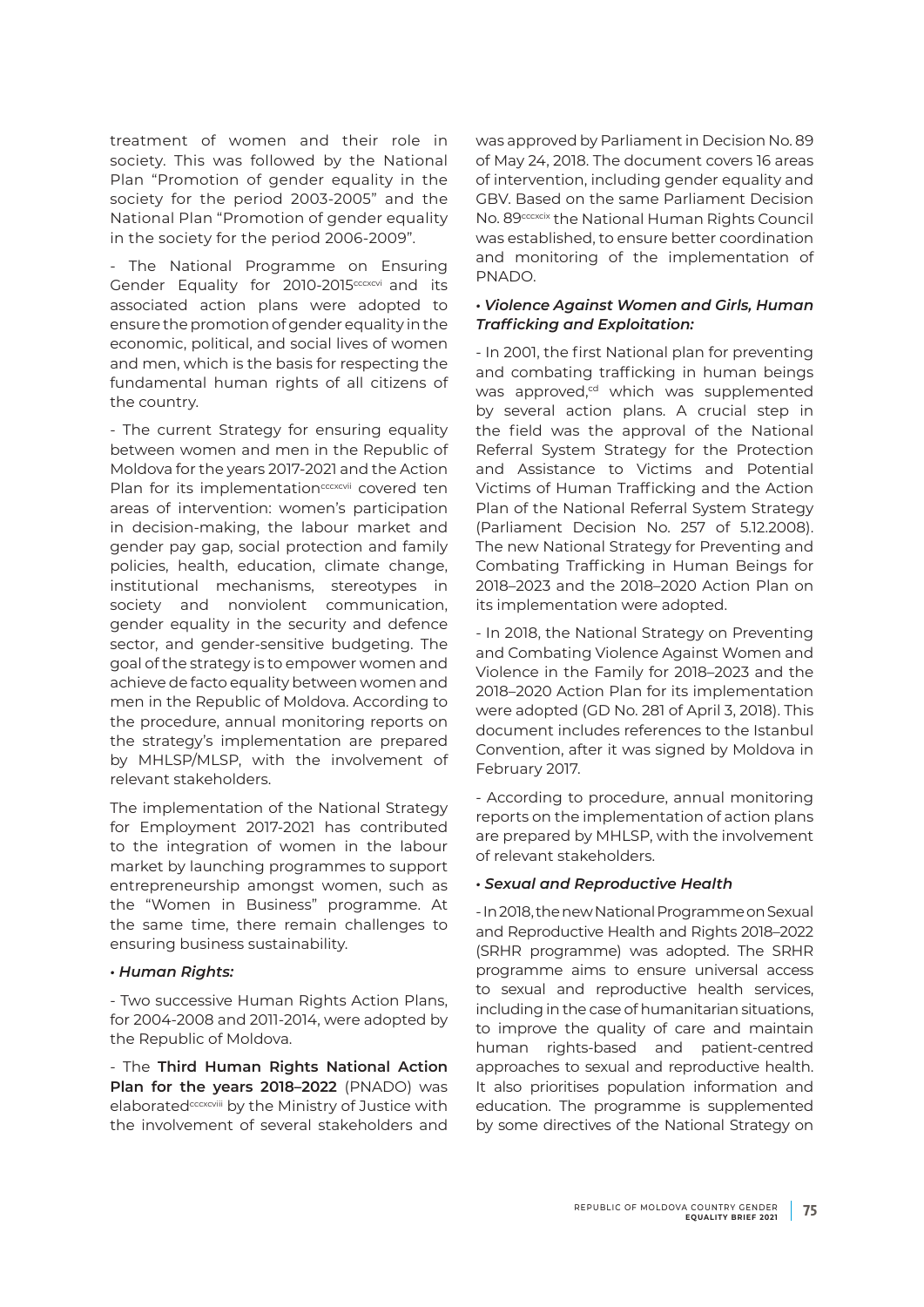Reproductive Health, approved by Government Decision No. 913 of August 26, 2005.

#### *• Women, Peace and Security (WPS):*

- In 2018, the Republic of Moldova adopted the National Program on Implementation of the UNSC Resolution 1325 on WPS for 2018– 2021 and the National Action Plan regarding the implementation of the programme.<sup>cdi</sup> Based on national documents, structures such as the Ministry of Interior Affairs, the Ministry of Defence, Custom Services, and Intelligence Services are implementing

Several action plans that include gender aspects, and are focused on the implementation of the concluding observations and recommendations of international structures, have been adopted.<sup>58</sup> Of the Government programmes approved during the last several years, only two of them (for 2013-2014 and 2015-2018) include gender policy as a separate component of social policy. The newly adopted Government Programme "Moldova in Good Times" (August the institution's plan. The expenses for the implementation of the nominated plan will be made from the account and within the limits of the allocations approved annually in the budgets of the responsible authorities or institutions and from other sources not prohibited by law. As a result, there are a few resources allocated, and the majority of activities are implemented with support from partners. The second National Program on the implementation the UNSC Resolution 1325 on WPS is under elaboration.

3, 2021) includes some references to GBV, gender equality in the labour market, and gender pay gaps.

At its first ever working session, the newly established Human Rights Committee, chaired by the Prime Minister of the Republic of Moldova, reviewed the recommendations from the 6th periodic report of the CEDAW Committee to the country, issued during March 2020, and approved a set of measures for their implementation.

<sup>58</sup> The National Action Plan for the Implementation of the Association Agreement between the Republic of Moldova and the European Union in the period 2014-2016; Action plans on the implementation of CEDAW Concluding Observations to Moldova (2006, 2013), amongst others.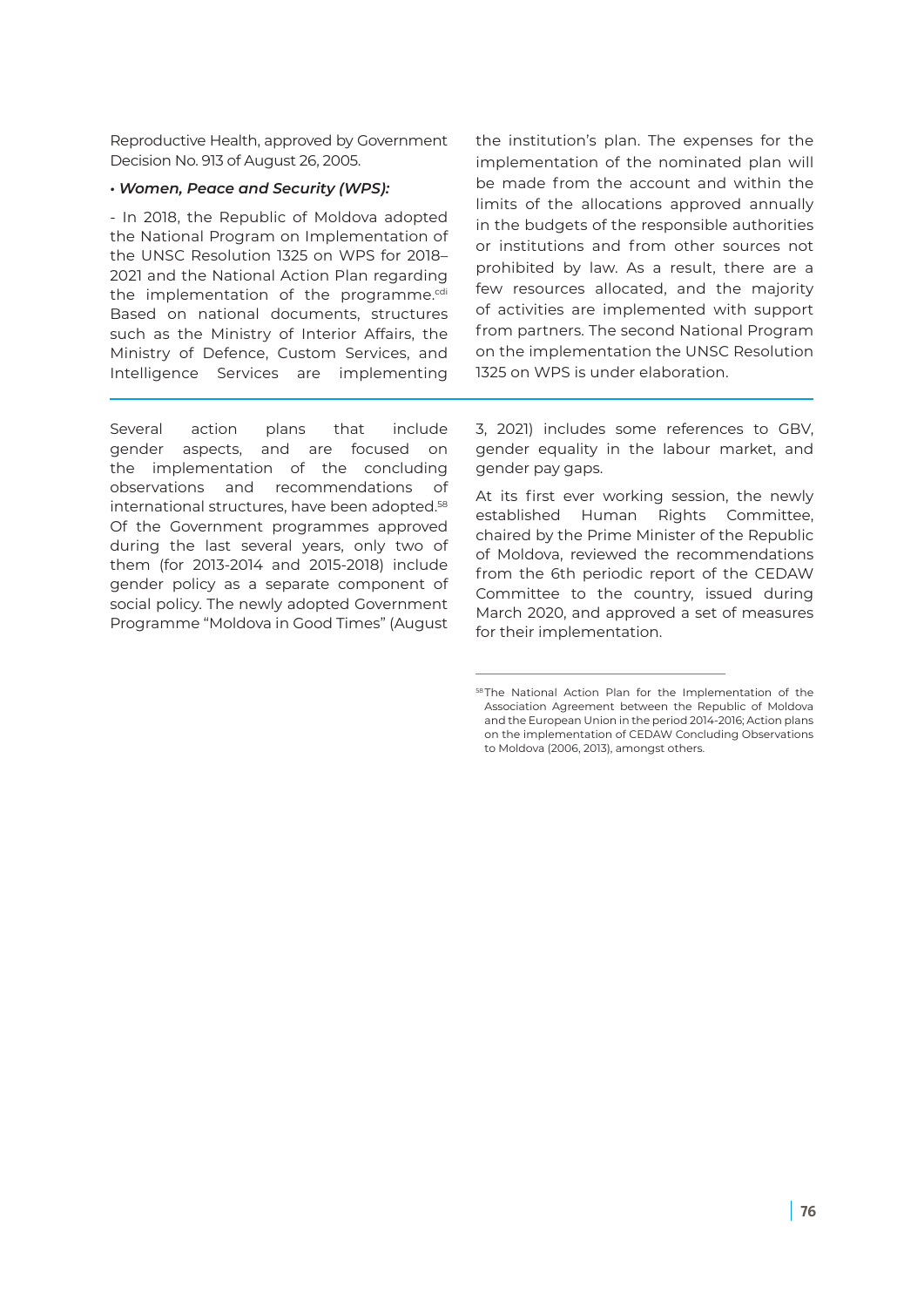### ANNEX II

## BLIOGRAPH

- 1. Alliance of Organisations for People with Disabilities. 2016. LABOR MARKET ANALYSIS OF THE REPUBLIC OF MOLDOVA FROM THE PERSPECTIVE OF INCLUSION OF PEOPLE WITH DISABILITIES (Ro) [https://aopd.md/images/Analiza-pietii-muncii-din-R.M.-din](https://aopd.md/images/Analiza-pietii-muncii-din-R.M.-din-perspectiva-persoanelor-cu-dizabilitati.pd)[perspectiva-persoanelor-cu-dizabilitati.pdf](https://aopd.md/images/Analiza-pietii-muncii-din-R.M.-din-perspectiva-persoanelor-cu-dizabilitati.pd)
- 2. Ast F. 2018. Study on inclusive education in Europe and the Republic of Moldova: reasonable accommodation, access to education and non-discrimination. Chişinău. © Council of Europe 2018 <https://rm.coe.int/studiu-privind-educatia-incluziva/1680932032>
- 3. Association of Sociologists and Demographers of Moldova. 2020. Data from the Vox Populi opinion poll, November 2020: "Electoral options of Moldovan citizens in the second round of the presidential elections" [http://www.infotag.md/reportaje/778336/](http://www.infotag.md/reportaje/778336/ )
- 4. Bradețchi A., Ciobanu A., Slonovschi D. 2020. MOTIVATIONS AND BARRIERS FOR GIRLS AND WOMEN IN STEM AND ICT DOMAINS. Magenta Consulting, Association for the Development of Information Technologies EDUCAT, UN Women, Sweden. [https://www2.unwomen.org/-/media/field%20office%20moldova/attachments/](https://www2.unwomen.org/-/media/field%20office%20moldova/attachments/publications/2020/en%20ggitrap) [publications/2020/en%20ggitraport%20final240820.pdf?la=en&vs=705](https://www2.unwomen.org/-/media/field%20office%20moldova/attachments/publications/2020/en%20ggitrap)
- 5. CEDAW/C/MDA/CO/6. 2020. Committee on the Elimination of Discrimination against Women Concluding observations on the sixth periodic report of the Republic of Moldova [https://tbinternet.ohchr.org/\\_layouts/15/treatybodyexternal/Download.](https://tbinternet.ohchr.org/_layouts/15/treatybodyexternal/Download.aspx?symbolno=CEDAW%2fC%2fMDA%2) [aspx?symbolno=CEDAW%2fC%2fMDA%2fCO%2f6&Lang=en](https://tbinternet.ohchr.org/_layouts/15/treatybodyexternal/Download.aspx?symbolno=CEDAW%2fC%2fMDA%2)
- 6. CEDAW/C/MDA/6. 2018. Sixth periodic report submitted by Republic of Moldova under article 18 of the Convention, due in 2017 [27 December 2018] <https://www.ecoi.net/en/file/local/2005239/N1901905.pdf>
- 7. CEDAW/C/MDA/4-5. 2011. Committee on the Elimination of Discrimination against Women. Consideration of reports submitted by States parties under article 18 of the Convention on the Elimination of All Forms of Discrimination against Women. Moldova Combined fourth and fifth periodic report [https://www2.ohchr.org/english/bodies/cedaw/](https://www2.ohchr.org/english/bodies/cedaw/docs/CEDAW.C.MDA.4-5.pdf) [docs/CEDAW.C.MDA.4-5.pdf](https://www2.ohchr.org/english/bodies/cedaw/docs/CEDAW.C.MDA.4-5.pdf)
- 8. CEDAW/C/MDA/2-3. 2004. The Second and Third Periodical Report Presented by the Republic of Moldova under Article 18 of the United Nations Convention on the Elimination of All Forms of Discrimination against Women [https://documents-dds-ny.un.org/doc/UNDOC/GEN/N04/614/35/PDF/N0461435.](https://documents-dds-ny.un.org/doc/UNDOC/GEN/N04/614/35/PDF/N0461435.pdf?OpenElement) [pdf?OpenElement](https://documents-dds-ny.un.org/doc/UNDOC/GEN/N04/614/35/PDF/N0461435.pdf?OpenElement)
- 9. CPD, UN Women. 2017. GENDER BAROMETER. How do women and men participate in politics and decision-making? (Ro) [https://moldova.un.org/ro/13456-barometrul-de-gen](https://moldova.un.org/ro/13456-barometrul-de-gen-cum-participa-femeile-si-barbatii-politica-si-procesele-decizionale-fost)[cum-participa-femeile-si-barbatii-politica-si-procesele-decizionale-fost](https://moldova.un.org/ro/13456-barometrul-de-gen-cum-participa-femeile-si-barbatii-politica-si-procesele-decizionale-fost)
- 10. CDF. 2015. Study Men and Gender Equality in the Republic of Moldova. [http://cdf.md/files/resources/147/Studiul\\_B%C4%83rba%C8%9Bii%20%C8%99i%20](http://cdf.md/files/resources/147/Studiul_B%C4%83rba%C8%9Bii%20%C8%99i%20Egalitatea%20de%20gen%20%C3) [Egalitatea%20de%20gen%20%C3%AEn%20Republica%20Moldova.pdf](http://cdf.md/files/resources/147/Studiul_B%C4%83rba%C8%9Bii%20%C8%99i%20Egalitatea%20de%20gen%20%C3)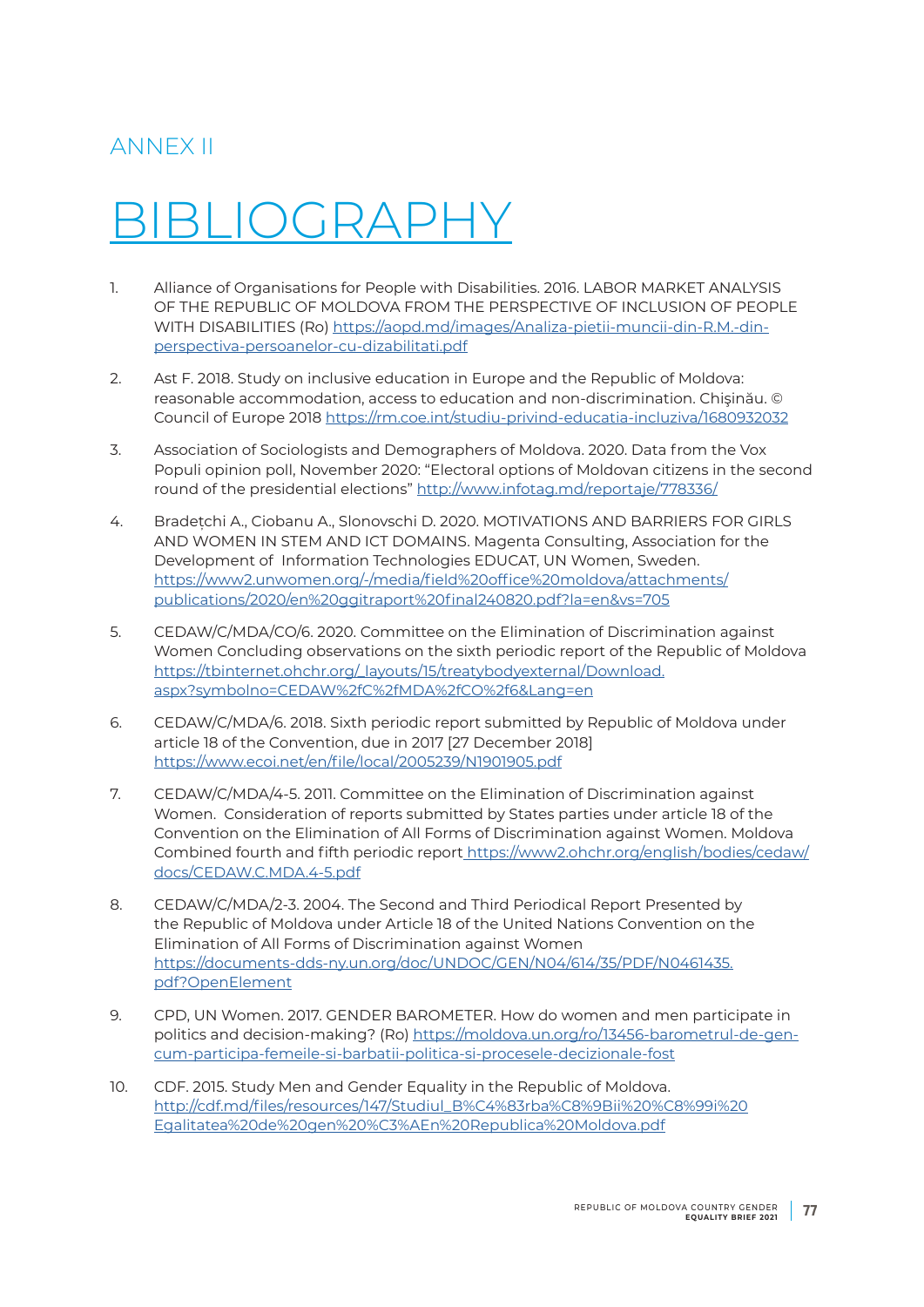- 11. CDF. 2020. Mid-term evaluation report of the national strategy for preventing and combating violence against women and domestic violence for the years 2018 – 2023 (Ro). Centrul de Drept al Femeilor, UN Women. [https://www2.unwomen.org/-/media/](https://www2.unwomen.org/-/media/field%20office%20moldova/attachments/publications/2020/ro%20raport_) [field%20office%20moldova/attachments/publications/2020/ro%20raport\\_evaluarea%20](https://www2.unwomen.org/-/media/field%20office%20moldova/attachments/publications/2020/ro%20raport_) [intermediara%20a%20strategiei\\_final.pdf?la=ro&vs=146](https://www2.unwomen.org/-/media/field%20office%20moldova/attachments/publications/2020/ro%20raport_)
- 12. Constitution of the Republic of Moldova. 1994. [http://www.parlament.md/CadrulLegal/](http://www.parlament.md/CadrulLegal/Constitution/tabid/151/language/ro-RO/Default.aspx) [Constitution/tabid/151/language/ro-RO/Default.aspx](http://www.parlament.md/CadrulLegal/Constitution/tabid/151/language/ro-RO/Default.aspx)
- 13. CODE No. 828 from 25-12-1991 LAND CODE [https://www.legis.md/cautare/getResults?doc\\_id=122075&lang=ro](https://www.legis.md/cautare/getResults?doc_id=122075&lang=ro )
- 14. East Europe Foundation. 2019. UNEQUAL MOLDOVA. Analysis of the most relevant inequalities in The Republic of Moldova /CPD, Swiss Agency for Development and Cooperation (SDC) through the Swiss Cooperation Office and the Government of Sweden [https://eef.md/media/files/files/unequal-moldova-report-english-web\\_1278956.pdf](https://eef.md/media/files/files/unequal-moldova-report-english-web_1278956.pdf )
- 15. Eastern Partnership. 2019. LABOR MIGRATION AND SOCIAL SECURITY: A ROADMAP. MOLDOVA-EU [https://eap-csf.eu/wp-content/uploads/Roadmap\\_MD\\_ENG.pdf](https://eap-csf.eu/wp-content/uploads/Roadmap_MD_ENG.pdf)
- 16. Galbur O. 2010. R A P O R T on the demographic assessment of the population in the republic (by age, gender, environment, trends for the next ten years) and morbidity analysis in the Republic of Moldova, neighbouring countries and the European Union, trends and changes in the last seven years. Chisinau. [http://89.32.227.76/\\_files/11532-Raport](http://89.32.227.76/_files/11532-Raport%2520cu%2520privire%2520la%2520evaluarea%2520demografica.pdf) [%2520cu%2520privire%2520la%2520evaluarea%2520demografica.pdf](http://89.32.227.76/_files/11532-Raport%2520cu%2520privire%2520la%2520evaluarea%2520demografica.pdf)
- 17. GIWPS. 2019. Moldova's Performance on the Women, Peace, and Security Index <https://giwps.georgetown.edu/country/moldova/>
- 18. Government of the Republic of Moldova. 2020. Republic of Moldova Voluntary National Review Progress Report 2020 [https://sustainabledevelopment.un.org/content/](https://sustainabledevelopment.un.org/content/documents/26346VNR_2020_Moldova_Report_English.pdf) [documents/26346VNR\\_2020\\_Moldova\\_Report\\_English.pdf](https://sustainabledevelopment.un.org/content/documents/26346VNR_2020_Moldova_Report_English.pdf)
- 19. Government of the Republic of Moldova. 2019. National level review on the fulfilment of commitments taken under the Beijing Declaration and Platform for Action Beijing+25/ MHLSP [https://unece.org/fileadmin/DAM/Gender/Beijing\\_20/Moldova.pdf](https://unece.org/fileadmin/DAM/Gender/Beijing_20/Moldova.pdf)
- 20. Government of the Republic of Moldova. 2011. Inclusive education development programme in the Republic of Moldova for 2011-2020 <http://lex.justice.md/index.php?action=view&view=doc&lang=1&id=339343>
- 21. Government of the Republic of Moldova. 2021 https://gov.md/ro/profiles/team
- 22. Government of the Republic of Moldova. 2011. Inclusive education development programme in the Republic of Moldova for the years 2011-2020. HG nr.523 din 11.07.2011. Monitorul Oficial nr.114-116 din 15.07.2011, art. 589 [https://www.legis.md/cautare/](https://www.legis.md/cautare/getResults?doc_id=21997&lang=ro) [getResults?doc\\_id=21997&lang=ro](https://www.legis.md/cautare/getResults?doc_id=21997&lang=ro)
- 23. Inchley J, Currie D, Budisavljevic S, Torsheim T, Jåstad A, Cosma A et al., editors. 2020. Spotlight on adolescent health and well-being. Findings from the 2017/2018 Health Behaviour in School-aged Children (HBSC) survey in Europe and Canada. International report. Volume 1. Key findings. Copenhagen: WHO Regional Office for Europe. <https://apps.who.int/iris/bitstream/handle/10665/332091/9789289055000-eng.pdf>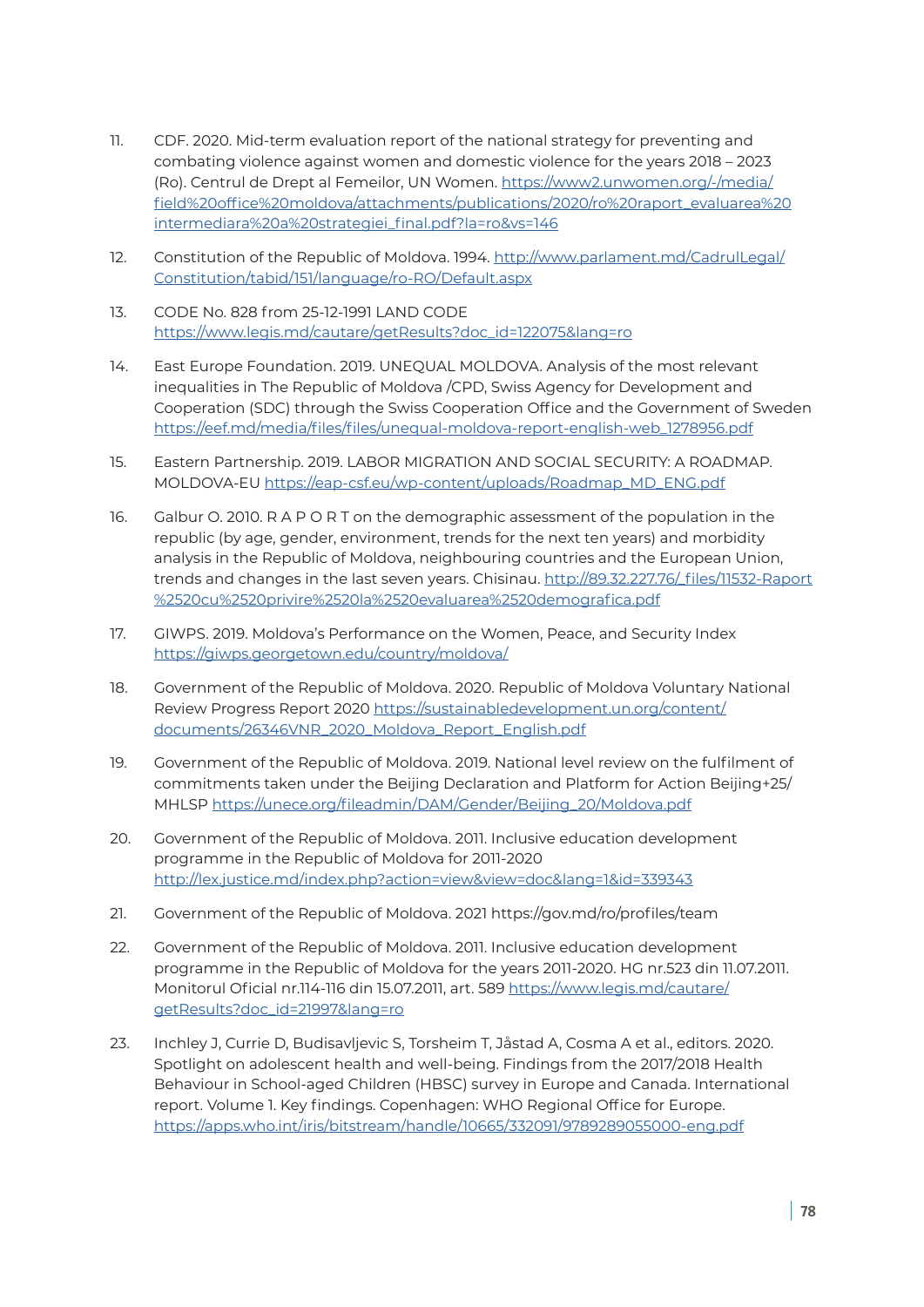- 24. IOM. 2021. Study of migration data, produced by GMDAC with the IOM. Report for MOLDOVA 22 April 2021 (Ro) [https://moldova.iom.int/sites/g/files/tmzbdl266/files/](https://moldova.iom.int/sites/g/files/tmzbdl266/files/documents/MOLDOVA%20GMDAC%20Report%202021_RO-130521-cleaned.pdf) [documents/MOLDOVA%20GMDAC%20Report%202021\\_RO-130521-cleaned.pdf](https://moldova.iom.int/sites/g/files/tmzbdl266/files/documents/MOLDOVA%20GMDAC%20Report%202021_RO-130521-cleaned.pdf)
- 25. ILOSTAT [https://www.ilo.org/shinyapps bulkexplorer46/?lang=en&segment=indicator&id=SDG\\_0131\\_](https://www.ilo.org/shinyapps bulkexplorer46/?lang=en&segment=indicator&id=SDG_0131_SEX_SOC_RT_A) [SEX\\_SOC\\_RT\\_A](https://www.ilo.org/shinyapps bulkexplorer46/?lang=en&segment=indicator&id=SDG_0131_SEX_SOC_RT_A)
- 26. Law No5-XVI from 9 February 2006 on Equal Opportunities for Women and Men [https://www.legis.md/cautare/getResults?doc\\_id=107179&lang=ro](https://www.legis.md/cautare/getResults?doc_id=107179&lang=ro)
- 27. Law No. 121 from 25-05-2012 on Ensuring Equality [https://www.legis.md/cautare/](https://www.legis.md/cautare/getResults?doc_id=106454&lang=ro ) [getResults?doc\\_id=106454&lang=ro](https://www.legis.md/cautare/getResults?doc_id=106454&lang=ro )
- 28. Law No. 241 from 20.10.2005 on preventing and combating trafficking in human beings <http://lex.justice.md/index.php?action=view&view=doc&lang=1&id=313051>
- 29. Law No. 113 from 09-07-2020 for the modification of some normative acts [https://www.legis.md/cautare/getResults?doc\\_id=122517&lang=ro](https://www.legis.md/cautare/getResults?doc_id=122517&lang=ro)
- 30. Law No. 45-XVI on preventing and combating violence within family [https://www.legis.md/cautare/getResults?doc\\_id=110200&lang=ro](https://www.legis.md/cautare/getResults?doc_id=110200&lang=ro)
- 31. Labour Code of the Republic of Moldova. CODE No. 154 from 28-03-2003, art.299 [https://www.legis.md/cautare/getResults?doc\\_id=126038&lang=ro](https://www.legis.md/cautare/getResults?doc_id=126038&lang=ro)
- 32. Ministry of Internal Affairs of the Republic of Moldova, Office of Migration and Asylum. 2019. Extended Migration Profile of the Republic of Moldova 2014-2018. Analytical report [http://bma.gov.md/sites/default/files/media/ra\\_pme\\_2014-2018\\_0.pdf](http://bma.gov.md/sites/default/files/media/ra_pme_2014-2018_0.pdf)
- 33. MHLSP. 2021. COVID-19 in the Republic of Moldova: current situation (Ro) [https://gismoldova.maps.arcgis.com/apps/opsdashboard/index.html#/](https://gismoldova.maps.arcgis.com/apps/opsdashboard/index.html#/d274da857ed345efa66e1fbc959b021b) [d274da857ed345efa66e1fbc959b021b](https://gismoldova.maps.arcgis.com/apps/opsdashboard/index.html#/d274da857ed345efa66e1fbc959b021b)
- 34. MHLSP. 2020. Annual Social report 2019 (Ro) [https://msmps.gov.md/wp-content/](https://msmps.gov.md/wp-content/uploads/2021/05/RAPORT-SOCIAL-ANUAL_2019.pdf) [uploads/2021/05/RAPORT-SOCIAL-ANUAL\\_2019.pdf](https://msmps.gov.md/wp-content/uploads/2021/05/RAPORT-SOCIAL-ANUAL_2019.pdf)
- 35. MHLSP. 2013. Annual Social Report 2012 (Ro) [https://msmps.gov.md/sites/default/files/](https://msmps.gov.md/sites/default/files/document/attachments/raport-social-2012.pdf) [document/attachments/raport-social-2012.pdf](https://msmps.gov.md/sites/default/files/document/attachments/raport-social-2012.pdf)
- 36. MHLSP. 2011. Annual Social Report 2010 (Ro[\)https://old.msmps.gov.md/sites/default/files/](https://old.msmps.gov.md/sites/default/files/document/attachments/raport-social-2010.pdf) [document/attachments/raport-social-2010.pdf](https://old.msmps.gov.md/sites/default/files/document/attachments/raport-social-2010.pdf)
- 36. Ministry of Internal Affairs of the Republic of Moldova. 2020. NFORMATION NOTE on the state of crime in the field of crimes that threaten the life and health of the person, as well as those committed in the sphere of family relations during three months of 2020 [http://www.politia.md/sites/default/files/ni\\_violenta\\_in\\_familie\\_3\\_luni\\_2020\\_pentru\\_](http://www.politia.md/sites/default/files/ni_violenta_in_familie_3_luni_2020_pentru_pagina_web-konvertirovan.pdf) [pagina\\_web-konvertirovan.pdf](http://www.politia.md/sites/default/files/ni_violenta_in_familie_3_luni_2020_pentru_pagina_web-konvertirovan.pdf)
- 37. National Employment Agency. 2019. Analytical report on labour force and trends on labour market <https://anofm.md/files/elfinder/Raportul%20analitic%202019final%2811%29.pdf>
- 38. NATIONAL PROGRAMME for the prevention and control of HIV/AIDS and sexually transmitted infections for the years 2021-2025 (draft)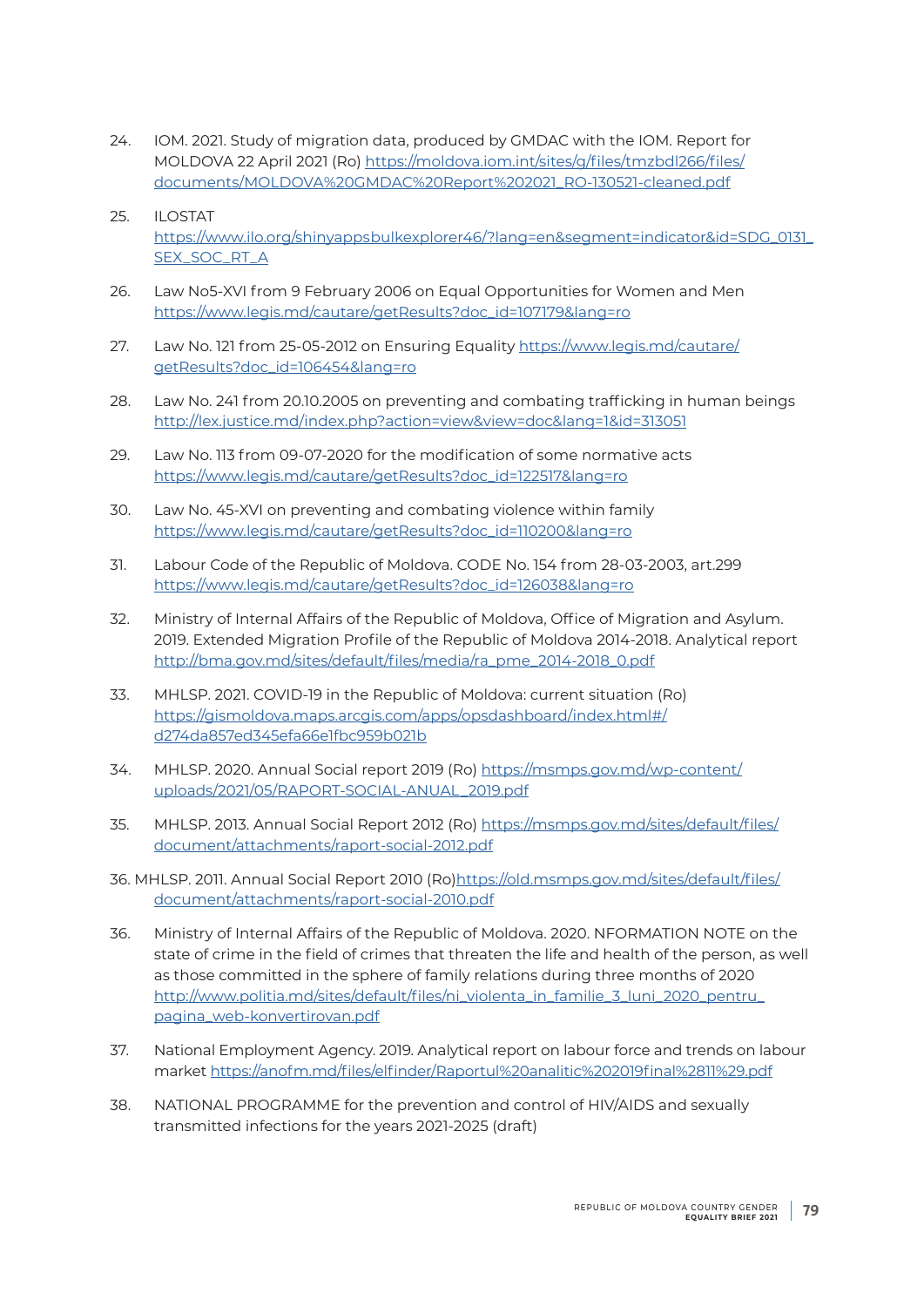- 39. NBS. 2021. Statistical portrait of women and men in the Republic of Moldova (Ro)/ 05.03.2021 [https://statistica.gov.md/newsview.php?l=ro&idc=168&id=6934](https://statistica.gov.md/newsview.php?l=ro&idc=168&id=6934 )
- 40. NBS. 2021. Education in the Republic of Moldova. Statistical publication 2020/2021 (Ro) [https://](https://statistica.gov.md/public/files/publicatii_electronice/Educatia/Educatia_editia_2021.pdf ) [statistica.gov.md/public/files/publicatii\\_electronice/Educatia/Educatia\\_editia\\_2021.pdf](https://statistica.gov.md/public/files/publicatii_electronice/Educatia/Educatia_editia_2021.pdf )
- 40. NBS. 2021. Enrolment in educational levels by sex, 2014 / 15-2020 /21 [https://statbank.](https://statbank.statistica.md/PxWeb/pxweb/ro/30%20Statistica%20sociala/30%20Statistica%20sociala__0) [statistica.md/PxWeb/pxweb/ro/30%20Statistica%20sociala/30%20Statistica%20](https://statbank.statistica.md/PxWeb/pxweb/ro/30%20Statistica%20sociala/30%20Statistica%20sociala__0) [sociala\\_\\_07%20INV\\_\\_INV010/INV010300rcl.px/table/tableViewLayout1/?rxid=2345d98a-](https://statbank.statistica.md/PxWeb/pxweb/ro/30%20Statistica%20sociala/30%20Statistica%20sociala__0)[890b-4459-bb1f-9b565f99b3b9](https://statbank.statistica.md/PxWeb/pxweb/ro/30%20Statistica%20sociala/30%20Statistica%20sociala__0)
- 41. NBS. 2021. Labour force in the Republic of Moldova: employment and unemployment in 2020 (Ro)/ 01.04.2021 [https://statistica.gov.md/newsview.php?l=ro&idc=168&id=6952](https://statistica.gov.md/newsview.php?l=ro&idc=168&id=6952 )
- 42. NBS. 2021. Earnings, labour costs and the number of employees in 2020 (Ro) / 23.08.2021 <https://statistica.gov.md/newsview.php?l=ro&idc=168&id=7090&parent=0>
- 43. NBS. 2021. Average life length in the Republic of Moldova in 2019, 17.07.2020. (Ro) <https://statistica.gov.md/newsview.php?l=ro&idc=168&id=6703>
- 44. NBS. 2021. Demographic situation in 2020 (Ro)/ 22.07.2021 <https://statistica.gov.md/newsview.php?l=ro&idc=168&id=7057>
- 45. NBS. 2020. Nationalised SDG indicators for the years 2010-2018 (according to the 2019 revision)<https://cancelaria.gov.md/sites/default/files/document/attachments/142.pdf>
- 46. NBS. 2020. Education in the Republic of Moldova. Statistical publication 2019/2020 [https://statistica.gov.md/public/files/publicatii\\_electronice/Educatia/Educatia\\_editia\\_2020.pdf](https://statistica.gov.md/public/files/publicatii_electronice/Educatia/Educatia_editia_2020.pdf)
- 47. NBS. 2020. Statistical portrait of women and men from Moldova in 2018. / 05.03.2020 <https://statistica.gov.md/libview.php?l=ro&id=6599&idc=168>
- 48. NBS. 2020. Number of population with habitual residence in the Republic of Moldova by sex and age groups on January 1, 2020 / 03.07.2020 (Ro) [https://statistica.gov.md/](https://statistica.gov.md/newsview.php?l=ro&id=6695&idc=168) [newsview.php?l=ro&id=6695&idc=168](https://statistica.gov.md/newsview.php?l=ro&id=6695&idc=168)
- 49. NBS. 2020. Social statistics. Republic of Moldova versus the Union European Union (EU-28) [https://statistica.gov.md/public/files/publicatii\\_electronice/RM\\_vs.\\_UE/Brosura\\_RM\\_](https://statistica.gov.md/public/files/publicatii_electronice/RM_vs._UE/Brosura_RM_UE_sociala_2020.pdf) [UE\\_sociala\\_2020.pdf](https://statistica.gov.md/public/files/publicatii_electronice/RM_vs._UE/Brosura_RM_UE_sociala_2020.pdf)
- 50. NBS. 2020. Moldova Statistical Database. Emigrants by destination country, sex and age groups, 2014-2020 (Ro) [https://statbank.statistica.md/PxWeb/pxweb/ro/20%20](https://statbank.statistica.md/PxWeb/pxweb/ro/20%20Populatia%20si%20procesele%20demografice/20%20Pop) [Populatia%20si%20procesele%20demografice/20%20Populatia%20si%20procesele%20](https://statbank.statistica.md/PxWeb/pxweb/ro/20%20Populatia%20si%20procesele%20demografice/20%20Pop) [demografice\\_\\_POPrec\\_\\_POP070/POP070400rcl.px/?rxid=b2ff27d7-0b96-43c9-934b-](https://statbank.statistica.md/PxWeb/pxweb/ro/20%20Populatia%20si%20procesele%20demografice/20%20Pop)[42e1a2a9a774](https://statbank.statistica.md/PxWeb/pxweb/ro/20%20Populatia%20si%20procesele%20demografice/20%20Pop)
- 51. NBS. 2020. Absolute poverty rate by sex of household head, 2014-2020 (Ro) [https://statbank.statistica.md/PxWeb/pxweb/ro/30%20Statistica%20sociala/30%20](https://statbank.statistica.md/PxWeb/pxweb/ro/30%20Statistica%20sociala/30%20Statistica%20sociala__0) [Statistica%20sociala\\_\\_04%20NIV\\_\\_NIV070/NIV070900.px/?rxid=b2ff27d7-0b96-43c9-934b-](https://statbank.statistica.md/PxWeb/pxweb/ro/30%20Statistica%20sociala/30%20Statistica%20sociala__0)[42e1a2a9a774](https://statbank.statistica.md/PxWeb/pxweb/ro/30%20Statistica%20sociala/30%20Statistica%20sociala__0)
- 52. NBS. 2020. Сovid-19 (Ro) [https://statistica.gov.md/pageview.php?l=en&idc=614&id=6618](https://statistica.gov.md/pageview.php?l=en&idc=614&id=6618 )
- 53. NBS. 2020. Labour force in the Republic of Moldova: employment and unemployment in 2020 [https://statistica.gov.md/public/files/publicatii\\_electronice/Forta\\_de\\_munca/AFM\\_](https://statistica.gov.md/public/files/publicatii_electronice/Forta_de_munca/AFM_editia_2020.pdf) [editia\\_2020.pdf](https://statistica.gov.md/public/files/publicatii_electronice/Forta_de_munca/AFM_editia_2020.pdf)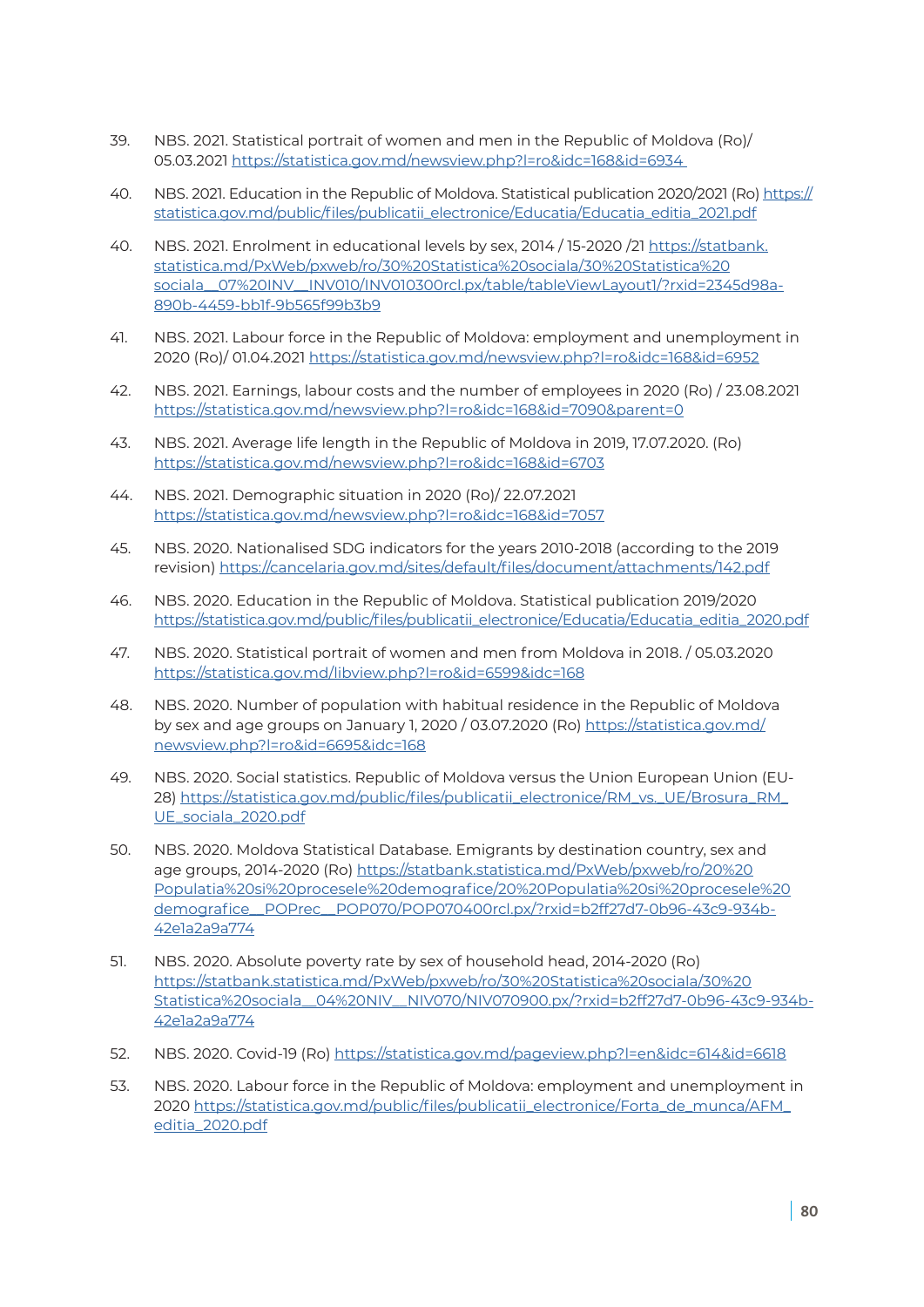- 54. NBS. 2020. STATISTICAL YEARBOOK OF THE REPUBLIC OF MOLDOVA, 2020 [https://statistica.gov.md/public/files/publicatii\\_electronice/Anuar\\_Statistic/2020/2\\_AS.pdf](https://statistica.gov.md/public/files/publicatii_electronice/Anuar_Statistic/2020/2_AS.pdf)
- 55. NBS, 2020. Number of usual resident population. [https://www.genderpulse.md/en/demography/population-structure](https://www.genderpulse.md/en/demography/population-structure )
- 56. NBS. 2020. Demographic situation in 2019/ 03.07.2020 (Ro) [https://statistica.gov.md/](https://statistica.gov.md/newsview.php?l=ro&id=6696&idc=168) [newsview.php?l=ro&id=6696&idc=168](https://statistica.gov.md/newsview.php?l=ro&id=6696&idc=168)
- 57. NBS. 2020. Mortality rate by main classes of causes of death, age groups and sexes, 2014- 2020 [http://statbank.statistica.md/PxWeb/pxweb/ro/50%20Statistica%20gender/50%20](http://statbank.statistica.md/PxWeb/pxweb/ro/50%20Statistica%20gender/50%20Statistica%20gender__GEN0) [Statistica%20gender\\_\\_GEN04/GEN040890pop\\_rcl.px/?rxid=b2ff27d7-0b96-43c9-934b-](http://statbank.statistica.md/PxWeb/pxweb/ro/50%20Statistica%20gender/50%20Statistica%20gender__GEN0)[42e1a2a9a774](http://statbank.statistica.md/PxWeb/pxweb/ro/50%20Statistica%20gender/50%20Statistica%20gender__GEN0)
- 58. NBS. 2020. Enrolment rate in primary and lower secondary education [https://genderpulse.md/en/education/enrollment-in-education/enrollment-rate-in](https://genderpulse.md/en/education/enrollment-in-education/enrollment-rate-in-primary-and-lower-sec)[primary-and-lower-secondary-education](https://genderpulse.md/en/education/enrollment-in-education/enrollment-rate-in-primary-and-lower-sec)
- 59. NBS. 2020. Gender Parity Index by Levels of Education and academic years <https://genderpulse.md/en/education/enrollment-in-education/gender-parity-index>
- 60. NBS. 2020. Employed population by occupations, level of education, age groups, sex and area, 2019-2020 [https://statbank.statistica.md/PxWeb/pxweb/en/30%20Statistica%20](https://statbank.statistica.md/PxWeb/pxweb/en/30%20Statistica%20sociala/30%20Statistica%20sociala__0) [sociala/30%20Statistica%20sociala\\_\\_03%20FM\\_\\_03%20MUN2019\\_\\_MUN020/MUN120300.](https://statbank.statistica.md/PxWeb/pxweb/en/30%20Statistica%20sociala/30%20Statistica%20sociala__0) [px/?rxid=b2ff27d7-0b96-43c9-934b-42e1a2a9a774](https://statbank.statistica.md/PxWeb/pxweb/en/30%20Statistica%20sociala/30%20Statistica%20sociala__0)
- 61. NBS. 2020. Republic of Moldova. STATISTICS for Sustainable Development Goals. Ist Edition. [https://statistica.gov.md/public/files/SDG/docs/Statistics\\_for\\_SDGS\\_Moldova.pdf](https://statistica.gov.md/public/files/SDG/docs/Statistics_for_SDGS_Moldova.pdf)
- 62. NBS. 2020. The situation of children in the Republic of Moldova in 2019 <https://statistica.gov.md/newsview.php?l=ro&idc=168&id=6662>
- 63. NBS. 2020. Number of persons with disabilities in the Republic of Moldova in 2019/ 01.12.2020. (Ro)<https://statistica.gov.md/newsview.php?l=ro&idc=168&id=6827>
- 64. NBS. 2020. Labour force in the Republic of Moldova: employment and unemployment in 2019, 01.04.2020 (Ro)<https://statistica.gov.md/newsview.php?l=ro&idc=168&id=6617>
- 65. NBS. 2019. Population structure by level of education for persons aged 25-64, by sex (percentage) [https://genderpulse.md/en/education/level-of-education/population](https://genderpulse.md/en/education/level-of-education/population-structure-by-level-of-education)[structure-by-level-of-education](https://genderpulse.md/en/education/level-of-education/population-structure-by-level-of-education)
- 66. NBS. 2019. Activity of the primary and general secondary education institutions, beginning of the academic year 2019/2020 / 26.12.2019 (Ro) [https://statistica.gov.md/](https://statistica.gov.md/newsview.php?l=ro&idc=168&id=6549) [newsview.php?l=ro&idc=168&id=6549](https://statistica.gov.md/newsview.php?l=ro&idc=168&id=6549)
- 67. NBS. 2019. Average life length in the Republic of Moldova in 2019/ 17.07.2020. (Ro) <https://statistica.gov.md/newsview.php?l=ro&idc=168&id=6703>
- 68. NBS. 2019. STATISTICAL YEARBOOK OF THE REPUBLIC OF MOLDOVA 2019 [https://statistica.gov.md/public/files/publicatii\\_electronice/Anuar\\_Statistic/2019/2\\_AS.pdf](https://statistica.gov.md/public/files/publicatii_electronice/Anuar_Statistic/2019/2_AS.pdf)
- 69. NBS. 2019. Number of resident populations in territorial profile by sex, districts and regions (thousand persons, at the beginning of the year) [https://www.genderpulse.md/](https://www.genderpulse.md/en/demography/population-structure ) [en/demography/population-structure](https://www.genderpulse.md/en/demography/population-structure )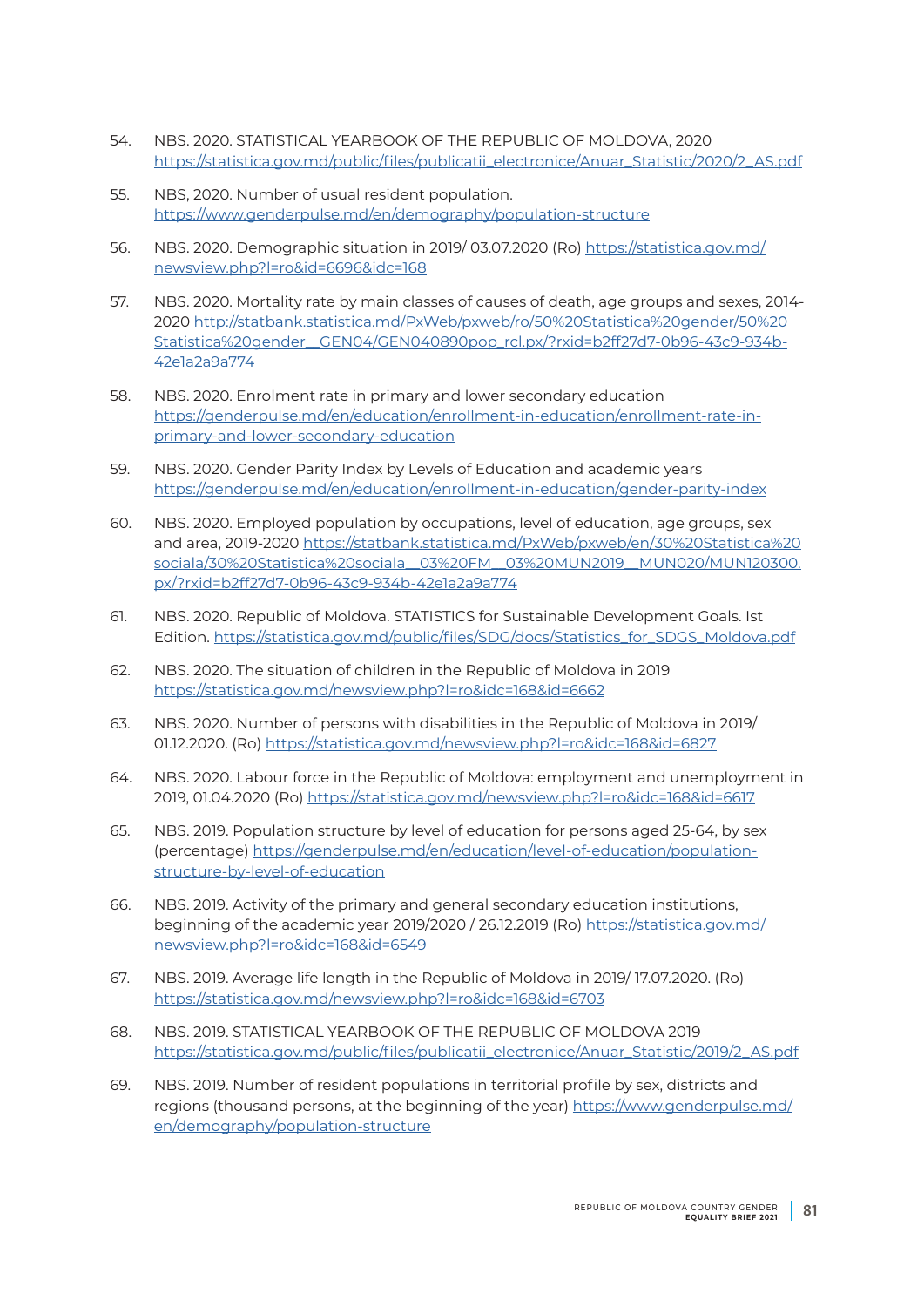- 70. NBS. 2019. Mortality rate by main causes of death by sex and age groups (deaths per 100,000 population) [https://genderpulse.md/en/health/mortality/mortality-rate-by-main](https://genderpulse.md/en/health/mortality/mortality-rate-by-main-causes-of-death)[causes-of-death](https://genderpulse.md/en/health/mortality/mortality-rate-by-main-causes-of-death)
- 71. NBS. 2019. Share of women and men in ministerial positions [https://genderpulse.md/](https://genderpulse.md/en/participation-in-decision-making/representation-of-women-and-men-in-decisi) [en/participation-in-decision-making/representation-of-women-and-men-in-decision](https://genderpulse.md/en/participation-in-decision-making/representation-of-women-and-men-in-decisi)[making-bodies/share-of-women-and-men-members-of-parliament](https://genderpulse.md/en/participation-in-decision-making/representation-of-women-and-men-in-decisi)
- 72. NBS. 2019. HIV incidence by sex and age groups (new cases per 100,000 population) <https://www.genderpulse.md/en/health/morbidity>
- 73. NBS. 2018. Enrolment in educational levels by sex, 1999 / 00-2017 / 18 [https://statbank.](https://statbank.statistica.md/PxWeb/pxweb/ro/30%20Statistica%20sociala/30%20Statistica%20sociala__0) [statistica.md/PxWeb/pxweb/ro/30%20Statistica%20sociala/30%20Statistica%20](https://statbank.statistica.md/PxWeb/pxweb/ro/30%20Statistica%20sociala/30%20Statistica%20sociala__0) [sociala\\_\\_07%20INV\\_\\_INVintr\\_\\_INV010/INV010300.px/?rxid=9a62a0d7-86c4-45da-b7e4](https://statbank.statistica.md/PxWeb/pxweb/ro/30%20Statistica%20sociala/30%20Statistica%20sociala__0) [fecc26003802](https://statbank.statistica.md/PxWeb/pxweb/ro/30%20Statistica%20sociala/30%20Statistica%20sociala__0)
- 74. NBS. 2018. Moldova Statistical Database [http://statbank.statistica.md/PxWeb/pxweb/](http://statbank.statistica.md/PxWeb/pxweb/ro/30%20Statistica%20sociala/30%20Statistica%20sociala__03) [ro/30%20Statistica%20sociala/30%20Statistica%20sociala\\_\\_03%20FM\\_\\_03%20MUN2000\\_\\_](http://statbank.statistica.md/PxWeb/pxweb/ro/30%20Statistica%20sociala/30%20Statistica%20sociala__03) [MUN070/MUN070100.px/table/tableViewLayout1/?rxid=2345d98a-890b-4459-bb1f-](http://statbank.statistica.md/PxWeb/pxweb/ro/30%20Statistica%20sociala/30%20Statistica%20sociala__03)[9b565f99b3b9](http://statbank.statistica.md/PxWeb/pxweb/ro/30%20Statistica%20sociala/30%20Statistica%20sociala__03)
- 75. NBS. 2017. EDUCATION IN THE REPUBLIC OF MOLDOVA STATISTICAL PUBLICATION 2016/2017 (Ro) [https://statistica.gov.md/public/files/publicatii\\_electronice/Educatia/](https://statistica.gov.md/public/files/publicatii_electronice/Educatia/Educatia_RM_2017.pdf) [Educatia\\_RM\\_2017.pdf](https://statistica.gov.md/public/files/publicatii_electronice/Educatia/Educatia_RM_2017.pdf)
- 76. NBS. 2017. RPL2014: Population migration within the country and from other countries/ 29.06.2017 <https://statistica.gov.md/newsview.php?l=ro&idc=168&id=5676&parent=0>
- 77. NBS. 2017. Key results of the 2014 Population and Housing Census/ 31.03.2017 <https://statistica.gov.md/newsview.php?l=en&id=5583&idc=168>
- 78. NBS. 2017. POPULATION ACCESS TO HEALTH SERVICES. The results of the study in households. SYNTHESIS. (Ro) [https://statistica.gov.md/public/files/publicatii\\_electronice/](https://statistica.gov.md/public/files/publicatii_electronice/acces_servicii_sanatate/Acces_servicii) [acces\\_servicii\\_sanatate/Acces\\_servicii\\_sanatate\\_2016.pdf](https://statistica.gov.md/public/files/publicatii_electronice/acces_servicii_sanatate/Acces_servicii)
- 79. NBS. 2016. Profile of Women from Rural Areas. UNDP, UN Women, UNECE, Chisinau (Ro) [https://statistica.gov.md/public/files/Cooperare\\_internationala/PNUD/10\\_tablouri\\_femei\\_](https://statistica.gov.md/public/files/Cooperare_internationala/PNUD/10_tablouri_femei_RM/prof_1_mediu_rural.pdf) [RM/prof\\_1\\_mediu\\_rural.pdf](https://statistica.gov.md/public/files/Cooperare_internationala/PNUD/10_tablouri_femei_RM/prof_1_mediu_rural.pdf)
- 80. NBS. 2014. Population and household census<https://recensamint.statistica.md/ro>
- 81. NBS. 2013. Time Use Survey. Synthesis. (Ro) [https://statistica.gov.md/public/files/publicatii\\_](https://statistica.gov.md/public/files/publicatii_electronice/Utilizarea_timpului_RM/Utilizarea_timpului_RM.pdf) [electronice/Utilizarea\\_timpului\\_RM/Utilizarea\\_timpului\\_RM.pdf](https://statistica.gov.md/public/files/publicatii_electronice/Utilizarea_timpului_RM/Utilizarea_timpului_RM.pdf)
- 82. NBS. 2011. VIOLENCE against women in the family in the Republic of Moldova (Ro)/ NBS, UNDP, UN Women, UNFPA [https://statistica.gov.md/public/files/publicatii\\_electronice/](https://statistica.gov.md/public/files/publicatii_electronice/Violenta/Raport_violenta_fam.pdf) [Violenta/Raport\\_violenta\\_fam.pdf](https://statistica.gov.md/public/files/publicatii_electronice/Violenta/Raport_violenta_fam.pdf)
- 83. NBS. 2011. General Agricultural Census 2011 in the Republic of Moldova Main results. [https://statistica.gov.md/public/files/publicatii\\_electronice/Recensamint\\_agricol/RGA\\_](https://statistica.gov.md/public/files/publicatii_electronice/Recensamint_agricol/RGA_principalele_rezultate.pdf) [principalele\\_rezultate.pdf](https://statistica.gov.md/public/files/publicatii_electronice/Recensamint_agricol/RGA_principalele_rezultate.pdf)
- 84. NBS. 2011. Demographic situation in the Republic of Moldova in 2010/ 06.06.2011 (Ro) <https://statistica.gov.md/newsview.php?l=ro&id=3421&idc=168>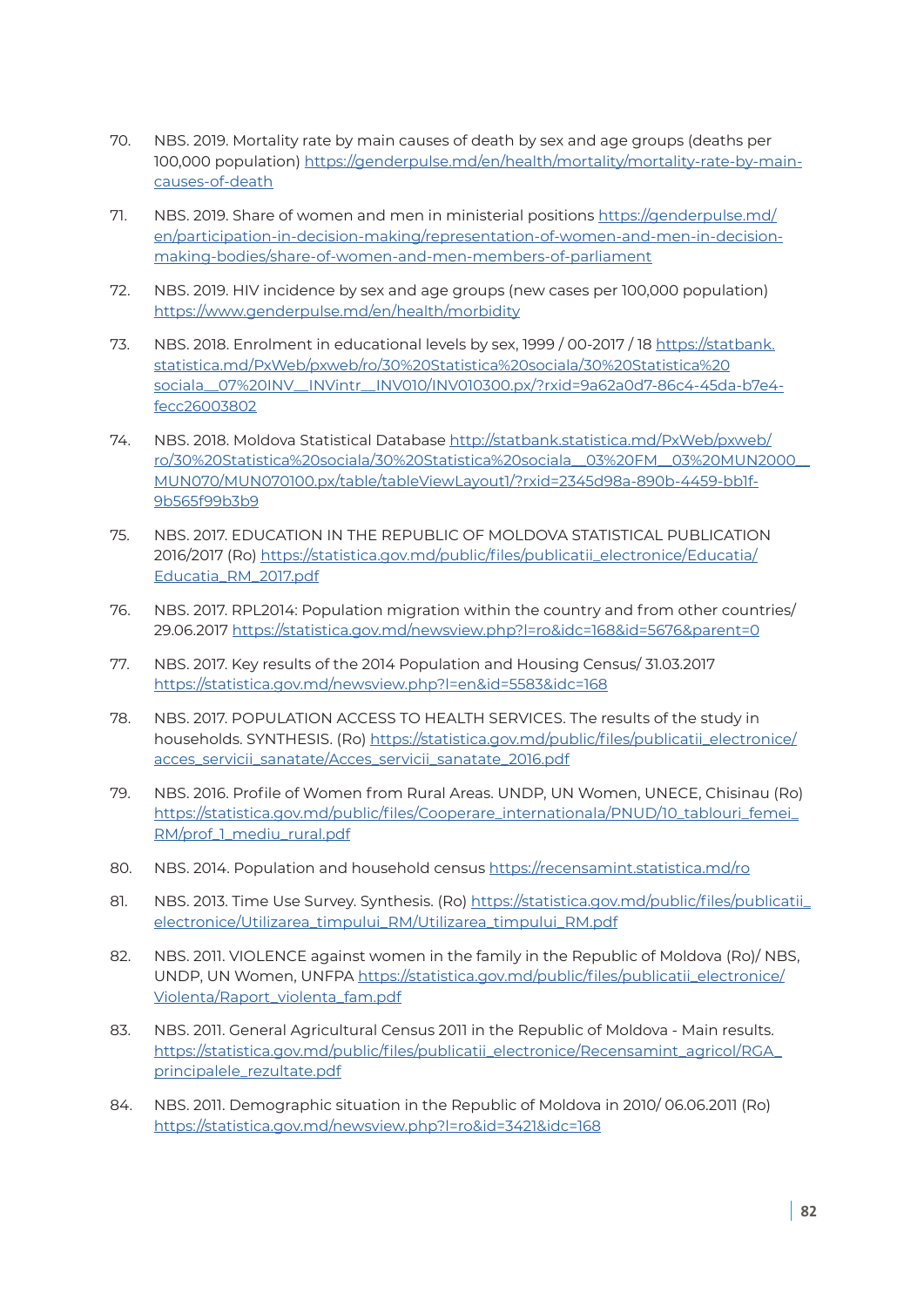- 85. NBS. 2010. EDUCATION IN THE REPUBLIC OF MOLDOVA STATISTICAL PUBLICATION 2009/2010 [https://statistica.gov.md/public/files/publicatii\\_electronice/Educatia/Educatia\\_](https://statistica.gov.md/public/files/publicatii_electronice/Educatia/Educatia_RM_2010.pdf) [RM\\_2010.pdf](https://statistica.gov.md/public/files/publicatii_electronice/Educatia/Educatia_RM_2010.pdf)
- 86. NBS, ILO and UNICEF. 2010. Child labour in the Republic of Moldova: the results of statistical research since 2009 on Children's activities. Synthesis [https://statistica.gov.md/](https://statistica.gov.md/public/files/publicatii_electronice/piata_fortei_de_munca/Munca_copiilor_2009.pdf) [public/files/publicatii\\_electronice/piata\\_fortei\\_de\\_munca/Munca\\_copiilor\\_2009.pdf](https://statistica.gov.md/public/files/publicatii_electronice/piata_fortei_de_munca/Munca_copiilor_2009.pdf)
- 87. NBS. 2010. Criminality in the Republic of Moldova. [https://statistica.gov.md/public/files/](https://statistica.gov.md/public/files/publicatii_electronice/Infractionalitatea/Criminalitatea_editia_2010.pdf) [publicatii\\_electronice/Infractionalitatea/Criminalitatea\\_editia\\_2010.pdf](https://statistica.gov.md/public/files/publicatii_electronice/Infractionalitatea/Criminalitatea_editia_2010.pdf)
- 88. NBS. 2009. Conditions for enterprise creation and development: Gender Analysis, NBS, UNIFEM, UNDP [https://statistica.gov.md/public/files/publicatii\\_electronice/conditii\\_](https://statistica.gov.md/public/files/publicatii_electronice/conditii_intreprinderi/Conditii_creare_intreprinderi_eng.pdf) [intreprinderi/Conditii\\_creare\\_intreprinderi\\_eng.pdf](https://statistica.gov.md/public/files/publicatii_electronice/conditii_intreprinderi/Conditii_creare_intreprinderi_eng.pdf)
- 89. NBS. 2009. EDUCATION IN THE REPUBLIC OF MOLDOVA STATISTICAL PUBLICATION 2008/2009 [https://statistica.gov.md/public/files/publicatii\\_electronice/Educatia/](https://statistica.gov.md/public/files/publicatii_electronice/Educatia/Education08_09.pdf) [Education08\\_09.pdf](https://statistica.gov.md/public/files/publicatii_electronice/Educatia/Education08_09.pdf)
- 90. NBS. 2004. STATISTICAL YEARBOOK OF THE REPUBLIC OF MOLDOVA 2004 (Ro) [http://istmat.info/files/uploads/52911/statisticheskiy\\_ezhegodnik\\_2004.pdf](http://istmat.info/files/uploads/52911/statisticheskiy_ezhegodnik_2004.pdf)
- 91. NBS, UNIFEM.2004. WOMEN AND MEN IN THE REPUBLIC OF MOLDOVA. Statistical collection. [https://statistica.gov.md/public/files/publicatii\\_electronice/femei\\_si\\_barbati/](https://statistica.gov.md/public/files/publicatii_electronice/femei_si_barbati/Femei_barbati_2004.pdf) [Femei\\_barbati\\_2004.pdf](https://statistica.gov.md/public/files/publicatii_electronice/femei_si_barbati/Femei_barbati_2004.pdf)
- 92. NBS. 2002. STATISTICAL YEARBOOK OF THE REPUBLIC OF MOLDOVA, 2002 (Ro) <https://statistica.gov.md/pageview.php?l=ro&idc=263&id=2193>
- 93. Nicoara R. 2020. Analytical report on the participation of women and men in entrepreneurship. NBS. (Ro) [https://statistica.gov.md/public/files/publicatii\\_electronice/](https://statistica.gov.md/public/files/publicatii_electronice/Antreprenoriat_feminin/Antreprenoriat_Femei_Barbati_2020.pdf) [Antreprenoriat\\_feminin/Antreprenoriat\\_Femei\\_Barbati\\_2020.pdf](https://statistica.gov.md/public/files/publicatii_electronice/Antreprenoriat_feminin/Antreprenoriat_Femei_Barbati_2020.pdf)
- 94. Nicoara R., Vremis M. 2019. Women and men in the Information and Communication Technology sector (Ro). NBS, UNDP, UN Women, Sverige. [https://statistica.gov.md/public/](https://statistica.gov.md/public/files/publicatii_electronice/Femei_barbati_TIC/Studiu_analitic_Femei_Barbati_TIC.pdf) [files/publicatii\\_electronice/Femei\\_barbati\\_TIC/Studiu\\_analitic\\_Femei\\_Barbati\\_TIC.pdf](https://statistica.gov.md/public/files/publicatii_electronice/Femei_barbati_TIC/Studiu_analitic_Femei_Barbati_TIC.pdf)
- 95. NSIH. 2019. Men in our country for three years can benefit from paternal allowance (Ro) [https://cnas.md/libview.php?l=ro&id=4872&idc=360&t=/Mass-media/Noutati/Barbatii-din](https://cnas.md/libview.php?l=ro&id=4872&idc=360&t=/Mass-media/Noutati/Barbatii-din-tara-noastra-de-)[tara-noastra-de-trei-ani-pot-beneficia-de-indemnizatie-paternala/](https://cnas.md/libview.php?l=ro&id=4872&idc=360&t=/Mass-media/Noutati/Barbatii-din-tara-noastra-de-)
- 96. MLSP. 2021. The report of activity for the year 2020 on domestic violence and violence to women (Ro) [https://msmps.gov.md/wp-content/uploads/2021/04/Raport-2020-privind](https://msmps.gov.md/wp-content/uploads/2021/04/Raport-2020-privind-violen%C8%9Ba-%C3%AEn-familie-%C8%99i-fa%C8%9B%C4%83-de-femei.pdf)[violen%C8%9Ba-%C3%AEn-familie-%C8%99i-fa%C8%9B%C4%83-de-femei.pdf](https://msmps.gov.md/wp-content/uploads/2021/04/Raport-2020-privind-violen%C8%9Ba-%C3%AEn-familie-%C8%99i-fa%C8%9B%C4%83-de-femei.pdf)
- 97. OECD. 2021. Social Institutions and Gender Index 2019 <https://stats.oecd.org/Index.aspx?DataSetCode=SIGI2019#>
- 98. OSCE. 2019. OSCE-led survey on violence against women. Well-Being and safety of women. Moldova results report [https://www.osce.org/files/f/documents/2/1/424979\\_0.pdf](https://www.osce.org/files/f/documents/2/1/424979_0.pdf)
- 99. OECD. 2019. PISA 2018 Results (Volume II): Where All Students Can Succeed. <https://www.oecd.org/publications/pisa-2018-results-volume-ii-b5fd1b8f-en.htm>
- 100. O'Connell S. and Ramshaw G. 2018. VIOLENCE AGAINST WOMEN IN POLITICS: Global Perspectives of a Global Issue. [https://www.wfd.org/wp-content/uploads/2018/04/](https://www.wfd.org/wp-content/uploads/2018/04/Violence-Against-Women-in-Politics-Global-Perspectives-of-a-Global-Issue.pdf) [Violence-Against-Women-in-Politics-Global-Perspectives-of-a-Global-Issue.pdf](https://www.wfd.org/wp-content/uploads/2018/04/Violence-Against-Women-in-Politics-Global-Perspectives-of-a-Global-Issue.pdf)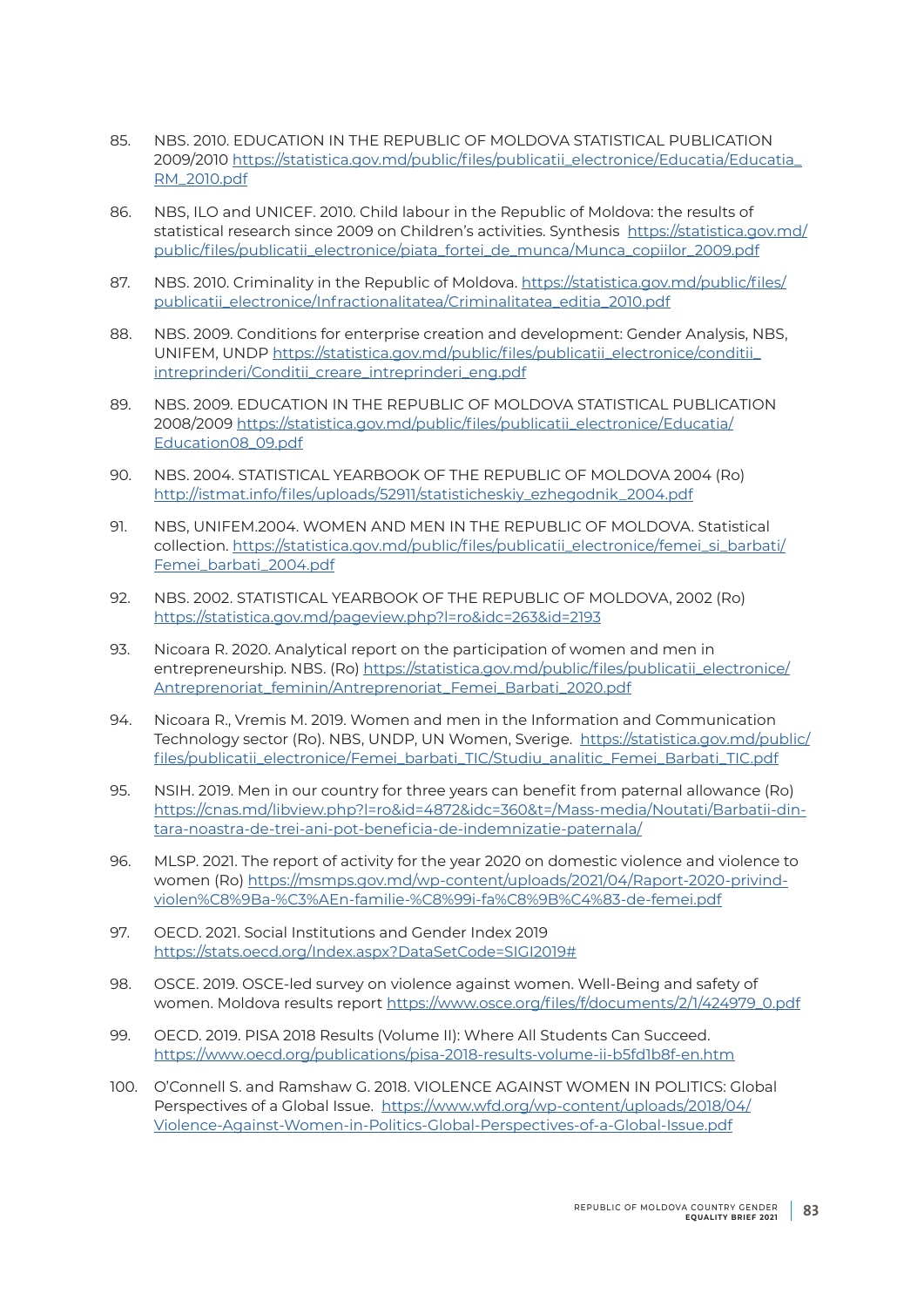- 101. Parliament of the Republic of Moldova. 2021 [http://www.parlament.md/](http://www.parlament.md/StructuraParlamentului/Deputa%C8%9Bii/tabid/87/language/ro-RO/Default.aspx) [StructuraParlamentului/Deputa%C8%9Bii/tabid/87/language/ro-RO/Default.aspx](http://www.parlament.md/StructuraParlamentului/Deputa%C8%9Bii/tabid/87/language/ro-RO/Default.aspx)
- 102. Platform for Gender Equality. 2020. Monitoring Report: Public Discourse from a Gender Perspective and Violence Against Women in Elections in 1 round of the 2020 presidential elections. <https://gender.monitor.md/>
- 103. Platform for Gender Equality. 2019. Alternative report on the implementation of the Convention on the Elimination of All Forms of Discrimination against Women (CEDAW) in the Republic of Moldova. [https://tbinternet.ohchr.org/Treaties/CEDAW/Shared](https://tbinternet.ohchr.org/Treaties/CEDAW/Shared Documents/MDA/INT_CEDAW_CSS_MDA_41047_E.docx)  [Documents/MDA/INT\\_CEDAW\\_CSS\\_MDA\\_41047\\_E.docx](https://tbinternet.ohchr.org/Treaties/CEDAW/Shared Documents/MDA/INT_CEDAW_CSS_MDA_41047_E.docx)
- 104. Platform for Gender Equality. 2019. Preliminary report on Violence against Women in the General Local Elections 2019 / author Olga Bîtcă. [https://egalitatedegen.md/biblioteca/](https://egalitatedegen.md/biblioteca/participarea-femeilor-in-politica/) [participarea-femeilor-in-politica/](https://egalitatedegen.md/biblioteca/participarea-femeilor-in-politica/)
- 105. The strategy for ensuring equality between women and men in the Republic of Moldova for the years 2017-2021 [https://www.legis.md/cautare/getResults?doc\\_id=99875&lang=ro](https://www.legis.md/cautare/getResults?doc_id=99875&lang=ro)
- 106. The Strategy on development of civil society for the period 2018–2020 <https://www.consiliulong.md/sdsc-2017-2020/>
- 107. The National Strategy on Preventing and Combating Violence Against Women and Violence in the Family for 2018–2023 [https://www.legis.md/cautare/getResults?doc\\_](https://www.legis.md/cautare/getResults?doc_id=101802&lang=ro) [id=101802&lang=ro](https://www.legis.md/cautare/getResults?doc_id=101802&lang=ro)
- 108. UN MOLDOVA. 2020. The United Nations Common Country Analysis for the Republic of Moldova 2020 [https://moldova.un.org/sites/default/files/2021-03/Moldova%20UN%20CCA\\_](https://moldova.un.org/sites/default/files/2021-03/Moldova%20UN%20CCA_ENG_FINAL%2030-3.pdf) [ENG\\_FINAL%2030-3.pdf](https://moldova.un.org/sites/default/files/2021-03/Moldova%20UN%20CCA_ENG_FINAL%2030-3.pdf)
- 109. UN MOLDOVA. 2020. COUNTRY RESULTS REPORT. COVID-19 Response. [https://moldova.un.org/en/128787-un-moldova-country-results-report-2020-key-results](https://moldova.un.org/en/128787-un-moldova-country-results-report-2020-key-results-and-lessons-learned)[and-lessons-learned](https://moldova.un.org/en/128787-un-moldova-country-results-report-2020-key-results-and-lessons-learned)
- 110. UN Moldova. 2020. Protection of the older people in the context of the COVID-19 pandemic (Ro) [https://moldova.un.org/ro/47084-un-moldova-protectia-persoanelor-etate](https://moldova.un.org/ro/47084-un-moldova-protectia-persoanelor-etate-contextul-pandemiei-covid-19)[contextul-pandemiei-covid-19](https://moldova.un.org/ro/47084-un-moldova-protectia-persoanelor-etate-contextul-pandemiei-covid-19)
- 111. UNDP. 2000. HUMAN DEVELOPMENT REPORT [http://hdr.undp.org/sites/default/files/](http://hdr.undp.org/sites/default/files/reports/261/hdr_2000_en.pdf) [reports/261/hdr\\_2000\\_en.pdf](http://hdr.undp.org/sites/default/files/reports/261/hdr_2000_en.pdf)
- 112. UN Women. 2020. Assessment of the pandemic crisis impact on the gender roles in care and women empowerment. [https://www2.unwomen.org/-/media/field%20](https://www2.unwomen.org/-/media/field%20office%20moldova/attachments/publications/2020/un%20woman%20en%20240820.pdf?la=en&vs=38) [office%20moldova/attachments/publications/2020/un%20woman%20en%20240820.](https://www2.unwomen.org/-/media/field%20office%20moldova/attachments/publications/2020/un%20woman%20en%20240820.pdf?la=en&vs=38) [pdf?la=en&vs=38](https://www2.unwomen.org/-/media/field%20office%20moldova/attachments/publications/2020/un%20woman%20en%20240820.pdf?la=en&vs=38)
- 113. United Nations Department of Economic and Social Affairs, Population Division. 2021. World Contraceptive Use 2021 Copyright © 2021 by United Nations, made available under a Creative Commons license CC BY 3.0 IGO: <http://creativecommons.org/licenses/by/3.0/igo/>
- 114. UNDP. 2020. The 2020 Human Development Report. The next frontier Human development and the Anthropocene<http://hdr.undp.org/sites/default/files/hdr2020.pdf>
- 115. UNDP. 2020. Human Development Report 2020 The Next Frontier: Human Development and the Anthropocene. Briefing note for countries on the 2020 Human Development Report. Moldova (Republic of)<http://hdr.undp.org/sites/default/files/Country-Profiles/MDA.pdf>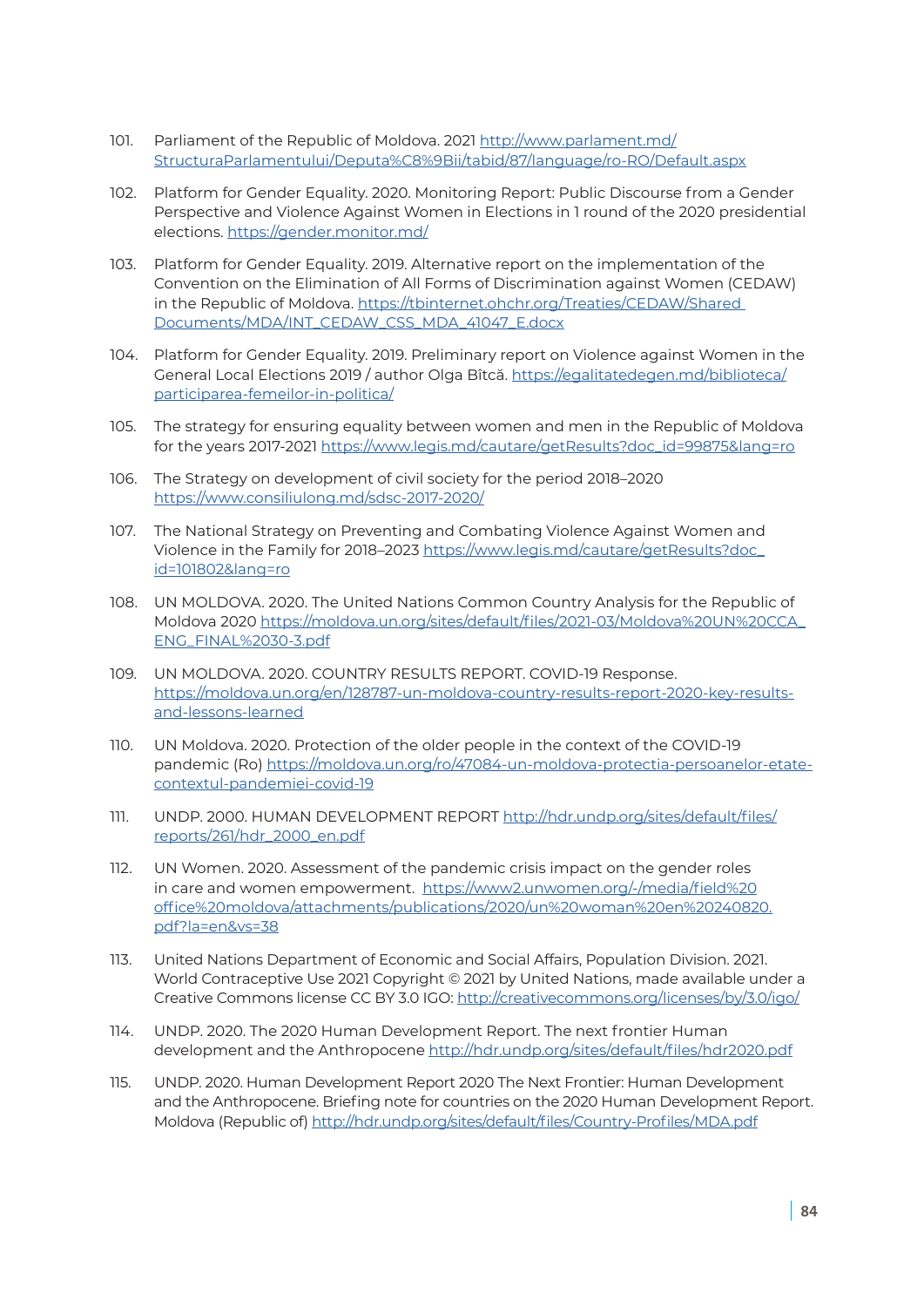- 116. UNDP. 2020. Moldova (Republic of) Human Development Indicators <http://hdr.undp.org/en/countries/profiles/MDA>
- 117. UNDP. 2020. INEQUALITIES IN URBAN AND RURAL MOLDOVA: Beyond incomes and averages, looking at emerging inequalities. [https://www.md.undp.org/content/moldova/](https://www.md.undp.org/content/moldova/en/home/library/inclusive_growth/inequalities-in-urban-and-rural-moldova--beyond-incomes-and-aver.html) [en/home/library/inclusive\\_growth/inequalities-in-urban-and-rural-moldova--beyond](https://www.md.undp.org/content/moldova/en/home/library/inclusive_growth/inequalities-in-urban-and-rural-moldova--beyond-incomes-and-aver.html)[incomes-and-aver.html](https://www.md.undp.org/content/moldova/en/home/library/inclusive_growth/inequalities-in-urban-and-rural-moldova--beyond-incomes-and-aver.html)
- 118. UNDP Moldova. 2020. Local General Elections 2019 GENDER PERSPECTIVE / CEC, UNDP in Moldova, USAID, the British Embassy in Chisinau and the Embassy of Netherlands [https://www.md.undp.org/content/moldova/ro/home/library/effective\\_governance/analiza](https://www.md.undp.org/content/moldova/ro/home/library/effective_governance/analiza-din-perspectiva-egalitii-de-gen-a-alegerilor-locale-gene.html)[din-perspectiva-egalitii-de-gen-a-alegerilor-locale-gene.html](https://www.md.undp.org/content/moldova/ro/home/library/effective_governance/analiza-din-perspectiva-egalitii-de-gen-a-alegerilor-locale-gene.html)
- 119. UNDP Moldova. 2019. 2019 Parliamentary Elections Gender perspective [https://www.md.undp.org/content/moldova/en/home/library/effective\\_governance/](https://www.md.undp.org/content/moldova/en/home/library/effective_governance/alegeri-parlamentare-2019---analiza-de-gen.html) [alegeri-parlamentare-2019---analiza-de-gen.html](https://www.md.undp.org/content/moldova/en/home/library/effective_governance/alegeri-parlamentare-2019---analiza-de-gen.html)
- 120. UNDP Moldova. 2016. Infographics "Gender Equality in Elections in the Republic of Moldova"/ CEC, CCET, UN Women, UNDP, the Government of Sweden and Norway [https://www.md.undp.org/content/moldova/en/home/library/effective\\_governance/](https://www.md.undp.org/content/moldova/en/home/library/effective_governance/infograficele-_egalitatea-de-gen-in-procesele-electorale-din-rep/) [infograficele-\\_egalitatea-de-gen-in-procesele-electorale-din-rep/](https://www.md.undp.org/content/moldova/en/home/library/effective_governance/infograficele-_egalitatea-de-gen-in-procesele-electorale-din-rep/)
- 121. UNDP, 2016. National Human Development Report 2016: Moldova [http://hdr.undp.org/](http://hdr.undp.org/sites/default/files/reports/2757/raport_en_nhdr.pdf) [sites/default/files/reports/2757/raport\\_en\\_nhdr.pdf](http://hdr.undp.org/sites/default/files/reports/2757/raport_en_nhdr.pdf)
- 122. UNDP. 2014. Summary Human Development Report 2014 Sustaining Human Progress: Reducing Vulnerabilities and Building Resilience [http://hdr.undp.org/sites/default/files/](http://hdr.undp.org/sites/default/files/hdr14-summary-en.pdf) [hdr14-summary-en.pdf](http://hdr.undp.org/sites/default/files/hdr14-summary-en.pdf)
- 123. UNDP. 2014. Human Development Report 2014. Sustaining Human Progress: Reducing Vulnerabilities and Building Resilience [http://hdr.undp.org/sites/default/files/hdr14-report](http://hdr.undp.org/sites/default/files/hdr14-report-en-1.pdf )[en-1.pdf](http://hdr.undp.org/sites/default/files/hdr14-report-en-1.pdf )
- 124. UNDP Moldova. 2011. MORE MODEST PARTICIPATION OF WOMEN IN THE DECISION-MAKING PROCESS, IN RELATION TO MEN, ESPECIALLY AT THE HIGHER LEVELS OF POWER (Ro) [www.undp.md](http://www.undp.md)
- 125. UNDP. 2010. Summary Human Development Report 2010, 20th Anniversary Edition. The Real Wealth of Nations: Pathways to Human Development [http://hdr.undp.org/sites/default/files/hdr\\_2010\\_en\\_summary.pdf](http://hdr.undp.org/sites/default/files/hdr_2010_en_summary.pdf)
- 126. UNDP. 2010. Human Development Report 2010. 20th Anniversary Edition. The Real Wealth of Nations: Pathways to Human Development [http://hdr.undp.org/sites/default/](http://hdr.undp.org/sites/default/files/reports/270/hdr_2010_en_complete_reprint.pdf) [files/reports/270/hdr\\_2010\\_en\\_complete\\_reprint.pdf](http://hdr.undp.org/sites/default/files/reports/270/hdr_2010_en_complete_reprint.pdf)
- 127. UNDP. 2002. Human Development Report [http://hdr.undp.org/sites/default/files/](http://hdr.undp.org/sites/default/files/reports/263/hdr_2002_en_complete.pdf) [reports/263/hdr\\_2002\\_en\\_complete.pdf](http://hdr.undp.org/sites/default/files/reports/263/hdr_2002_en_complete.pdf)
- 128. UNDP [https://www.md.undp.org/content/moldova/en/home/sustainable-development](https://www.md.undp.org/content/moldova/en/home/sustainable-development-goals/goal-2-zero-hunger.html)[goals/goal-2-zero-hunger.html](https://www.md.undp.org/content/moldova/en/home/sustainable-development-goals/goal-2-zero-hunger.html)
- 129. UNFPA. 2021. Study to evaluate the knowledge, attitudes and practices regarding the health and life skills of students in Vocational Education and Training in the Republic of Moldova / MECR, UNFPA, Austrian Development Agency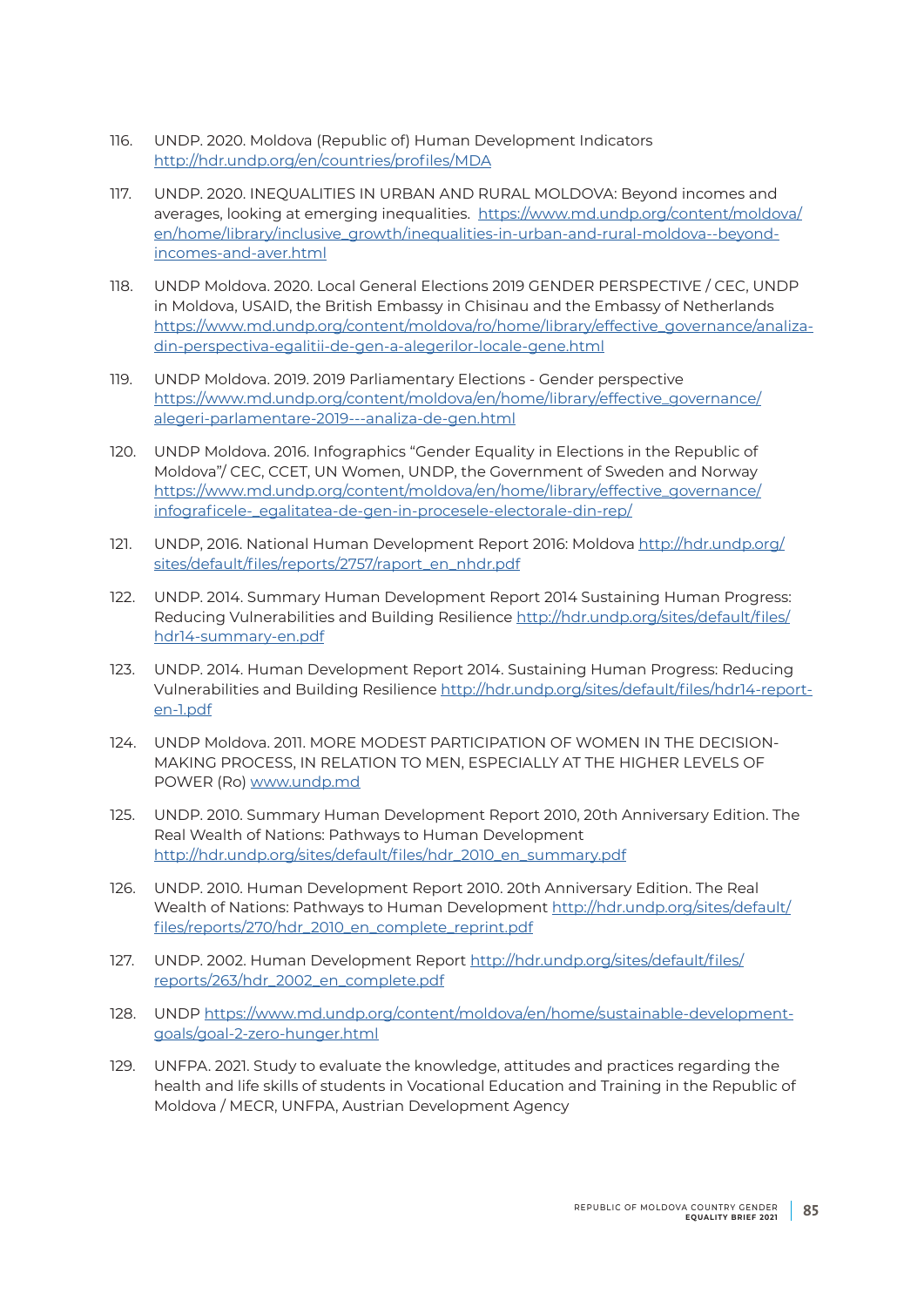[https://moldova.unfpa.org/sites/default/files/pub-pdf/study\\_to\\_evaluate\\_the\\_knowledge\\_](https://moldova.unfpa.org/sites/default/files/pub-pdf/study_to_evaluate_the_knowledge_attitudes_and_practices_regarding_the_health_and_life_skills_of_students_in_vocational_education_and_training_in_the_republic_of_moldova.pdf) [attitudes\\_and\\_practices\\_regarding\\_the\\_health\\_and\\_life\\_skills\\_of\\_students\\_in\\_vocational\\_](https://moldova.unfpa.org/sites/default/files/pub-pdf/study_to_evaluate_the_knowledge_attitudes_and_practices_regarding_the_health_and_life_skills_of_students_in_vocational_education_and_training_in_the_republic_of_moldova.pdf) [education\\_and\\_training\\_in\\_the\\_republic\\_of\\_moldova.pdf](https://moldova.unfpa.org/sites/default/files/pub-pdf/study_to_evaluate_the_knowledge_attitudes_and_practices_regarding_the_health_and_life_skills_of_students_in_vocational_education_and_training_in_the_republic_of_moldova.pdf)

- 130. UNICEF. 2019. Inclusive EDUCATION. JOINT EVALUATION IMPLEMENTATION OF THE INCLUSIVE EDUCATION 2011 – 2020. VOLUME I: EVALUATION REPORT/MECC, UNICEF (Ro) [https://www.unicef.org/moldova/sites/unicef.org.moldova/files/2020-02/Raport-de](https://www.unicef.org/moldova/sites/unicef.org.moldova/files/2020-02/Raport-de-evaluarea%20comun%C4%83%20a%20implement%C4%83rii%20programului%20de%20educa%C8%9Bie%20incluziv%C4%83%202011%20%E2%80%93%202020%20%28RO%29.pdf)[evaluarea%20comun%C4%83%20a%20implement%C4%83rii%20programului%20de%20](https://www.unicef.org/moldova/sites/unicef.org.moldova/files/2020-02/Raport-de-evaluarea%20comun%C4%83%20a%20implement%C4%83rii%20programului%20de%20educa%C8%9Bie%20incluziv%C4%83%202011%20%E2%80%93%202020%20%28RO%29.pdf) [educa%C8%9Bie%20incluziv%C4%83%202011%20%E2%80%93%202020%20%28RO%29.pdf](https://www.unicef.org/moldova/sites/unicef.org.moldova/files/2020-02/Raport-de-evaluarea%20comun%C4%83%20a%20implement%C4%83rii%20programului%20de%20educa%C8%9Bie%20incluziv%C4%83%202011%20%E2%80%93%202020%20%28RO%29.pdf)
- 131. UNICEF. 2014. REPUBLIC OF MOLDOVA Multiple Indicator Cluster Survey (MICS), 2012 [https://www.unicef.org/moldova/media/876/file/Multiple-Indicator-Cluster-Survey-2012-](https://www.unicef.org/moldova/media/876/file/Multiple-Indicator-Cluster-Survey-2012-English.pdf ) [English.pdf](https://www.unicef.org/moldova/media/876/file/Multiple-Indicator-Cluster-Survey-2012-English.pdf )
- 132. UN Women. 2019. Progress on the Sustainable Development Goals The Gender Snapshot. New York, New York: UN Women Headquarters
- 133. Vremis M. 2016. "Profile of Labour migrant women"/ NBS, UN Women, UNDP, UNECE [https://www2.unwomen.org/-/media/field%20office%20moldova/attachments/](https://www2.unwomen.org/-/media/field%20office%20moldova/attachments/publications/2017/08/womens%20) [publications/2017/08/womens%20profiles%20-%20en/02%20women-migrant\\_eng.](https://www2.unwomen.org/-/media/field%20office%20moldova/attachments/publications/2017/08/womens%20) [pdf?la=ro&vs=755](https://www2.unwomen.org/-/media/field%20office%20moldova/attachments/publications/2017/08/womens%20)
- 134. WEF GGGP. 2020. The Global Gender Gap Report 2020. World Economic Forum, Geneva [http://www3.weforum.org/docs/WEF\\_GGGR\\_2020.pdf](http://www3.weforum.org/docs/WEF_GGGR_2020.pdf )
- 135. WEF GGGR. 2016.The Global Gender Gap Report, 2016, The World Economic Forum. Geneva [http://www3.weforum.org/docs/GGGR16/WEF\\_Global\\_Gender\\_Gap\\_Report\\_2016.](http://www3.weforum.org/docs/GGGR16/WEF_Global_Gender_Gap_Report_2016.pdf ) [pdf](http://www3.weforum.org/docs/GGGR16/WEF_Global_Gender_Gap_Report_2016.pdf )
- 136. WEF GGGP. 2010. The Global Gender Gap Report 2010. World Economic Forum, Geneva [http://www3.weforum.org/docs/WEF\\_GenderGap\\_Report\\_2010.pdf](http://www3.weforum.org/docs/WEF_GenderGap_Report_2010.pdf)
- 137. WEF GGGP. 2006. The Global Gender Gap Report 2006. World Economic Forum, Geneva [http://www3.weforum.org/docs/WEF\\_GenderGap\\_Report\\_2006.pdf](http://www3.weforum.org/docs/WEF_GenderGap_Report_2006.pdf)
- 138. The World Bank. 2020. Moldova Child Malnutrition [https://tradingeconomics.com/](https://tradingeconomics.com/moldova/child-malnutrition-wb-data.html) [moldova/child-malnutrition-wb-data.html](https://tradingeconomics.com/moldova/child-malnutrition-wb-data.html)
- 139. The World Bank. 2018. Poverty gap at \$3.20 a day (2011 PPP) (%) Moldova <https://data.worldbank.org/indicator/SI.POV.NAHC?locations=MD>
- 140. The World Bank. 2019. Adolescent fertility rate (births per 1,000 women ages 15-19). United Nations Population Division, World Population Prospects. [https://data.worldbank.org/](https://data.worldbank.org/indicator/SP.ADO.TFRT) [indicator/SP.ADO.TFRT](https://data.worldbank.org/indicator/SP.ADO.TFRT)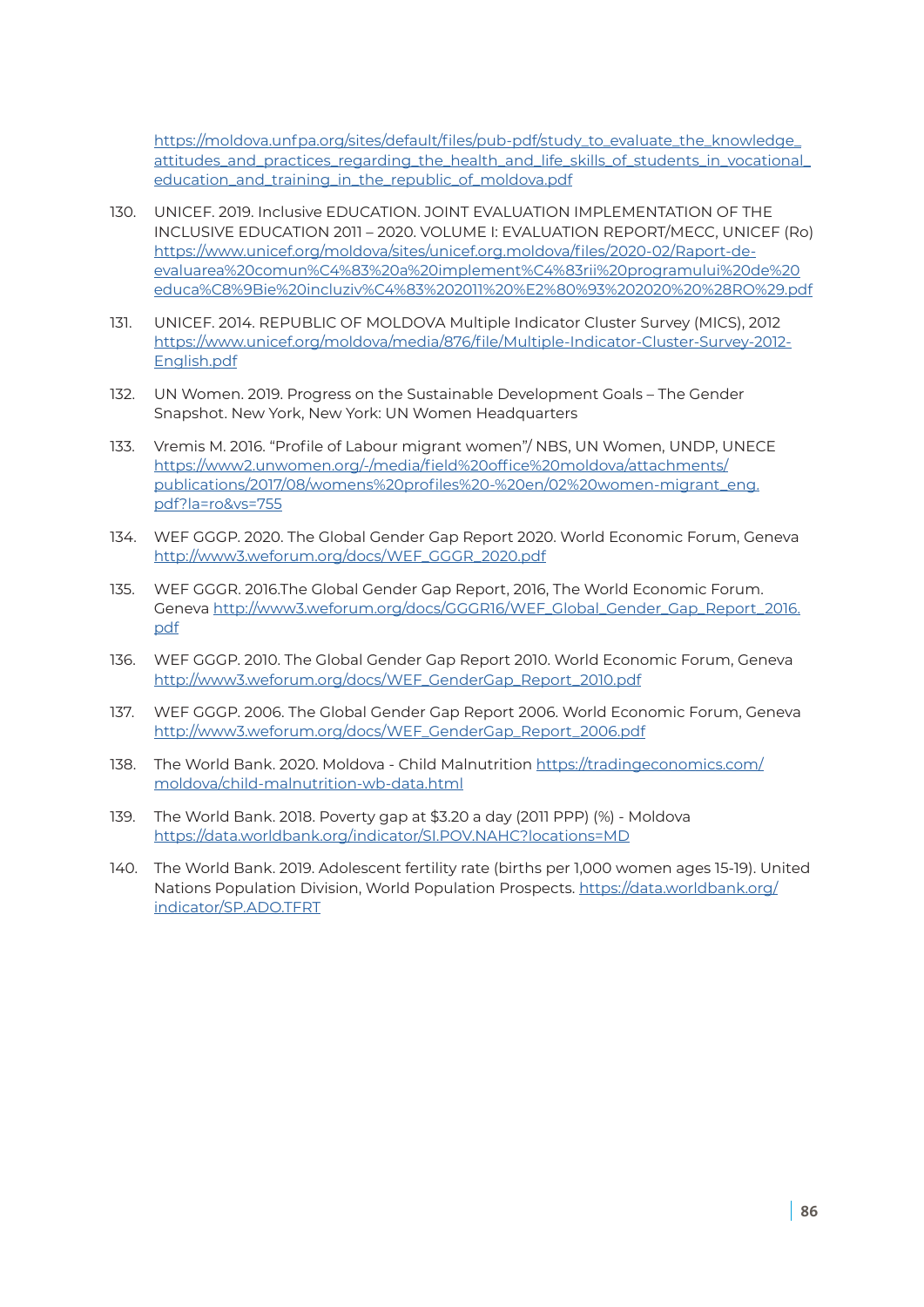# ENDNOTES

- i WEF GGGR. 2016.The Global Gender Gap Report, 2016, The World Economic Forum. Cologny/Geneva; WEF GGGR. 2020.The Global Gender Gap Report 2020, The World Economic Forum. Cologny/Geneva.
- ii [https://statbank.statistica.md/PxWeb/pxweb/ro/30%20Statistica%20sociala/?rxid=b2ff27d7-0b96-43c9-](https://statbank.statistica.md/PxWeb/pxweb/ro/30%20Statistica%20sociala/?rxid=b2ff27d7-0b96-43c9-934) [934b-42e1a2a9a774](https://statbank.statistica.md/PxWeb/pxweb/ro/30%20Statistica%20sociala/?rxid=b2ff27d7-0b96-43c9-934)
- iii CEDAW/C/MDA/6. 2018. Sixth periodic report submitted by Republic of Moldova under article 18 of the Convention, due in 2017 [27 December 2018]; Government of the Republic of Moldova. 2020. Republic of Moldova Voluntary National Review Progress Report 2020.
- iv [https://www.md.undp.org/content/moldova/en/home/library/effective\\_governance/infograficele-\\_](https://www.md.undp.org/content/moldova/en/home/library/effective_governance/infograficele-_egalitatea-de-gen-in-procesele-electorale-din-rep/) [egalitatea-de-gen-in-procesele-electorale-din-rep/](https://www.md.undp.org/content/moldova/en/home/library/effective_governance/infograficele-_egalitatea-de-gen-in-procesele-electorale-din-rep/)
- v Platform for Gender Equality. 2019. Preliminary report on Violence against Women in the General Local Elections 2019, Author Olga Bîtcă [https://egalitatedegen.md/biblioteca/participarea-femeilor-in](https://egalitatedegen.md/biblioteca/participarea-femeilor-in-politica/)[politica/](https://egalitatedegen.md/biblioteca/participarea-femeilor-in-politica/)
- vi WEF GGGR. 2020.The Global Gender Gap Report 2020, The World Economic Forum. Cologny/Geneva, p.247-248
- vii NBS (2021) Labour force in the Republic of Moldova: employment and unemployment in 2020 (Ro)/ 01.04.2021
- viii Nicoara R., Vremis M. 2019. Women and men in the Information and Communication Technology sector (Ro).
- ix Nicoara R. 2020. Analytical report on the participation of women and men in entrepreneurship. NBS. (Ro). P.1
- x NBS. 2021. Earnings, labour costs and the number of employees in 2020 (Ro) / 23.08.2021
- xi NBS. 2016. Profile of Women from Rural Areas. UNDP, UN Women, UNECE, Chisinau, P. 6
- xii NBS, LFS. 2014. Population of 15 years old and over, employed or seeking a job, abroad, by destination country, educational level, on age groups, sexes and areas, 2006-2014.
- xiii Ministry of Internal Affairs of the Republic of Moldova, Office of Migration and Asylum. 2019. Extended Migration Profile of the Republic of Moldova 2014-2018. Analytical report
- xiv Government of the Republic of Moldova. 2020. Republic of Moldova Voluntary National Review Progress Report 2020; Government of the Republic of Moldova. 2019. National level review on the fulfilment of commitments taken under the Beijing Declaration and Platform for Action Beijing+25; CEDAW/C/MDA/6. 2018. Sixth periodic report submitted by Republic of Moldova under article 18 of the Convention, due in 2017 [27 December 2018]
- xv <https://genderpulse.md/>
- xvi CEDAW/C/MDA/CO/6. 2020.Committee on the Elimination of Discrimination against Women. Concluding observations on the sixth periodic report of the Republic of Moldova.
- xvii NBS. 2020. Number of usual resident population, by sex and age groups (thousand persons, at the beginning of the year) [https://www.genderpulse.md/en/demography/population-structure](https://www.genderpulse.md/en/demography/population-structure )
- xviii <https://www.bbc.com/news/world-europe-17601580>
- xix Government of the Republic of Moldova. 2020. Republic of Moldova Voluntary National Review Progress Report 2020, p. 6
- xx [https://data.worldbank.org/indicator/NY.GDP.MKTP.KD.ZG?locations=MD;](https://data.worldbank.org/indicator/NY.GDP.MKTP.KD.ZG?locations=MD) Government of the Republic of Moldova. 2020. Republic of Moldova Voluntary National Review Progress Report 2020, p.36
- xxi <https://data.worldbank.org/indicator/NY.GDP.MKTP.KD.ZG?locations=MD>
- xxii Government of the Republic of Moldova. 2020. Republic of Moldova Voluntary National Review Progress Report 2020, p. 10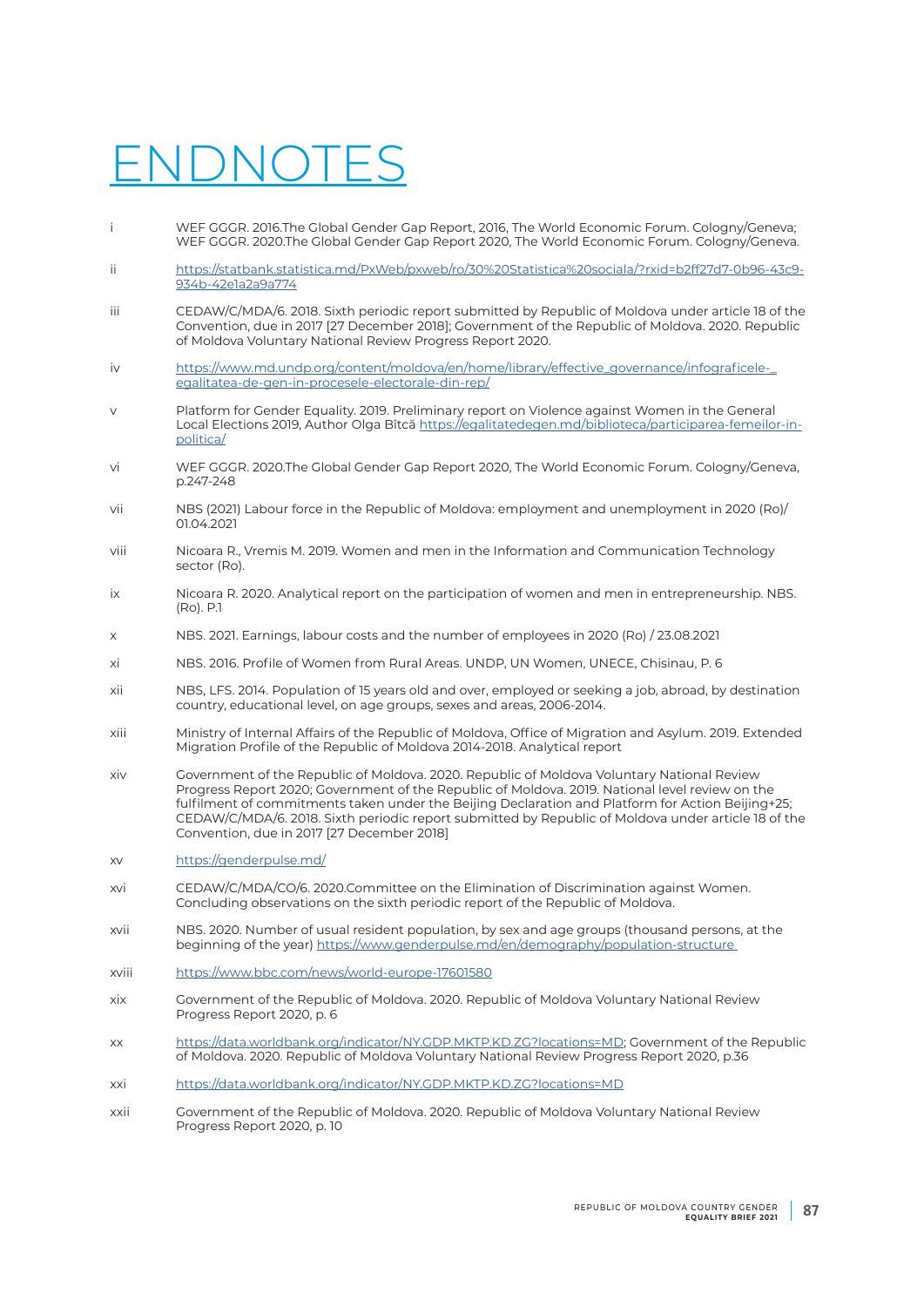- xxiii <https://data.worldbank.org/indicator/BX.TRF.PWKR.DT.GD.ZS?locations=MD>
- xxiv UNDP. 2020. The 2020 Human Development Report. The next frontier Human development and the Anthropocene
- xxv [http://md.one.un.org/content/unct/moldova/en/home/presscenter/press-releases/moldova-loses-more](http://md.one.un.org/content/unct/moldova/en/home/presscenter/press-releases/moldova-loses-more-than)[than-10--of-its-human-development-due-to-ineq/](http://md.one.un.org/content/unct/moldova/en/home/presscenter/press-releases/moldova-loses-more-than)
- xxvi [https://statbank.statistica.md/PxWeb/pxweb/ro/30%20Statistica%20sociala/?rxid=b2ff27d7-0b96-43c9-](https://statbank.statistica.md/PxWeb/pxweb/ro/30%20Statistica%20sociala/?rxid=b2ff27d7-0b96-43c9-934) [934b-42e1a2a9a774](https://statbank.statistica.md/PxWeb/pxweb/ro/30%20Statistica%20sociala/?rxid=b2ff27d7-0b96-43c9-934)
- xxvii NBS. 2021. Demographic situation in 2020 / 22.07.2021 (Ro)
- xxviii NBS (2021) Average life length in the Republic of Moldova in 2019, 17.07.2020. NBS (Ro)
- xxix Government of the Republic of Moldova. 2020. Republic of Moldova Voluntary National Review Progress Report 2020, p. 8
- xxx NBS (2021) Demographic situation in 2020 (Ro) / 22.07.2021
- xxxi NBS (2020) Demographic situation in 2019 / 03.07.2020 (Ro)
- xxxii NBS. 2020. Nationalised SDG indicators for the years 2010-2018 (according to the 2019 revision)
- xxxiii NBS. 2021. Demographic situation in 2020 / 22.07.2021
- xxxiv The World Bank. 2019. Adolescent fertility rate (births per 1,000 women ages 15-19)
- xxxv NBS (2020) Demographic situation in 2019. NBS 03.07.2020 (Ro)
- xxxvi United Nations Department of Economic and Social Affairs, Population Division. 2021. World Contraceptive Use 2021
- xxxvii CEDAW/C/MDA/CO/6. 2020. Committee on the Elimination of Discrimination against Women. Concluding observations on the sixth periodic report of the Republic of Moldova.
- xxxviii ECIS European Cancer Information System <https://ecis.jrc.ec.europa.eu/explorer.ph>
- xxxix CEDAW/C/MDA/6. 2018. Sixth periodic report submitted by Republic of Moldova under article 18 of the Convention, due in 2017 [27 December 2018]
- xl Government of the Republic of Moldova. 2019. National level review on the fulfilment of commitments taken under the Beijing Declaration and Platform for Action Beijing+25/ MHLSP
- xli Inchley J, Currie D, Budisavljevic S, Torsheim T, Jåstad A, Cosma A et al., editors. 2020. Spotlight on adolescent health and well-being. Findings from the 2017/2018 Health Behaviour in School-aged Children (HBSC) survey in Europe and Canada. International report. Volume 1. Key findings
- xlii CEDAW/C/MDA/6. 2018. Sixth periodic report submitted by Republic of Moldova under article 18 of the Convention, due in 2017 [27 December 2018]; Government of the Republic of Moldova. 2020. Republic of Moldova Voluntary National Review Progress Report 2020.
- xliii NATIONAL PROGRAMME for the prevention and control of HIV/AIDS and sexually transmitted infections for the years 2021-2025 (draft)
- xliv NBS. 2019. HIV incidence by sex and age groups (new cases per 100,000 population)
- xlv UNDP. 2020. INEQUALITIES IN URBAN AND RURAL MOLDOVA: Beyond incomes and averages, looking at emerging inequalities. p. 20
- xlvi East Europe Foundation. 2019. UNEQUAL MOLDOVA. Analysis of the most relevant inequalities in The Republic of Moldova /CPD, Swiss Agency for Development and Cooperation (SDC) through the Swiss Cooperation Office and the Government of Sweden
- xlvii Government of the Republic of Moldova. 2019. National level review on the fulfilment of commitments taken under the Beijing Declaration and Platform for Action Beijing+25/ MHLSP
- xlviii NBS. 2021. Enrolment in educational levels by gender, 2014 / 15-2020 /21 [https://statbank.statistica.](https://statbank.statistica.md/PxWeb/pxweb/ro/30%20Statistica%20sociala/30%20Statistica%20sociala__0) [md/PxWeb/pxweb/ro/30%20Statistica%20sociala/30%20Statistica%20sociala\\_\\_07%20INV\\_\\_INV010/](https://statbank.statistica.md/PxWeb/pxweb/ro/30%20Statistica%20sociala/30%20Statistica%20sociala__0) [INV010300rcl.px/table/tableViewLayout1/?rxid=2345d98a-890b-4459-bb1f-9b565f99b3b9](https://statbank.statistica.md/PxWeb/pxweb/ro/30%20Statistica%20sociala/30%20Statistica%20sociala__0)
- xlix OECD. 2019. PISA 2018 Results (Volume II): Where All Students Can Succeed.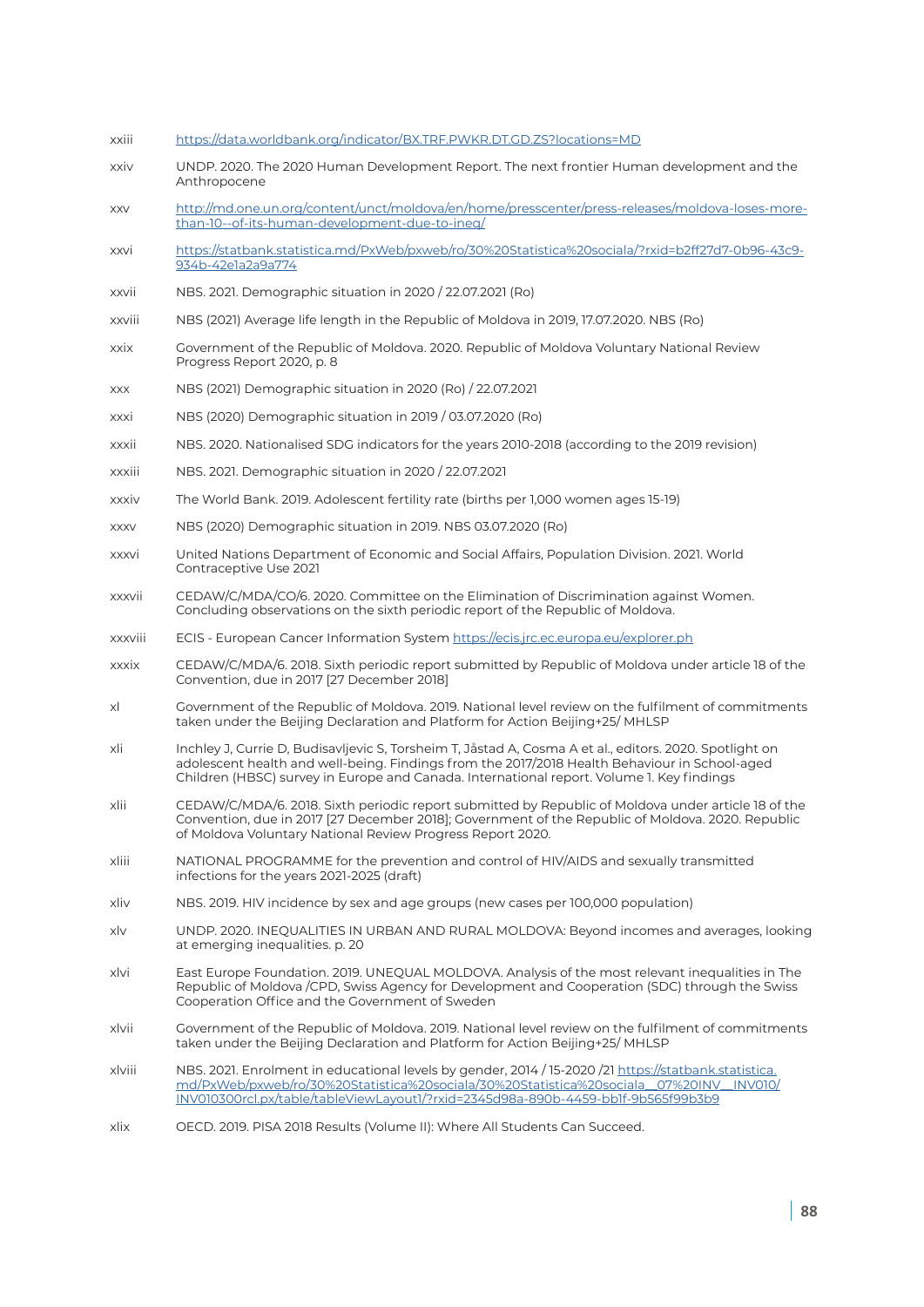- [https://genderpulse.md/en/education/enrollment-in-education/enrollment-rate-by-level-of-education](https://genderpulse.md/en/education/enrollment-in-education/enrollment-rate-by-level-of-education )
- li NBS. 2021. Education in the Republic of Moldova. Statistical publication 2020/2021 (Ro), p. 83
- lii Bradețchi A., Ciobanu A., Slonovschi D. 2020. MOTIVATIONS AND BARRIERS FOR GIRLS AND WOMEN IN STEM AND ICT DOMAINS.
- liii NBS. 2021. Education in the Republic of Moldova. Statistical publication 2020/2021 (Ro), p. 84
- liv [https://statistica.gov.md/public/files/publicatii\\_electronice/Educatia/Educatia\\_editia\\_2021.pdf, p.58](https://statistica.gov.md/public/files/publicatii_electronice/Educatia/Educatia_editia_2021.pdf, p.5)
- lv <https://statistica.gov.md/newsview.php?l=ro&idc=168&id=6934>
- lvi UNDP. 2020. INEQUALITIES IN URBAN AND RURAL MOLDOVA: Beyond incomes and averages, looking at emerging inequalities, p. 26
- lvii NBS. 2020. The situation of children in the Republic of Moldova in 2019
- lviii Government of the Republic of Moldova. 2020. Republic of Moldova Voluntary National Review Progress Report 2020.
- lix Government of the Republic of Moldova. 2011. Inclusive education development programme in the Republic of Moldova for the years 2011-2020. HG nr.523 din 11.07.2011. Monitorul Oficial nr.114-116 din 15.07.2011, art. 589
- lx CEDAW/C/MDA/CO/6. 2020. Committee on the Elimination of Discrimination against Women. Concluding observations on the sixth periodic report of the Republic of Moldova.
- lxi Ast F. 2018. Study on inclusive education in Europe and the Republic of Moldova: reasonable accommodation, access to education and non-discrimination. Chişinău, 2018 https://rm.coe.int/studiuprivind-educatia-incluziva/1680932032
- lxii Government of the Republic of Moldova. 2020. Republic of Moldova Voluntary National Review Progress Report 2020, p. 31
- lxiii NBS. 2019. Activity of the primary and general secondary education institutions, beginning of the academic year 2019/2020 / 26.12.2019 (Ro)
- lxiv [https://www.legis.md/cautare/getResults?doc\\_id=126038&lang=ro#](https://www.legis.md/cautare/getResults?doc_id=126038&lang=ro# )
- lxv Law No5-XVI of 9 February 2006 on Equal Opportunities for Women and Men [https://www.legis.md/](https://www.legis.md/cautare/getResults?doc_id=107179&lang=ro) [cautare/getResults?doc\\_id=107179&lang=ro](https://www.legis.md/cautare/getResults?doc_id=107179&lang=ro)
- lxvi Platform for Gender Equality from Moldova. 2019. Alternative report on the implementation of the Convention on the Elimination of All Forms of Discrimination against Women (CEDAW) in the Republic of Moldova.
- lxvii UNWomen (2019). Progress on the Sustainable Development Goals The Gender Snapshot 2019. New York, New York: UN Women Headquarters. Page 11.
- lxviii [https://www.md.undp.org/content/moldova/en/home/library/effective\\_governance/infograficele-\\_](https://www.md.undp.org/content/moldova/en/home/library/effective_governance/infograficele-_egalitatea-de-gen-in-procesele-electorale-din-rep/) [egalitatea-de-gen-in-procesele-electorale-din-rep/](https://www.md.undp.org/content/moldova/en/home/library/effective_governance/infograficele-_egalitatea-de-gen-in-procesele-electorale-din-rep/)
- lxix O'Connell S. and Ramshaw G. 2018. VIOLENCE AGAINST WOMEN IN POLITICS: Global Perspectives of a Global Issue.
- lxx Platform for Gender Equality. 2019. Preliminary report on Violence against Women in the General Local Elections 2019 / author Olga Bîtcă
- lxxi Platform for Gender Equality. 2020. Monitoring Report: Public Discourse from a Gender Perspective and Violence Against Women in Elections in 1 round of the 2020 presidential elections.
- lxxii NBS. 2021. Statistical portrait of women and men from Moldova/ 05.03.2021 (Ro)
- lxxiii Nicoara R. 2020. Analytical report on the participation of women and men in entrepreneurship. NBS. (Ro)
- lxxiv UNWomen. 2019. Progress on the Sustainable Development Goals The Gender Snapshot 2019. New York, New York: UN Women Headquarters
- lxxv [https://www.md.undp.org/content/moldova/en/home/presscenter/pressreleases/2020/aproximativ-90-](https://www.md.undp.org/content/moldova/en/home/presscenter/pressreleases/2020/aproximativ-90--de-br) [de-brbai-i-femei-sunt-prtinitori-fa-de-femei--po.html](https://www.md.undp.org/content/moldova/en/home/presscenter/pressreleases/2020/aproximativ-90--de-br)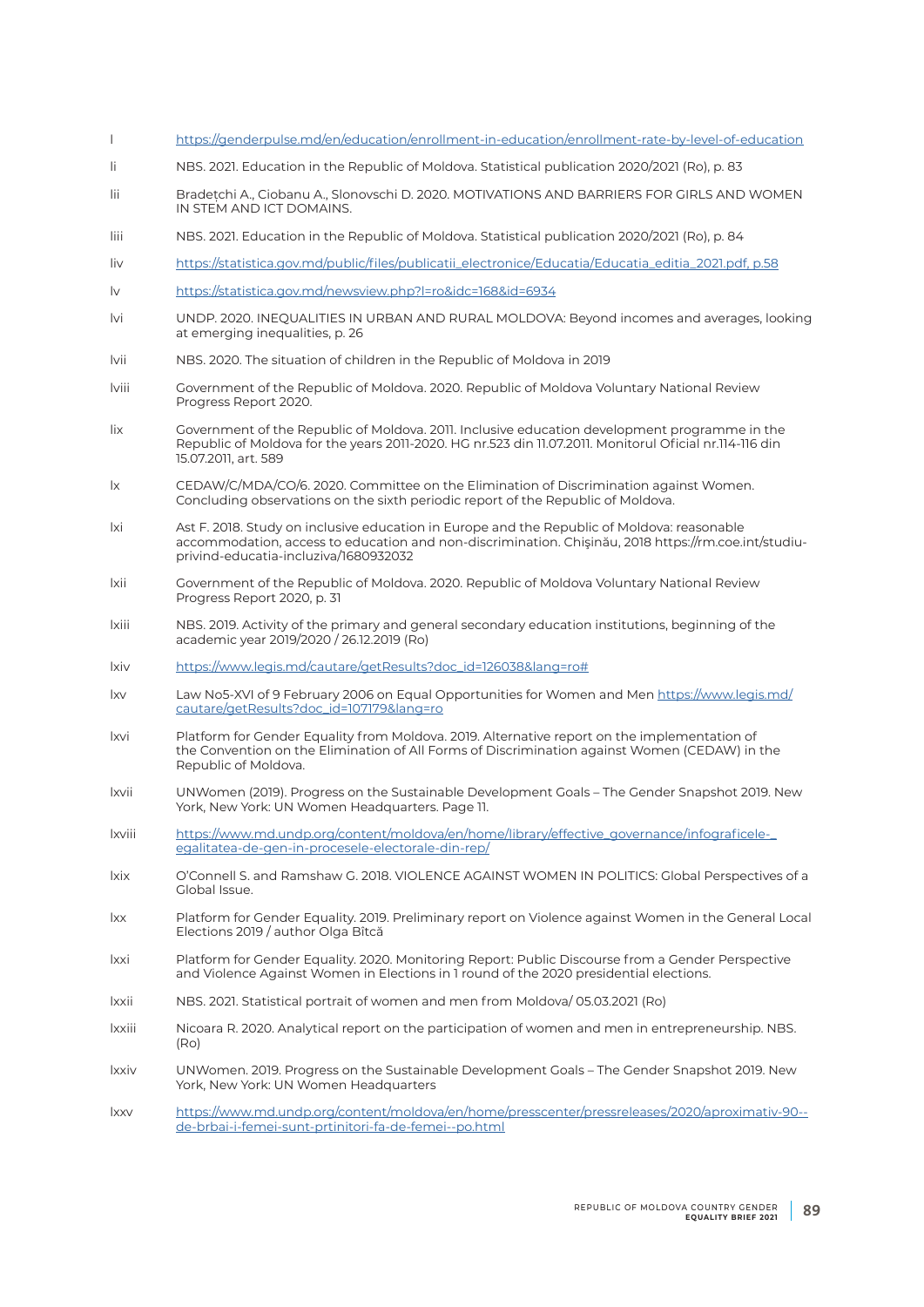- lxxvi [https://www.md.undp.org/content/moldova/en/home/presscenter/pressreleases/2020/aproximativ-90-](https://www.md.undp.org/content/moldova/en/home/presscenter/pressreleases/2020/aproximativ-90--de-br) [de-brbai-i-femei-sunt-prtinitori-fa-de-femei--po.html](https://www.md.undp.org/content/moldova/en/home/presscenter/pressreleases/2020/aproximativ-90--de-br)
- lxxii Association of Sociologists and Demographers of Moldova. 2020. Data from the Vox Populi opinion poll, November 2020: "Electoral options of Moldovan citizens in the second round of the presidential elections"
- lxxiii NBS. 2011. General Agricultural Census 2011 in the Republic of Moldova Main results, P. 18
- lxxix CEDAW/C/MDA/6. 2018. Sixth periodic report submitted by the Republic of Moldova under article 18 of the Convention, due in 2017\*
- lxxx NBS. 2016. Profile of Women from Rural Areas., UNDP, UN Women, UNECE, Chisinau, P. 6
- lxxxi NBS, LFS 2014. Population of 15 years old and over, employed or seeking a job, abroad, by destination country, educational level, on age groups, sexes and areas, 2006-2014.
- lxxxii CEDAW/C/MDA/CO/6. 2020. Committee on the Elimination of Discrimination against Women. Concluding observations on the sixth periodic report of the Republic of Moldova.
- lxxxiii [https://statbank.statistica.md/PxWeb/pxweb/ro/30%20Statistica%20sociala/30%20Statistica%20](https://statbank.statistica.md/PxWeb/pxweb/ro/30%20Statistica%20sociala/30%20Statistica%20sociala__0) [sociala\\_\\_07%20INV\\_\\_INV010/INV010300rcl.px/table/tableViewLayout1/?rxid=9a62a0d7-86c4-45da-b7e4](https://statbank.statistica.md/PxWeb/pxweb/ro/30%20Statistica%20sociala/30%20Statistica%20sociala__0) [fecc26003802](https://statbank.statistica.md/PxWeb/pxweb/ro/30%20Statistica%20sociala/30%20Statistica%20sociala__0)
- lxxxiv NBS. 2021. Education in the Republic of Moldova. Statistical publication 2020/2021 (Ro)
- lxxxv Nicoara R. 2020. Analytical report on the participation of women and men in entrepreneurship. NBS. (Ro)
- lxxxvi MHLSP. 2020. Annual Social report 2019 (Ro), page 157, 160
- lxxxvii <https://statistica.gov.md/libview.php?l=ro&id=6724&idc=30>
- lxxxviii <https://genderpulse.md/en/economic-empowerment/labor-force-employment>
- lxxxix Nicoara R. 2020. Analytical report on the participation of women and men in entrepreneurship. NBS. (Ro). P. 8
- xc NBS. 2017. Key results of the 2014 Population and Housing Census/ 31.03.2017
- xci NBS. 2020. Statistical portrait of women and men from Moldova in 2018. / 05.03.2020
- xcii NBS. 2020. STATISTICAL YEARBOOK OF THE REPUBLIC OF MOLDOVA 2020, p.92 [https://statistica.gov.](https://statistica.gov.md/public/files/publicatii_electronice/Anuar_Statistic/2020/Anuar_statistic_editia_2020.pdf) [md/public/files/publicatii\\_electronice/Anuar\\_Statistic/2020/Anuar\\_statistic\\_editia\\_2020.pdf](https://statistica.gov.md/public/files/publicatii_electronice/Anuar_Statistic/2020/Anuar_statistic_editia_2020.pdf)
- xciii <https://statistica.gov.md/newsview.php?l=ro&idc=168&id=6767>
- xciv NBS. 2021. Statistical portrait of women and men in the Republic of Moldova / 05.03.2021
- xcv Government of the Republic of Moldova. 2020. Republic of Moldova Voluntary National Review Progress Report 2020, p. 38
- xcvi UN Women. 2019. Progress on the Sustainable Development Goals The Gender Snapshot 2019. New York, New York: UN Women Headquarters
- xcvii Government of the Republic of Moldova. 2020. Republic of Moldova Voluntary National Review Progress Report 2020, p.35
- xcviii NBS. 2020. Number of persons with disabilities in the Republic of Moldova in 2019, 01.12.2020. (Ro)
- xcix OSCE. 2019. OSCE-led survey on violence against women. Well-Being and safety of women. Moldova results report
- c Government of the Republic of Moldova. 2020. Republic of Moldova Voluntary National Review Progress Report 2020, p.9
- ci OSCE. 2019. OSCE-led survey on violence against women. Well-Being and safety of women. Moldova results report, p.65
- cii OSCE. 2019. OSCE-led survey on violence against women. Well-Being and safety of women. Moldova results report, p.64
- ciii OSCE. 2019. OSCE-led survey on violence against women. Well-Being and safety of women. Moldova results report, p.65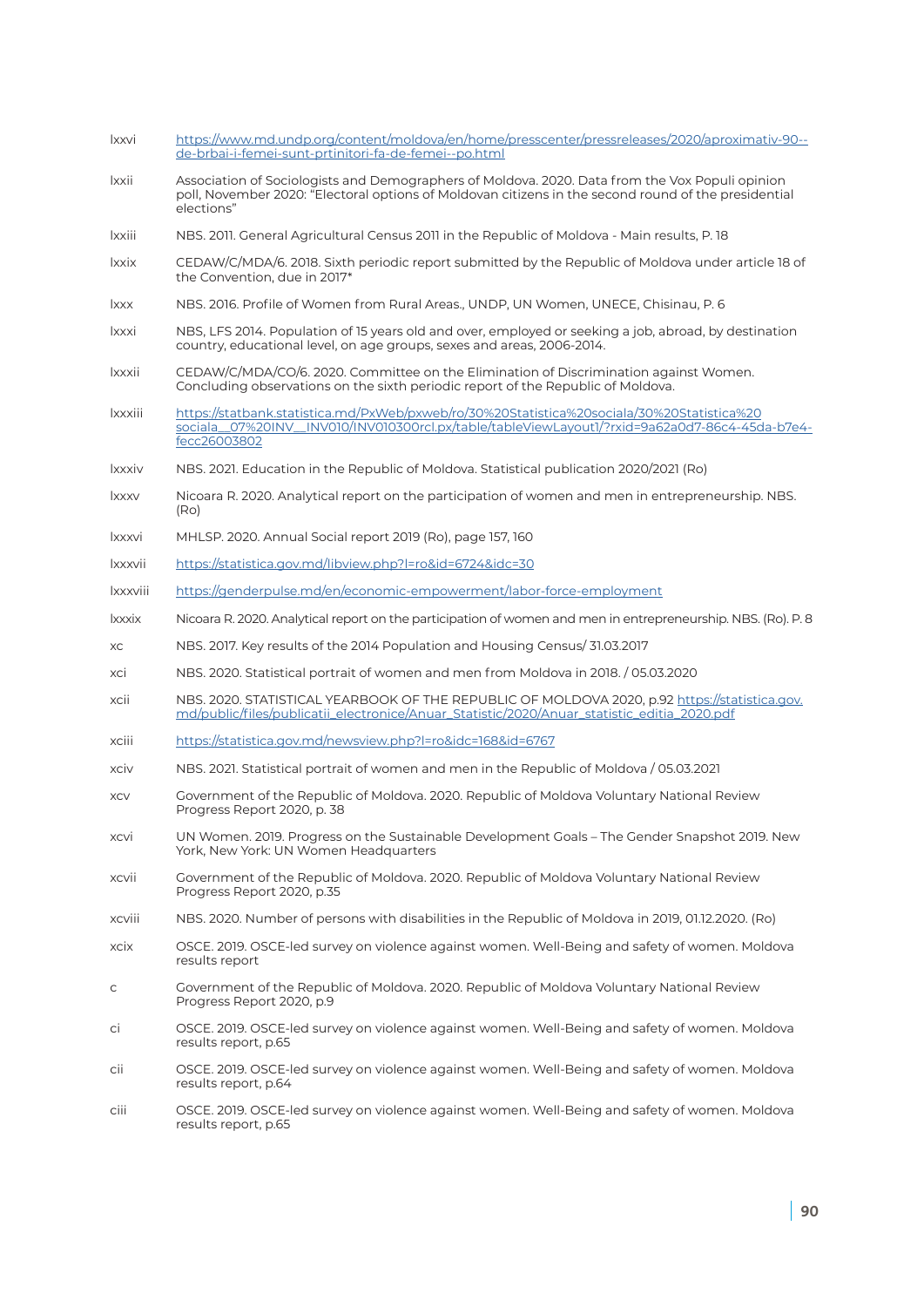- civ MIA. 2020. NFORMATION NOTE on the state of crime in the field of crimes that threaten the life and health of the person, as well as those committed in the sphere of family relations during three months of 2020
- cv MHPS (2021) The report of activity for the year 2020 on domestic violence and violence to women
- cvi OSCE. 2019. OSCE-led survey on violence against women. Well-Being and safety of women. Moldova results report
- cvii CEDAW/C/MDA/CO/6. 2020. Committee on the Elimination of Discrimination against Women. Concluding observations on the sixth periodic report of the Republic of Moldova.
- cviii CEDAW/C/MDA/CO/6. 2020. Committee on the Elimination of Discrimination against Women. Concluding observations on the sixth periodic report of the Republic of Moldova.
- cix [http://www3.weforum.org/docs/WEF\\_GGGR\\_2020.pdf, p.247-248](http://www3.weforum.org/docs/WEF_GGGR_2020.pdf, p.247-248)
- cx <https://datacatalog.worldbank.org/dataset/women-business-and-law>
- cxi Government of the Republic of Moldova. 2020. Republic of Moldova Voluntary National Review Progress Report 2020, p.57
- cxii <https://stats.oecd.org/Index.aspx?DataSetCode=SIGI2019> [https://read.oecd-ilibrary.org/development/sigi-2019-global-report\\_bc56d212-en#page37](https://read.oecd-ilibrary.org/development/sigi-2019-global-report_bc56d212-en#page37 )
- cxiii NBS. 2020. Social statistics. Republic of Moldova versus the Union European Union (EU-28)
- cxiv NBS. 2021. Labour force in the Republic of Moldova: employment and unemployment in 2020 (Ro)/ 01.04.2021
- cxv NBS Data Bank, link [here](http://statbank.statistica.md/PxWeb/pxweb/ro/30%20Statistica%20sociala/30%20Statistica%20sociala__03%20FM__03%20MUN2019__MUN010/MUN110400.px/?rxid=2345d98a-890b-4459-bb1f-9b565f99b3b9)
- cxvi NBS. 2021. Labour force in the Republic of Moldova: employment and unemployment in 2020 (Ro)/ 01.04.2021
- cxvii Government of the Republic of Moldova. 2020. Republic of Moldova Voluntary National Review Progress Report 2020
- cxviii <https://genderpulse.md/en/economic-empowerment/labor-force-employment/employment-rate>
- cxix [https://genderpulse.md/ro/abilitare-economica/ocuparea-fortei-de-munca/rata-de-ocupare-dupa](https://genderpulse.md/ro/abilitare-economica/ocuparea-fortei-de-munca/rata-de-ocupare-dupa-numarul-)[numarul-de-copii](https://genderpulse.md/ro/abilitare-economica/ocuparea-fortei-de-munca/rata-de-ocupare-dupa-numarul-)
- cxx NBS. 2021. Statistical portrait of women and men in the Republic of Moldova/ 05.03.2021
- cxxi NBS. 2021. Labour force in the Republic of Moldova: employment and unemployment in 2020 (Ro)/ 01.04.2021
- cxxii NBS. 2021. Earnings, labour costs and the number of employees in 2020 (Ro) / 23.08.2021
- cxxiii NBS. 2021. Statistical portrait of women and men in the Republic of Moldova/ 05.03.2021
- cxxiv NBS. 2020. Labour force in the Republic of Moldova: employment and unemployment in 2019, 01.04.2020
- cxxv NBS. 2021. Labour force in the Republic of Moldova: employment and unemployment in 2020 (Ro)/ 01.04.2021
- cxxvi NBS. 2021. Labour force in the Republic of Moldova: employment and unemployment in 2020 (Ro)/ 01.04.2021
- cxxvii [https://statbank.statistica.md/PxWeb/pxweb/en/30%20Statistica%20sociala/30%20Statistica%20](https://statbank.statistica.md/PxWeb/pxweb/en/30%20Statistica%20sociala/30%20Statistica%20sociala__0) [sociala\\_\\_03%20FM\\_\\_03%20MUN2019\\_\\_MUN080/MUN180300.px/?rxid=b2ff27d7-0b96-43c9-934b-](https://statbank.statistica.md/PxWeb/pxweb/en/30%20Statistica%20sociala/30%20Statistica%20sociala__0)[42e1a2a9a774](https://statbank.statistica.md/PxWeb/pxweb/en/30%20Statistica%20sociala/30%20Statistica%20sociala__0)
- cxxviii [https://statbank.statistica.md/PxWeb/pxweb/ro/30%20Statistica%20sociala/?rxid=b2ff27d7-0b96-43c9-](https://statbank.statistica.md/PxWeb/pxweb/ro/30%20Statistica%20sociala/?rxid=b2ff27d7-0b96-43c9-934) [934b-42e1a2a9a774](https://statbank.statistica.md/PxWeb/pxweb/ro/30%20Statistica%20sociala/?rxid=b2ff27d7-0b96-43c9-934)
- cxxix NBS. 2021. Labour force in the Republic of Moldova: employment and unemployment in 2020, page 112
- cxxx NBS Data Bank [http://statbank.statistica.md/PxWeb/pxweb/en/30%20Statistica%20sociala/30%20](http://statbank.statistica.md/PxWeb/pxweb/en/30%20Statistica%20sociala/30%20Statistica%20sociala__03) [Statistica%20sociala\\_\\_03%20FM\\_\\_03%20MUN2000\\_\\_MUN040/MUN040200.px/table/](http://statbank.statistica.md/PxWeb/pxweb/en/30%20Statistica%20sociala/30%20Statistica%20sociala__03) [tableViewLayout1/?rxid=2345d98a-890b-4459-bb1f-9b565f99b3b9](http://statbank.statistica.md/PxWeb/pxweb/en/30%20Statistica%20sociala/30%20Statistica%20sociala__03)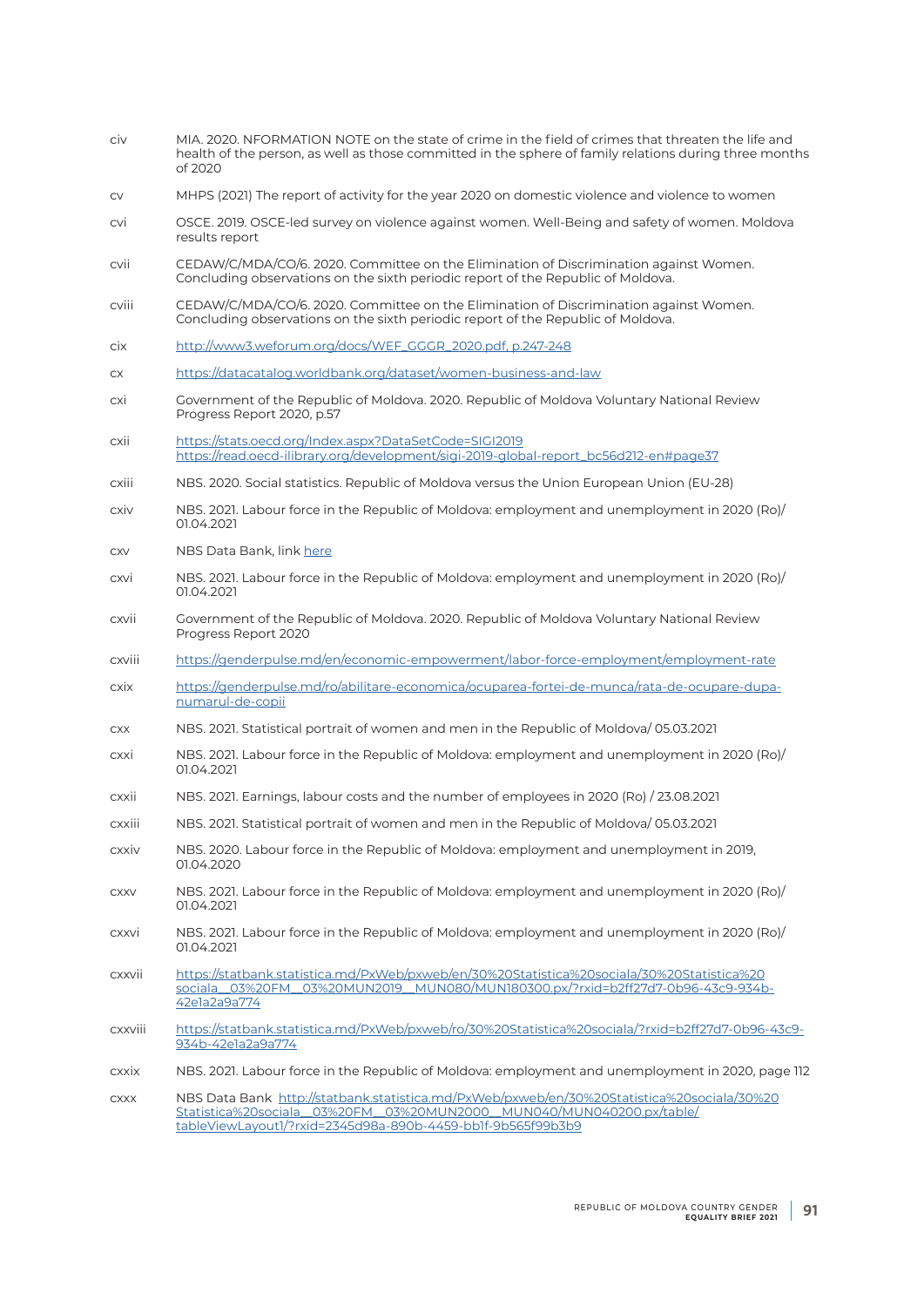- cxxxi NBS. 2021. Labour force in the Republic of Moldova: employment and unemployment in 2020 (Ro)/ 01.04.2021
- cxxxii <https://genderpulse.md/en/economic-empowerment/labor-force-employment>
- cxxxiii IOM. 2021. Study of migration data, produced by GMDAC with the IOM. Report for MOLDOVA 22 April 2021, p.6 (Ro)
- cxxxiv NBS. 2020. STATISTICAL YEARBOOK OF THE REPUBLIC OF MOLDOVA, p.55
- cxxxv Eastern Partnership. 2019. LABOR MIGRATION AND SOCIAL SECURITY: A ROADMAP. MOLDOVA-EU
- cxxxvi NBS (2020) Demographic situation in 2019. NBS 03.07.2020 (Ro)
- cxxxvii NBS. 2020. Nationalised SDG indicators for the years 2010-2018 (according to the 2019 revision)
- cxxxviii GIWPS. 2019. Moldova's Performance on the Women, Peace, and Security Index [https://giwps.](https://giwps.georgetown.edu/country/moldova/) [georgetown.edu/country/moldova/](https://giwps.georgetown.edu/country/moldova/)
- cxxxix NBS. 2021. Statistical portrait of women and men in the Republic of Moldova (Ro)/ 05.03.2021
- cxl MHLSP. 2021. COVID-19 in the Republic of Moldova: current situation (Ro)
- cxli The most relevant from gender perspective are: UNITED NATIONS MOLDOVA. 2020. COMMON COUNTRY ANALYSIS; NBS. 2020. Сovid-19; UN Women. 2020. Assessment of the pandemic crisis impact on the gender roles in care and women empowerment; UN. 2020. Protection of the elderly in the context of the Covid-19 pandemic etc.
- cxlii UN. 2020. Protection of the elderly in the context of the Covid-19 pandemic (Ro)
- cxliii [https://tbinternet.ohchr.org/\\_layouts/15/TreatyBodyExternal/Treaty.aspx?CountryID=142&Lang=EN](https://tbinternet.ohchr.org/_layouts/15/TreatyBodyExternal/Treaty.aspx?CountryID=142&Lang=EN )
- cxliv Government of the Republic of Moldova. 2019. National level review on the fulfilment of commitments taken under the Beijing Declaration and Platform for Action Beijing+25/ MHLSP
- cxlv CEDAW/C/MDA/CO/6. 2020.Committee on the Elimination of Discrimination against Women. Concluding observations on the sixth periodic report of the Republic of Moldova.
- cxlvi Constitution of the Republic of Moldova. 1994. [http://www.parlament.md/CadrulLegal/Constitution/](http://www.parlament.md/CadrulLegal/Constitution/tabid/151/language/ro-RO/Default.aspx) [tabid/151/language/ro-RO/Default.aspx](http://www.parlament.md/CadrulLegal/Constitution/tabid/151/language/ro-RO/Default.aspx)
- cxlvii [https://www.legis.md/cautare/getResults?doc\\_id=106454&lang=ro](https://www.legis.md/cautare/getResults?doc_id=106454&lang=ro)
- cxlviii [https://www.legis.md/cautare/getResults?doc\\_id=88221&lang=ro](https://www.legis.md/cautare/getResults?doc_id=88221&lang=ro )
- cxlix CEDAW/C/MDA/CO/6. 2020. Committee on the Elimination of Discrimination against Women. Concluding observations on the sixth periodic report of the Republic of Moldova.
- cl <http://www.asp.gov.md/ru/node/1311>
- cli CEDAW/C/MDA/CO/6. 2020. Committee on the Elimination of Discrimination against Women. Concluding observations on the sixth periodic report of the Republic of Moldova.
- clii [https://www.legis.md/cautare/getResults?doc\\_id=122075&lang=ro#](https://www.legis.md/cautare/getResults?doc_id=122075&lang=ro#)
- cliii Electoral Code [http://www.parlament.md/CadrulLegal/Codulelectoral/tabid/153/language/ro-RO/](http://www.parlament.md/CadrulLegal/Codulelectoral/tabid/153/language/ro-RO/Default.aspx) [Default.aspx](http://www.parlament.md/CadrulLegal/Codulelectoral/tabid/153/language/ro-RO/Default.aspx)
- cliv CEDAW/C/MDA/CO/6. 2020. Committee on the Elimination of Discrimination against Women. Concluding observations on the sixth periodic report of the Republic of Moldova.
- clv [https://www.legis.md/cautare/getResults?doc\\_id=99603&lang=ro#](https://www.legis.md/cautare/getResults?doc_id=99603&lang=ro#)
- clvi Annex no. 1 to the Order of the Ministry of Health no. 647 of September 21, 2010 (Ro) [https://www.legis.](https://www.legis.md/cautare/getResults?doc_id=37226&lang=ro) [md/cautare/getResults?doc\\_id=37226&lang=ro](https://www.legis.md/cautare/getResults?doc_id=37226&lang=ro)
- clvii CEDAW/C/MDA/CO/6. 2020. Committee on the Elimination of Discrimination against Women. Concluding observations on the sixth periodic report of the Republic of Moldova.
- clviii [http://lex.justice.md/index.php?action=view&view=doc&lang=1&id=313051](http://lex.justice.md/index.php?action=view&view=doc&lang=1&id=313051 )
- clix CEDAW/C/MDA/CO/6. 2020. Committee on the Elimination of Discrimination against Women. Concluding observations on the sixth periodic report of the Republic of Moldova.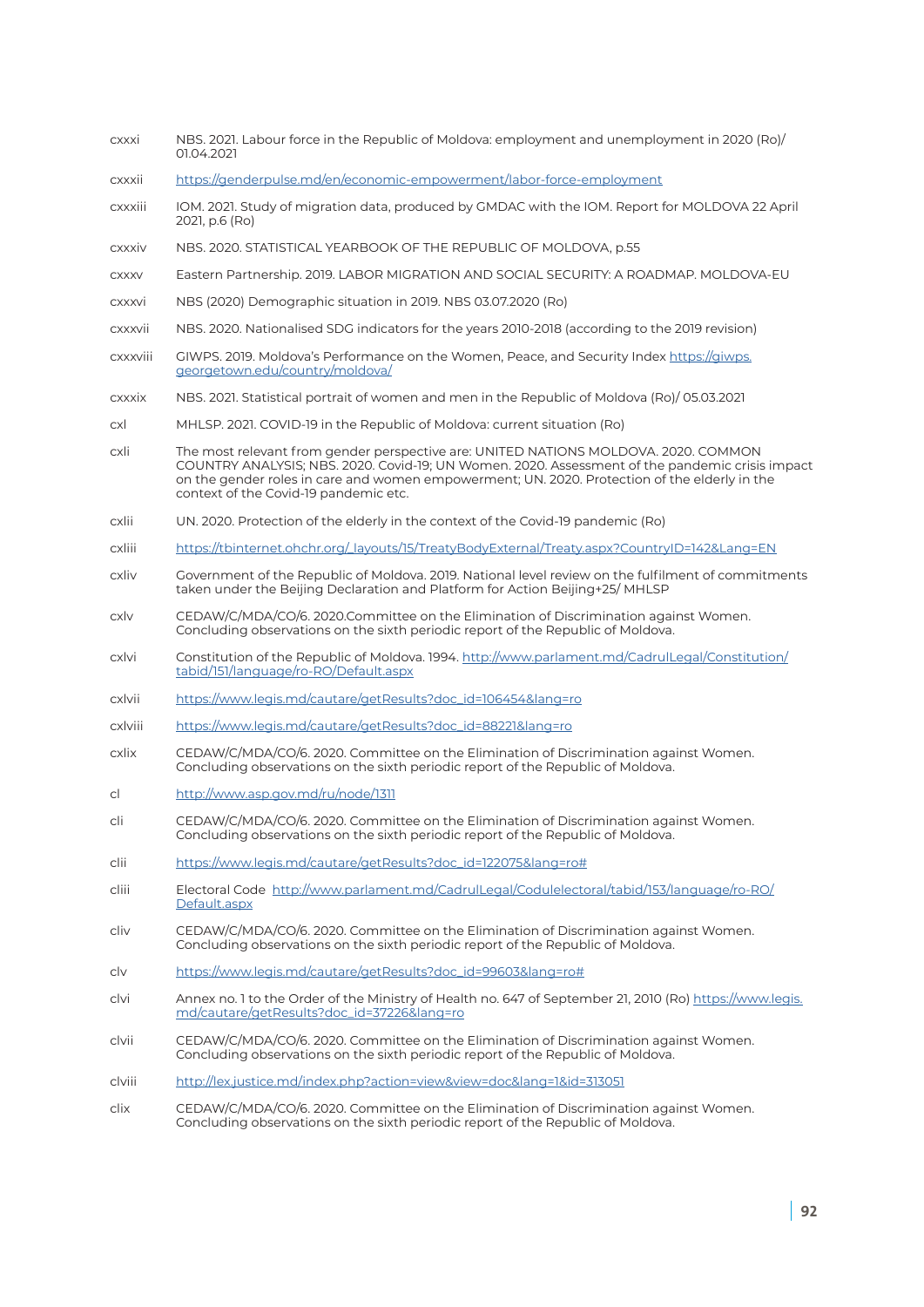- clx [https://www.legis.md/cautare/getResults?doc\\_id=110200&lang=ro](https://www.legis.md/cautare/getResults?doc_id=110200&lang=ro)
- clxi Law No. 113 of 09-07-2020 for the modification of some normative acts
- clxii [https://www.legis.md/cautare/getResults?doc\\_id=99875&lang=ro](https://www.legis.md/cautare/getResults?doc_id=99875&lang=ro)
- clxiii [http://www.justice.gov.md/public/files/massmedia/PNADO\\_III.pdf](http://www.justice.gov.md/public/files/massmedia/PNADO_III.pdf)
- clxiv [https://gov.md/sites/default/files/document/attachments/intr12\\_170.pdf](https://gov.md/sites/default/files/document/attachments/intr12_170.pdf)
- clxv CDF, 2020 Mid-term evaluation report of the national strategy for preventing and combating violence against women and domestic violence for the years 2018 – 2023 (Ro). Centrul de Drept al Femeilor, UN Women.
- clxvi [https://gov.md/ro/content/rezolutia-1325-consiliului-de-securitate-al-onu-privind-femeile-pacea-si](https://gov.md/ro/content/rezolutia-1325-consiliului-de-securitate-al-onu-privind-femeile-pacea-si-securitatea)[securitatea](https://gov.md/ro/content/rezolutia-1325-consiliului-de-securitate-al-onu-privind-femeile-pacea-si-securitatea)
- clxvii CEDAW/C/MDA/CO/6. 2020. Committee on the Elimination of Discrimination against Women. Concluding observations on the sixth periodic report of the Republic of Moldova.
- clxviii CEDAW/C/MDA/2-3. 2004. Committee on the Elimination of Discrimination against Women Consideration of reports submitted by States parties under Article 18 of the Convention on the Elimination of All Forms of Discrimination against Women Combined second and third periodic reports of States parties Moldova\*
- clxix [https://www.legis.md/cautare/getResults?doc\\_id=107179&lang=ro#](https://www.legis.md/cautare/getResults?doc_id=107179&lang=ro#)
- clxx CEDAW/C/MDA/CO/6. 2020. Committee on the Elimination of Discrimination against Women. Concluding observations on the sixth periodic report of the Republic of Moldova.
- clxxi CEDAW/C/MDA/CO/6. 2020. Committee on the Elimination of Discrimination against Women. Concluding observations on the sixth periodic report of the Republic of Moldova.
- clxxii STRATEGY on development of civil society for the period 2018–2020 https://www.consiliulong.md/sdsc-2017-2020/
- clxxiii [https://moldova.unwomen.org/en/noutati-si-evenimente/noutati/2019/12/womens-empowerment](https://moldova.unwomen.org/en/noutati-si-evenimente/noutati/2019/12/womens-empowerment-principles)[principles](https://moldova.unwomen.org/en/noutati-si-evenimente/noutati/2019/12/womens-empowerment-principles)
- clxxiv UN Women. (2019). Progress on the Sustainable Development Goals The Gender Snapshot 2019. Page 20.
- clxxv CEDAW/C/MDA/6. 2018. Sixth periodic report submitted by Republic of Moldova under article 18 of the Convention, due in 2017 [27 December 2018]
- clxxvi Annex no. 5 to the decision of the Central Electoral Commission no. 4580 of January 19, 2021 (Ro) [https://www.legis.md/cautare/getResults?doc\\_id=127594&lang=ro](https://www.legis.md/cautare/getResults?doc_id=127594&lang=ro)
- clxxvii Government of the Republic of Moldova. 2020. Republic of Moldova Voluntary National Review Progress Report 2020, p. 126
- clxxviii Foreign Aid Management Platform (February 2020).
- clxxix UNDP. 2002. Human Development Report 2002, p. 152
- clxxx UNDP. 2020. The 2020 Human Development Report. The next frontier Human development and the Anthropocene, p.348
- clxxxi UNDP. 2020. The 2020 Human Development Report. The next frontier Human development and the Anthropocene, p.348
- clxxxii UNDP. 2010. Summary Human Development Report 2010, 20th Anniversary Edition. The Real Wealth of Nations: Pathways to Human Development, p.15
- clxxxiii UNDP. 2020. Human Development Report 2020 The Next Frontier: Human Development and the Anthropocene. Briefing note for countries on the 2020 Human Development Report. Moldova (Republic of)
- clxxxiv UNDP. 2002. Human Development Report, p. 224
- clxxxv UNDP. 2014. Summary Human Development Report 2014 Sustaining Human Progress: Reducing Vulnerabilities and Building Resilience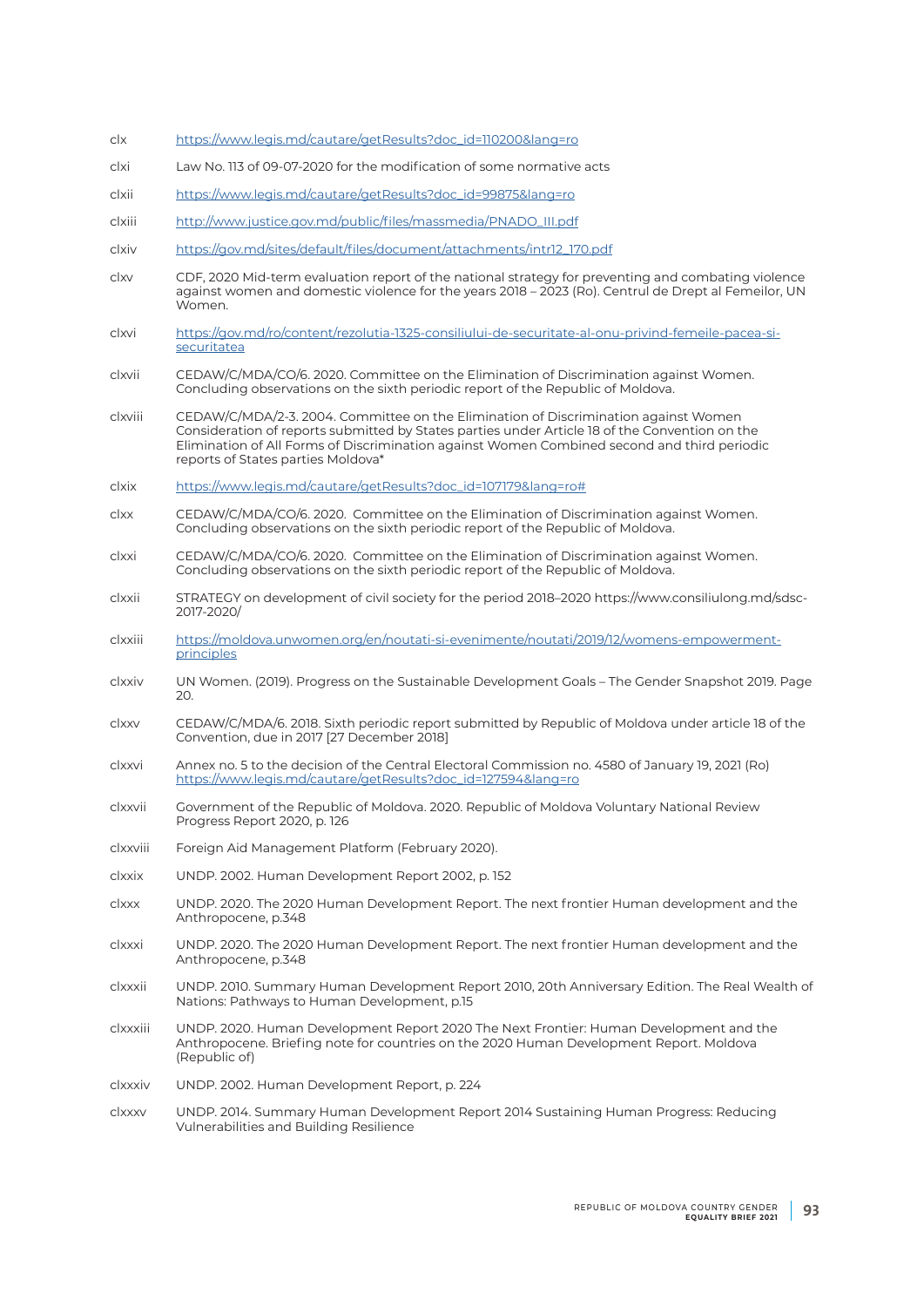| clxxxvi      | UNDP. 2020. The 2020 Human Development Report. The next frontier Human development and the<br>Anthropocene, p. 354                              |
|--------------|-------------------------------------------------------------------------------------------------------------------------------------------------|
| clxxxvii     | UNDP. 2010. Summary Human Development Report 2010, 20th Anniversary Edition. The Real Wealth of<br>Nations: Pathways to Human Development, p.15 |
| clxxxviii    | UNDP. 2020. The 2020 Human Development Report. The next frontier Human development and the<br>Anthropocene, p.362                               |
| clxxxix      | WEF GGGP. 2006. The Global Gender Gap Report 2006. World Economic Forum, Geneva                                                                 |
| CXC          | WEF GGGP. 2010. The Global Gender Gap Report 2010. World Economic Forum, Geneva                                                                 |
| cxci         | WEF GGGP. 2020. The Global Gender Gap Report 2020. World Economic Forum, Geneva, p.247-248                                                      |
| cxcii        | OECD. 2021. Social Institutions and Gender Index 2019                                                                                           |
| cxciii       | OECD. 2021. Social Institutions and Gender Index 2019                                                                                           |
| cxciv        | NBS. 2020. Nationalised SDG indicators for the years 2010-2018 (according to the 2019 revision)                                                 |
| <b>CXCV</b>  | The World Bank. 2018. Poverty gap at \$3.20 a day (2011 PPP) (%) - Moldova                                                                      |
| <b>CXCVI</b> | NBS. 2020. Absolute poverty rate by sex of household head, 2014-2020                                                                            |
| cxcvii       | UNDP. 2016. National Human Development Report 2016: Moldova, page 25                                                                            |
| cxcviii      | NBS. 2020. Nationalised SDG indicators for the years 2010-2018 (according to the 2019 revision)                                                 |
| cxcix        | NBS. 2013. Time Use Survey. Synthesis. (Ro)                                                                                                     |
| cc           | NBS, 2020. Nationalised SDG indicators for the years 2010-2018 (according to the 2019 revision)                                                 |
| cci          | ILOSTAT https://www.ilo.org/shinyapps/bulkexplorer46/?lang=en&segment=indicator&id=SDG_0131_<br>SEX_SOC_RT_A                                    |
| ccii         | NBS. 2017. EDUCATION IN THE REPUBLIC OF MOLDOVA STATISTICAL PUBLICATION 2016/2017                                                               |
| cciii        | NBS. 2021. EDUCATION IN THE REPUBLIC OF MOLDOVA STATISTICAL PUBLICATION 2020/2021,                                                              |
| cciv         | MHLSP. 2013. Annual Social Report 2012, page 147                                                                                                |
| CCV          | MHLSP. 2020. Annual Social report 2019, page 157, 160                                                                                           |
| ccvi         | MHLSP. 2011. Annual Social Report 2010, page 61                                                                                                 |
| ccvii        | WEF GGGP. 2010. The Global Gender Gap Report. World Economic Forum, Geneva, p.218                                                               |
| ccviii       | MHLSP. 2020. Annual Social Report 2019, p. 66                                                                                                   |
| ccix         | NSIH. 2019. Men in our country for three years can benefit from paternal allowance                                                              |
| CCX          | MHLSP. 2020. Annual Social Report 2019, p. 67                                                                                                   |
| ccxi         | NBS. 2019. STATISTICAL YEARBOOK OF THE REPUBLIC OF MOLDOVA 2019, p.37                                                                           |
| ccxii        | NBS. 2020 STATISTICAL YEARBOOK OF THE REPUBLIC OF MOLDOVA, 2020                                                                                 |
| ccxiii       | NBS. 2004. STATISTICAL YEARBOOK OF THE REPUBLIC OF MOLDOVA 2004, p.50                                                                           |
| ccxiv        | NBS. 2019. STATISTICAL YEARBOOK OF THE REPUBLIC OF MOLDOVA 2019, p.40                                                                           |
| CCXV         | NBS. 2019. Average life length in the Republic of Moldova in 2019/17.07.2020. (Ro)                                                              |
| ccxvi        | NBS. 2019. STATISTICAL YEARBOOK OF THE REPUBLIC OF MOLDOVA 2019, p.38                                                                           |
| ccxvii       | NBS, 2020. Number of usual resident population.                                                                                                 |
| ccxviii      | WEF GGGP. 2006. The Global Gender Gap Report 2006. World Economic Forum, Geneva, p. 101                                                         |
| ccxix        | NBS. 2014. Population and Housing Census                                                                                                        |
| <b>CCXX</b>  | WEF GGGR (2020). Gender Gap Report p. 247                                                                                                       |
|              |                                                                                                                                                 |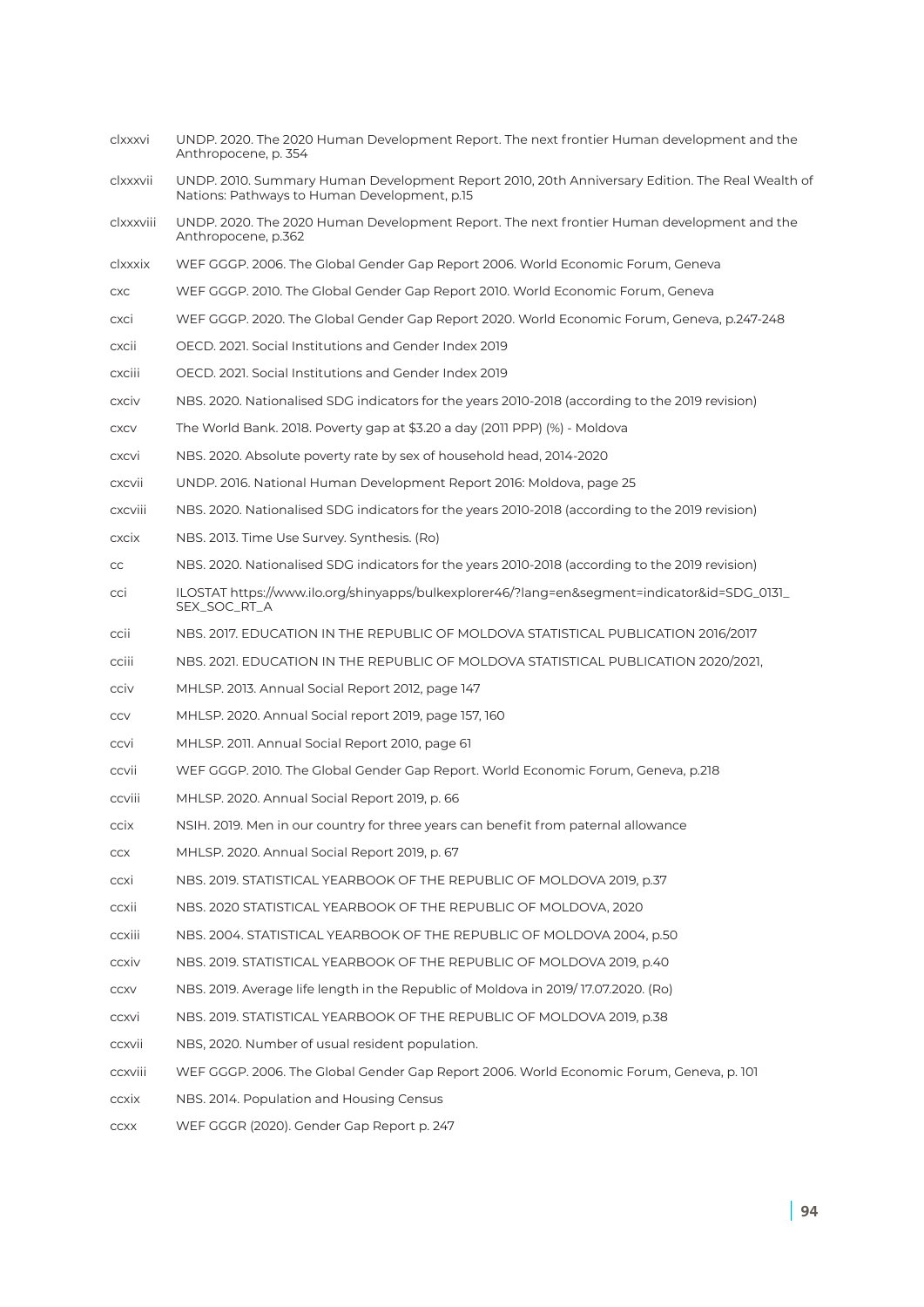| ccxxi           | UNDP. 2014. Human Development Report 2014. Sustaining Human Progress: Reducing Vulnerabilities<br>and Building Resilience, p.173 http://hdr.undp.org/sites/default/files/hdr14-report-en-1.pdf                                                                                                                       |
|-----------------|----------------------------------------------------------------------------------------------------------------------------------------------------------------------------------------------------------------------------------------------------------------------------------------------------------------------|
| ccxxii          | UNDP. 2020. Human Development Report 2020 The Next Frontier: Human Development and the<br>Anthropocene. Briefing note for countries on the 2020 Human Development Report. Moldova<br>(Republic of)                                                                                                                   |
| ccxxiii         | UNDP. 2020. Human Development Report 2020 The Next Frontier: Human Development and the<br>Anthropocene. Briefing note for countries on the 2020 Human Development Report. Moldova<br>(Republic of)                                                                                                                   |
| ccxxiv          | UNDP. 2020. Human Development Report 2020 The Next Frontier: Human Development and the<br>Anthropocene. Briefing note for countries on the 2020 Human Development Report. Moldova<br>(Republic of)                                                                                                                   |
| <b>CCXXV</b>    | UNDP. 2020. Human Development Report 2020 The Next Frontier: Human Development and the<br>Anthropocene. Briefing note for countries on the 2020 Human Development Report. Moldova<br>(Republic of)                                                                                                                   |
| ccxxvi          | NBS. 2011. Demographic situation in the Republic of Moldova in 2010/06.06.2011                                                                                                                                                                                                                                       |
| ccxxvii         | NBS. 2020. Demographic situation in 2019 / 03.07.2020                                                                                                                                                                                                                                                                |
| ccxxviii        | NBS. 2014. Population and household census                                                                                                                                                                                                                                                                           |
| ccxxix          | NBS, 2019. STATISTICAL YEARBOOK OF THE REPUBLIC OF MOLDOVA 2019                                                                                                                                                                                                                                                      |
| <b>CCXXX</b>    | NBS. 2019. STATISTICAL YEARBOOK OF THE REPUBLIC OF MOLDOVA 2019                                                                                                                                                                                                                                                      |
| <b>CCXXXI</b>   | NBS. 2019. Number of resident populations in territorial profile by sex, districts and regions (thousand<br>persons, at the beginning of the year)                                                                                                                                                                   |
| ccxxxii         | NBS. 2017. RPL2014: Population migration within the country and from other countries/29.06.2017                                                                                                                                                                                                                      |
| <b>CCXXXIII</b> | NBS. 2020. Demographic situation in 2019/03.07.2020 (Ro)                                                                                                                                                                                                                                                             |
| <b>CCXXXIV</b>  | Vremis M. 2016. "Profile of Labour migrant women"/ NBS, UN Women, UNDP, UNECE, p. 6, 18                                                                                                                                                                                                                              |
| <b>CCXXXV</b>   | NBS. 2018. Moldova Statistical Database http://statbank.statistica.md/PxWeb/pxweb/ro/30%20<br>Statistica%20sociala/30%20Statistica%20sociala_03%20FM_03%20MUN2000_MUN070/MUN070100.<br>px/table/tableViewLayout1/?rxid=2345d98a-890b-4459-bblf-9b565f99b3b9                                                          |
| CCXXXVI         | NBS. 2004. STATISTICAL YEARBOOK OF THE REPUBLIC OF MOLDOVA 2004                                                                                                                                                                                                                                                      |
| CCXXXVII        | NBS. 2019. STATISTICAL YEARBOOK OF THE REPUBLIC OF MOLDOVA 2019, p.55                                                                                                                                                                                                                                                |
| ccxxxviii       | NBS. 2019. STATISTICAL YEARBOOK OF THE REPUBLIC OF MOLDOVA 2019, p.55                                                                                                                                                                                                                                                |
| <b>CCXXXIX</b>  | NBS. 2020 STATISTICAL YEARBOOK OF THE REPUBLIC OF MOLDOVA, 2020                                                                                                                                                                                                                                                      |
| ccxl            | NBS. 2019. STATISTICAL YEARBOOK OF THE REPUBLIC OF MOLDOVA 2019, p.40                                                                                                                                                                                                                                                |
| ccxli           | NBS. 2020 STATISTICAL YEARBOOK OF THE REPUBLIC OF MOLDOVA, 2020                                                                                                                                                                                                                                                      |
| ccxlii          | NBS. 2002. STATISTICAL YEARBOOK OF THE REPUBLIC OF MOLDOVA, 2002, p. 51                                                                                                                                                                                                                                              |
| ccxliii         | NBS. 2019. Mortality rate by main causes of death by sex and age groups (deaths per 100,000<br>population)                                                                                                                                                                                                           |
| ccxliv          | NBS. 2020. Mortality rate by main classes of causes of death, age groups and sexes, 2014-2020 http://<br>statbank.statistica.md/PxWeb/pxweb/ro/50%20Statistica%20gender/50%20Statistica%20gender<br>GEN04/GEN040890pop_rcl.px/?rxid=b2ff27d7-0b96-43c9-934b-42e1a2a9a774                                             |
| ccxlv           | https://genderpulse.md/en/health/mortality/mortality-rate-by-main-causes-of-death                                                                                                                                                                                                                                    |
| ccxlvi          | CEDAW/C/MDA/2-3. 2004. The Second and Third Periodical Report Presented by the Republic<br>of Moldova under Article 18 of the United Nations Convention on the Elimination of All Forms of<br>Discrimination against Women https://documents-dds-ny.un.org/doc/UNDOC/GEN/N04/614/35/PDF/<br>N0461435.pdf?OpenElement |
| ccxlvii         | NBS. 2020. Nationalised SDG indicators for the years 2010-2018 (according to the 2019 revision)                                                                                                                                                                                                                      |

ccxlviii NBS. 2020. Nationalised SDG indicators for the years 2010-2018 (according to the 2019 revision)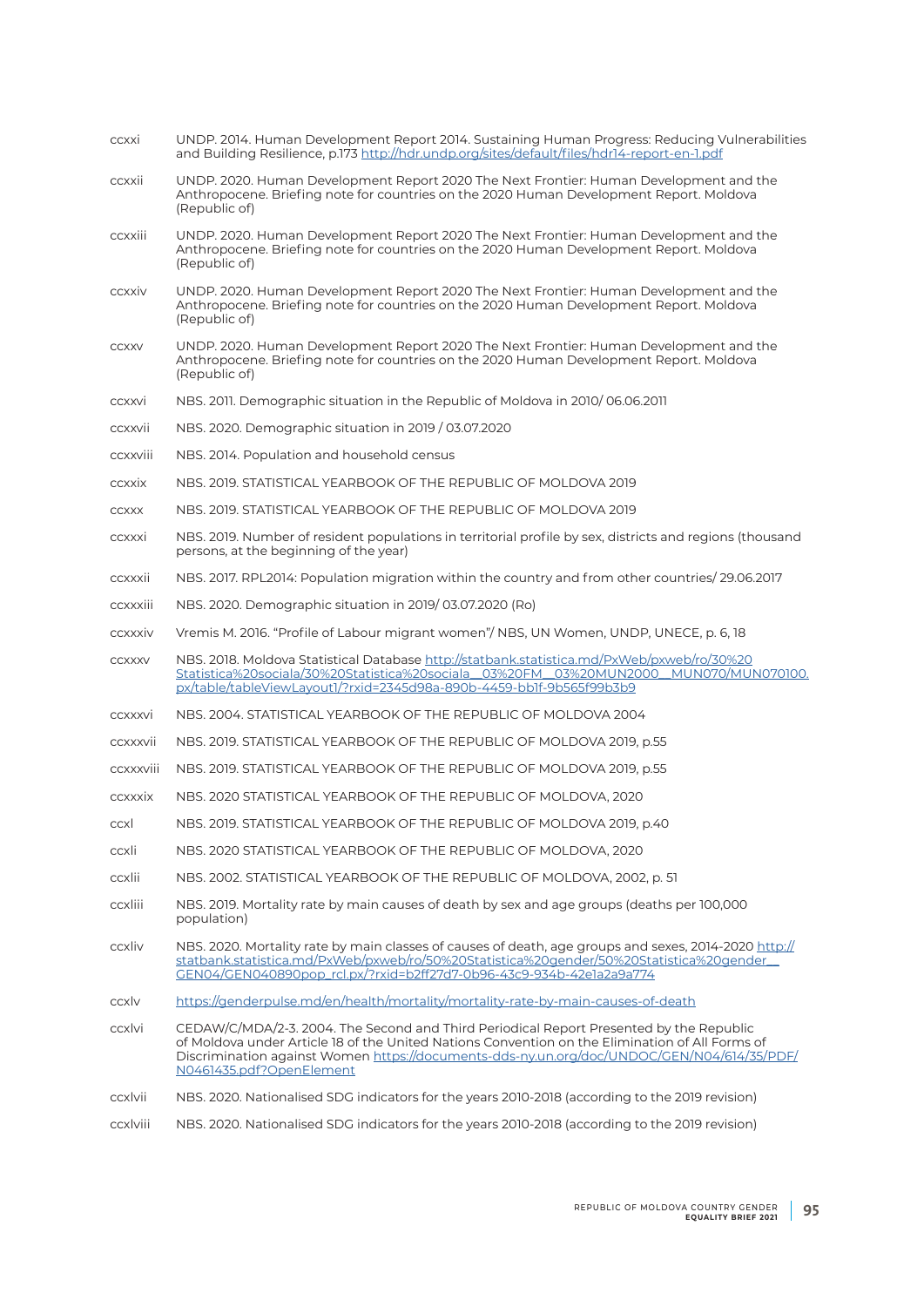- ccxlix NBS. 2020. Nationalised SDG indicators for the years 2010-2018 (according to the 2019 revision)
- ccl NBS. 2004. STATISTICAL YEARBOOK OF THE REPUBLIC OF MOLDOVA 2004 (Ro), p.243
- ccli NBS. 2017. POPULATION ACCESS TO HEALTH SERVICES. The results of the study in households. SYNTHESIS, p.72-73
- cclii NBS. 2017. POPULATION ACCESS TO HEALTH SERVICES. The results of the study in households. SYNTHESIS. p.72-73
- ccliii NBS. 2017. POPULATION ACCESS TO HEALTH SERVICES. The results of the study in households. SYNTHESIS, p.15, 19
- ccliv NBS. 2020. Nationalised SDG indicators for the years 2010-2018 (according to the 2019 revision)
- cclv NBS. 2020. Nationalised SDG indicators for the years 2010-2018 (according to the 2019 revision)
- cclvi UNDP [https://www.md.undp.org/content/moldova/en/home/sustainable-development-goals/goal-2](https://www.md.undp.org/content/moldova/en/home/sustainable-development-goals/goal-2-zero-hunger.html) [zero-hunger.html](https://www.md.undp.org/content/moldova/en/home/sustainable-development-goals/goal-2-zero-hunger.html)
- cclvii World Bank. 2020. Moldova Child Malnutrition [https://tradingeconomics.com/moldova/child](https://tradingeconomics.com/moldova/child-malnutrition-wb-data.html)[malnutrition-wb-data.html](https://tradingeconomics.com/moldova/child-malnutrition-wb-data.html)
- cclviii CEDAW/C/MDA/2-3, 2004 The Second and Third Periodical Report Presented by the Republic of Moldova under Article 18 of the United Nations Convention on the Elimination of All Forms of Discrimination against Women
- cclix NBS. 2020. Nationalised SDG indicators for the years 2010-2018 (according to the 2019 revision)
- cclx NBS. 2020. Nationalised SDG indicators for the years 2010-2018 (according to the 2019 revision)
- cclxi UNDESA (2021) United Nations Department of Economic and Social Affairs, Population Division. World Contraceptive Use.
- cclxii UNDESA (2021) United Nations Department of Economic and Social Affairs, Population Division. World Contraceptive Use.
- cclxiii UNDESA (2021) United Nations Department of Economic and Social Affairs, Population Division. World Contraceptive Use.
- cclxiv Galbur O. 2010. R A P O R T on the demographic assessment of the population in the republic (by age, gender, environment, trends for the next ten years) and morbidity analysis in the Republic of Moldova, neighbouring countries and the European Union, trends and changes in the last seven years. Chisinau
- cclxv NBS. 2021. Demographic situation in 2020 (Ro)/ 22.07.2021
- cclxvi UNDP. 2010. Human Development Report 2010. 20th Anniversary Edition. The Real Wealth of Nations: Pathways to Human Development
- cclxvii WEF GGGP. 2010. The Global Gender Gap Report 2010. World Economic Forum, Geneva, p. 218
- cclxviii NBS. 2020. Nationalised SDG indicators for the years 2010-2018 (according to the 2019 revision)
- cclxix NBS. 2020. Nationalised SDG indicators for the years 2010-2018 (according to the 2019 revision)
- cclxx CEDAW/C/MDA/2-3, 2004 The Second and Third Periodical Report Presented by the Republic of Moldova under Article 18 of the United Nations Convention on the Elimination of All Forms of Discrimination against Women
- cclxxi NBS. 2019. STATISTICAL YEARBOOK OF THE REPUBLIC OF MOLDOVA 2019, p.46
- cclxxii NBS. 2019. STATISTICAL YEARBOOK OF THE REPUBLIC OF MOLDOVA 2019, p.46
- cclxxiii CEDAW/C/MDA/6. 2018. Sixth periodic report submitted by Republic of Moldova under article 18 of the Convention, due in 2017 [27 December 2018]
- cclxxiv CEDAW/C/MDA/2-3. 2004. The Second and Third Periodical Report Presented by the Republic of Moldova under Article 18 of the Convention on the Elimination of All Forms of Discrimination against Women
- cclxxv UNICEF. 2014. REPUBLIC OF MOLDOVA Multiple Indicator Cluster Survey (MICS), 2012
- cclxxvi WEF GGGP. 2020. The Global Gender Gap Report 2006. World Economic Forum, Geneva, p. 248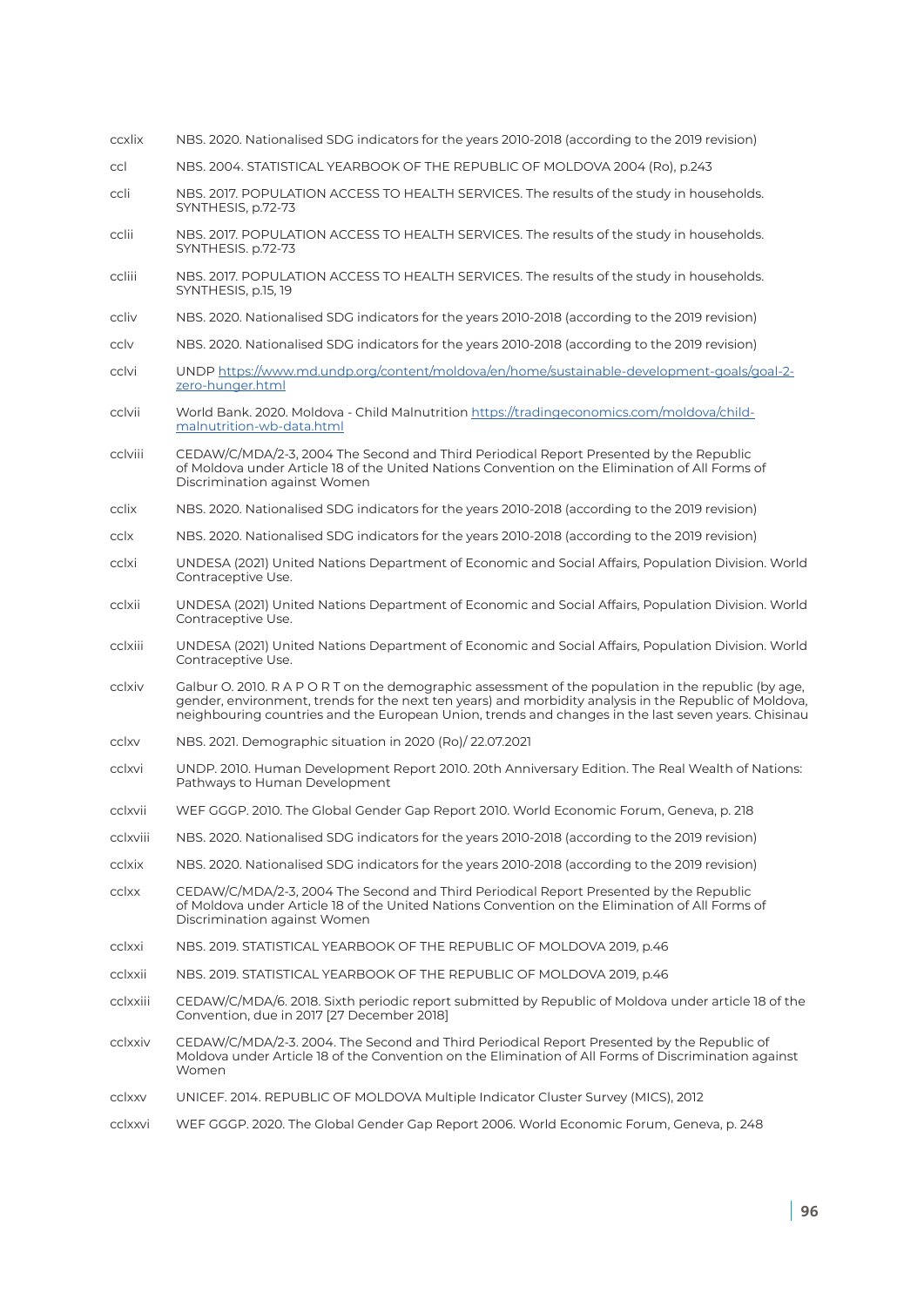| cclxxvii     | NBS. 2009. EDUCATION IN THE REPUBLIC OF MOLDOVA STATISTICAL PUBLICATION 2008/2009                                                                  |
|--------------|----------------------------------------------------------------------------------------------------------------------------------------------------|
| cclxxviii    | NBS. 2021. Enrolment in educational levels by gender, 2014 / 15-2020 / 21                                                                          |
| cclxxix      | NBS. 2021. Enrolment in educational levels by gender, 2014 / 15-2020 / 21                                                                          |
| cclxxx       | NBS. 2009. EDUCATION IN THE REPUBLIC OF MOLDOVA STATISTICAL PUBLICATION 2008/2009                                                                  |
| cclxxxi      | NBS. 2020. Enrolment rate in primary and lower secondary education                                                                                 |
| cclxxxii     | NBS. 2020. Enrolment rate in upper secondary and tertiary education by sex and academic years                                                      |
| cclxxxiii    | NBS. 2020. Enrolment rate in upper secondary and tertiary education by sex and academic years                                                      |
| cclxxxiv     | NBS. 2010. EDUCATION IN THE REPUBLIC OF MOLDOVA STATISTICAL PUBLICATION 2009/2010, p.97                                                            |
| cclxxxv      | NBS. 2020. Enrolment rate in upper secondary and tertiary education by sex and academic years                                                      |
| cclxxxvi     | NBS. 2020. Gender Parity Index by Levels of Education and academic years                                                                           |
| cclxxxvii    | UNDP. 2020. Moldova (Republic of) Human Development Indicators                                                                                     |
| cclxxxviii   | NBS. 2010. EDUCATION IN THE REPUBLIC OF MOLDOVA STATISTICAL PUBLICATION 2009/2010, p.101                                                           |
| cclxxxix     | NBS. 2020. EDUCATION IN THE REPUBLIC OF MOLDOVA STATISTICAL PUBLICATION 2019/2020, p.80                                                            |
| CCXC         | NBS. 2010. EDUCATION IN THE REPUBLIC OF MOLDOVA STATISTICAL PUBLICATION 2009/2010, p.101                                                           |
| ccxci        | NBS. 2020. EDUCATION IN THE REPUBLIC OF MOLDOVA STATISTICAL PUBLICATION 2019/2020, p.80                                                            |
| ccxcii       | NBS. 2018. Enrolment in educational levels by gender, 1999 / 00-2017 / 18                                                                          |
| ccxciii      | NBS. 2021. Enrolment in educational levels by sex, 2014 / 15-2020 / 21                                                                             |
| ccxciv       | UN Women. 2019. SDG Global Database - Republic of Moldova                                                                                          |
| <b>CCXCV</b> | NBS. 2021. Statistical portrait of women and men in the Republic of Moldova (Ro)/05.03.2021                                                        |
| ccxcvi       | Government of the Republic of Moldova. 2020. Republic of Moldova Voluntary National Review<br>Progress Report 2020, pp.51-53.                      |
| ccxcvii      | NBS. 2019. Population structure by level of education for persons aged 25-64, by sex (percentage)                                                  |
| ccxcviii     | NBS. 2010. EDUCATION IN THE REPUBLIC OF MOLDOVA STATISTICAL PUBLICATION 2009/2010, p.65                                                            |
| ccxcix       | NBS. 2010. EDUCATION IN THE REPUBLIC OF MOLDOVA STATISTICAL PUBLICATION 2009/2010, p.65                                                            |
| CCC          | UNICEF, 2019, Inclusive EDUCATION, JOINT EVALUATION IMPLEMENTATION OF THE INCLUSIVE<br>EDUCATION 2011 - 2020. VOLUME I: EVALUATION REPORT (Ro)     |
| ccci         | NBS. 2021. EDUCATION IN THE REPUBLIC OF MOLDOVA STATISTICAL PUBLICATION 2020/2021 (Ro)                                                             |
| cccii        | UNICEF, 2019. Inclusive EDUCATION, JOINT EVALUATION IMPLEMENTATION OF THE INCLUSIVE<br>EDUCATION 2011 - 2020. VOLUME I: EVALUATION REPORT (Ro)     |
| ccciii       | Government of the Republic of Moldova. 2011. Inclusive education development programme in the<br>Republic of Moldova for 2011-2020                 |
| <b>CCCIV</b> | UNDP Moldova. 2019. 2019 Parliamentary Elections - Gender perspective                                                                              |
| CCCV         | UNDP Moldova, 2020. Local General Elections 2019 GENDER PERSPECTIVE                                                                                |
| cccvi        | Parliament of the Republic of Moldova. 2021 http://www.parlament.md/StructuraParlamentului/<br>Deputa%C8%9Bii/tabid/87/language/ro-RO/Default.aspx |
| cccvii       | NBS, UNIFEM.2004. WOMEN AND MEN IN THE REPUBLIC OF MOLDOVA Statistical collection                                                                  |
| cccviii      | UNDP Moldova. 2019. Local General Elections 2019. GENDER PERSPECTIVE                                                                               |
| cccix        | NBS, UNIFEM.2004. WOMEN AND MEN IN THE REPUBLIC OF MOLDOVA. Statistical collection                                                                 |
| CCCX         | UNDP Moldova. 2016. Infographics "Gender Equality in Elections in the Republic of Moldova"                                                         |
|              |                                                                                                                                                    |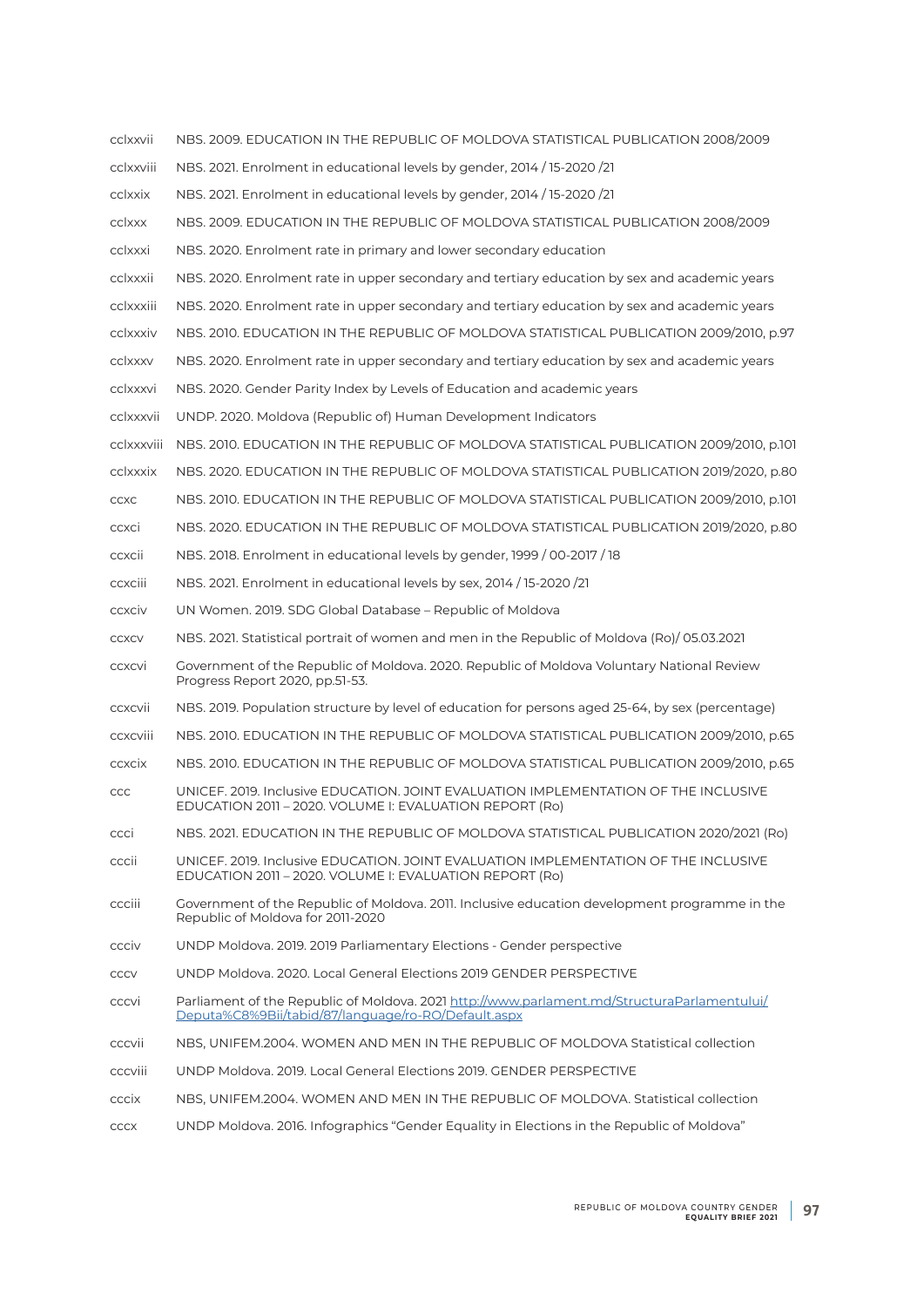- cccxi UNDP Moldova. 2016. Infographics "Gender Equality in Elections in the Republic of Moldova"
- cccxii NBS. 2019. Share of women and men in ministerial positions
- cccxiii [https://ro.wikipedia.org/wiki/Guvernul\\_Maia\\_Sandu](https://ro.wikipedia.org/wiki/Guvernul_Maia_Sandu)
- cccxiv Government of the Republic of Moldova. 2021 https://gov.md/ro/profiles/team
- cccxv NBS, UNIFEM.2004. WOMEN AND MEN IN THE REPUBLIC OF MOLDOVA. Statistical collection.
- cccxvi UNDP Moldova. 2011. MORE MODEST PARTICIPATION OF WOMEN IN THE DECISION-MAKING PROCESS, IN RELATION TO MEN, ESPECIALLY AT THE HIGHER LEVELS OF POWER (2011) www.undp.md
- cccxvii Presidents of districts (rayons) of the Republic of Moldova. 2019 [http://alegeri.md/w/](http://alegeri.md/w/Pre%C8%99edin%C8%9Bii_raioanelor_din_Republica_Moldova) [Pre%C8%99edin%C8%9Bii\\_raioanelor\\_din\\_Republica\\_Moldova](http://alegeri.md/w/Pre%C8%99edin%C8%9Bii_raioanelor_din_Republica_Moldova)
- cccxviii [https://statbank.statistica.md/PxWeb/pxweb/ro/30%20Statistica%20sociala/30%20Statistica%20](https://statbank.statistica.md/PxWeb/pxweb/ro/30%20Statistica%20sociala/30%20Statistica%20sociala__0) [sociala\\_\\_03%20FM\\_\\_03%20MUN2014\\_\\_MUN020/MUN120300rcl.px/?rxid=b2ff27d7-0b96-43c9-934b-](https://statbank.statistica.md/PxWeb/pxweb/ro/30%20Statistica%20sociala/30%20Statistica%20sociala__0)[42e1a2a9a774](https://statbank.statistica.md/PxWeb/pxweb/ro/30%20Statistica%20sociala/30%20Statistica%20sociala__0)
- cccxix NBS. 2020. Employed population by occupations, level of education, age groups, sex and area, 2019- 2020 [https://statbank.statistica.md/PxWeb/pxweb/en/30%20Statistica%20sociala/30%20Statistica%20](https://statbank.statistica.md/PxWeb/pxweb/en/30%20Statistica%20sociala/30%20Statistica%20sociala__0) [sociala\\_\\_03%20FM\\_\\_03%20MUN2019\\_\\_MUN020/MUN120300.px/?rxid=b2ff27d7-0b96-43c9-934b-](https://statbank.statistica.md/PxWeb/pxweb/en/30%20Statistica%20sociala/30%20Statistica%20sociala__0)[42e1a2a9a774](https://statbank.statistica.md/PxWeb/pxweb/en/30%20Statistica%20sociala/30%20Statistica%20sociala__0)
- cccxx CPD, UN Women. 2017. GENDER BAROMETER. How do women and men participate in politics and decision-making? (Ro)
- cccxxi UNDP. 2000. HUMAN DEVELOPMENT REPORT, P.36
- cccxxii CEDAW/C/MDA/6. 2018. Sixth periodic report submitted by Republic of Moldova under article 18 of the Convention, due in 2017 [27 December 2018]
- cccxxiii NBS. 2011. VIOLENCE against women in the family in the Republic of Moldova (Ro)
- cccxxiv OSCE. 2019. OSCE-led survey on violence against women. Well-Being and safety of women. Moldova results report
- cccxxv OSCE. 2019. OSCE-led survey on violence against women. Well-Being and safety of women. Moldova results report
- cccxxvi NBS. 2011. Violence against women in the family in Moldova, p.33, 37, 45
- cccxxvii OSCE. 2019. OSCE-led survey on violence against women. Well-Being and safety of women. Moldova results report
- cccxxviii NBS. 2011. Violence against women in the family in Moldova,
- cccxxix OSCE. 2019. OSCE-led survey on violence against women. Well-Being and safety of women. Moldova results report
- cccxxx CEDAW/C/MDA/4-5. 2011. Moldova Combined fourth and fifth periodic report [https://www2.ohchr.org/](https://www2.ohchr.org/english/bodies/cedaw/docs/CEDAW.C.MDA.4-5.pdf ) [english/bodies/cedaw/docs/CEDAW.C.MDA.4-5.pdf](https://www2.ohchr.org/english/bodies/cedaw/docs/CEDAW.C.MDA.4-5.pdf )
- cccxxxi MLSP. 2021. The report of activity for the year 2020 on domestic violence and violence to women (Ro)
- cccxxxii [http://www.politia.md/sites/default/files/ni\\_violenta\\_in\\_familie\\_3\\_luni\\_2020\\_pentru\\_pagina\\_web](http://www.politia.md/sites/default/files/ni_violenta_in_familie_3_luni_2020_pentru_pagina_web-konvertirovan.pdf)[konvertirovan.pdf](http://www.politia.md/sites/default/files/ni_violenta_in_familie_3_luni_2020_pentru_pagina_web-konvertirovan.pdf)
- cccxxxiii NBS. 2010. Criminality in the Republic of Moldova.
- cccxxxiv NBS. 2020. Nationalised SDG indicators for the years 2010-2018 (according to the 2019 revision)
- cccxxxv NBS. 2020. Nationalised SDG indicators for the years 2010-2018 (according to the 2019 revision)
- cccxxxvi NBS. 2011. Violence against women in the family in Moldova, 2011, p.33, 37, 45
- cccxxxvii OSCE. 2019. OSCE-led survey on violence against women. Well-Being and safety of women. Moldova results report

ccxxxviii NBS Data Bank, [http://statbank.statistica.md/PxWeb/pxweb/ro/30%20Statistica%20sociala/30%20](http://statbank.statistica.md/PxWeb/pxweb/ro/30%20Statistica%20sociala/30%20Statistica%20sociala__03) [Statistica%20sociala\\_\\_03%20FM\\_\\_03%20MUN2000\\_\\_MUN010/MUN010800.px/table/](http://statbank.statistica.md/PxWeb/pxweb/ro/30%20Statistica%20sociala/30%20Statistica%20sociala__03) [tableViewLayout1/?rxid=b2ff27d7-0b96-43c9-934b-42e1a2a9a774](http://statbank.statistica.md/PxWeb/pxweb/ro/30%20Statistica%20sociala/30%20Statistica%20sociala__03)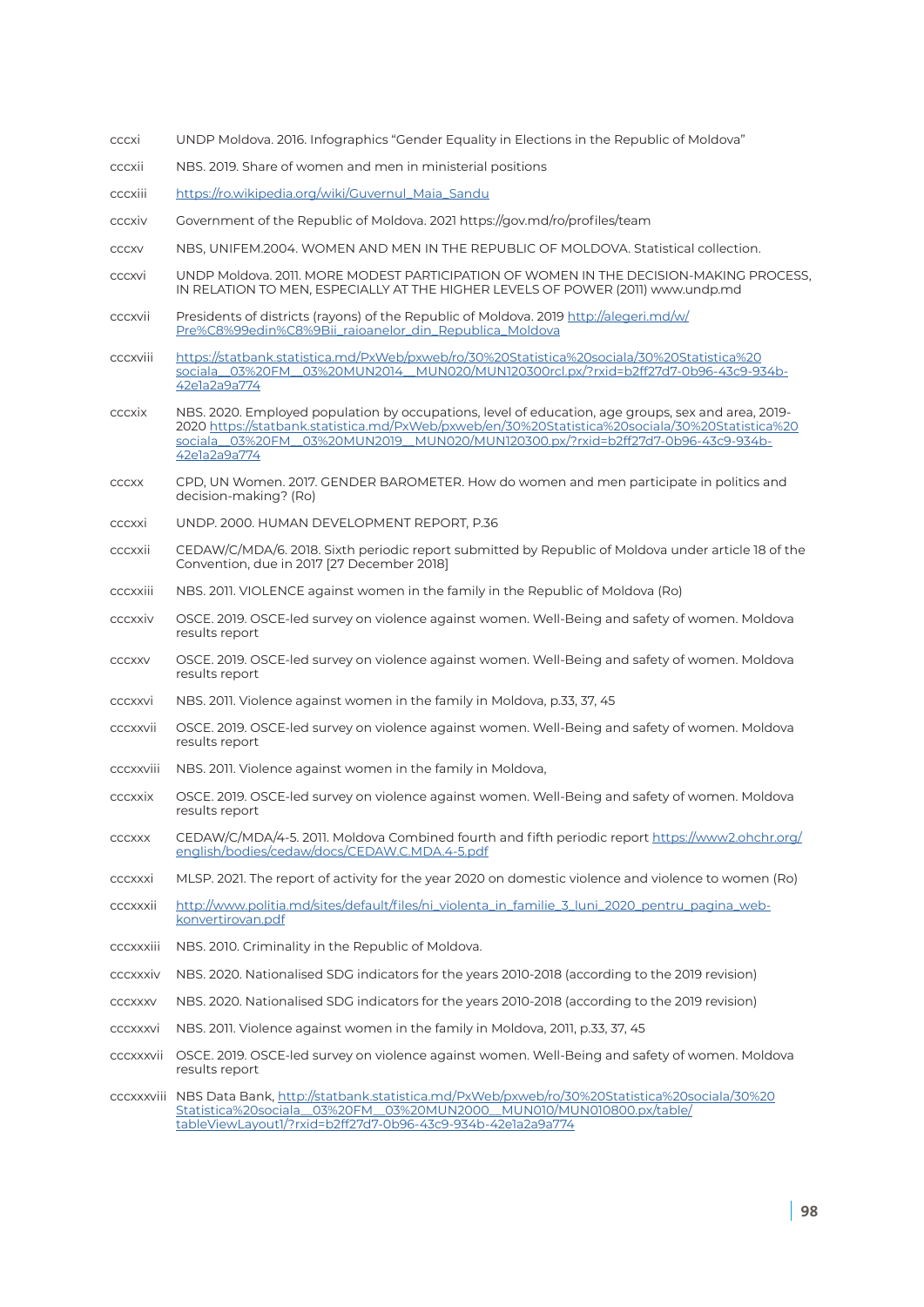- cccxxxix NBS. 2019. Statistical Yearbook of the Republic of Moldova, page 63.
- cccxl NBS, Gender Pulse: [https://genderpulse.md/en/economic-empowerment/labor-force-employment/](https://genderpulse.md/en/economic-empowerment/labor-force-employment/structure-of-employed-populati) [structure-of-employed-population-by-economic-sectors](https://genderpulse.md/en/economic-empowerment/labor-force-employment/structure-of-employed-populati)
- cccxli NBS (2021) Labour force in the Republic of Moldova: employment and unemployment in 2020 (Ro)/ 01.04.2021
- cccxlii NBS. 2020. Activity, employment and unemployment rates by age groups, sexes and environments, 2019-2020 [http://statbank.statistica.md/PxWeb/pxweb/ro/30%20Statistica%20sociala/30%20](http://statbank.statistica.md/PxWeb/pxweb/ro/30%20Statistica%20sociala/30%20Statistica%20sociala__03) [Statistica%20sociala\\_\\_03%20FM\\_\\_03%20MUN2019\\_\\_MUN010/MUN110400.px/?rxid=2345d98a-890b-](http://statbank.statistica.md/PxWeb/pxweb/ro/30%20Statistica%20sociala/30%20Statistica%20sociala__03)[4459-bb1f-9b565f99b3b9](http://statbank.statistica.md/PxWeb/pxweb/ro/30%20Statistica%20sociala/30%20Statistica%20sociala__03)
- cccxliii [https://genderpulse.md/ro/abilitare-economica/ocuparea-fortei-de-munca/rata-de-ocupare-dupa](https://genderpulse.md/ro/abilitare-economica/ocuparea-fortei-de-munca/rata-de-ocupare-dupa-numarul-)[numarul-de-copii](https://genderpulse.md/ro/abilitare-economica/ocuparea-fortei-de-munca/rata-de-ocupare-dupa-numarul-)
- cccxliv NBS (2021) Statistical portrait of women and men in the Republic of Moldova (Ro)/ 05.03.2021.
- cccxlv NBS. Data Bank [https://statbank.statistica.md/PxWeb/pxweb/ro/30%20Statistica%20sociala/30%20](https://statbank.statistica.md/PxWeb/pxweb/ro/30%20Statistica%20sociala/30%20Statistica%20sociala__0) [Statistica%20sociala\\_\\_03%20FM\\_\\_03%20MUN2000\\_\\_MUN010/MUN010200.px/?rxid=b2ff27d7-0b96-](https://statbank.statistica.md/PxWeb/pxweb/ro/30%20Statistica%20sociala/30%20Statistica%20sociala__0) [43c9-934b-42e1a2a9a774+%u2013](https://statbank.statistica.md/PxWeb/pxweb/ro/30%20Statistica%20sociala/30%20Statistica%20sociala__0)
- cccxlvi NBS Bank data [http://statbank.statistica.md/PxWeb/pxweb/ro/30%20Statistica%20sociala/30%20](http://statbank.statistica.md/PxWeb/pxweb/ro/30%20Statistica%20sociala/30%20Statistica%20sociala__03) [Statistica%20sociala\\_\\_03%20FM\\_\\_03%20MUN2000\\_\\_MUN010/MUN010400.px/table/](http://statbank.statistica.md/PxWeb/pxweb/ro/30%20Statistica%20sociala/30%20Statistica%20sociala__03) [tableViewLayout1/?rxid=b2ff27d7-0b96-43c9-934b-42e1a2a9a774](http://statbank.statistica.md/PxWeb/pxweb/ro/30%20Statistica%20sociala/30%20Statistica%20sociala__03)
- cccxlvii Alliance of Organisations for People with Disabilities. 2016. LABOR MARKET ANALYSIS OF THE REPUBLIC OF MOLDOVA FROM THE PERSPECTIVE OF INCLUSION OF PEOPLE WITH DISABILITIES, p. 24
- cccxlviii NBS (2021) Labour force in the Republic of Moldova: employment and unemployment in 2020 (Ro)/ 01.04.2021
- cccxlix [https://www.ilo.org/shinyapps/bulkexplorer59/?lang=en&segment=indicator&id=EIP\\_NEET\\_SEX\\_RT\\_A](https://www.ilo.org/shinyapps/bulkexplorer59/?lang=en&segment=indicator&id=EIP_NEET_SEX_RT_A)
- cccl NBS. 2020. Nationalised SDG indicators for the years 2010-2018 (according to the 2019 revision)
- cccli NBS. 2021. Labour force in the Republic of Moldova: employment and unemployment in 2020 (Ro)/ 01.04.2021
- ccclii MLSPF. 2011. Social Report 2010. Minister of Labour, Social Protection and Family, p. 21.
- cccliii National Employment Agency. 2019. Analytical report on labour force and trends on labour market, p. 20
- cccliv UNDP Moldova. 2011. MORE MODEST PARTICIPATION OF WOMEN IN THE DECISION-MAKING PROCESS, IN RELATION TO MEN, ESPECIALLY AT THE HIGHER LEVELS OF POWER (Ro) www.undp.md
- ccclv [https://documents-dds-ny.un.org/doc/UNDOC/GEN/N04/614/35/PDF/N0461435.pdf?OpenElement](https://documents-dds-ny.un.org/doc/UNDOC/GEN/N04/614/35/PDF/N0461435.pdf?OpenElement )
- ccclvi NBS. 2021. Earnings, labour costs and the number of employees in 2020 (Ro) / 23.08.2021
- ccclvii [https://genderpulse.md/en/economic-empowerment/labor-force-employment/share-of-part-time](https://genderpulse.md/en/economic-empowerment/labor-force-employment/share-of-part-time-employment)[employment](https://genderpulse.md/en/economic-empowerment/labor-force-employment/share-of-part-time-employment)
- ccclviii [https://genderpulse.md/en/economic-empowerment/labor-force-employment/share-of-part-time](https://genderpulse.md/en/economic-empowerment/labor-force-employment/share-of-part-time-employment)[employment](https://genderpulse.md/en/economic-empowerment/labor-force-employment/share-of-part-time-employment)
- ccclix NBS. Bank data [https://statbank.statistica.md/PxWeb/pxweb/en/30%20Statistica%20sociala/30%20](https://statbank.statistica.md/PxWeb/pxweb/en/30%20Statistica%20sociala/30%20Statistica%20sociala__0) [Statistica%20sociala\\_\\_03%20FM\\_\\_03%20MUN2019\\_\\_MUN080/MUN180300.px/?rxid=b2ff27d7-0b96-](https://statbank.statistica.md/PxWeb/pxweb/en/30%20Statistica%20sociala/30%20Statistica%20sociala__0) [43c9-934b-42e1a2a9a774](https://statbank.statistica.md/PxWeb/pxweb/en/30%20Statistica%20sociala/30%20Statistica%20sociala__0)
- ccclx NBS. 2009. Conditions for enterprise creation and development: Gender Analysis, NBS, UNIFEM, UNDP, p.13
- ccclxi Nicoara R. 2020. Analytical report on the participation of women and men in entrepreneurship. NBS. (Ro)
- ccclxii The World Bank Enterprise Survey https://www.enterprisesurveys.org/en/data/exploretopics/gender
- ccclxiii NBS. 2011. General Agricultural Census 2011 in the Republic of Moldova Main results.
- ccclxiv NBS. 2020. Republic of Moldova. STATISTICS for Sustainable Development Goals. Ist Edition, 2020, p.8
- ccclxv NBS. 2021. Labour force in the Republic of Moldova: employment and unemployment in 2020 (Ro)/ 01.04.2021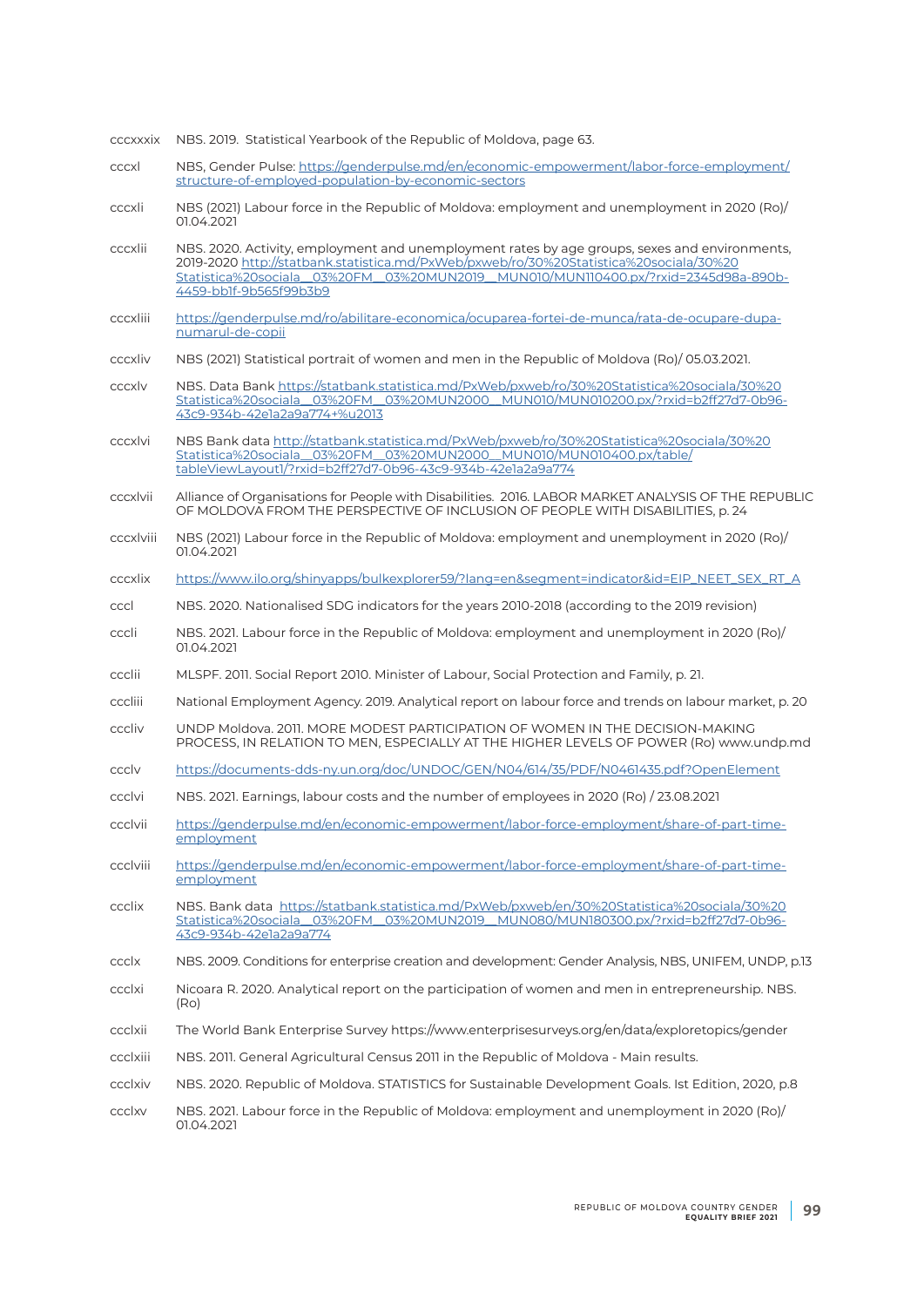ccclxvi NBS Data Bank [http://statbank.statistica.md/PxWeb/pxweb/en/30%20Statistica%20sociala/30%20](http://statbank.statistica.md/PxWeb/pxweb/en/30%20Statistica%20sociala/30%20Statistica%20sociala__03) Statistica%20sociala\_03%20FM\_03%20MUN2000\_MUN040/MUN040200.px/table/ [tableViewLayout1/?rxid=2345d98a-890b-4459-bb1f-9b565f99b3b9](http://statbank.statistica.md/PxWeb/pxweb/en/30%20Statistica%20sociala/30%20Statistica%20sociala__03) ccclxvii NBS (2021) Labour force in the Republic of Moldova: employment and unemployment in 2020 (Ro)/ 01.04.2021 ccclxviii Gender pulse<https://genderpulse.md/en/economic-empowerment/labor-force-employment> ccclxix Gender pulse<https://genderpulse.md/en/economic-empowerment/labor-force-employment> ccclxx NBS, ILO and UNICEF. 2010. Child labour in the Republic of Moldova: the results of statistical research since 2009 on Children's activities. Synthesis ccclxxi NBS. 2020. Nationalised SDG indicators for the years 2010-2018 (according to the 2019 revision) ccclxxii ILOSTAT [https://www.ilo.org/shinyapps/bulkexplorer11/?lang=en&segment=indicator&id=SDG\\_0861\\_](https://www.ilo.org/shinyapps/bulkexplorer11/?lang=en&segment=indicator&id=SDG_0861_SEX_RT_A) [SEX\\_RT\\_A](https://www.ilo.org/shinyapps/bulkexplorer11/?lang=en&segment=indicator&id=SDG_0861_SEX_RT_A) ccclxxiii NBS Data Bank [https://statbank.statistica.md/PxWeb/pxweb/ro/30%20Statistica%20sociala/30%20](https://statbank.statistica.md/PxWeb/pxweb/ro/30%20Statistica%20sociala/30%20Statistica%20sociala__0) [Statistica%20sociala\\_\\_03%20FM\\_\\_SAL040/SAL040130.px/table/tableViewLayout1/?rxid=5aad211e-2f63-](https://statbank.statistica.md/PxWeb/pxweb/ro/30%20Statistica%20sociala/30%20Statistica%20sociala__0) [43c6-9796-f49f4cefe6cf](https://statbank.statistica.md/PxWeb/pxweb/ro/30%20Statistica%20sociala/30%20Statistica%20sociala__0) ccclxxiv Constitution of the Republic of Moldova. 1994 [http://www.parlament.md/CadrulLegal/Constitution/](http://www.parlament.md/CadrulLegal/Constitution/tabid/151/language/ro-RO/Default.aspx) [tabid/151/language/ro-RO/Default.aspx](http://www.parlament.md/CadrulLegal/Constitution/tabid/151/language/ro-RO/Default.aspx) ccclxxv [https://www.legis.md/cautare/getResults?doc\\_id=88221&lang=ro](https://www.legis.md/cautare/getResults?doc_id=88221&lang=ro) ccclxxvi [https://www.legis.md/cautare/getResults?doc\\_id=106454&lang=ro](https://www.legis.md/cautare/getResults?doc_id=106454&lang=ro) ccclxxvii CEDAW/C/MDA/CO/6. 2020. Committee on the Elimination of Discrimination against Women. Concluding observations on the sixth periodic report of the Republic of Moldova. ccclxxviii <http://www.asp.gov.md/ru/node/1311> ccclxxix [https://www.investigatii.md/en/investigations/childs-rights/roma-girls-from-school-to-early-marriages](https://www.investigatii.md/en/investigations/childs-rights/roma-girls-from-school-to-early-marriage)  [\(2016\)](https://www.investigatii.md/en/investigations/childs-rights/roma-girls-from-school-to-early-marriage) ccclxxx <https://www.girlsnotbrides.org/child-marriage/moldova/> ccclxxxi CEDAW/C/MDA/CO/6. 2020. Committee on the Elimination of Discrimination against Women. Concluding observations on the sixth periodic report of the Republic of Moldova. ccclxxxii https://www.legis.md/cautare/getResults?doc\_id=122075&lang=ro# ccclxxxiii Electoral Code [http://www.parlament.md/CadrulLegal/Codulelectoral/tabid/153/language/ro-RO/](http://www.parlament.md/CadrulLegal/Codulelectoral/tabid/153/language/ro-RO/Default.aspx) [Default.aspx](http://www.parlament.md/CadrulLegal/Codulelectoral/tabid/153/language/ro-RO/Default.aspx) ccclxxxiv CEDAW/C/MDA/CO/6. 2020. Committee on the Elimination of Discrimination against Women. Concluding observations on the sixth periodic report of the Republic of Moldova. ccclxxxv [https://www.legis.md/cautare/getResults?doc\\_id=99603&lang=ro#](https://www.legis.md/cautare/getResults?doc_id=99603&lang=ro#) ccclxxxvi Annex no. 1 to the Order of the Ministry of Health no. 647 of September 21, 2010 ccclxxxvii CEDAW/C/MDA/CO/6. 2020. Committee on the Elimination of Discrimination against Women. Concluding observations on the sixth periodic report of the Republic of Moldova. ccclxxxviii [https://www.ipn.md/ro/din-cauza-covid-19-accesul-la-serviciile-de-avort-7967\\_1072947.html](https://www.ipn.md/ro/din-cauza-covid-19-accesul-la-serviciile-de-avort-7967_1072947.html) ccclxxxix <http://lex.justice.md/index.php?action=view&view=doc&lang=1&id=313051> cccxc CEDAW/C/MDA/CO/6. 2020. Committee on the Elimination of Discrimination against Women. Concluding observations on the sixth periodic report of the Republic of Moldova. cccxci [https://www.legis.md/cautare/getResults?doc\\_id=110200&lang=ro](https://www.legis.md/cautare/getResults?doc_id=110200&lang=ro) cccxcii [https://www.legis.md/cautare/getResults?doc\\_id=20880&lang=ro](https://www.legis.md/cautare/getResults?doc_id=20880&lang=ro) cccxciii [https://www.legis.md/cautare/getResults?doc\\_id=103074&lang=ro](https://www.legis.md/cautare/getResults?doc_id=103074&lang=ro) cccxciv PGI Order no. 360 of August 8, 2018 [http://antiviolenta.gov.md/wp-content/uploads/2019/08/CDF-](http://antiviolenta.gov.md/wp-content/uploads/2019/08/CDF-Instructiuni-VIF-Politie.pdf )[Instructiuni-VIF-Politie.pdf](http://antiviolenta.gov.md/wp-content/uploads/2019/08/CDF-Instructiuni-VIF-Politie.pdf )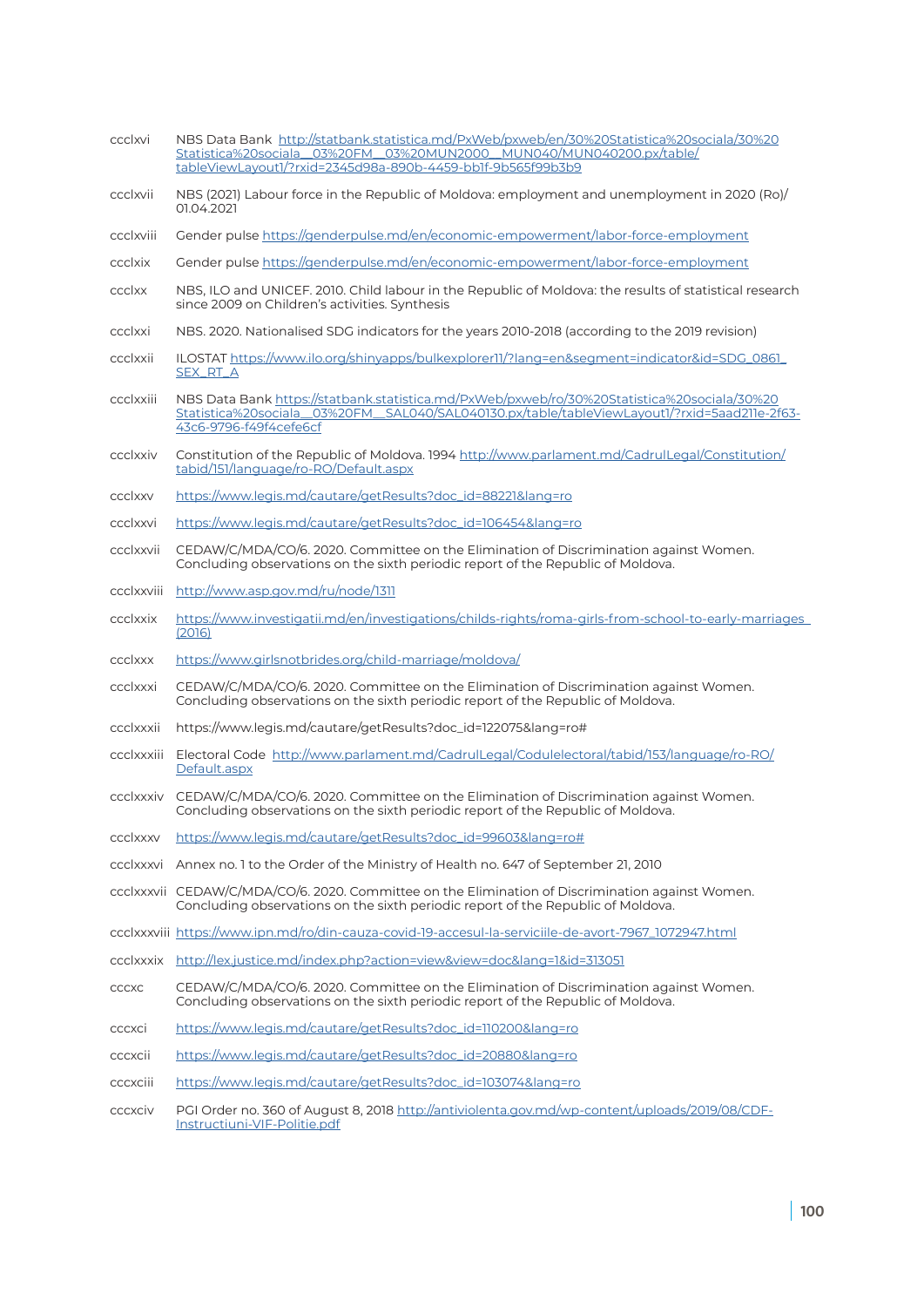- cccxcv [http://old.mmpsf.gov.md/file/documente%20interne/instructiuni\\_dsaspf.pdf](http://old.mmpsf.gov.md/file/documente%20interne/instructiuni_dsaspf.pdf )
- cccxcvi [https://www.legis.md/cautare/getResults?doc\\_id=22673&lang=ro](https://www.legis.md/cautare/getResults?doc_id=22673&lang=ro)
- cccxcvii [https://www.legis.md/cautare/getResults?doc\\_id=99875&lang=ro](https://www.legis.md/cautare/getResults?doc_id=99875&lang=ro)
- cccxcviii [http://www.justice.gov.md/public/files/massmedia/PNADO\\_III.pdf](http://www.justice.gov.md/public/files/massmedia/PNADO_III.pdf)
- cccxcix [https://gov.md/sites/default/files/document/attachments/intr12\\_170.pdf](https://gov.md/sites/default/files/document/attachments/intr12_170.pdf)
- cd [https://www.legis.md/cautare/getResults?doc\\_id=28998&lang=ro#](https://www.legis.md/cautare/getResults?doc_id=28998&lang=ro#)
- cdi [https://gov.md/ro/content/re olutia-1325-consiliului-de-securitate-al-onu-privind-femeile-pacea-si](https://gov.md/ro/content/re olutia-1325-consiliului-de-securitate-al-onu-privind-femeile-pacea-si-s)[securitatea](https://gov.md/ro/content/re olutia-1325-consiliului-de-securitate-al-onu-privind-femeile-pacea-si-s)